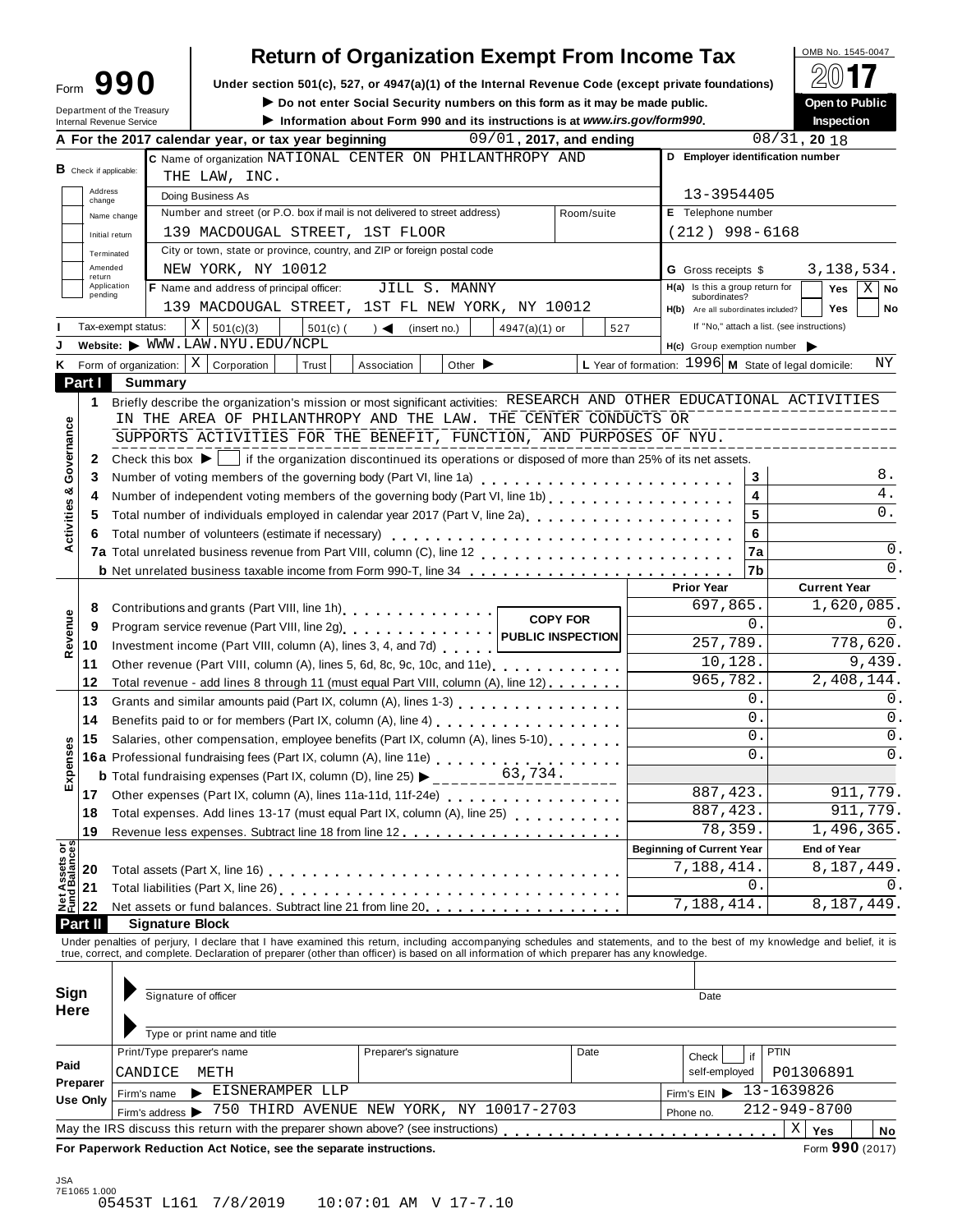(Rev. January 2017) Department of the Treasury Internal Revenue Service

### **Application for Automatic Extension of Time To File an Exempt Organization Return**

0MB No. 1545-1709

► File a separate application for each return. ► Information about Form 8868 and its instructions is at *www.irs.gov/form8868.* 

**Electronic filing** *(e-file).* You can electronically file Form 8868 to request a 6-month automatic extension of time to file any of the forms listed below with the exception of Form 8870, Information Return for Transfers Associated With Certain Personal Benefit Contracts, for which an extension request must be sent to the IRS in paper format (see instructions). For more details on the electronic filing of this form, visit *www.irs.gov/efile,* click on Charities & Non-Profits, and click on *e-file* for *Charities and Non-Profits.* 

#### **Automatic 6-Month Extension of Time.** Only submit original (no copies needed).

All corporations required to file an income tax return other than Form 990-T (including 1120-C filers), partnerships, REMICs, and trusts must use Form 7004 to request an extension of time to file income tax returns.

|                                            |                                                                                                                | Enter filer's identifying number, see instructions |
|--------------------------------------------|----------------------------------------------------------------------------------------------------------------|----------------------------------------------------|
| <b>Type or</b>                             | Name of exempt organization or other filer, see instructions.<br>NATIONAL CENTER ON PHILANTHROPY AND           | Employer identification number (EIN) or            |
| print                                      | THE LAW. INC.                                                                                                  | 13-3954405                                         |
| File by the<br>due date for<br>filing your | Number, street, and room or suite no. If a P.O. box, see instructions.<br>139 MACDOUGAL STREET, 1ST FLOOR      | Social security number (SSN)                       |
| retum. See<br>instructions.                | City, town or post office, state, and ZIP code. For a foreign address, see instructions.<br>NEW YORK, NY 10012 |                                                    |
|                                            |                                                                                                                |                                                    |

Enter the Return Code for the return that this application is for (file a separate application for each return) . <sup>I</sup>o I 1 <sup>I</sup>

| Application                                                                                                                                                                                                                                                                                                                                                        | Return | Application                          | Return                  |
|--------------------------------------------------------------------------------------------------------------------------------------------------------------------------------------------------------------------------------------------------------------------------------------------------------------------------------------------------------------------|--------|--------------------------------------|-------------------------|
| <b>Is For</b>                                                                                                                                                                                                                                                                                                                                                      | Code   | <b>Is For</b>                        | Code                    |
| Form 990 or Form 990-EZ                                                                                                                                                                                                                                                                                                                                            | 01     | Form 990-T (corporation)             | 07                      |
| Form 990-BL                                                                                                                                                                                                                                                                                                                                                        | 02     | Form 1041-A                          | 03                      |
| Form 4720 (individual)                                                                                                                                                                                                                                                                                                                                             | 03     | Form 4720 (other than individual)    | 09                      |
| Form 990-PF                                                                                                                                                                                                                                                                                                                                                        | 04     | Form 5227                            | 10                      |
| Form 990-T (sec. 401(a) or 408(a) trust)                                                                                                                                                                                                                                                                                                                           | 05     | Form 6069                            | 11                      |
| Form 990-T (trust other than above)                                                                                                                                                                                                                                                                                                                                | 06     | Form 8870                            | 12                      |
| KERRI TRICARICO<br>• The books are in the care of $\triangleright$ C/O NYU 105 EAST 17TH ST, ROOM 311 NEW YORK NY 10003<br>Telephone No. ▶ 212 998-2913                                                                                                                                                                                                            |        | $Fax No.$ $\rightarrow$ 212 995-4113 |                         |
| • If the organization does not have an office or place of business in the United States, check this box                                                                                                                                                                                                                                                            |        |                                      |                         |
| • If this is for a Group Return, enter the organization's four digit Group Exemption Number (GEN)                                                                                                                                                                                                                                                                  |        |                                      | . If this is            |
| for the whole group, check this box $\begin{matrix} \cdot & \cdot & \cdot \\ \cdot & \cdot & \cdot \\ \cdot & \cdot & \cdot \end{matrix}$ . If it is for part of the group, check this box $\begin{matrix} \cdot & \cdot & \cdot \\ \cdot & \cdot & \cdot & \cdot \\ \cdot & \cdot & \cdot & \cdot \end{matrix}$                                                   |        |                                      | and attach              |
| a list with the names and EINs of all members the extension is for.                                                                                                                                                                                                                                                                                                |        |                                      |                         |
| 1 I request an automatic 6-month extension of time until __________07/15_, 20 19 _, to file the exempt organization return<br>for the organization named above. The extension is for the organization's return for:<br>__ <b>_</b> calendar year 20 _____ or<br><u>X</u> tax year beginning _____________09/01 _, 20 17 _, and ending ____________08/31 , 20 18 _. |        |                                      |                         |
| If the tax year entered in line 1 is for less than 12 months, check reason:     Initial return<br>$\mathbf{2}$<br>Change in accounting period                                                                                                                                                                                                                      |        | Final return                         |                         |
| 3a If this application is for Forms 990-BL, 990-PF, 990-T, 4720, or 6069, enter the tentative tax, less any                                                                                                                                                                                                                                                        |        |                                      |                         |
| nonrefundable credits. See instructions.                                                                                                                                                                                                                                                                                                                           |        |                                      | 0.<br>3a S              |
| b If this application is for Forms 990-PF, 990-T, 4720, or 6069, enter any refundable credits and                                                                                                                                                                                                                                                                  |        |                                      |                         |
| estimated tax payments made. Include any prior year overpayment allowed as a credit.                                                                                                                                                                                                                                                                               |        |                                      | 0.<br>$3b$ $s$          |
| c Balance due. Subtract line 3b from line 3a. Include your payment with this form, if required, by using EFTPS                                                                                                                                                                                                                                                     |        |                                      |                         |
| (Electronic Federal Tax Payment System). See instructions.                                                                                                                                                                                                                                                                                                         |        |                                      | 0.<br>$3c$ $s$          |
| Caution. If you are going to make an electronic funds withdrawal (direct debit) with this Form 8868, see Form 8453-EO and Form 8879-EO for payment                                                                                                                                                                                                                 |        |                                      |                         |
| instructions.                                                                                                                                                                                                                                                                                                                                                      |        |                                      |                         |
| For Privacy Act and Paperwork Reduction Act Notice, see instructions.                                                                                                                                                                                                                                                                                              |        |                                      | Form 8868 (Rev. 1-2017) |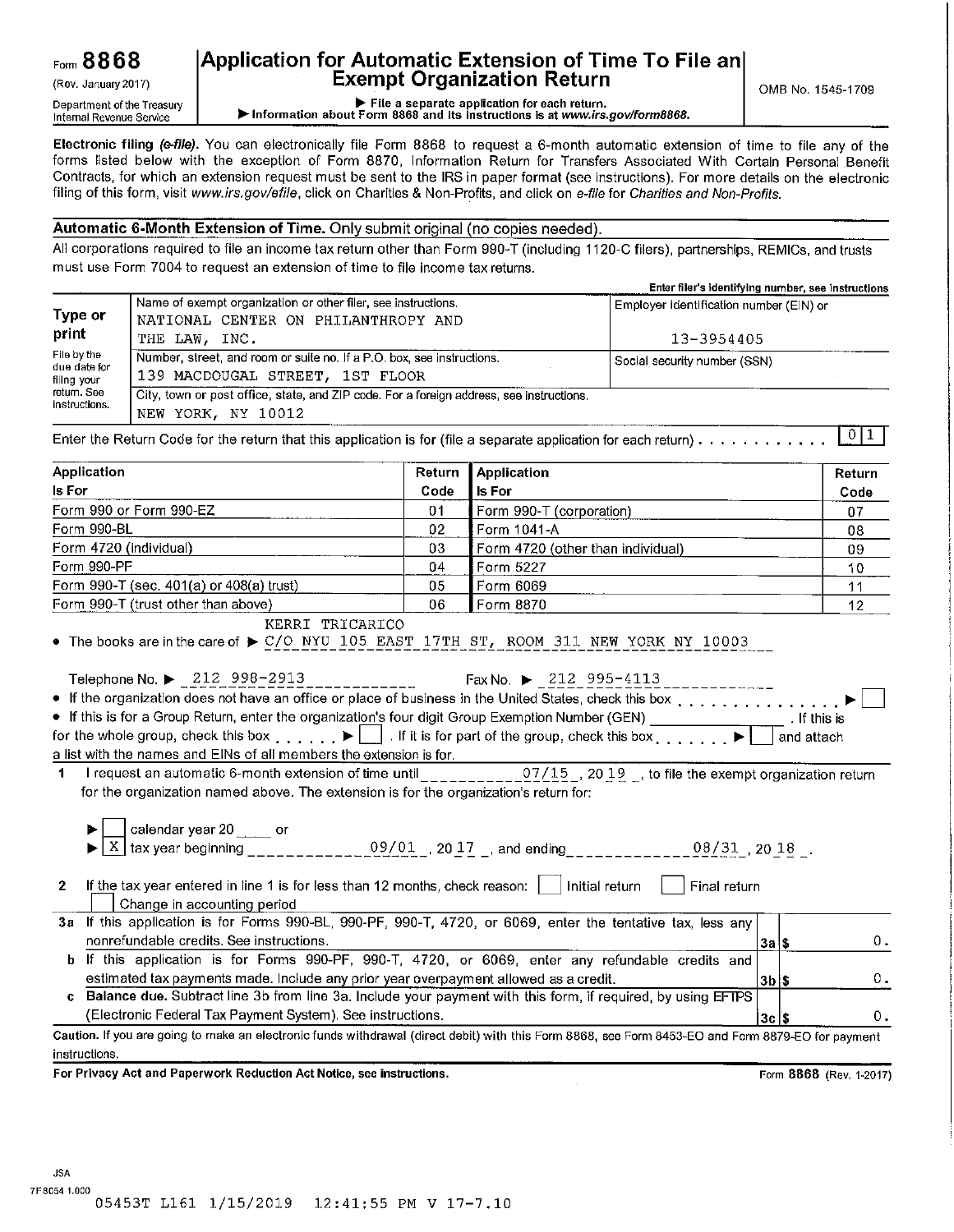| Form 990 (2017)                                                                                                                                                                                                                                                                                                                                   | Page 2          |
|---------------------------------------------------------------------------------------------------------------------------------------------------------------------------------------------------------------------------------------------------------------------------------------------------------------------------------------------------|-----------------|
| Part III<br><b>Statement of Program Service Accomplishments</b>                                                                                                                                                                                                                                                                                   |                 |
| 1 Briefly describe the organization's mission:                                                                                                                                                                                                                                                                                                    |                 |
| SUPPORT THE PROMOTION, ENCOURAGEMENT, AND SPONSORSHIP OF STUDY,                                                                                                                                                                                                                                                                                   |                 |
| RESEARCH AND OTHER EDUCATIONAL ACTIVITIES IN THE AREA OF PHILANTHROPY                                                                                                                                                                                                                                                                             |                 |
| AND THE LAW.                                                                                                                                                                                                                                                                                                                                      |                 |
| 2 Did the organization undertake any significant program services during the year which were not listed on the<br>If "Yes," describe these new services on Schedule O.                                                                                                                                                                            | $ X $ No<br>Yes |
| Did the organization cease conducting, or make significant changes in how it conducts, any program<br>If "Yes," describe these changes on Schedule O.                                                                                                                                                                                             | $ X $ No<br>Yes |
| 4 Describe the organization's program service accomplishments for each of its three largest program services, as measured by<br>expenses. Section $501(c)(3)$ and $501(c)(4)$ organizations are required to report the amount of grants and allocations to others,<br>the total expenses, and revenue, if any, for each program service reported. |                 |
| $(Express $ 5$ 768, 641. including grants of \$<br>$0.$ ) (Revenue \$<br>4a (Code:<br>THE CENTER IS OPERATED FOR CHARITABLE AND EDUCATIONAL PURPOSES,                                                                                                                                                                                             | 0.              |
| INCLUDING THE PROMOTION, ENCOURAGEMENT, AND SPONSORSHIP OF STUDY,                                                                                                                                                                                                                                                                                 |                 |
| RESEARCH AND OTHER EDUCATIONAL ACTIVITIES IN THE AREA OF                                                                                                                                                                                                                                                                                          |                 |
| PHILANTHROPY AND THE LAW.<br>THE CENTER CONDUCTS OR SUPPORTS                                                                                                                                                                                                                                                                                      |                 |
| ACTIVITIES FOR THE BENEFIT OF, PERFORMS THE FUNCTION OF, OR                                                                                                                                                                                                                                                                                       |                 |
| CARRIES OUT THE PURPOSES OF NEW YORK UNIVERSITY.                                                                                                                                                                                                                                                                                                  |                 |
|                                                                                                                                                                                                                                                                                                                                                   |                 |
|                                                                                                                                                                                                                                                                                                                                                   |                 |
|                                                                                                                                                                                                                                                                                                                                                   |                 |
|                                                                                                                                                                                                                                                                                                                                                   |                 |
| including grants of \$ (Revenue \$)<br>4b (Code: ) (Expenses \$                                                                                                                                                                                                                                                                                   |                 |
|                                                                                                                                                                                                                                                                                                                                                   |                 |
|                                                                                                                                                                                                                                                                                                                                                   |                 |
|                                                                                                                                                                                                                                                                                                                                                   |                 |
|                                                                                                                                                                                                                                                                                                                                                   |                 |
|                                                                                                                                                                                                                                                                                                                                                   |                 |
| including grants of \$ (Revenue \$)<br>) (Expenses \$<br>4c (Code:                                                                                                                                                                                                                                                                                |                 |
|                                                                                                                                                                                                                                                                                                                                                   |                 |
|                                                                                                                                                                                                                                                                                                                                                   |                 |
|                                                                                                                                                                                                                                                                                                                                                   |                 |
|                                                                                                                                                                                                                                                                                                                                                   |                 |
|                                                                                                                                                                                                                                                                                                                                                   |                 |
|                                                                                                                                                                                                                                                                                                                                                   |                 |
|                                                                                                                                                                                                                                                                                                                                                   |                 |
| 4d Other program services (Describe in Schedule O.)                                                                                                                                                                                                                                                                                               |                 |
| (Expenses \$<br>including grants of \$<br>) (Revenue \$<br>768,641.<br>4e Total program service expenses >                                                                                                                                                                                                                                        |                 |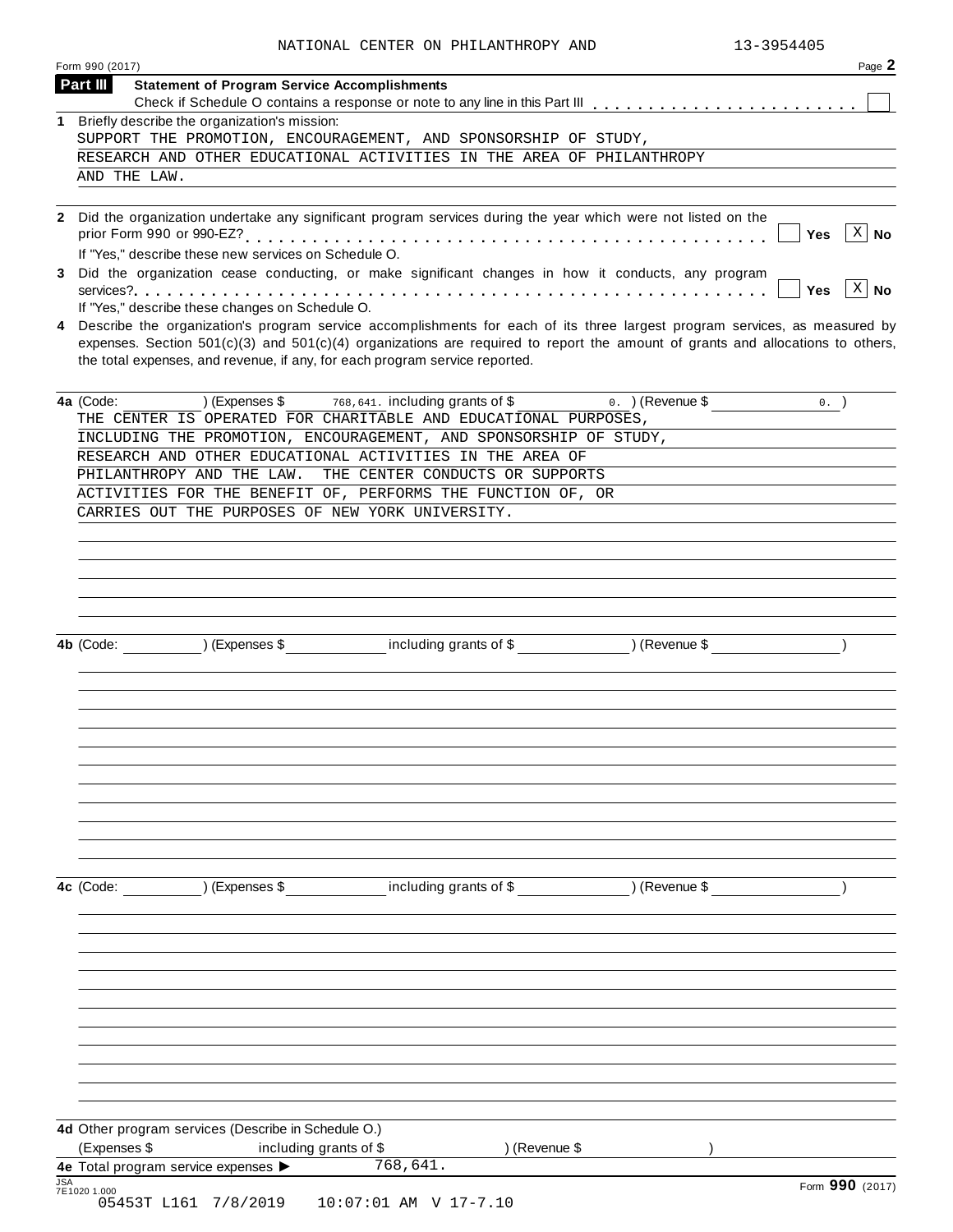|         | Form 990 (2017)                                                                                                           |                 |                  | Page 3      |
|---------|---------------------------------------------------------------------------------------------------------------------------|-----------------|------------------|-------------|
| Part IV | <b>Checklist of Required Schedules</b>                                                                                    |                 |                  |             |
|         |                                                                                                                           |                 | Yes              | No          |
| 1       | Is the organization described in section $501(c)(3)$ or $4947(a)(1)$ (other than a private foundation)? If "Yes,"         |                 |                  |             |
|         |                                                                                                                           | 1               | Χ<br>$\mathbf X$ |             |
| 2       | Is the organization required to complete Schedule B, Schedule of Contributors (see instructions)?.                        | $\mathbf{2}$    |                  |             |
| 3       | Did the organization engage in direct or indirect political campaign activities on behalf of or in opposition to          |                 |                  |             |
|         | candidates for public office? If "Yes," complete Schedule C, Part I.                                                      | 3               |                  | Χ           |
| 4       | Section 501(c)(3) organizations. Did the organization engage in lobbying activities, or have a section 501(h)             |                 |                  | Χ           |
|         |                                                                                                                           | $\overline{4}$  |                  |             |
| 5       | Is the organization a section $501(c)(4)$ , $501(c)(5)$ , or $501(c)(6)$ organization that receives membership dues,      |                 |                  |             |
|         | assessments, or similar amounts as defined in Revenue Procedure 98-19? If "Yes," complete Schedule C,                     |                 |                  | Χ           |
|         |                                                                                                                           | 5               |                  |             |
| 6       | Did the organization maintain any donor advised funds or any similar funds or accounts for which donors                   |                 |                  |             |
|         | have the right to provide advice on the distribution or investment of amounts in such funds or accounts? If               |                 |                  |             |
|         |                                                                                                                           | 6               |                  | Χ           |
| 7       | Did the organization receive or hold a conservation easement, including easements to preserve open space,                 |                 |                  |             |
|         | the environment, historic land areas, or historic structures? If "Yes," complete Schedule D, Part II.                     | $\overline{7}$  |                  | Χ           |
| 8       | Did the organization maintain collections of works of art, historical treasures, or other similar assets? If "Yes,"       |                 |                  |             |
|         |                                                                                                                           | 8               |                  | Χ           |
| 9       | Did the organization report an amount in Part X, line 21, for escrow or custodial account liability, serve as a           |                 |                  |             |
|         | custodian for amounts not listed in Part X; or provide credit counseling, debt management, credit repair, or              |                 |                  |             |
|         |                                                                                                                           | 9               |                  | Χ           |
| 10      | Did the organization, directly or through a related organization, hold assets in temporarily restricted                   |                 |                  |             |
|         | endowments, permanent endowments, or quasi-endowments? If "Yes," complete Schedule D, Part V.                             | 10              | Χ                |             |
| 11      | If the organization's answer to any of the following questions is "Yes," then complete Schedule D, Parts VI,              |                 |                  |             |
|         | VII, VIII, IX, or X as applicable.                                                                                        |                 |                  |             |
|         | a Did the organization report an amount for land, buildings, and equipment in Part X, line 10? If "Yes,"                  |                 |                  |             |
|         |                                                                                                                           | 11a             |                  | Χ           |
|         | <b>b</b> Did the organization report an amount for investments-other securities in Part X, line 12 that is 5% or more     |                 |                  | Χ           |
|         |                                                                                                                           | 11 <sub>b</sub> |                  |             |
|         | c Did the organization report an amount for investments-program related in Part X, line 13 that is 5% or more             |                 |                  | Χ           |
|         |                                                                                                                           | 11c             |                  |             |
|         | d Did the organization report an amount for other assets in Part X, line 15 that is 5% or more of its total assets        |                 |                  |             |
|         | reported in Part X, line 16? If "Yes," complete Schedule D, Part IX.                                                      | 11d             |                  | Χ<br>X      |
|         | e Did the organization report an amount for other liabilities in Part X, line 25? If "Yes," complete Schedule D, Part X   | 11e             |                  |             |
|         | f Did the organization's separate or consolidated financial statements for the tax year include a footnote that addresses |                 |                  |             |
|         | the organization's liability for uncertain tax positions under FIN 48 (ASC 740)? If "Yes," complete Schedule D, Part X    | 11f             | Χ                |             |
|         | 12a Did the organization obtain separate, independent audited financial statements for the tax year? If "Yes," complete   |                 | Χ                |             |
|         |                                                                                                                           | 12a             |                  |             |
|         | <b>b</b> Was the organization included in consolidated, independent audited financial statements for the tax year? If     |                 | Χ                |             |
|         | "Yes," and if the organization answered "No" to line 12a, then completing Schedule D, Parts XI and XII is optional 1      | 12 <sub>b</sub> |                  | X           |
| 13      | Is the organization a school described in section $170(b)(1)(A)(ii)?$ If "Yes," complete Schedule E.                      | 13              |                  | $\mathbf X$ |
|         | 14a Did the organization maintain an office, employees, or agents outside of the United States?.                          | 14a             |                  |             |
|         | <b>b</b> Did the organization have aggregate revenues or expenses of more than \$10,000 from grantmaking,                 |                 |                  |             |
|         | fundraising, business, investment, and program service activities outside the United States, or aggregate                 |                 |                  | Χ           |
|         | foreign investments valued at \$100,000 or more? If "Yes," complete Schedule F, Parts I and IV                            | 14 <sub>b</sub> |                  |             |
| 15      | Did the organization report on Part IX, column (A), line 3, more than \$5,000 of grants or other assistance to or         |                 |                  |             |
|         |                                                                                                                           | 15              |                  | Χ           |
| 16      | Did the organization report on Part IX, column (A), line 3, more than \$5,000 of aggregate grants or other                |                 |                  |             |
|         | assistance to or for foreign individuals? If "Yes," complete Schedule F, Parts III and IV                                 | 16              |                  | Χ           |
| 17      | Did the organization report a total of more than \$15,000 of expenses for professional fundraising services on            |                 |                  |             |
|         | Part IX, column (A), lines 6 and 11e? If "Yes," complete Schedule G, Part I (see instructions)                            | 17              |                  | Χ           |
| 18      | Did the organization report more than \$15,000 total of fundraising event gross income and contributions on               |                 |                  |             |
|         |                                                                                                                           | 18              |                  | Χ           |
| 19      | Did the organization report more than \$15,000 of gross income from gaming activities on Part VIII, line 9a?              |                 |                  | Χ           |
|         |                                                                                                                           | 19              |                  |             |

Form **990** (2017)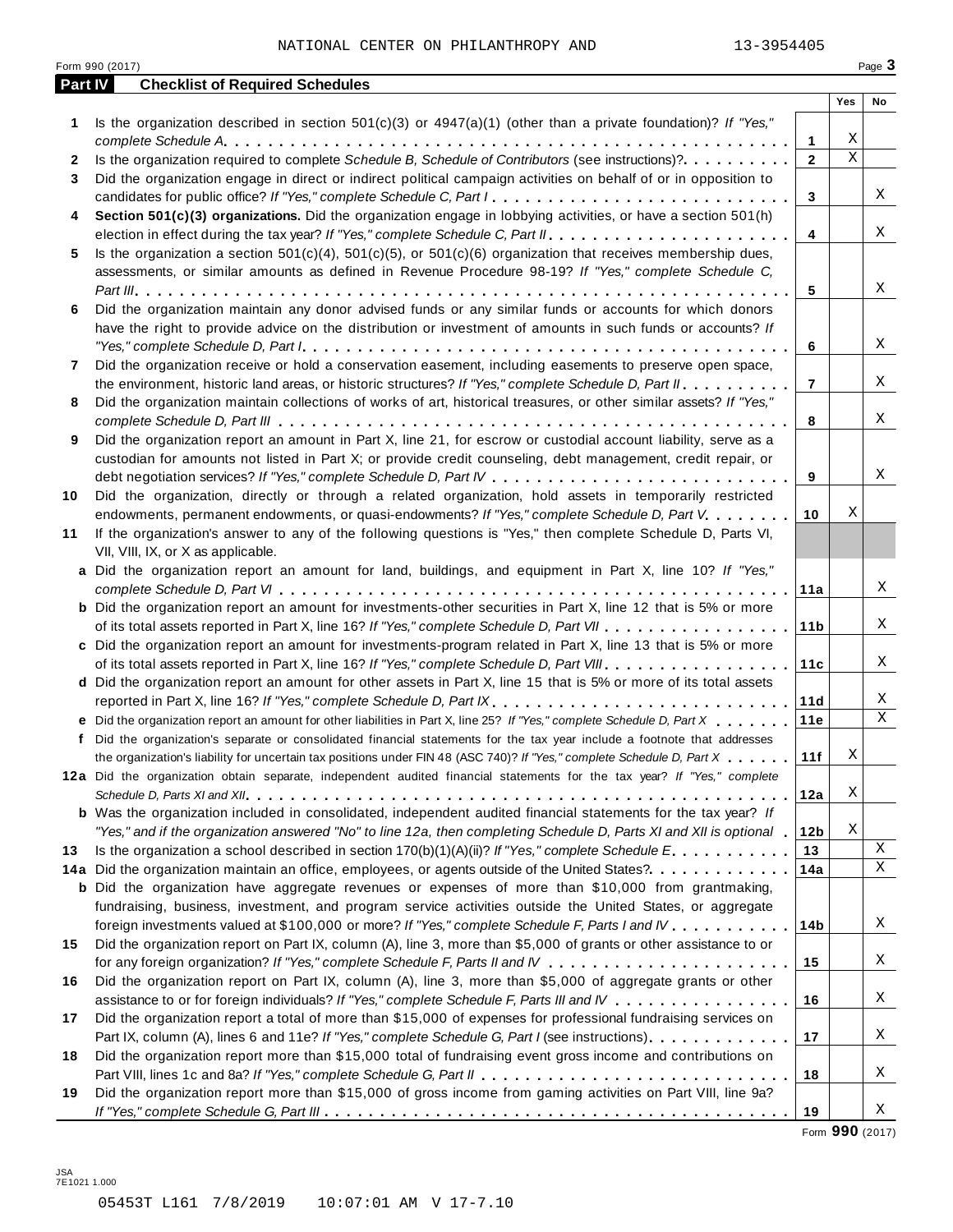|         | Form 990 (2017)                                                                                                                                                                                                                  |                 |     | Page 4 |
|---------|----------------------------------------------------------------------------------------------------------------------------------------------------------------------------------------------------------------------------------|-----------------|-----|--------|
| Part IV | <b>Checklist of Required Schedules (continued)</b>                                                                                                                                                                               |                 |     |        |
|         |                                                                                                                                                                                                                                  |                 | Yes | No     |
| 20 a    | Did the organization operate one or more hospital facilities? If "Yes," complete Schedule H.                                                                                                                                     | 20a             |     | X      |
| b       | If "Yes" to line 20a, did the organization attach a copy of its audited financial statements to this return?                                                                                                                     | 20 <sub>b</sub> |     |        |
| 21      | Did the organization report more than \$5,000 of grants or other assistance to any domestic organization or                                                                                                                      |                 |     |        |
|         | domestic government on Part IX, column (A), line 1? If "Yes," complete Schedule I, Parts I and II.                                                                                                                               | 21              |     | Χ      |
| 22      | Did the organization report more than \$5,000 of grants or other assistance to or for domestic individuals on                                                                                                                    |                 |     |        |
|         |                                                                                                                                                                                                                                  | 22              |     | Χ      |
| 23      | Did the organization answer "Yes" to Part VII, Section A, line 3, 4, or 5 about compensation of the                                                                                                                              |                 |     |        |
|         | organization's current and former officers, directors, trustees, key employees, and highest compensated                                                                                                                          |                 |     |        |
|         |                                                                                                                                                                                                                                  | 23              | Χ   |        |
| 24 a    | Did the organization have a tax-exempt bond issue with an outstanding principal amount of more than                                                                                                                              |                 |     |        |
|         | \$100,000 as of the last day of the year, that was issued after December 31, 2002? If "Yes," answer lines 24b                                                                                                                    |                 |     | Χ      |
|         | through 24d and complete Schedule K. If "No," go to line 25a. $\ldots \ldots \ldots \ldots \ldots \ldots \ldots \ldots \ldots \ldots \ldots$                                                                                     | 24a             |     |        |
| b       | Did the organization invest any proceeds of tax-exempt bonds beyond a temporary period exception?                                                                                                                                | 24b             |     |        |
| c       | Did the organization maintain an escrow account other than a refunding escrow at any time during the year                                                                                                                        |                 |     |        |
|         |                                                                                                                                                                                                                                  | 24c             |     |        |
| d       | Did the organization act as an "on behalf of" issuer for bonds outstanding at any time during the year?                                                                                                                          | 24d             |     |        |
| 25 a    | Section 501(c)(3), 501(c)(4), and 501(c)(29) organizations. Did the organization engage in an excess benefit<br>transaction with a disqualified person during the year? If "Yes," complete Schedule L, Part I                    | 25a             |     | Χ      |
|         |                                                                                                                                                                                                                                  |                 |     |        |
| b       | Is the organization aware that it engaged in an excess benefit transaction with a disqualified person in a prior<br>year, and that the transaction has not been reported on any of the organization's prior Forms 990 or 990-EZ? |                 |     |        |
|         |                                                                                                                                                                                                                                  | 25 <sub>b</sub> |     | X      |
| 26      | Did the organization report any amount on Part X, line 5, 6, or 22 for receivables from or payables to any                                                                                                                       |                 |     |        |
|         | current or former officers, directors, trustees, key employees, highest compensated employees, or                                                                                                                                |                 |     |        |
|         |                                                                                                                                                                                                                                  | 26              |     | Χ      |
| 27      | Did the organization provide a grant or other assistance to an officer, director, trustee, key employee,                                                                                                                         |                 |     |        |
|         | substantial contributor or employee thereof, a grant selection committee member, or to a 35% controlled                                                                                                                          |                 |     |        |
|         | entity or family member of any of these persons? If "Yes," complete Schedule L, Part III.                                                                                                                                        | 27              |     | Χ      |
| 28      | Was the organization a party to a business transaction with one of the following parties (see Schedule L,                                                                                                                        |                 |     |        |
|         | Part IV instructions for applicable filing thresholds, conditions, and exceptions):                                                                                                                                              |                 |     |        |
| а       | A current or former officer, director, trustee, or key employee? If "Yes," complete Schedule L, Part IV                                                                                                                          | 28a             |     | Χ      |
| b       | A family member of a current or former officer, director, trustee, or key employee? If "Yes," complete                                                                                                                           |                 |     |        |
|         |                                                                                                                                                                                                                                  | 28b             |     | Χ      |
| c       | An entity of which a current or former officer, director, trustee, or key employee (or a family member thereof)                                                                                                                  |                 |     |        |
|         | was an officer, director, trustee, or direct or indirect owner? If "Yes," complete Schedule L, Part IV.                                                                                                                          | 28c             |     | Χ      |
| 29      | Did the organization receive more than \$25,000 in non-cash contributions? If "Yes," complete Schedule M                                                                                                                         | 29              |     | X      |
| 30      | Did the organization receive contributions of art, historical treasures, or other similar assets, or qualified                                                                                                                   |                 |     |        |
|         |                                                                                                                                                                                                                                  | 30              |     | Χ      |
| 31      | Did the organization liquidate, terminate, or dissolve and cease operations? If "Yes," complete Schedule N,                                                                                                                      |                 |     |        |
|         |                                                                                                                                                                                                                                  | 31              |     | Χ      |
| 32      | Did the organization sell, exchange, dispose of, or transfer more than 25% of its net assets? If "Yes,"                                                                                                                          |                 |     |        |
|         |                                                                                                                                                                                                                                  | 32              |     | Χ      |
| 33      | Did the organization own 100% of an entity disregarded as separate from the organization under Regulations                                                                                                                       |                 |     |        |
|         | sections 301.7701-2 and 301.7701-3? If "Yes," complete Schedule R, Part $1, \ldots, \ldots, \ldots, \ldots, \ldots, \ldots$                                                                                                      | 33              |     | Χ      |
| 34      | Was the organization related to any tax-exempt or taxable entity? If "Yes," complete Schedule R, Part II, III,                                                                                                                   |                 |     |        |
|         |                                                                                                                                                                                                                                  | 34              | Χ   |        |
| 35a     | Did the organization have a controlled entity within the meaning of section $512(b)(13)? \ldots \ldots \ldots \ldots$                                                                                                            | 35a             |     | X      |
| b       | If "Yes" to line 35a, did the organization receive any payment from or engage in any transaction with a                                                                                                                          |                 |     |        |
|         | controlled entity within the meaning of section 512(b)(13)? If "Yes," complete Schedule R, Part V, line 2                                                                                                                        | 35 <sub>b</sub> |     |        |
| 36      | Section 501(c)(3) organizations. Did the organization make any transfers to an exempt non-charitable                                                                                                                             |                 |     |        |
|         |                                                                                                                                                                                                                                  | 36              |     | Χ      |
| 37      | Did the organization conduct more than 5% of its activities through an entity that is not a related organization                                                                                                                 |                 |     |        |
|         | and that is treated as a partnership for federal income tax purposes? If "Yes," complete Schedule R,                                                                                                                             |                 |     |        |
|         |                                                                                                                                                                                                                                  | 37              |     | Χ      |
| 38      | Did the organization complete Schedule O and provide explanations in Schedule O for Part VI, lines 11b and                                                                                                                       |                 |     |        |
|         | 19? Note. All Form 990 filers are required to complete Schedule O.                                                                                                                                                               | 38              | Χ   |        |

JSA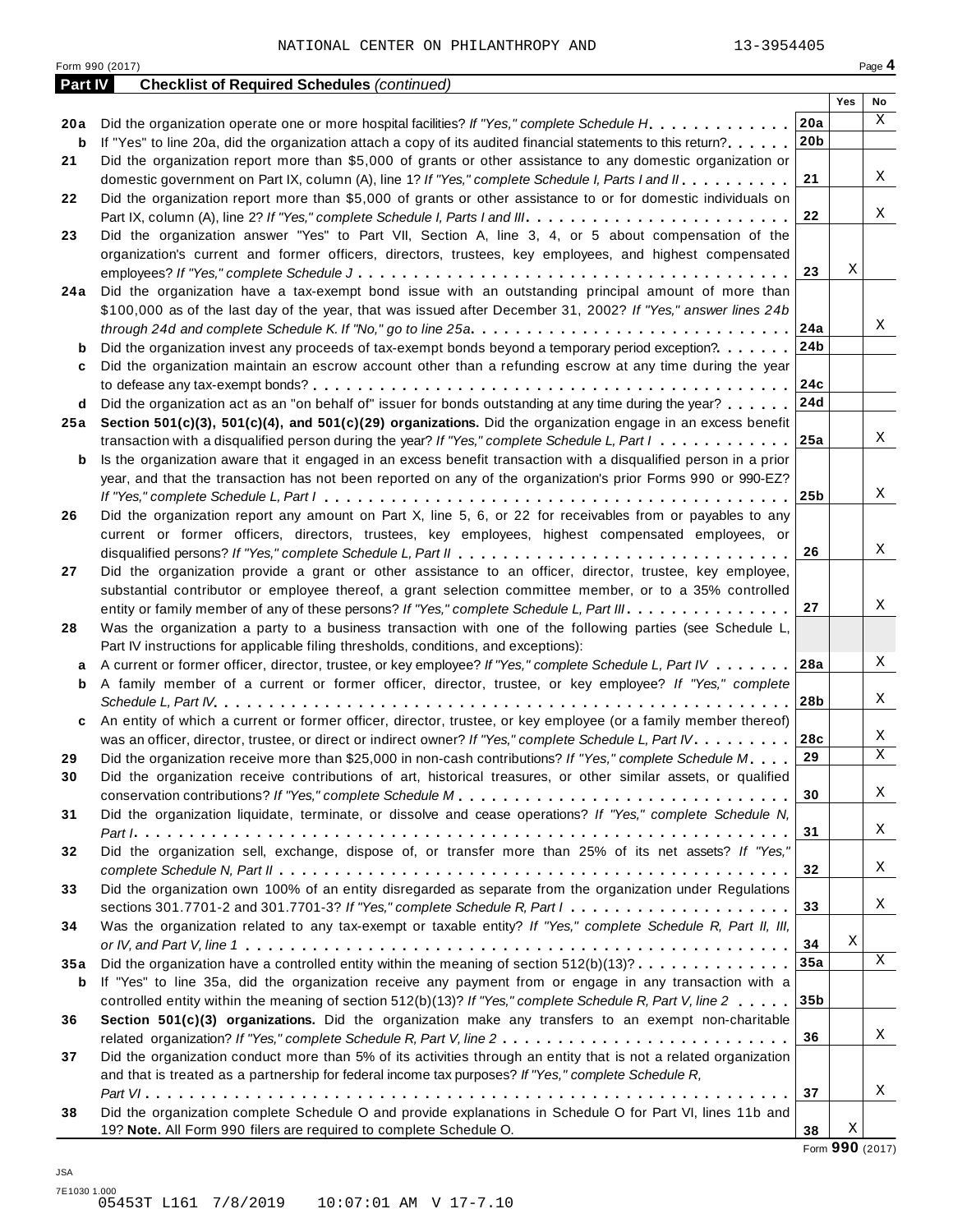NATIONAL CENTER ON PHILANTHROPY AND 13-3954405

Form <sup>990</sup> (2017) Page **5**

|     | <b>Statements Regarding Other IRS Filings and Tax Compliance</b><br><b>Part V</b>                                                       |                      |                 |
|-----|-----------------------------------------------------------------------------------------------------------------------------------------|----------------------|-----------------|
|     | Check if Schedule O contains a response or note to any line in this Part V                                                              |                      |                 |
|     | 0.                                                                                                                                      |                      | Yes<br>No       |
|     | 1а<br>1a Enter the number reported in Box 3 of Form 1096. Enter -0- if not applicable<br>0.<br>1b                                       |                      |                 |
|     | <b>b</b> Enter the number of Forms W-2G included in line 1a. Enter -0- if not applicable                                                |                      |                 |
|     | c Did the organization comply with backup withholding rules for reportable payments to vendors and                                      |                      |                 |
|     |                                                                                                                                         | 1c                   |                 |
|     | 2a Enter the number of employees reported on Form W-3, Transmittal of Wage and Tax<br>0.                                                |                      |                 |
|     | 2a<br>Statements, filed for the calendar year ending with or within the year covered by this return.                                    | 2 <sub>b</sub>       |                 |
|     | <b>b</b> If at least one is reported on line 2a, did the organization file all required federal employment tax returns?                 |                      |                 |
|     | Note. If the sum of lines 1a and 2a is greater than 250, you may be required to e-file (see instructions)                               |                      | X               |
|     | 3a Did the organization have unrelated business gross income of \$1,000 or more during the year?                                        | 3a<br>3 <sub>b</sub> |                 |
|     | <b>b</b> If "Yes," has it filed a Form 990-T for this year? If "No" to line 3b, provide an explanation in Schedule O                    |                      |                 |
|     | 4a At any time during the calendar year, did the organization have an interest in, or a signature or other authority                    |                      |                 |
|     | over, a financial account in a foreign country (such as a bank account, securities account, or other financial                          |                      | Х               |
|     |                                                                                                                                         | 4a                   |                 |
|     |                                                                                                                                         |                      |                 |
|     | See instructions for filing requirements for FinCEN Form 114, Report of Foreign Bank and Financial Accounts                             |                      |                 |
|     | (FBAR).                                                                                                                                 |                      |                 |
|     | 5a Was the organization a party to a prohibited tax shelter transaction at any time during the tax year?                                | 5a                   | Χ               |
|     | <b>b</b> Did any taxable party notify the organization that it was or is a party to a prohibited tax shelter transaction?               | 5b                   | Χ               |
|     |                                                                                                                                         | 5c                   |                 |
|     | 6a Does the organization have annual gross receipts that are normally greater than \$100,000, and did the                               |                      |                 |
|     | organization solicit any contributions that were not tax deductible as charitable contributions?                                        | 6a                   | Χ               |
|     | <b>b</b> If "Yes," did the organization include with every solicitation an express statement that such contributions or                 |                      |                 |
|     |                                                                                                                                         | 6b                   |                 |
| 7   | Organizations that may receive deductible contributions under section 170(c).                                                           |                      |                 |
|     | a Did the organization receive a payment in excess of \$75 made partly as a contribution and partly for goods                           |                      |                 |
|     |                                                                                                                                         | 7a                   | X               |
|     | <b>b</b> If "Yes," did the organization notify the donor of the value of the goods or services provided?                                | 7b                   |                 |
|     | c Did the organization sell, exchange, or otherwise dispose of tangible personal property for which it was                              |                      |                 |
|     |                                                                                                                                         | 7c                   | X               |
|     | 7d<br>d If "Yes," indicate the number of Forms 8282 filed during the year                                                               |                      |                 |
|     | e Did the organization receive any funds, directly or indirectly, to pay premiums on a personal benefit contract?                       | 7е                   | Χ               |
|     | f Did the organization, during the year, pay premiums, directly or indirectly, on a personal benefit contract?                          | 7f                   | X               |
|     | q If the organization received a contribution of qualified intellectual property, did the organization file Form 8899 as required?      | 7g                   |                 |
|     | h If the organization received a contribution of cars, boats, airplanes, or other vehicles, did the organization file a Form 1098-C?. . | 7h                   |                 |
|     | Sponsoring organizations maintaining donor advised funds. Did a donor advised fund maintained by the                                    |                      |                 |
|     | sponsoring organization have excess business holdings at any time during the year?                                                      | 8                    |                 |
| 9   | Sponsoring organizations maintaining donor advised funds.                                                                               |                      |                 |
|     | a Did the sponsoring organization make any taxable distributions under section 4966?                                                    | 9а                   |                 |
|     | <b>b</b> Did the sponsoring organization make a distribution to a donor, donor advisor, or related person?                              | 9b                   |                 |
| 10  | Section 501(c)(7) organizations. Enter:                                                                                                 |                      |                 |
|     | 10a<br>a Initiation fees and capital contributions included on Part VIII, line 12                                                       |                      |                 |
|     | 10 <sub>b</sub><br><b>b</b> Gross receipts, included on Form 990, Part VIII, line 12, for public use of club facilities                 |                      |                 |
| 11  | Section 501(c)(12) organizations. Enter:                                                                                                |                      |                 |
|     | 11a                                                                                                                                     |                      |                 |
|     | <b>b</b> Gross income from other sources (Do not net amounts due or paid to other sources                                               |                      |                 |
|     | 11 <sub>b</sub>                                                                                                                         |                      |                 |
|     | 12a Section 4947(a)(1) non-exempt charitable trusts. Is the organization filing Form 990 in lieu of Form 1041?                          | 12a                  |                 |
|     | 12b<br><b>b</b> If "Yes," enter the amount of tax-exempt interest received or accrued during the year                                   |                      |                 |
| 13. | Section 501(c)(29) qualified nonprofit health insurance issuers.                                                                        |                      |                 |
|     | <b>a</b> Is the organization licensed to issue qualified health plans in more than one state?                                           | 13a                  |                 |
|     | Note. See the instructions for additional information the organization must report on Schedule O.                                       |                      |                 |
|     | <b>b</b> Enter the amount of reserves the organization is required to maintain by the states in which                                   |                      |                 |
|     | 13 <sub>b</sub><br>the organization is licensed to issue qualified health plans                                                         |                      |                 |
|     | 13c                                                                                                                                     |                      |                 |
|     | 14a Did the organization receive any payments for indoor tanning services during the tax year?                                          | 14a                  | Χ               |
|     | <b>b</b> If "Yes," has it filed a Form 720 to report these payments? If "No," provide an explanation in Schedule O                      | 14 <sub>b</sub>      |                 |
| JSA | 7E1040 1.000                                                                                                                            |                      | Form 990 (2017) |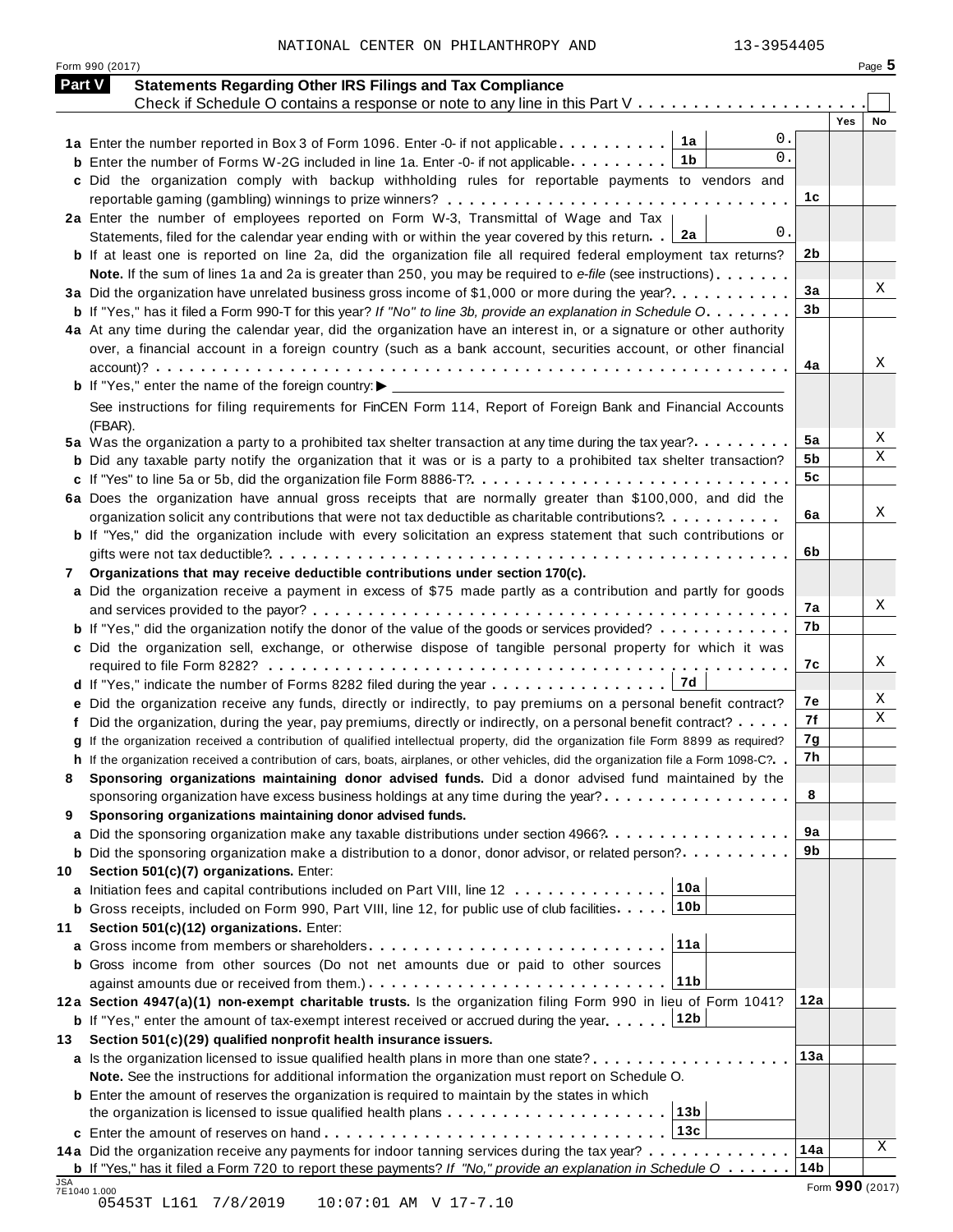| NATIONAL CENTER ON PHILANTHROPY AND<br>Form 990 (2017)                                                                                                                                             |                                                                                                                                                                                                                                                                                                                                                                                                                                                                                                                                                                                                                                                                                                                                                                                                                                                                                                                                                                                                                                                                                                                                                                                                                                                                                                                                                                                                                                                                                                                                                                                                                                                                                                                                                                                                                                                                                                                                                                                                                                                                                                                                                                                                                                                                                                                                                                                                                                                                                                                                                                                                                                                 |                                                                                                                                       | Page $6$                                                                                                                                                                                                                                                                                                                                                                                                                              |
|----------------------------------------------------------------------------------------------------------------------------------------------------------------------------------------------------|-------------------------------------------------------------------------------------------------------------------------------------------------------------------------------------------------------------------------------------------------------------------------------------------------------------------------------------------------------------------------------------------------------------------------------------------------------------------------------------------------------------------------------------------------------------------------------------------------------------------------------------------------------------------------------------------------------------------------------------------------------------------------------------------------------------------------------------------------------------------------------------------------------------------------------------------------------------------------------------------------------------------------------------------------------------------------------------------------------------------------------------------------------------------------------------------------------------------------------------------------------------------------------------------------------------------------------------------------------------------------------------------------------------------------------------------------------------------------------------------------------------------------------------------------------------------------------------------------------------------------------------------------------------------------------------------------------------------------------------------------------------------------------------------------------------------------------------------------------------------------------------------------------------------------------------------------------------------------------------------------------------------------------------------------------------------------------------------------------------------------------------------------------------------------------------------------------------------------------------------------------------------------------------------------------------------------------------------------------------------------------------------------------------------------------------------------------------------------------------------------------------------------------------------------------------------------------------------------------------------------------------------------|---------------------------------------------------------------------------------------------------------------------------------------|---------------------------------------------------------------------------------------------------------------------------------------------------------------------------------------------------------------------------------------------------------------------------------------------------------------------------------------------------------------------------------------------------------------------------------------|
|                                                                                                                                                                                                    |                                                                                                                                                                                                                                                                                                                                                                                                                                                                                                                                                                                                                                                                                                                                                                                                                                                                                                                                                                                                                                                                                                                                                                                                                                                                                                                                                                                                                                                                                                                                                                                                                                                                                                                                                                                                                                                                                                                                                                                                                                                                                                                                                                                                                                                                                                                                                                                                                                                                                                                                                                                                                                                 |                                                                                                                                       |                                                                                                                                                                                                                                                                                                                                                                                                                                       |
|                                                                                                                                                                                                    |                                                                                                                                                                                                                                                                                                                                                                                                                                                                                                                                                                                                                                                                                                                                                                                                                                                                                                                                                                                                                                                                                                                                                                                                                                                                                                                                                                                                                                                                                                                                                                                                                                                                                                                                                                                                                                                                                                                                                                                                                                                                                                                                                                                                                                                                                                                                                                                                                                                                                                                                                                                                                                                 |                                                                                                                                       |                                                                                                                                                                                                                                                                                                                                                                                                                                       |
|                                                                                                                                                                                                    |                                                                                                                                                                                                                                                                                                                                                                                                                                                                                                                                                                                                                                                                                                                                                                                                                                                                                                                                                                                                                                                                                                                                                                                                                                                                                                                                                                                                                                                                                                                                                                                                                                                                                                                                                                                                                                                                                                                                                                                                                                                                                                                                                                                                                                                                                                                                                                                                                                                                                                                                                                                                                                                 |                                                                                                                                       | Χ                                                                                                                                                                                                                                                                                                                                                                                                                                     |
|                                                                                                                                                                                                    |                                                                                                                                                                                                                                                                                                                                                                                                                                                                                                                                                                                                                                                                                                                                                                                                                                                                                                                                                                                                                                                                                                                                                                                                                                                                                                                                                                                                                                                                                                                                                                                                                                                                                                                                                                                                                                                                                                                                                                                                                                                                                                                                                                                                                                                                                                                                                                                                                                                                                                                                                                                                                                                 |                                                                                                                                       |                                                                                                                                                                                                                                                                                                                                                                                                                                       |
|                                                                                                                                                                                                    |                                                                                                                                                                                                                                                                                                                                                                                                                                                                                                                                                                                                                                                                                                                                                                                                                                                                                                                                                                                                                                                                                                                                                                                                                                                                                                                                                                                                                                                                                                                                                                                                                                                                                                                                                                                                                                                                                                                                                                                                                                                                                                                                                                                                                                                                                                                                                                                                                                                                                                                                                                                                                                                 |                                                                                                                                       | No.                                                                                                                                                                                                                                                                                                                                                                                                                                   |
| 1a                                                                                                                                                                                                 |                                                                                                                                                                                                                                                                                                                                                                                                                                                                                                                                                                                                                                                                                                                                                                                                                                                                                                                                                                                                                                                                                                                                                                                                                                                                                                                                                                                                                                                                                                                                                                                                                                                                                                                                                                                                                                                                                                                                                                                                                                                                                                                                                                                                                                                                                                                                                                                                                                                                                                                                                                                                                                                 |                                                                                                                                       |                                                                                                                                                                                                                                                                                                                                                                                                                                       |
|                                                                                                                                                                                                    |                                                                                                                                                                                                                                                                                                                                                                                                                                                                                                                                                                                                                                                                                                                                                                                                                                                                                                                                                                                                                                                                                                                                                                                                                                                                                                                                                                                                                                                                                                                                                                                                                                                                                                                                                                                                                                                                                                                                                                                                                                                                                                                                                                                                                                                                                                                                                                                                                                                                                                                                                                                                                                                 |                                                                                                                                       |                                                                                                                                                                                                                                                                                                                                                                                                                                       |
|                                                                                                                                                                                                    |                                                                                                                                                                                                                                                                                                                                                                                                                                                                                                                                                                                                                                                                                                                                                                                                                                                                                                                                                                                                                                                                                                                                                                                                                                                                                                                                                                                                                                                                                                                                                                                                                                                                                                                                                                                                                                                                                                                                                                                                                                                                                                                                                                                                                                                                                                                                                                                                                                                                                                                                                                                                                                                 |                                                                                                                                       |                                                                                                                                                                                                                                                                                                                                                                                                                                       |
| 1b                                                                                                                                                                                                 |                                                                                                                                                                                                                                                                                                                                                                                                                                                                                                                                                                                                                                                                                                                                                                                                                                                                                                                                                                                                                                                                                                                                                                                                                                                                                                                                                                                                                                                                                                                                                                                                                                                                                                                                                                                                                                                                                                                                                                                                                                                                                                                                                                                                                                                                                                                                                                                                                                                                                                                                                                                                                                                 |                                                                                                                                       |                                                                                                                                                                                                                                                                                                                                                                                                                                       |
| Did any officer, director, trustee, or key employee have a family relationship or a business relationship with                                                                                     |                                                                                                                                                                                                                                                                                                                                                                                                                                                                                                                                                                                                                                                                                                                                                                                                                                                                                                                                                                                                                                                                                                                                                                                                                                                                                                                                                                                                                                                                                                                                                                                                                                                                                                                                                                                                                                                                                                                                                                                                                                                                                                                                                                                                                                                                                                                                                                                                                                                                                                                                                                                                                                                 |                                                                                                                                       |                                                                                                                                                                                                                                                                                                                                                                                                                                       |
|                                                                                                                                                                                                    | 2                                                                                                                                                                                                                                                                                                                                                                                                                                                                                                                                                                                                                                                                                                                                                                                                                                                                                                                                                                                                                                                                                                                                                                                                                                                                                                                                                                                                                                                                                                                                                                                                                                                                                                                                                                                                                                                                                                                                                                                                                                                                                                                                                                                                                                                                                                                                                                                                                                                                                                                                                                                                                                               |                                                                                                                                       | X                                                                                                                                                                                                                                                                                                                                                                                                                                     |
|                                                                                                                                                                                                    |                                                                                                                                                                                                                                                                                                                                                                                                                                                                                                                                                                                                                                                                                                                                                                                                                                                                                                                                                                                                                                                                                                                                                                                                                                                                                                                                                                                                                                                                                                                                                                                                                                                                                                                                                                                                                                                                                                                                                                                                                                                                                                                                                                                                                                                                                                                                                                                                                                                                                                                                                                                                                                                 |                                                                                                                                       |                                                                                                                                                                                                                                                                                                                                                                                                                                       |
| supervision of officers, directors, or trustees, or key employees to a management company or other person?                                                                                         | 3                                                                                                                                                                                                                                                                                                                                                                                                                                                                                                                                                                                                                                                                                                                                                                                                                                                                                                                                                                                                                                                                                                                                                                                                                                                                                                                                                                                                                                                                                                                                                                                                                                                                                                                                                                                                                                                                                                                                                                                                                                                                                                                                                                                                                                                                                                                                                                                                                                                                                                                                                                                                                                               |                                                                                                                                       | Χ                                                                                                                                                                                                                                                                                                                                                                                                                                     |
| Did the organization make any significant changes to its governing documents since the prior Form 990 was filed?                                                                                   | 4                                                                                                                                                                                                                                                                                                                                                                                                                                                                                                                                                                                                                                                                                                                                                                                                                                                                                                                                                                                                                                                                                                                                                                                                                                                                                                                                                                                                                                                                                                                                                                                                                                                                                                                                                                                                                                                                                                                                                                                                                                                                                                                                                                                                                                                                                                                                                                                                                                                                                                                                                                                                                                               |                                                                                                                                       | Χ                                                                                                                                                                                                                                                                                                                                                                                                                                     |
| Did the organization become aware during the year of a significant diversion of the organization's assets?                                                                                         | 5                                                                                                                                                                                                                                                                                                                                                                                                                                                                                                                                                                                                                                                                                                                                                                                                                                                                                                                                                                                                                                                                                                                                                                                                                                                                                                                                                                                                                                                                                                                                                                                                                                                                                                                                                                                                                                                                                                                                                                                                                                                                                                                                                                                                                                                                                                                                                                                                                                                                                                                                                                                                                                               |                                                                                                                                       | X                                                                                                                                                                                                                                                                                                                                                                                                                                     |
|                                                                                                                                                                                                    | 6                                                                                                                                                                                                                                                                                                                                                                                                                                                                                                                                                                                                                                                                                                                                                                                                                                                                                                                                                                                                                                                                                                                                                                                                                                                                                                                                                                                                                                                                                                                                                                                                                                                                                                                                                                                                                                                                                                                                                                                                                                                                                                                                                                                                                                                                                                                                                                                                                                                                                                                                                                                                                                               |                                                                                                                                       |                                                                                                                                                                                                                                                                                                                                                                                                                                       |
| Did the organization have members, stockholders, or other persons who had the power to elect or appoint                                                                                            |                                                                                                                                                                                                                                                                                                                                                                                                                                                                                                                                                                                                                                                                                                                                                                                                                                                                                                                                                                                                                                                                                                                                                                                                                                                                                                                                                                                                                                                                                                                                                                                                                                                                                                                                                                                                                                                                                                                                                                                                                                                                                                                                                                                                                                                                                                                                                                                                                                                                                                                                                                                                                                                 |                                                                                                                                       |                                                                                                                                                                                                                                                                                                                                                                                                                                       |
|                                                                                                                                                                                                    | 7a                                                                                                                                                                                                                                                                                                                                                                                                                                                                                                                                                                                                                                                                                                                                                                                                                                                                                                                                                                                                                                                                                                                                                                                                                                                                                                                                                                                                                                                                                                                                                                                                                                                                                                                                                                                                                                                                                                                                                                                                                                                                                                                                                                                                                                                                                                                                                                                                                                                                                                                                                                                                                                              | Χ                                                                                                                                     |                                                                                                                                                                                                                                                                                                                                                                                                                                       |
|                                                                                                                                                                                                    |                                                                                                                                                                                                                                                                                                                                                                                                                                                                                                                                                                                                                                                                                                                                                                                                                                                                                                                                                                                                                                                                                                                                                                                                                                                                                                                                                                                                                                                                                                                                                                                                                                                                                                                                                                                                                                                                                                                                                                                                                                                                                                                                                                                                                                                                                                                                                                                                                                                                                                                                                                                                                                                 |                                                                                                                                       |                                                                                                                                                                                                                                                                                                                                                                                                                                       |
|                                                                                                                                                                                                    | 7b                                                                                                                                                                                                                                                                                                                                                                                                                                                                                                                                                                                                                                                                                                                                                                                                                                                                                                                                                                                                                                                                                                                                                                                                                                                                                                                                                                                                                                                                                                                                                                                                                                                                                                                                                                                                                                                                                                                                                                                                                                                                                                                                                                                                                                                                                                                                                                                                                                                                                                                                                                                                                                              |                                                                                                                                       |                                                                                                                                                                                                                                                                                                                                                                                                                                       |
| Did the organization contemporaneously document the meetings held or written actions undertaken during                                                                                             |                                                                                                                                                                                                                                                                                                                                                                                                                                                                                                                                                                                                                                                                                                                                                                                                                                                                                                                                                                                                                                                                                                                                                                                                                                                                                                                                                                                                                                                                                                                                                                                                                                                                                                                                                                                                                                                                                                                                                                                                                                                                                                                                                                                                                                                                                                                                                                                                                                                                                                                                                                                                                                                 |                                                                                                                                       |                                                                                                                                                                                                                                                                                                                                                                                                                                       |
| the year by the following:                                                                                                                                                                         |                                                                                                                                                                                                                                                                                                                                                                                                                                                                                                                                                                                                                                                                                                                                                                                                                                                                                                                                                                                                                                                                                                                                                                                                                                                                                                                                                                                                                                                                                                                                                                                                                                                                                                                                                                                                                                                                                                                                                                                                                                                                                                                                                                                                                                                                                                                                                                                                                                                                                                                                                                                                                                                 |                                                                                                                                       |                                                                                                                                                                                                                                                                                                                                                                                                                                       |
|                                                                                                                                                                                                    | 8a                                                                                                                                                                                                                                                                                                                                                                                                                                                                                                                                                                                                                                                                                                                                                                                                                                                                                                                                                                                                                                                                                                                                                                                                                                                                                                                                                                                                                                                                                                                                                                                                                                                                                                                                                                                                                                                                                                                                                                                                                                                                                                                                                                                                                                                                                                                                                                                                                                                                                                                                                                                                                                              |                                                                                                                                       |                                                                                                                                                                                                                                                                                                                                                                                                                                       |
| Each committee with authority to act on behalf of the governing body?                                                                                                                              | 8b                                                                                                                                                                                                                                                                                                                                                                                                                                                                                                                                                                                                                                                                                                                                                                                                                                                                                                                                                                                                                                                                                                                                                                                                                                                                                                                                                                                                                                                                                                                                                                                                                                                                                                                                                                                                                                                                                                                                                                                                                                                                                                                                                                                                                                                                                                                                                                                                                                                                                                                                                                                                                                              |                                                                                                                                       |                                                                                                                                                                                                                                                                                                                                                                                                                                       |
|                                                                                                                                                                                                    |                                                                                                                                                                                                                                                                                                                                                                                                                                                                                                                                                                                                                                                                                                                                                                                                                                                                                                                                                                                                                                                                                                                                                                                                                                                                                                                                                                                                                                                                                                                                                                                                                                                                                                                                                                                                                                                                                                                                                                                                                                                                                                                                                                                                                                                                                                                                                                                                                                                                                                                                                                                                                                                 |                                                                                                                                       |                                                                                                                                                                                                                                                                                                                                                                                                                                       |
|                                                                                                                                                                                                    |                                                                                                                                                                                                                                                                                                                                                                                                                                                                                                                                                                                                                                                                                                                                                                                                                                                                                                                                                                                                                                                                                                                                                                                                                                                                                                                                                                                                                                                                                                                                                                                                                                                                                                                                                                                                                                                                                                                                                                                                                                                                                                                                                                                                                                                                                                                                                                                                                                                                                                                                                                                                                                                 |                                                                                                                                       | Χ                                                                                                                                                                                                                                                                                                                                                                                                                                     |
|                                                                                                                                                                                                    |                                                                                                                                                                                                                                                                                                                                                                                                                                                                                                                                                                                                                                                                                                                                                                                                                                                                                                                                                                                                                                                                                                                                                                                                                                                                                                                                                                                                                                                                                                                                                                                                                                                                                                                                                                                                                                                                                                                                                                                                                                                                                                                                                                                                                                                                                                                                                                                                                                                                                                                                                                                                                                                 |                                                                                                                                       |                                                                                                                                                                                                                                                                                                                                                                                                                                       |
|                                                                                                                                                                                                    |                                                                                                                                                                                                                                                                                                                                                                                                                                                                                                                                                                                                                                                                                                                                                                                                                                                                                                                                                                                                                                                                                                                                                                                                                                                                                                                                                                                                                                                                                                                                                                                                                                                                                                                                                                                                                                                                                                                                                                                                                                                                                                                                                                                                                                                                                                                                                                                                                                                                                                                                                                                                                                                 |                                                                                                                                       | No<br>Χ                                                                                                                                                                                                                                                                                                                                                                                                                               |
|                                                                                                                                                                                                    |                                                                                                                                                                                                                                                                                                                                                                                                                                                                                                                                                                                                                                                                                                                                                                                                                                                                                                                                                                                                                                                                                                                                                                                                                                                                                                                                                                                                                                                                                                                                                                                                                                                                                                                                                                                                                                                                                                                                                                                                                                                                                                                                                                                                                                                                                                                                                                                                                                                                                                                                                                                                                                                 |                                                                                                                                       |                                                                                                                                                                                                                                                                                                                                                                                                                                       |
|                                                                                                                                                                                                    |                                                                                                                                                                                                                                                                                                                                                                                                                                                                                                                                                                                                                                                                                                                                                                                                                                                                                                                                                                                                                                                                                                                                                                                                                                                                                                                                                                                                                                                                                                                                                                                                                                                                                                                                                                                                                                                                                                                                                                                                                                                                                                                                                                                                                                                                                                                                                                                                                                                                                                                                                                                                                                                 |                                                                                                                                       |                                                                                                                                                                                                                                                                                                                                                                                                                                       |
|                                                                                                                                                                                                    |                                                                                                                                                                                                                                                                                                                                                                                                                                                                                                                                                                                                                                                                                                                                                                                                                                                                                                                                                                                                                                                                                                                                                                                                                                                                                                                                                                                                                                                                                                                                                                                                                                                                                                                                                                                                                                                                                                                                                                                                                                                                                                                                                                                                                                                                                                                                                                                                                                                                                                                                                                                                                                                 |                                                                                                                                       |                                                                                                                                                                                                                                                                                                                                                                                                                                       |
|                                                                                                                                                                                                    |                                                                                                                                                                                                                                                                                                                                                                                                                                                                                                                                                                                                                                                                                                                                                                                                                                                                                                                                                                                                                                                                                                                                                                                                                                                                                                                                                                                                                                                                                                                                                                                                                                                                                                                                                                                                                                                                                                                                                                                                                                                                                                                                                                                                                                                                                                                                                                                                                                                                                                                                                                                                                                                 |                                                                                                                                       |                                                                                                                                                                                                                                                                                                                                                                                                                                       |
|                                                                                                                                                                                                    |                                                                                                                                                                                                                                                                                                                                                                                                                                                                                                                                                                                                                                                                                                                                                                                                                                                                                                                                                                                                                                                                                                                                                                                                                                                                                                                                                                                                                                                                                                                                                                                                                                                                                                                                                                                                                                                                                                                                                                                                                                                                                                                                                                                                                                                                                                                                                                                                                                                                                                                                                                                                                                                 |                                                                                                                                       |                                                                                                                                                                                                                                                                                                                                                                                                                                       |
|                                                                                                                                                                                                    |                                                                                                                                                                                                                                                                                                                                                                                                                                                                                                                                                                                                                                                                                                                                                                                                                                                                                                                                                                                                                                                                                                                                                                                                                                                                                                                                                                                                                                                                                                                                                                                                                                                                                                                                                                                                                                                                                                                                                                                                                                                                                                                                                                                                                                                                                                                                                                                                                                                                                                                                                                                                                                                 |                                                                                                                                       |                                                                                                                                                                                                                                                                                                                                                                                                                                       |
|                                                                                                                                                                                                    |                                                                                                                                                                                                                                                                                                                                                                                                                                                                                                                                                                                                                                                                                                                                                                                                                                                                                                                                                                                                                                                                                                                                                                                                                                                                                                                                                                                                                                                                                                                                                                                                                                                                                                                                                                                                                                                                                                                                                                                                                                                                                                                                                                                                                                                                                                                                                                                                                                                                                                                                                                                                                                                 |                                                                                                                                       |                                                                                                                                                                                                                                                                                                                                                                                                                                       |
|                                                                                                                                                                                                    |                                                                                                                                                                                                                                                                                                                                                                                                                                                                                                                                                                                                                                                                                                                                                                                                                                                                                                                                                                                                                                                                                                                                                                                                                                                                                                                                                                                                                                                                                                                                                                                                                                                                                                                                                                                                                                                                                                                                                                                                                                                                                                                                                                                                                                                                                                                                                                                                                                                                                                                                                                                                                                                 |                                                                                                                                       |                                                                                                                                                                                                                                                                                                                                                                                                                                       |
|                                                                                                                                                                                                    |                                                                                                                                                                                                                                                                                                                                                                                                                                                                                                                                                                                                                                                                                                                                                                                                                                                                                                                                                                                                                                                                                                                                                                                                                                                                                                                                                                                                                                                                                                                                                                                                                                                                                                                                                                                                                                                                                                                                                                                                                                                                                                                                                                                                                                                                                                                                                                                                                                                                                                                                                                                                                                                 |                                                                                                                                       |                                                                                                                                                                                                                                                                                                                                                                                                                                       |
|                                                                                                                                                                                                    |                                                                                                                                                                                                                                                                                                                                                                                                                                                                                                                                                                                                                                                                                                                                                                                                                                                                                                                                                                                                                                                                                                                                                                                                                                                                                                                                                                                                                                                                                                                                                                                                                                                                                                                                                                                                                                                                                                                                                                                                                                                                                                                                                                                                                                                                                                                                                                                                                                                                                                                                                                                                                                                 |                                                                                                                                       |                                                                                                                                                                                                                                                                                                                                                                                                                                       |
|                                                                                                                                                                                                    |                                                                                                                                                                                                                                                                                                                                                                                                                                                                                                                                                                                                                                                                                                                                                                                                                                                                                                                                                                                                                                                                                                                                                                                                                                                                                                                                                                                                                                                                                                                                                                                                                                                                                                                                                                                                                                                                                                                                                                                                                                                                                                                                                                                                                                                                                                                                                                                                                                                                                                                                                                                                                                                 |                                                                                                                                       |                                                                                                                                                                                                                                                                                                                                                                                                                                       |
|                                                                                                                                                                                                    |                                                                                                                                                                                                                                                                                                                                                                                                                                                                                                                                                                                                                                                                                                                                                                                                                                                                                                                                                                                                                                                                                                                                                                                                                                                                                                                                                                                                                                                                                                                                                                                                                                                                                                                                                                                                                                                                                                                                                                                                                                                                                                                                                                                                                                                                                                                                                                                                                                                                                                                                                                                                                                                 |                                                                                                                                       |                                                                                                                                                                                                                                                                                                                                                                                                                                       |
|                                                                                                                                                                                                    |                                                                                                                                                                                                                                                                                                                                                                                                                                                                                                                                                                                                                                                                                                                                                                                                                                                                                                                                                                                                                                                                                                                                                                                                                                                                                                                                                                                                                                                                                                                                                                                                                                                                                                                                                                                                                                                                                                                                                                                                                                                                                                                                                                                                                                                                                                                                                                                                                                                                                                                                                                                                                                                 |                                                                                                                                       |                                                                                                                                                                                                                                                                                                                                                                                                                                       |
|                                                                                                                                                                                                    |                                                                                                                                                                                                                                                                                                                                                                                                                                                                                                                                                                                                                                                                                                                                                                                                                                                                                                                                                                                                                                                                                                                                                                                                                                                                                                                                                                                                                                                                                                                                                                                                                                                                                                                                                                                                                                                                                                                                                                                                                                                                                                                                                                                                                                                                                                                                                                                                                                                                                                                                                                                                                                                 |                                                                                                                                       | Χ                                                                                                                                                                                                                                                                                                                                                                                                                                     |
|                                                                                                                                                                                                    |                                                                                                                                                                                                                                                                                                                                                                                                                                                                                                                                                                                                                                                                                                                                                                                                                                                                                                                                                                                                                                                                                                                                                                                                                                                                                                                                                                                                                                                                                                                                                                                                                                                                                                                                                                                                                                                                                                                                                                                                                                                                                                                                                                                                                                                                                                                                                                                                                                                                                                                                                                                                                                                 |                                                                                                                                       | X                                                                                                                                                                                                                                                                                                                                                                                                                                     |
|                                                                                                                                                                                                    |                                                                                                                                                                                                                                                                                                                                                                                                                                                                                                                                                                                                                                                                                                                                                                                                                                                                                                                                                                                                                                                                                                                                                                                                                                                                                                                                                                                                                                                                                                                                                                                                                                                                                                                                                                                                                                                                                                                                                                                                                                                                                                                                                                                                                                                                                                                                                                                                                                                                                                                                                                                                                                                 |                                                                                                                                       |                                                                                                                                                                                                                                                                                                                                                                                                                                       |
|                                                                                                                                                                                                    |                                                                                                                                                                                                                                                                                                                                                                                                                                                                                                                                                                                                                                                                                                                                                                                                                                                                                                                                                                                                                                                                                                                                                                                                                                                                                                                                                                                                                                                                                                                                                                                                                                                                                                                                                                                                                                                                                                                                                                                                                                                                                                                                                                                                                                                                                                                                                                                                                                                                                                                                                                                                                                                 |                                                                                                                                       |                                                                                                                                                                                                                                                                                                                                                                                                                                       |
|                                                                                                                                                                                                    |                                                                                                                                                                                                                                                                                                                                                                                                                                                                                                                                                                                                                                                                                                                                                                                                                                                                                                                                                                                                                                                                                                                                                                                                                                                                                                                                                                                                                                                                                                                                                                                                                                                                                                                                                                                                                                                                                                                                                                                                                                                                                                                                                                                                                                                                                                                                                                                                                                                                                                                                                                                                                                                 |                                                                                                                                       | X                                                                                                                                                                                                                                                                                                                                                                                                                                     |
|                                                                                                                                                                                                    |                                                                                                                                                                                                                                                                                                                                                                                                                                                                                                                                                                                                                                                                                                                                                                                                                                                                                                                                                                                                                                                                                                                                                                                                                                                                                                                                                                                                                                                                                                                                                                                                                                                                                                                                                                                                                                                                                                                                                                                                                                                                                                                                                                                                                                                                                                                                                                                                                                                                                                                                                                                                                                                 |                                                                                                                                       |                                                                                                                                                                                                                                                                                                                                                                                                                                       |
|                                                                                                                                                                                                    |                                                                                                                                                                                                                                                                                                                                                                                                                                                                                                                                                                                                                                                                                                                                                                                                                                                                                                                                                                                                                                                                                                                                                                                                                                                                                                                                                                                                                                                                                                                                                                                                                                                                                                                                                                                                                                                                                                                                                                                                                                                                                                                                                                                                                                                                                                                                                                                                                                                                                                                                                                                                                                                 |                                                                                                                                       |                                                                                                                                                                                                                                                                                                                                                                                                                                       |
|                                                                                                                                                                                                    |                                                                                                                                                                                                                                                                                                                                                                                                                                                                                                                                                                                                                                                                                                                                                                                                                                                                                                                                                                                                                                                                                                                                                                                                                                                                                                                                                                                                                                                                                                                                                                                                                                                                                                                                                                                                                                                                                                                                                                                                                                                                                                                                                                                                                                                                                                                                                                                                                                                                                                                                                                                                                                                 |                                                                                                                                       |                                                                                                                                                                                                                                                                                                                                                                                                                                       |
| <b>Section C. Disclosure</b>                                                                                                                                                                       |                                                                                                                                                                                                                                                                                                                                                                                                                                                                                                                                                                                                                                                                                                                                                                                                                                                                                                                                                                                                                                                                                                                                                                                                                                                                                                                                                                                                                                                                                                                                                                                                                                                                                                                                                                                                                                                                                                                                                                                                                                                                                                                                                                                                                                                                                                                                                                                                                                                                                                                                                                                                                                                 |                                                                                                                                       |                                                                                                                                                                                                                                                                                                                                                                                                                                       |
|                                                                                                                                                                                                    |                                                                                                                                                                                                                                                                                                                                                                                                                                                                                                                                                                                                                                                                                                                                                                                                                                                                                                                                                                                                                                                                                                                                                                                                                                                                                                                                                                                                                                                                                                                                                                                                                                                                                                                                                                                                                                                                                                                                                                                                                                                                                                                                                                                                                                                                                                                                                                                                                                                                                                                                                                                                                                                 |                                                                                                                                       |                                                                                                                                                                                                                                                                                                                                                                                                                                       |
|                                                                                                                                                                                                    |                                                                                                                                                                                                                                                                                                                                                                                                                                                                                                                                                                                                                                                                                                                                                                                                                                                                                                                                                                                                                                                                                                                                                                                                                                                                                                                                                                                                                                                                                                                                                                                                                                                                                                                                                                                                                                                                                                                                                                                                                                                                                                                                                                                                                                                                                                                                                                                                                                                                                                                                                                                                                                                 |                                                                                                                                       |                                                                                                                                                                                                                                                                                                                                                                                                                                       |
| List the states with which a copy of this Form 990 is required to be filed $\blacktriangleright^{\underline{NY}}$ .                                                                                |                                                                                                                                                                                                                                                                                                                                                                                                                                                                                                                                                                                                                                                                                                                                                                                                                                                                                                                                                                                                                                                                                                                                                                                                                                                                                                                                                                                                                                                                                                                                                                                                                                                                                                                                                                                                                                                                                                                                                                                                                                                                                                                                                                                                                                                                                                                                                                                                                                                                                                                                                                                                                                                 |                                                                                                                                       |                                                                                                                                                                                                                                                                                                                                                                                                                                       |
| Section 6104 requires an organization to make its Forms 1023 (or 1024 if applicable), 990, and 990-T (Section 501(c)(3)s only)                                                                     |                                                                                                                                                                                                                                                                                                                                                                                                                                                                                                                                                                                                                                                                                                                                                                                                                                                                                                                                                                                                                                                                                                                                                                                                                                                                                                                                                                                                                                                                                                                                                                                                                                                                                                                                                                                                                                                                                                                                                                                                                                                                                                                                                                                                                                                                                                                                                                                                                                                                                                                                                                                                                                                 |                                                                                                                                       |                                                                                                                                                                                                                                                                                                                                                                                                                                       |
| available for public inspection. Indicate how you made these available. Check all that apply.<br>$\mathbf{X}$<br>Own website<br>Another's website<br>Upon request<br>Other (explain in Schedule O) |                                                                                                                                                                                                                                                                                                                                                                                                                                                                                                                                                                                                                                                                                                                                                                                                                                                                                                                                                                                                                                                                                                                                                                                                                                                                                                                                                                                                                                                                                                                                                                                                                                                                                                                                                                                                                                                                                                                                                                                                                                                                                                                                                                                                                                                                                                                                                                                                                                                                                                                                                                                                                                                 |                                                                                                                                       |                                                                                                                                                                                                                                                                                                                                                                                                                                       |
| 11 a                                                                                                                                                                                               | Part VI<br><b>Section A. Governing Body and Management</b><br>1a Enter the number of voting members of the governing body at the end of the tax year<br>If there are material differences in voting rights among members of the governing body, or<br>if the governing body delegated broad authority to an executive committee or similar<br>committee, explain in Schedule O.<br>Enter the number of voting members included in line 1a, above, who are independent<br>Did the organization delegate control over management duties customarily performed by or under the direct<br><b>b</b> Are any governance decisions of the organization reserved to (or subject to approval by) members,<br>Is there any officer, director, trustee, or key employee listed in Part VII, Section A, who cannot be reached at<br>the organization's mailing address? If "Yes," provide the names and addresses in Schedule O<br>10a Did the organization have local chapters, branches, or affiliates?<br><b>b</b> If "Yes," did the organization have written policies and procedures governing the activities of such chapters,<br>affiliates, and branches to ensure their operations are consistent with the organization's exempt purposes?<br>Has the organization provided a complete copy of this Form 990 to all members of its governing body before filing the form?<br>Describe in Schedule O the process, if any, used by the organization to review this Form 990.<br>Did the organization have a written conflict of interest policy? If "No," go to line 13<br><b>b</b> Were officers, directors, or trustees, and key employees required to disclose annually interests that could give<br>Did the organization regularly and consistently monitor and enforce compliance with the policy? If "Yes,"<br>Did the organization have a written whistleblower policy?<br>Did the organization have a written document retention and destruction policy?<br>Did the process for determining compensation of the following persons include a review and approval by<br>independent persons, comparability data, and contemporaneous substantiation of the deliberation and decision?<br>If "Yes" to line 15a or 15b, describe the process in Schedule O (see instructions).<br>16a Did the organization invest in, contribute assets to, or participate in a joint venture or similar arrangement<br><b>b</b> If "Yes," did the organization follow a written policy or procedure requiring the organization to evaluate its<br>participation in joint venture arrangements under applicable federal tax law, and take steps to safeguard the | 13-3954405<br>9<br>10a<br>10 <sub>b</sub><br>11a<br>12a<br>12 <sub>b</sub><br>12c<br>13<br>14<br>15a<br>15b<br>16a<br>16 <sub>b</sub> | Governance, Management, and Disclosure For each "Yes" response to lines 2 through 7b below, and for a "No"<br>response to line 8a, 8b, or 10b below, describe the circumstances, processes, or changes in Schedule O. See instructions.<br><b>Yes</b><br>Χ<br>Χ<br>Χ<br>Χ<br>Section B. Policies (This Section B requests information about policies not required by the Internal Revenue Code.)<br>Yes<br>Χ<br>X<br>X<br>X<br>Χ<br>Χ |

**20** nnancial statements available to the public during the tax year.<br>State the name, address, and telephone number of the person who possesses the organization's books and records:<br>ERREAL TRICARICO C/O NYU 105 EAST 17TH ST, RO

financial statements available to the public during the tax year.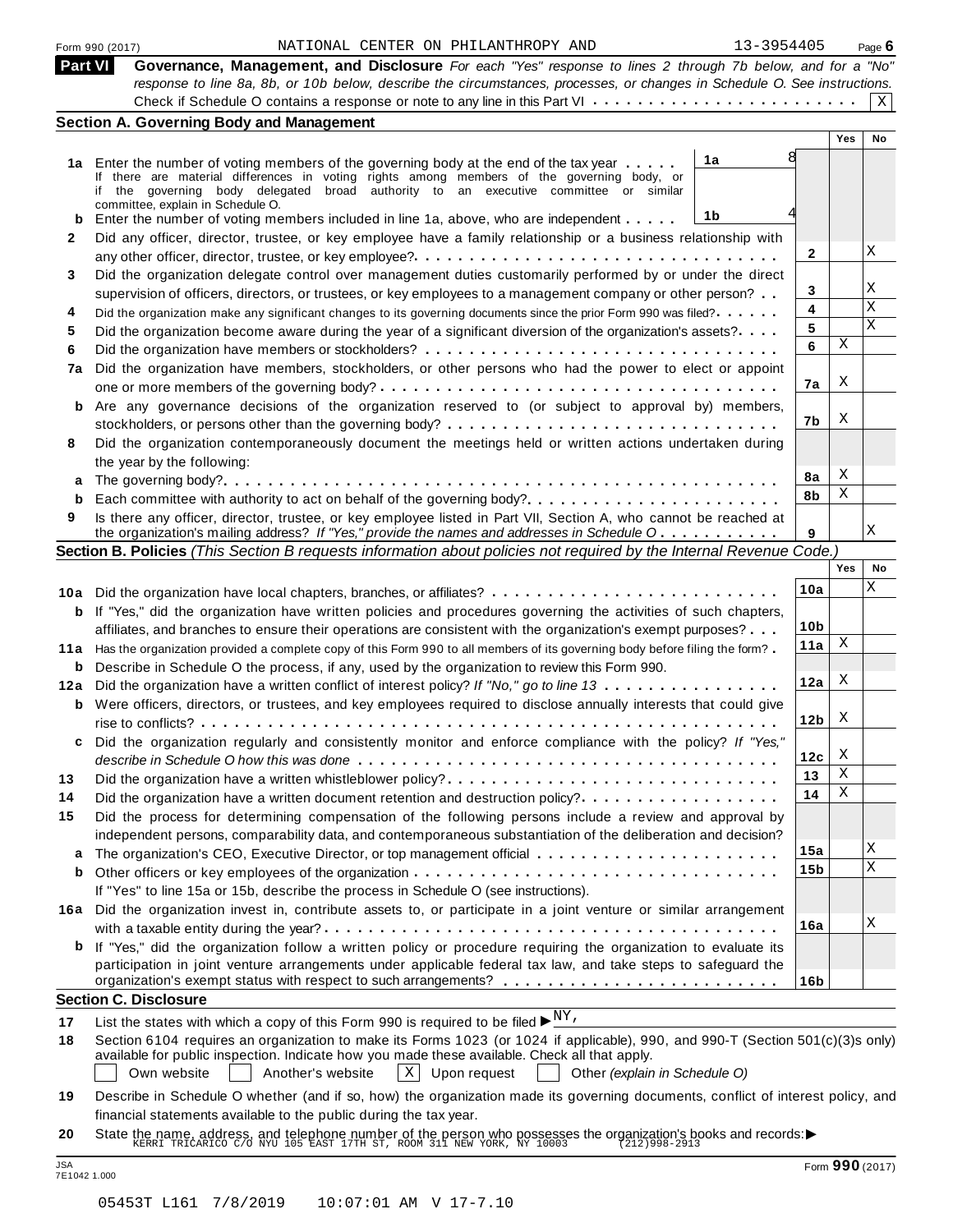⊤

| <b>Part VII</b> Compensation of Officers, Directors, Trustees, Key Employees, Highest Compensated Employees, and                  |
|-----------------------------------------------------------------------------------------------------------------------------------|
| <b>Independent Contractors</b>                                                                                                    |
|                                                                                                                                   |
| Section A. Officers, Directors, Trustees, Key Employees, and Highest Compensated Employees                                        |
| 1a Complete this table for all persons required to be listed. Report compensation for the calendar year ending with or within the |

organization's tax year. anization's lax year.<br>● List all of the organization's **current** officers, directors, trustees (whether individuals or organizations), regardless of amount of<br>nnensation Enter -0- in columns (D) (E) and (E) if no compensa compensation. Enter -0- in columns (D), (E), and (F) if no compensation was paid.

• List all of the organization's **current** key employees, if any. See instructions for definition of "key employee."<br>● List the experientials five expect highest expressed explores (other than an efficer director of

**Example in the organization's current** key employees, if any. See instructions for definition of key employee.<br>• List the organization's five **current** highest compensated employees (other than an officer, director, trust who received reportable compensation (Box 5 of Form W-2 and/or Box 7 of Form 1099-MISC) of more than \$100,000 from the

organization and any related organizations.<br>• List all of the organization's **former** officers, key employees, and highest compensated employees who received more than<br>\$1.00.000 of reportable componention from the erganiza \$100,000 of reportable compensation from the organization and any related organizations.

% List all of the organization's **former directors or trustees** that received, in the capacity as a former director or trustee of the organization, more than \$10,000 of reportable compensation from the organization and any related organizations.

List persons in the following order: individual trustees or directors; institutional trustees; officers; key employees; highest compensated employees; and former such persons.

┯

┬

Check this box if neither the organization nor any related organization compensated any current officer, director, or trustee.

┱

| (A)<br>Name and Title           | (B)<br>Average<br>hours per<br>week (list any<br>hours for<br>related<br>organizations<br>below dotted<br>line) | Individual trustee<br>  or director | Institutional trustee | Officer | (C)<br>Position<br>Key employee | (do not check more than one<br>box, unless person is both an<br>officer and a director/trustee)<br>Highest compensated<br>employee | Former | (D)<br>Reportable<br>compensation<br>from<br>the<br>organization<br>(W-2/1099-MISC) | (E)<br>Reportable<br>compensation from<br>related<br>organizations<br>(W-2/1099-MISC) | (F)<br>Estimated<br>amount of<br>other<br>compensation<br>from the<br>organization<br>and related<br>organizations |
|---------------------------------|-----------------------------------------------------------------------------------------------------------------|-------------------------------------|-----------------------|---------|---------------------------------|------------------------------------------------------------------------------------------------------------------------------------|--------|-------------------------------------------------------------------------------------|---------------------------------------------------------------------------------------|--------------------------------------------------------------------------------------------------------------------|
| (1) PROF. HARVEY P. DALE        | 30.00                                                                                                           |                                     |                       |         |                                 |                                                                                                                                    |        |                                                                                     |                                                                                       |                                                                                                                    |
| PRESIDENT/DIRECTOR              | 10.00                                                                                                           | X                                   |                       | X       |                                 |                                                                                                                                    |        | $0$ .                                                                               | 221,814.                                                                              | 31, 312.                                                                                                           |
| (2) DEAN TREVOR MORRISON        | 1.00                                                                                                            |                                     |                       |         |                                 |                                                                                                                                    |        |                                                                                     |                                                                                       |                                                                                                                    |
| CHAIRMAN                        | 40.00                                                                                                           | Χ                                   |                       | Χ       |                                 |                                                                                                                                    |        | 0.                                                                                  | 679,385.                                                                              | 36,930.                                                                                                            |
| (3) S. ANDREW SCHAFFER ESQ.     | 1.00                                                                                                            |                                     |                       |         |                                 |                                                                                                                                    |        |                                                                                     |                                                                                       |                                                                                                                    |
| VICE CHAIR                      | 10.00                                                                                                           | Χ                                   |                       | X       |                                 |                                                                                                                                    |        | 0.                                                                                  | 20,300.                                                                               | 0.                                                                                                                 |
| $(4)$ BONNIE S. BRIER, ESQ.     | 1.00                                                                                                            |                                     |                       |         |                                 |                                                                                                                                    |        |                                                                                     |                                                                                       |                                                                                                                    |
| <b>DIRECTOR</b>                 | 40.00                                                                                                           | Χ                                   |                       |         |                                 |                                                                                                                                    |        | 0.                                                                                  | 0.                                                                                    | 0.                                                                                                                 |
| (5) SUZANNE ROSS MCDOWELL, ESQ. | 1.00                                                                                                            |                                     |                       |         |                                 |                                                                                                                                    |        |                                                                                     |                                                                                       |                                                                                                                    |
| DIRECTOR                        | 0.                                                                                                              | Χ                                   |                       |         |                                 |                                                                                                                                    |        | 0.                                                                                  | 0.                                                                                    | $\mathsf 0$ .                                                                                                      |
| $(6)$ CELIA A. ROADY, ESQ.      | 1.00                                                                                                            |                                     |                       |         |                                 |                                                                                                                                    |        |                                                                                     |                                                                                       |                                                                                                                    |
| <b>DIRECTOR</b>                 | 0.                                                                                                              | X                                   |                       |         |                                 |                                                                                                                                    |        | 0.                                                                                  | 0.                                                                                    | 0.                                                                                                                 |
| (7) SEAN DELANY                 | 1.00                                                                                                            |                                     |                       |         |                                 |                                                                                                                                    |        |                                                                                     |                                                                                       |                                                                                                                    |
| <b>DIRECTOR</b>                 | 0.                                                                                                              | Χ                                   |                       |         |                                 |                                                                                                                                    |        | 0.                                                                                  | 20,000.                                                                               | 0.                                                                                                                 |
| (8) LORRY SPITZER, ESQ.         | 1.00                                                                                                            |                                     |                       |         |                                 |                                                                                                                                    |        |                                                                                     |                                                                                       |                                                                                                                    |
| <b>DIRECTOR</b>                 | 0.                                                                                                              | X                                   |                       |         |                                 |                                                                                                                                    |        | 0.                                                                                  | 0.                                                                                    | 0.                                                                                                                 |
| (9) PROFESSOR JILL S. MANNY     | 20.00                                                                                                           |                                     |                       |         |                                 |                                                                                                                                    |        |                                                                                     |                                                                                       |                                                                                                                    |
| SECRETARY/TREASURER/EXEC DIR    | 20.00                                                                                                           |                                     |                       | X       |                                 |                                                                                                                                    |        | 0.                                                                                  | 153,928.                                                                              | 38,095.                                                                                                            |
| (10)                            |                                                                                                                 |                                     |                       |         |                                 |                                                                                                                                    |        |                                                                                     |                                                                                       |                                                                                                                    |
|                                 |                                                                                                                 |                                     |                       |         |                                 |                                                                                                                                    |        |                                                                                     |                                                                                       |                                                                                                                    |
| (11)                            |                                                                                                                 |                                     |                       |         |                                 |                                                                                                                                    |        |                                                                                     |                                                                                       |                                                                                                                    |
| (12)                            |                                                                                                                 |                                     |                       |         |                                 |                                                                                                                                    |        |                                                                                     |                                                                                       |                                                                                                                    |
| (13)                            |                                                                                                                 |                                     |                       |         |                                 |                                                                                                                                    |        |                                                                                     |                                                                                       |                                                                                                                    |
| (14)                            |                                                                                                                 |                                     |                       |         |                                 |                                                                                                                                    |        |                                                                                     |                                                                                       |                                                                                                                    |

7E1041 1.000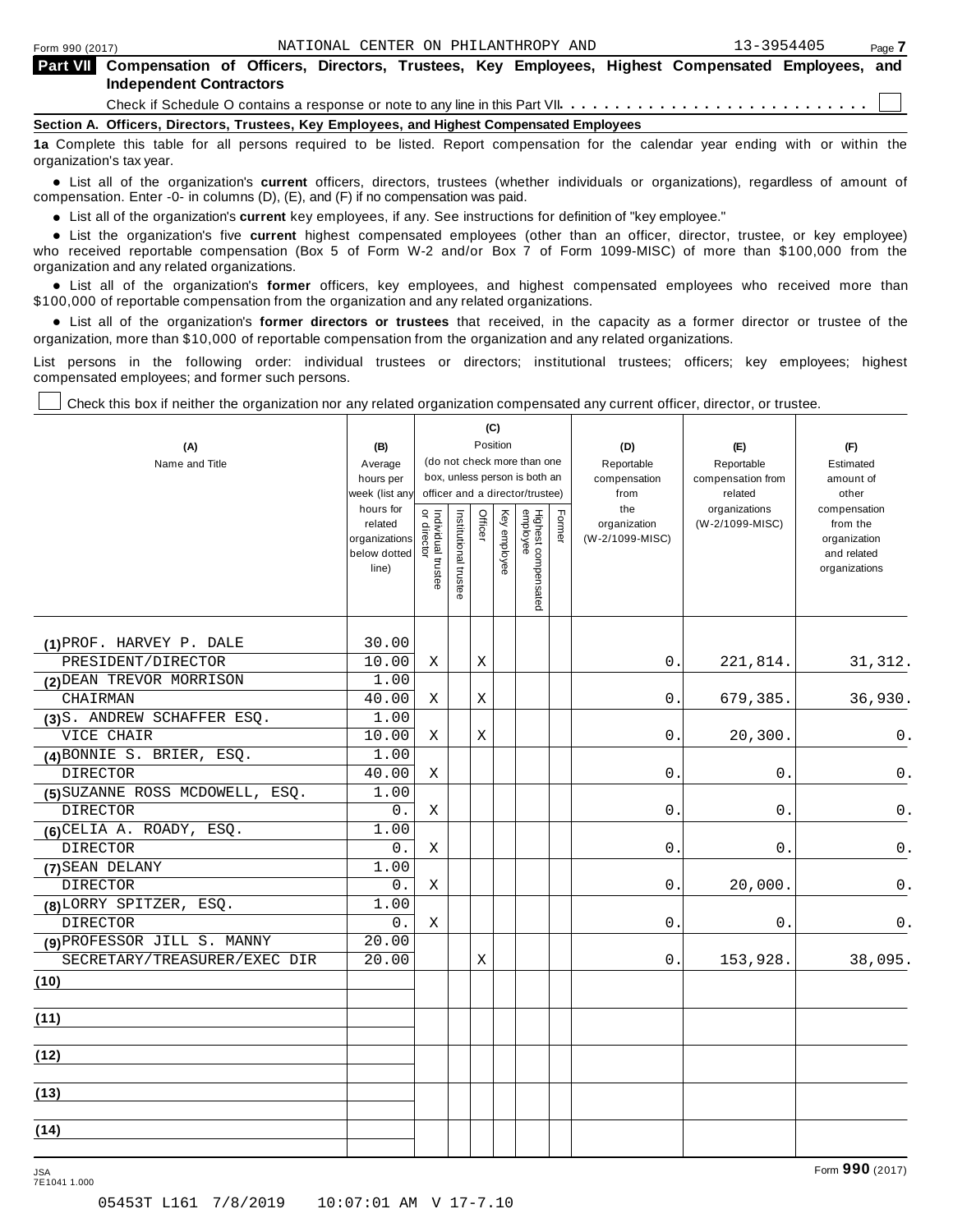#### NATIONAL CENTER ON PHILANTHROPY AND 13-3954405

| Form 990 (2017) |                                                                                                                                                                                                                                                                                                                                                                                                                                                                                                                                                                                                                           |                                                                                                                 |                    |                       |                            |              |                                                                                                                                    |        |                                                                                     |                                                                                       | Page 8                                                                                                             |
|-----------------|---------------------------------------------------------------------------------------------------------------------------------------------------------------------------------------------------------------------------------------------------------------------------------------------------------------------------------------------------------------------------------------------------------------------------------------------------------------------------------------------------------------------------------------------------------------------------------------------------------------------------|-----------------------------------------------------------------------------------------------------------------|--------------------|-----------------------|----------------------------|--------------|------------------------------------------------------------------------------------------------------------------------------------|--------|-------------------------------------------------------------------------------------|---------------------------------------------------------------------------------------|--------------------------------------------------------------------------------------------------------------------|
| <b>Part VII</b> | Section A. Officers, Directors, Trustees, Key Employees, and Highest Compensated Employees (continued)                                                                                                                                                                                                                                                                                                                                                                                                                                                                                                                    |                                                                                                                 |                    |                       |                            |              |                                                                                                                                    |        |                                                                                     |                                                                                       |                                                                                                                    |
|                 | (A)<br>Name and title                                                                                                                                                                                                                                                                                                                                                                                                                                                                                                                                                                                                     | (B)<br>Average<br>hours per<br>week (list any<br>hours for<br>related<br>organizations<br>below dotted<br>line) | Individual trustee | Institutional trustee | (C)<br>Position<br>Officer | Key employee | (do not check more than one<br>box, unless person is both an<br>officer and a director/trustee)<br>Highest compensated<br>employee | Former | (D)<br>Reportable<br>compensation<br>from<br>the<br>organization<br>(W-2/1099-MISC) | (E)<br>Reportable<br>compensation from<br>related<br>organizations<br>(W-2/1099-MISC) | (F)<br>Estimated<br>amount of<br>other<br>compensation<br>from the<br>organization<br>and related<br>organizations |
|                 |                                                                                                                                                                                                                                                                                                                                                                                                                                                                                                                                                                                                                           |                                                                                                                 |                    |                       |                            |              |                                                                                                                                    |        |                                                                                     |                                                                                       |                                                                                                                    |
|                 |                                                                                                                                                                                                                                                                                                                                                                                                                                                                                                                                                                                                                           |                                                                                                                 |                    |                       |                            |              |                                                                                                                                    |        |                                                                                     |                                                                                       |                                                                                                                    |
|                 |                                                                                                                                                                                                                                                                                                                                                                                                                                                                                                                                                                                                                           |                                                                                                                 |                    |                       |                            |              |                                                                                                                                    |        |                                                                                     |                                                                                       |                                                                                                                    |
|                 |                                                                                                                                                                                                                                                                                                                                                                                                                                                                                                                                                                                                                           |                                                                                                                 |                    |                       |                            |              |                                                                                                                                    |        |                                                                                     |                                                                                       |                                                                                                                    |
|                 |                                                                                                                                                                                                                                                                                                                                                                                                                                                                                                                                                                                                                           |                                                                                                                 |                    |                       |                            |              |                                                                                                                                    |        |                                                                                     |                                                                                       |                                                                                                                    |
|                 |                                                                                                                                                                                                                                                                                                                                                                                                                                                                                                                                                                                                                           |                                                                                                                 |                    |                       |                            |              |                                                                                                                                    |        |                                                                                     |                                                                                       |                                                                                                                    |
|                 |                                                                                                                                                                                                                                                                                                                                                                                                                                                                                                                                                                                                                           |                                                                                                                 |                    |                       |                            |              |                                                                                                                                    |        |                                                                                     |                                                                                       |                                                                                                                    |
|                 |                                                                                                                                                                                                                                                                                                                                                                                                                                                                                                                                                                                                                           |                                                                                                                 |                    |                       |                            |              |                                                                                                                                    |        |                                                                                     |                                                                                       |                                                                                                                    |
|                 |                                                                                                                                                                                                                                                                                                                                                                                                                                                                                                                                                                                                                           |                                                                                                                 |                    |                       |                            |              |                                                                                                                                    |        |                                                                                     |                                                                                       |                                                                                                                    |
|                 |                                                                                                                                                                                                                                                                                                                                                                                                                                                                                                                                                                                                                           |                                                                                                                 |                    |                       |                            |              |                                                                                                                                    |        |                                                                                     |                                                                                       |                                                                                                                    |
|                 |                                                                                                                                                                                                                                                                                                                                                                                                                                                                                                                                                                                                                           |                                                                                                                 |                    |                       |                            |              |                                                                                                                                    |        |                                                                                     |                                                                                       |                                                                                                                    |
| 1b Sub-total    | .<br>c Total from continuation sheets to Part VII, Section A<br>2 Total number of individuals (including but not limited to those listed above) who received more than \$100,000 of                                                                                                                                                                                                                                                                                                                                                                                                                                       |                                                                                                                 |                    |                       |                            |              |                                                                                                                                    |        | 0.<br>0.<br>0.                                                                      | 1,095,427.<br>$\Omega$ .<br>1,095,427.                                                | 106,337.<br>$\Omega$ .<br>106,337.                                                                                 |
|                 | reportable compensation from the organization ▶                                                                                                                                                                                                                                                                                                                                                                                                                                                                                                                                                                           |                                                                                                                 | 0.                 |                       |                            |              |                                                                                                                                    |        |                                                                                     |                                                                                       |                                                                                                                    |
| 3<br>5          | Did the organization list any former officer, director, or trustee, key employee, or highest compensated<br>employee on line 1a? If "Yes," complete Schedule J for such individual<br>4 For any individual listed on line 1a, is the sum of reportable compensation and other compensation from the<br>organization and related organizations greater than \$150,000? If "Yes," complete Schedule J for such<br>Did any person listed on line 1a receive or accrue compensation from any unrelated organization or individual<br>for services rendered to the organization? If "Yes," complete Schedule J for such person |                                                                                                                 |                    |                       |                            |              |                                                                                                                                    |        |                                                                                     |                                                                                       | Yes <sub>1</sub><br>No<br>Χ<br>3<br>Χ<br>4<br>х<br>5                                                               |
|                 | <b>Section B. Independent Contractors</b>                                                                                                                                                                                                                                                                                                                                                                                                                                                                                                                                                                                 |                                                                                                                 |                    |                       |                            |              |                                                                                                                                    |        |                                                                                     |                                                                                       |                                                                                                                    |
| year.           | 1 Complete this table for your five highest compensated independent contractors that received more than \$100,000 of<br>compensation from the organization. Report compensation for the calendar year ending with or within the organization's tax                                                                                                                                                                                                                                                                                                                                                                        |                                                                                                                 |                    |                       |                            |              |                                                                                                                                    |        |                                                                                     |                                                                                       |                                                                                                                    |
|                 | (A)<br>Name and business address                                                                                                                                                                                                                                                                                                                                                                                                                                                                                                                                                                                          |                                                                                                                 |                    |                       |                            |              |                                                                                                                                    |        | (B)<br>Description of services                                                      |                                                                                       | (C)<br>Compensation                                                                                                |
|                 |                                                                                                                                                                                                                                                                                                                                                                                                                                                                                                                                                                                                                           |                                                                                                                 |                    |                       |                            |              |                                                                                                                                    |        |                                                                                     |                                                                                       |                                                                                                                    |
|                 |                                                                                                                                                                                                                                                                                                                                                                                                                                                                                                                                                                                                                           |                                                                                                                 |                    |                       |                            |              |                                                                                                                                    |        |                                                                                     |                                                                                       |                                                                                                                    |
|                 | 2 Total number of independent contractors (including but not limited to those listed above) who received<br>more than \$100,000 in compensation from the organization ▶                                                                                                                                                                                                                                                                                                                                                                                                                                                   |                                                                                                                 |                    |                       |                            | $0$ .        |                                                                                                                                    |        |                                                                                     |                                                                                       |                                                                                                                    |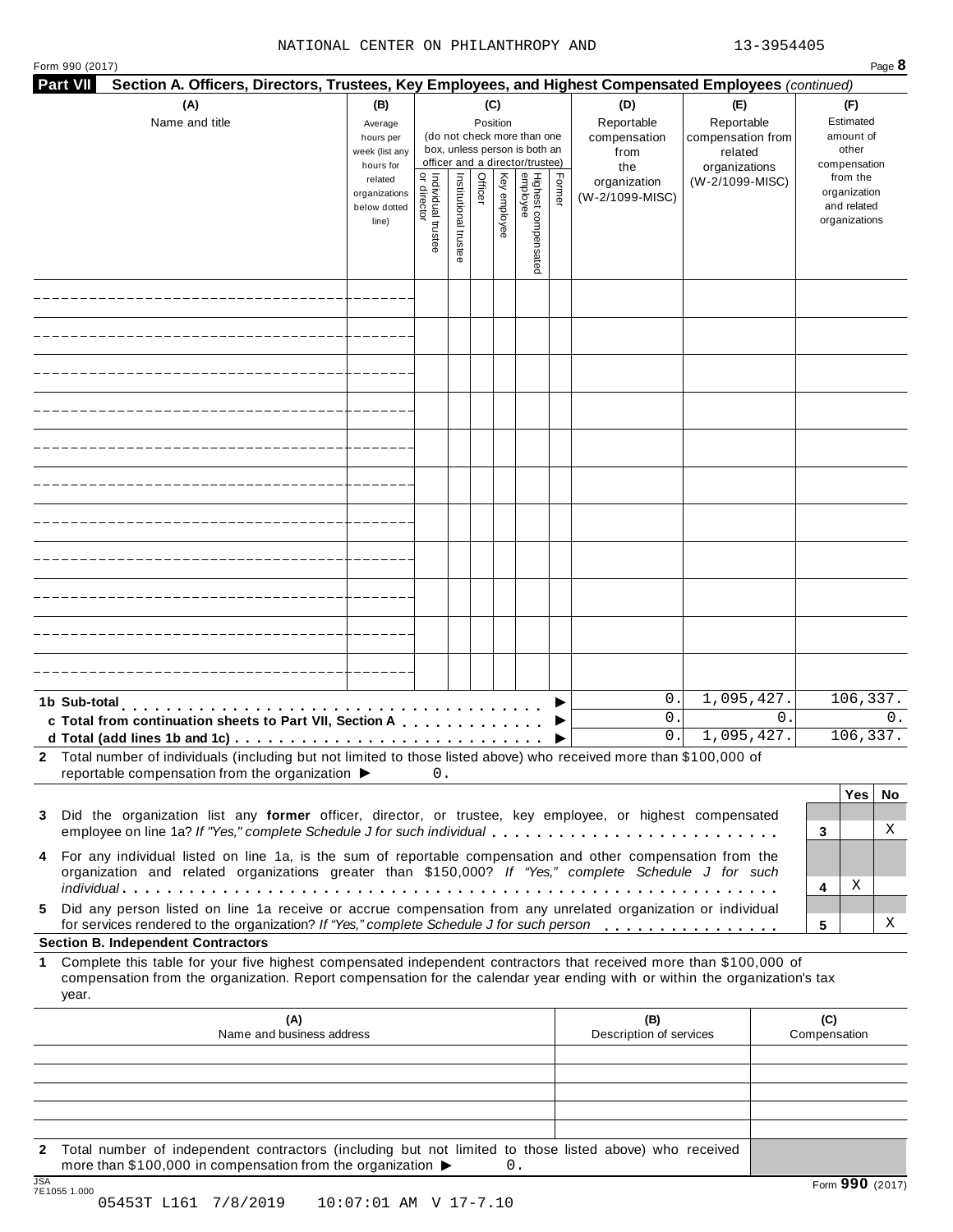| Form 990 (2017) |  |  |
|-----------------|--|--|
|                 |  |  |

|                                                                  | <b>Part VIII</b>            | <b>Statement of Revenue</b>                                                                                                                                                                                                                                                                                                                                                                                                                                        |                                                                         |                           |                                                    |                                         |                                                                            |
|------------------------------------------------------------------|-----------------------------|--------------------------------------------------------------------------------------------------------------------------------------------------------------------------------------------------------------------------------------------------------------------------------------------------------------------------------------------------------------------------------------------------------------------------------------------------------------------|-------------------------------------------------------------------------|---------------------------|----------------------------------------------------|-----------------------------------------|----------------------------------------------------------------------------|
|                                                                  |                             |                                                                                                                                                                                                                                                                                                                                                                                                                                                                    |                                                                         | (A)<br>Total revenue      | (B)<br>Related or<br>exempt<br>function<br>revenue | (C)<br>Unrelated<br>business<br>revenue | $\sim$<br>(D)<br>Revenue<br>excluded from tax<br>under sections<br>512-514 |
| <b>Contributions, Gifts, Grants</b><br>and Other Similar Amounts | 1a<br>b<br>c<br>d<br>е<br>f | Federated campaigns <b>Federated</b><br>Membership dues<br>Fundraising events <b>Fundraising</b><br>Related organizations <b>and the set of the set of the set of the set of the set of the set of the set of the set of the set of the set of the set of the set of the set of the set of the set of the set of the set of the set </b><br>Government grants (contributions)<br>All other contributions, gifts, grants,<br>and similar amounts not included above | 1a<br>1 b<br>1c<br>290,000.<br>1 <sub>d</sub><br>1е<br>1,330,085.<br>1f |                           |                                                    |                                         |                                                                            |
|                                                                  | g<br>h                      | Noncash contributions included in lines 1a-1f: \$                                                                                                                                                                                                                                                                                                                                                                                                                  |                                                                         | 1,620,085                 |                                                    |                                         |                                                                            |
| Program Service Revenue                                          | 2a<br>b<br>c                |                                                                                                                                                                                                                                                                                                                                                                                                                                                                    | <b>Business Code</b>                                                    |                           |                                                    |                                         |                                                                            |
|                                                                  | d<br>е                      |                                                                                                                                                                                                                                                                                                                                                                                                                                                                    |                                                                         |                           |                                                    |                                         |                                                                            |
|                                                                  | f<br>g                      | All other program service revenue                                                                                                                                                                                                                                                                                                                                                                                                                                  |                                                                         | $\mathbb O$ .             |                                                    |                                         |                                                                            |
|                                                                  | 3                           | (including<br>Investment<br>income<br>and other similar amounts). $\cdots$ $\cdots$ $\cdots$ $\cdots$                                                                                                                                                                                                                                                                                                                                                              | dividends,<br>interest,                                                 | 633,483.<br>$\mathbf 0$ . |                                                    |                                         | 633,483.                                                                   |
|                                                                  | 4<br>5                      | Income from investment of tax-exempt bond proceeds $\blacktriangleright$<br>(i) Real                                                                                                                                                                                                                                                                                                                                                                               | (ii) Personal                                                           | $\mathbb O$ .             |                                                    |                                         |                                                                            |
|                                                                  | 6a<br>$\mathbf b$<br>c      | Gross rents <b>Container</b><br>Less: rental expenses<br>Rental income or (loss)                                                                                                                                                                                                                                                                                                                                                                                   |                                                                         |                           |                                                    |                                         |                                                                            |
|                                                                  | d<br>7a                     | Net rental income or (loss).<br>(i) Securities<br>Gross amount from sales of<br>assets other than inventory                                                                                                                                                                                                                                                                                                                                                        | <u>.</u> ><br>(ii) Other<br>875,527.                                    | $\mathbf 0$ .             |                                                    |                                         |                                                                            |
|                                                                  | b<br>с                      | Less: cost or other basis<br>and sales expenses<br>Gain or (loss)                                                                                                                                                                                                                                                                                                                                                                                                  | 730,390.<br>145, 137.                                                   |                           |                                                    |                                         |                                                                            |
| Other Revenue                                                    | d                           | 8a Gross income from fundraising<br>events (not including \$<br>of contributions reported on line 1c).                                                                                                                                                                                                                                                                                                                                                             |                                                                         | 145, 137.                 |                                                    |                                         | 145, 137.                                                                  |
|                                                                  | b                           | See Part IV, line 18 a<br>Less: direct expenses                                                                                                                                                                                                                                                                                                                                                                                                                    | b                                                                       | $\mathbb O$ .             |                                                    |                                         |                                                                            |
|                                                                  | с<br>9а                     | Net income or (loss) from fundraising events _________<br>Gross income from gaming activities.<br>See Part IV, line 19 a                                                                                                                                                                                                                                                                                                                                           |                                                                         |                           |                                                    |                                         |                                                                            |
|                                                                  | b<br>c                      | Less: direct expenses by the set of the set of the set of the set of the set of the set of the set of the set of the set of the set of the set of the set of the set of the set of the set of the set of the set of the set of<br>Net income or (loss) from gaming activities ________                                                                                                                                                                             |                                                                         | $\mathbb O$ .             |                                                    |                                         |                                                                            |
|                                                                  | 10a                         | Gross sales of inventory, less<br>returns and allowances and allowances                                                                                                                                                                                                                                                                                                                                                                                            |                                                                         |                           |                                                    |                                         |                                                                            |
|                                                                  | b<br>c                      | Less: cost of goods sold<br>Net income or (loss) from sales of inventory ▶                                                                                                                                                                                                                                                                                                                                                                                         | b <sub>l</sub>                                                          | $\mathbb O$ .             |                                                    |                                         |                                                                            |
|                                                                  |                             | Miscellaneous Revenue                                                                                                                                                                                                                                                                                                                                                                                                                                              | <b>Business Code</b>                                                    |                           |                                                    |                                         |                                                                            |
|                                                                  | 11a<br>b                    | NONPROFIT FORUM                                                                                                                                                                                                                                                                                                                                                                                                                                                    | 900099                                                                  | 9,439.                    | 9,439.                                             |                                         |                                                                            |
|                                                                  | c                           | <u> 1980 - Jan Stein Berlin, amerikansk politiker (</u>                                                                                                                                                                                                                                                                                                                                                                                                            |                                                                         |                           |                                                    |                                         |                                                                            |
|                                                                  | d<br>е                      | All other revenue                                                                                                                                                                                                                                                                                                                                                                                                                                                  |                                                                         | 9,439.                    |                                                    |                                         |                                                                            |
| .ISA                                                             | 12                          | Total revenue. See instructions.                                                                                                                                                                                                                                                                                                                                                                                                                                   |                                                                         | 2,408,144.                | 9,439.                                             |                                         | 778,620.                                                                   |

JSA Form **990** (2017) 7E1051 1.000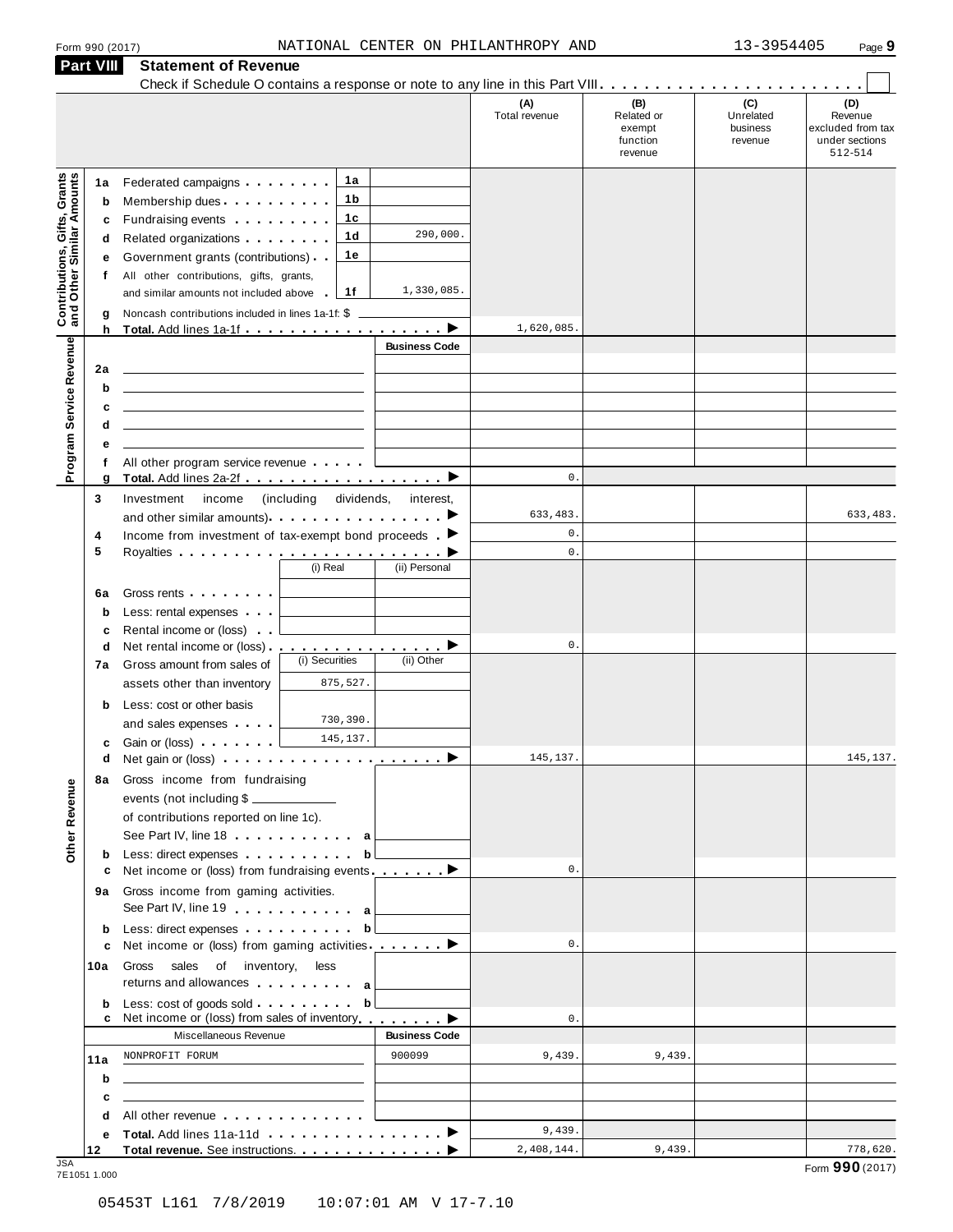|            | <b>Part IX</b> Statement of Functional Expenses                                                                                                                                                                                                                                |                       |                                    |                                           |                                |
|------------|--------------------------------------------------------------------------------------------------------------------------------------------------------------------------------------------------------------------------------------------------------------------------------|-----------------------|------------------------------------|-------------------------------------------|--------------------------------|
|            | Section 501(c)(3) and 501(c)(4) organizations must complete all columns. All other organizations must complete column (A).                                                                                                                                                     |                       |                                    |                                           |                                |
|            |                                                                                                                                                                                                                                                                                |                       |                                    |                                           |                                |
|            | Do not include amounts reported on lines 6b, 7b,<br>8b, 9b, and 10b of Part VIII.                                                                                                                                                                                              | (A)<br>Total expenses | (B)<br>Program service<br>expenses | (C)<br>Management and<br>general expenses | (D)<br>Fundraising<br>expenses |
|            | 1 Grants and other assistance to domestic organizations                                                                                                                                                                                                                        |                       |                                    |                                           |                                |
|            | and domestic governments. See Part IV, line 21                                                                                                                                                                                                                                 | 0                     |                                    |                                           |                                |
|            | 2 Grants and other assistance to domestic<br>individuals. See Part IV, line 22                                                                                                                                                                                                 | 0                     |                                    |                                           |                                |
|            | 3 Grants and other assistance to foreign                                                                                                                                                                                                                                       |                       |                                    |                                           |                                |
|            | organizations, foreign governments, and foreign                                                                                                                                                                                                                                |                       |                                    |                                           |                                |
|            | individuals. See Part IV, lines 15 and 16                                                                                                                                                                                                                                      | 0                     |                                    |                                           |                                |
| 4          | Benefits paid to or for members                                                                                                                                                                                                                                                | $\mathbf 0$           |                                    |                                           |                                |
| 5.         | Compensation of current officers, directors,<br>trustees, and key employees expressed as a state of the state of the state of the state of the state of the state of the state of the state of the state of the state of the state of the state of the state of the state of t | 0                     |                                    |                                           |                                |
| 6.         | Compensation not included above, to disqualified<br>persons (as defined under section 4958(f)(1)) and                                                                                                                                                                          |                       |                                    |                                           |                                |
|            | persons described in section 4958(c)(3)(B)                                                                                                                                                                                                                                     | 0                     |                                    |                                           |                                |
|            | 7 Other salaries and wages                                                                                                                                                                                                                                                     | $\mathbf 0$           |                                    |                                           |                                |
| 8          | Pension plan accruals and contributions (include                                                                                                                                                                                                                               |                       |                                    |                                           |                                |
|            | section 401(k) and 403(b) employer contributions)                                                                                                                                                                                                                              | 0                     |                                    |                                           |                                |
| 9          |                                                                                                                                                                                                                                                                                | $\mathbf 0$           |                                    |                                           |                                |
| 10         |                                                                                                                                                                                                                                                                                | $\mathbf 0$           |                                    |                                           |                                |
| 11         | Fees for services (non-employees):                                                                                                                                                                                                                                             |                       |                                    |                                           |                                |
|            | a Management                                                                                                                                                                                                                                                                   | 0                     |                                    |                                           |                                |
|            | $\mathbf b$ Legal $\mathbf b$                                                                                                                                                                                                                                                  | $\mathbf{0}$          |                                    |                                           |                                |
|            | c Accounting                                                                                                                                                                                                                                                                   | 16,000.               |                                    | 16,000.                                   |                                |
|            | d Lobbying                                                                                                                                                                                                                                                                     | 0                     |                                    |                                           |                                |
|            | e Professional fundraising services. See Part IV, line 17                                                                                                                                                                                                                      | 0                     |                                    |                                           |                                |
|            | f Investment management fees                                                                                                                                                                                                                                                   | 4, 412.               |                                    | 4,412.                                    |                                |
|            | 9 Other. (If line 11g amount exceeds 10% of line 25, column                                                                                                                                                                                                                    |                       |                                    |                                           |                                |
|            | (A) amount, list line 11g expenses on Schedule O.)                                                                                                                                                                                                                             | 699                   |                                    | 699                                       |                                |
|            | 12 Advertising and promotion                                                                                                                                                                                                                                                   | 0                     |                                    |                                           |                                |
| 13         | Office expenses example and the set of the set of the set of the set of the set of the set of the set of the set of the set of the set of the set of the set of the set of the set of the set of the set of the set of the set                                                 | $\overline{5}$ , 662. | 5,319.                             | 164.                                      | 179.                           |
| 14         |                                                                                                                                                                                                                                                                                | 6,300.                | 5, 249.                            | 502.                                      | 549.                           |
| 15         | Royalties Royalties Providence Contract and Royalties                                                                                                                                                                                                                          | 0                     |                                    |                                           |                                |
|            | 16 Occupancy                                                                                                                                                                                                                                                                   | 62,822.               | 52,343.                            | 5,006.                                    | 5,473.                         |
|            |                                                                                                                                                                                                                                                                                | 49,954.               | 49,954.                            |                                           |                                |
|            | 18 Payments of travel or entertainment expenses                                                                                                                                                                                                                                |                       |                                    |                                           |                                |
|            | for any federal, state, or local public officials                                                                                                                                                                                                                              | 0                     |                                    |                                           |                                |
|            | 19 Conferences, conventions, and meetings                                                                                                                                                                                                                                      | 41,853.<br>0          | 41,853.                            |                                           |                                |
| 20         |                                                                                                                                                                                                                                                                                | 0                     |                                    |                                           |                                |
| 21         | Payments to affiliates <b>Exercise Services</b>                                                                                                                                                                                                                                | 0                     |                                    |                                           |                                |
| 22         | Depreciation, depletion, and amortization                                                                                                                                                                                                                                      | 0                     |                                    |                                           |                                |
| 23         | Insurance in the contract of the contract of the contract of the contract of the contract of the contract of the contract of the contract of the contract of the contract of the contract of the contract of the contract of t                                                 |                       |                                    |                                           |                                |
| 24         | Other expenses. Itemize expenses not covered                                                                                                                                                                                                                                   |                       |                                    |                                           |                                |
|            | above (List miscellaneous expenses in line 24e. If<br>line 24e amount exceeds 10% of line 25, column                                                                                                                                                                           |                       |                                    |                                           |                                |
|            | (A) amount, list line 24e expenses on Schedule O.)                                                                                                                                                                                                                             |                       |                                    |                                           |                                |
|            | a SALARIES-ALLOCATED FROM NYU                                                                                                                                                                                                                                                  | 503,418.              | 419,444.                           | 40,115.                                   | 43,859.                        |
|            | <b>b</b> BENEFITS/TAXES-ALLOC FROM NY                                                                                                                                                                                                                                          | 151,025.              | 125,833.                           | 12,034.                                   | 13,158.                        |
|            | BOOKS AND PERIODICALS                                                                                                                                                                                                                                                          | 43,617.               | 43,617.                            |                                           |                                |
|            | dLIBRARY SERVICES                                                                                                                                                                                                                                                              | 13,360.               | 13,360.                            |                                           |                                |
|            |                                                                                                                                                                                                                                                                                | 12,657.               | 11,669.                            | 472.                                      | 516.                           |
|            | 25 Total functional expenses. Add lines 1 through 24e                                                                                                                                                                                                                          | 911,779.              | 768,641.                           | 79,404.                                   | 63,734.                        |
|            | 26 Joint costs. Complete this line only if the<br>organization reported in column (B) joint costs<br>from a combined educational campaign and                                                                                                                                  |                       |                                    |                                           |                                |
|            | fundraising solicitation. Check here $\blacktriangleright$<br>— if                                                                                                                                                                                                             |                       |                                    |                                           |                                |
|            | following SOP 98-2 (ASC 958-720)                                                                                                                                                                                                                                               | 0                     |                                    |                                           |                                |
| <b>JSA</b> | 7E1052 1.000                                                                                                                                                                                                                                                                   |                       |                                    |                                           | Form 990 (2017)                |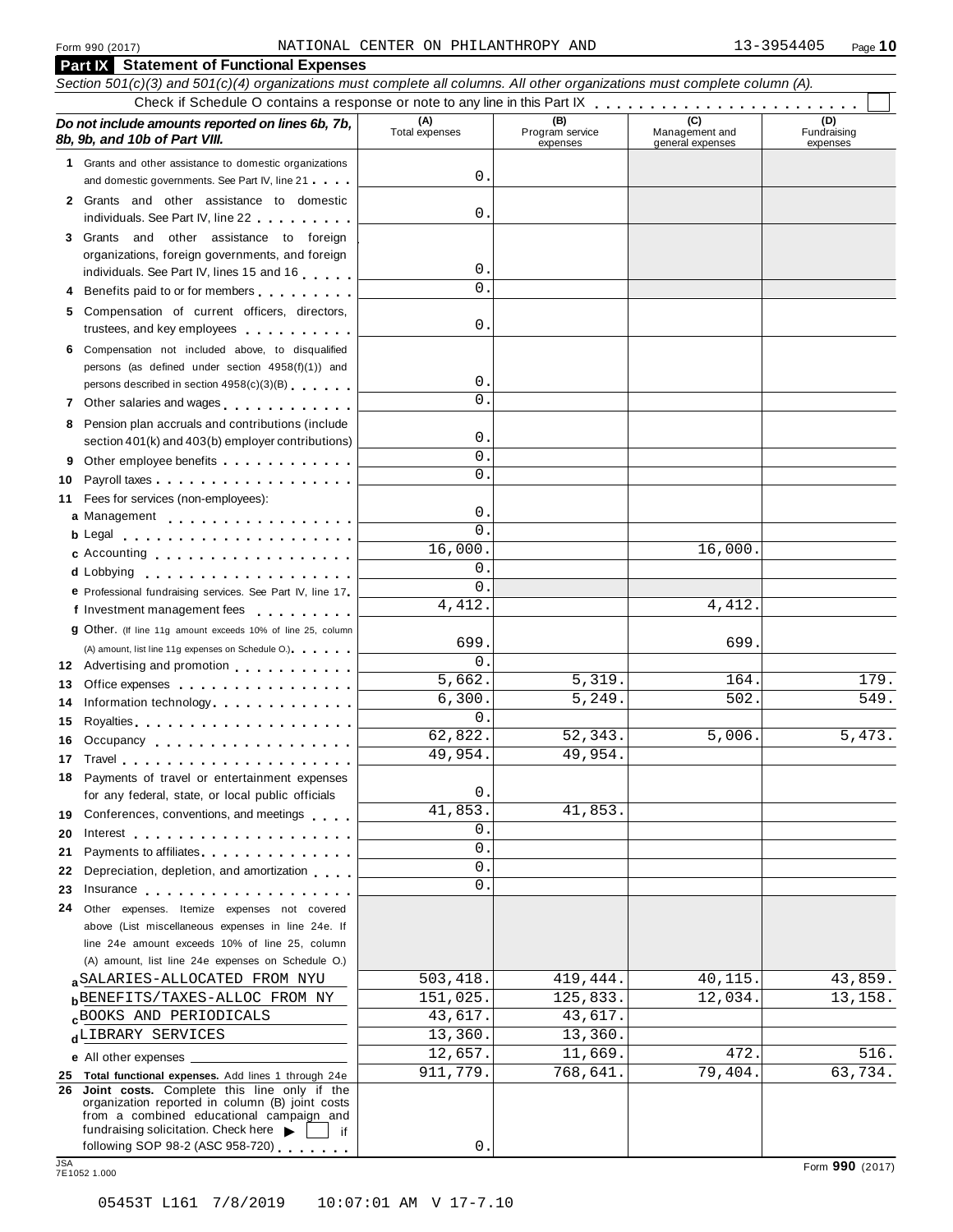Form 990 (2017)

|--|--|--|

|                             | Part X   | <b>Balance Sheet</b>                                                                                                                                                                                                                                                                                                                                                      |                          |                         |                            |
|-----------------------------|----------|---------------------------------------------------------------------------------------------------------------------------------------------------------------------------------------------------------------------------------------------------------------------------------------------------------------------------------------------------------------------------|--------------------------|-------------------------|----------------------------|
|                             |          | Check if Schedule O contains a response or note to any line in this Part X.                                                                                                                                                                                                                                                                                               |                          |                         | $\mathbf{X}$               |
|                             |          |                                                                                                                                                                                                                                                                                                                                                                           | (A)<br>Beginning of year |                         | (B)<br>End of year         |
|                             | 1.       |                                                                                                                                                                                                                                                                                                                                                                           | 189,877.                 | $\mathbf{1}$            | 239,699.                   |
|                             | 2        |                                                                                                                                                                                                                                                                                                                                                                           | $\Omega$ .               | $\mathbf{2}$            | 26,000.                    |
|                             | 3        | Pledges and grants receivable, net enterpresent resources and grants receivable, net enterpresent resources                                                                                                                                                                                                                                                               | 440,349.                 | $\overline{3}$          | 1,112,684.                 |
|                             | 4        |                                                                                                                                                                                                                                                                                                                                                                           | 0.                       | $\overline{\mathbf{4}}$ | 2,353.                     |
|                             | 5        | Loans and other receivables from current and former officers, directors,                                                                                                                                                                                                                                                                                                  |                          |                         |                            |
|                             |          | trustees, key employees, and highest compensated employees.                                                                                                                                                                                                                                                                                                               |                          |                         |                            |
|                             | 6        | Complete Part II of Schedule L<br>Loans and other receivables from other disqualified persons (as defined under section<br>4958(f)(1)), persons described in section 4958(c)(3)(B), and contributing employers<br>and sponsoring organizations of section 501(c)(9) voluntary employees' beneficiary<br>organizations (see instructions). Complete Part II of Schedule L. | 0.<br>0.                 | 5<br>6                  | $0$ .<br>0.                |
| Assets                      | 7        |                                                                                                                                                                                                                                                                                                                                                                           | $\mathbf{0}$ .           | $\overline{7}$          | $0$ .                      |
|                             | 8        | Inventories for sale or use enterpreteration of the contract of the sale or use of the contract of the contract of the contract of the contract of the contract of the contract of the contract of the contract of the contrac                                                                                                                                            | $\mathbf{0}$             | 8                       | $0$ .                      |
|                             | 9        |                                                                                                                                                                                                                                                                                                                                                                           | 0.                       | 9                       | $0$ .                      |
|                             |          | 10a Land, buildings, and equipment: cost or                                                                                                                                                                                                                                                                                                                               |                          |                         |                            |
|                             |          | other basis. Complete Part VI of Schedule D<br>∣10a                                                                                                                                                                                                                                                                                                                       |                          |                         |                            |
|                             |          |                                                                                                                                                                                                                                                                                                                                                                           |                          | 0.10c                   | 0.                         |
|                             | 11       |                                                                                                                                                                                                                                                                                                                                                                           | 6,558,188.               | 11                      | 6,806,713.                 |
|                             | 12       | Investments - other securities. See Part IV, line 11                                                                                                                                                                                                                                                                                                                      |                          | 0.112                   | 0.                         |
|                             | 13       | Investments - program-related. See Part IV, line 11                                                                                                                                                                                                                                                                                                                       | $0$ .                    | 13                      | $0$ .                      |
|                             | 14       |                                                                                                                                                                                                                                                                                                                                                                           | $\mathbf 0$              | 14                      | $0$ .                      |
|                             | 15       |                                                                                                                                                                                                                                                                                                                                                                           | 0.                       | 15                      | 0.                         |
|                             | 16       | <b>Total assets.</b> Add lines 1 through 15 (must equal line 34)                                                                                                                                                                                                                                                                                                          | 7,188,414.               | 16                      | 8,187,449.                 |
|                             | 17       | Accounts payable and accrued expenses entitled and accrue and accrued expenses                                                                                                                                                                                                                                                                                            | 0.                       | 17                      | 0.                         |
|                             | 18       |                                                                                                                                                                                                                                                                                                                                                                           | $\mathbf 0$ .<br>0.      | 18                      | $0$ .<br>$0$ .             |
|                             | 19       |                                                                                                                                                                                                                                                                                                                                                                           | 0                        | ∣ 19                    | 0.                         |
|                             | 20       |                                                                                                                                                                                                                                                                                                                                                                           | 0.                       | 20                      | $0$ .                      |
|                             | 21       | Escrow or custodial account liability. Complete Part IV of Schedule D                                                                                                                                                                                                                                                                                                     |                          | 21                      |                            |
| Liabilities                 | 22       | Loans and other payables to current and former officers, directors,                                                                                                                                                                                                                                                                                                       |                          |                         |                            |
|                             |          | trustees, key employees, highest compensated employees, and                                                                                                                                                                                                                                                                                                               | 0.                       |                         | 0.                         |
|                             |          | disqualified persons. Complete Part II of Schedule L.                                                                                                                                                                                                                                                                                                                     | $\mathsf{O}$             | 22                      | 0.                         |
|                             | 23       | Secured mortgages and notes payable to unrelated third parties                                                                                                                                                                                                                                                                                                            | 0.                       | 23                      | $0$ .                      |
|                             | 24<br>25 | Unsecured notes and loans payable to unrelated third parties <b>with an example 2</b><br>Other liabilities (including federal income tax, payables to related third                                                                                                                                                                                                       |                          | 24                      |                            |
|                             |          | parties, and other liabilities not included on lines 17-24). Complete Part X                                                                                                                                                                                                                                                                                              |                          |                         |                            |
|                             |          | of Schedule D                                                                                                                                                                                                                                                                                                                                                             | 0.                       | 25                      | $0$ .                      |
|                             | 26       |                                                                                                                                                                                                                                                                                                                                                                           | $\mathbf{0}$ .           | 26                      | $0$ .                      |
|                             |          | Organizations that follow SFAS 117 (ASC 958), check here ▶<br>$ X $ and<br>complete lines 27 through 29, and lines 33 and 34.                                                                                                                                                                                                                                             |                          |                         |                            |
|                             | 27       | Unrestricted net assets                                                                                                                                                                                                                                                                                                                                                   | 4,205,105.               | 27                      | 4,631,766.                 |
|                             | 28       |                                                                                                                                                                                                                                                                                                                                                                           | 697,909.                 | 28                      | 1,270,283.                 |
|                             | 29       | Permanently restricted net assets entertainment of the set of the set of the set of the set of the set of the set of the set of the set of the set of the set of the set of the set of the set of the set of the set of the se                                                                                                                                            | 2,285,400.               | 29                      | 2, 285, 400.               |
| Net Assets or Fund Balances |          | Organizations that do not follow SFAS 117 (ASC 958), check here ▶ │<br>and<br>complete lines 30 through 34.                                                                                                                                                                                                                                                               |                          |                         |                            |
|                             | 30       |                                                                                                                                                                                                                                                                                                                                                                           |                          | 30                      |                            |
|                             | 31       | Paid-in or capital surplus, or land, building, or equipment fund                                                                                                                                                                                                                                                                                                          |                          | 31                      |                            |
|                             | 32       | Retained earnings, endowment, accumulated income, or other funds                                                                                                                                                                                                                                                                                                          |                          | 32                      |                            |
|                             | 33       |                                                                                                                                                                                                                                                                                                                                                                           | 7,188,414.               | 33                      | 8,187,449.                 |
|                             | 34       | Total liabilities and net assets/fund balances [1] [1] [1] Total liabilities and net assets/fund balances                                                                                                                                                                                                                                                                 | 7,188,414.               | 34                      | $\overline{8}$ , 187, 449. |
|                             |          |                                                                                                                                                                                                                                                                                                                                                                           |                          |                         | $0.00 \times 10^{-7}$      |

Form **990** (2017)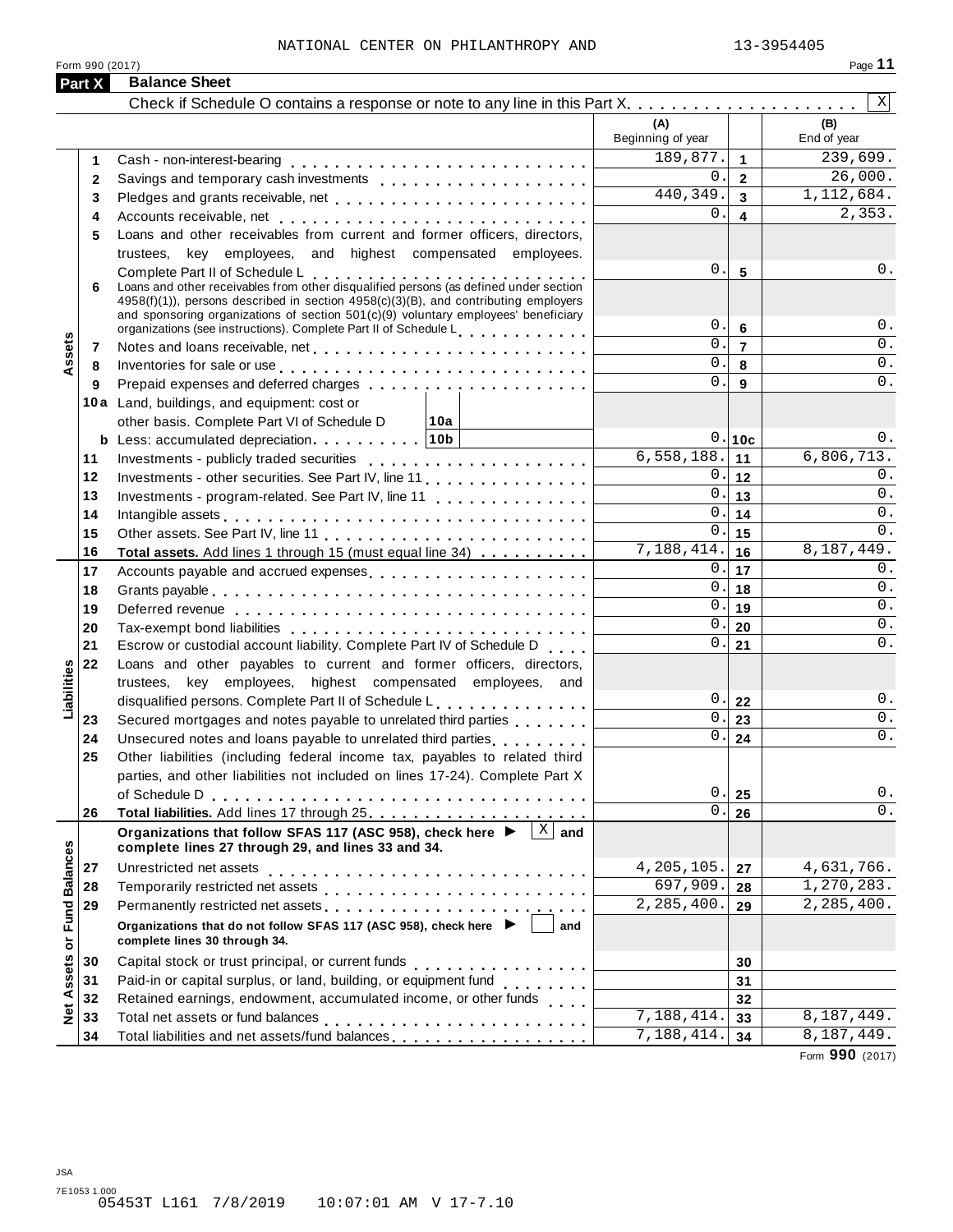| NATIONAL CENTER ON PHILANTHROPY AND |  | 13-3954405 |
|-------------------------------------|--|------------|
|                                     |  |            |

|              | Form 990 (2017)                                                                                                       |                         |                |                  | Page 12 |
|--------------|-----------------------------------------------------------------------------------------------------------------------|-------------------------|----------------|------------------|---------|
| Part XI      | <b>Reconciliation of Net Assets</b>                                                                                   |                         |                |                  |         |
|              |                                                                                                                       |                         |                |                  |         |
| 1.           |                                                                                                                       | $\mathbf{1}$            |                | 2,408,144.       |         |
| $\mathbf{2}$ |                                                                                                                       | $\overline{2}$          |                | 911,779.         |         |
| 3            | Revenue less expenses. Subtract line 2 from line 1                                                                    | 3                       |                | 1,496,365.       |         |
| 4            | Net assets or fund balances at beginning of year (must equal Part X, line 33, column (A))                             | $\overline{\mathbf{4}}$ |                | 7,188,414.       |         |
| 5            | Net unrealized gains (losses) on investments                                                                          | 5                       |                | $-497,330.$      |         |
| 6            |                                                                                                                       | 6                       |                |                  | 0.      |
| 7            |                                                                                                                       | $\overline{7}$          |                |                  | 0.      |
| 8            |                                                                                                                       | 8                       |                |                  | 0.      |
| 9            | Other changes in net assets or fund balances (explain in Schedule O)                                                  | 9                       |                |                  | 0.      |
| 10           | Net assets or fund balances at end of year. Combine lines 3 through 9 (must equal Part X, line                        |                         |                |                  |         |
|              |                                                                                                                       | 10                      |                | 8,187,449.       |         |
| Part XII     | <b>Financial Statements and Reporting</b>                                                                             |                         |                |                  |         |
|              |                                                                                                                       |                         |                |                  |         |
|              |                                                                                                                       |                         |                | Yes <sup>1</sup> | No      |
| 1            | $X$ Accrual<br>Accounting method used to prepare the Form 990:  <br>Cash<br>Other                                     |                         |                |                  |         |
|              | If the organization changed its method of accounting from a prior year or checked "Other," explain in                 |                         |                |                  |         |
|              | Schedule O.                                                                                                           |                         |                |                  |         |
|              | 2a Were the organization's financial statements compiled or reviewed by an independent accountant?                    |                         | 2a             |                  | Χ       |
|              | If "Yes," check a box below to indicate whether the financial statements for the year were compiled or                |                         |                |                  |         |
|              | reviewed on a separate basis, consolidated basis, or both:                                                            |                         |                |                  |         |
|              | Separate basis<br>Consolidated basis<br>Both consolidated and separate basis                                          |                         |                |                  |         |
|              | <b>b</b> Were the organization's financial statements audited by an independent accountant?                           |                         | 2 <sub>b</sub> | X                |         |
|              | If "Yes," check a box below to indicate whether the financial statements for the year were audited on a               |                         |                |                  |         |
|              | separate basis, consolidated basis, or both:                                                                          |                         |                |                  |         |
|              | $X$ Both consolidated and separate basis<br><b>Consolidated basis</b><br>Separate basis                               |                         |                |                  |         |
|              | c If "Yes" to line 2a or 2b, does the organization have a committee that assumes responsibility for oversight         |                         |                |                  |         |
|              | of the audit, review, or compilation of its financial statements and selection of an independent accountant?          |                         | 2c             | Χ                |         |
|              | If the organization changed either its oversight process or selection process during the tax year, explain in         |                         |                |                  |         |
|              | Schedule O.                                                                                                           |                         |                |                  |         |
|              | 3a As a result of a federal award, was the organization required to undergo an audit or audits as set forth in        |                         |                |                  |         |
|              |                                                                                                                       |                         | 3a             |                  | Χ       |
|              | <b>b</b> If "Yes," did the organization undergo the required audit or audits? If the organization did not undergo the |                         |                |                  |         |
|              | required audit or audits, explain why in Schedule O and describe any steps taken to undergo such audits.              |                         | 3b             | $\sim$ $\sim$    |         |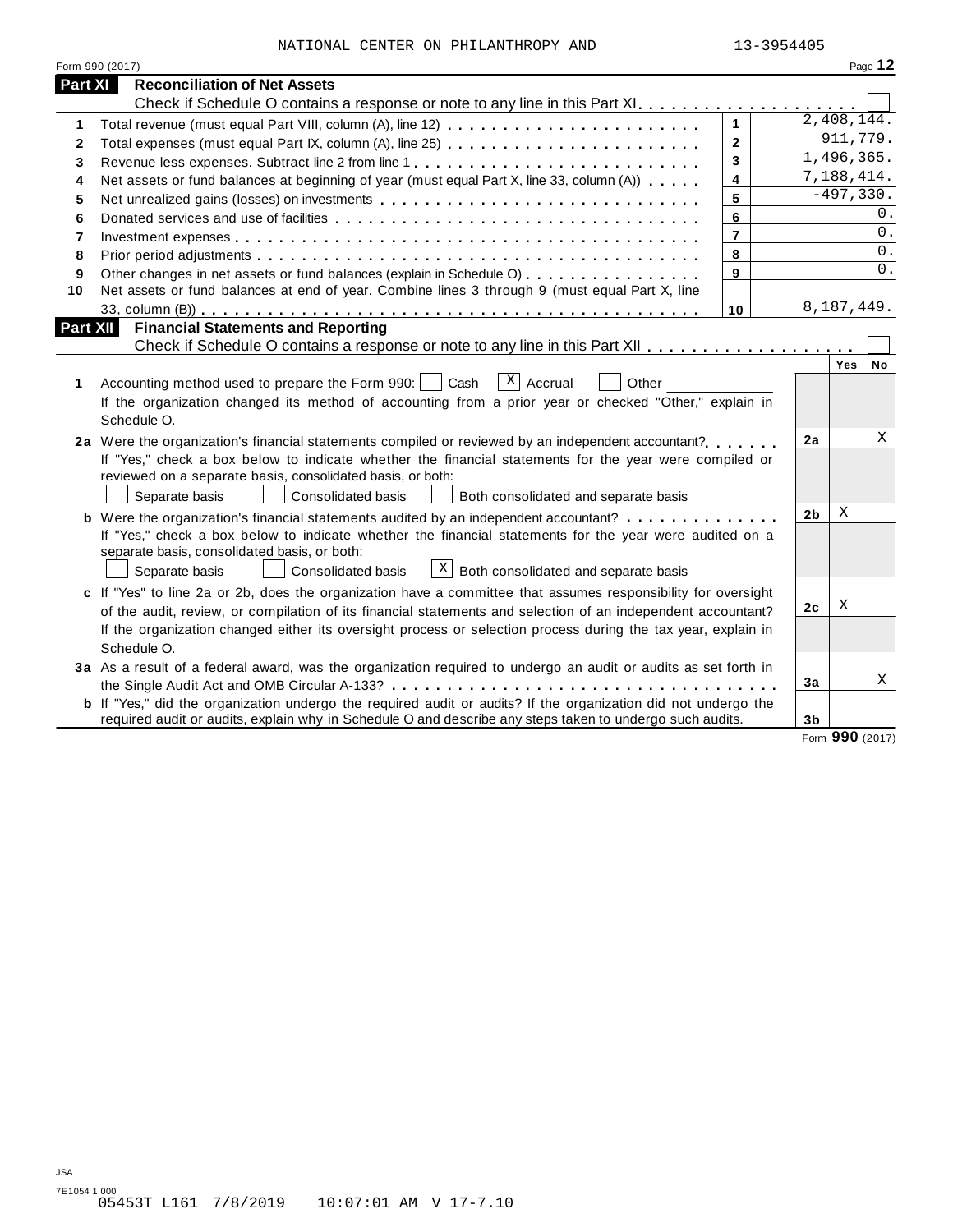SCHEDULE A **Public Charity Status and Public Support** (Form 990 or 990-EZ) complete if the organization is a section 501(c)(3) organization or a section 4947(a)(1) nonexempt charitable trust. (Form 990 or 990-EZ) complete if the organization is a section 501(c)(3) organization or a section 4947(a)(1) nonexempt charitable trust.  $2017$ 

|                                                               |                                   |                                                            | Attach to Form 990 or Form 990-EZ.                                                                        |     |                          | Complete if the organization is a section 501(c)(3) organization or a section 4947(a)(1) nonexempt charitable trust.                                                                                                                              | 40 I L                                                                                                                    |
|---------------------------------------------------------------|-----------------------------------|------------------------------------------------------------|-----------------------------------------------------------------------------------------------------------|-----|--------------------------|---------------------------------------------------------------------------------------------------------------------------------------------------------------------------------------------------------------------------------------------------|---------------------------------------------------------------------------------------------------------------------------|
| Department of the Treasury<br><b>Internal Revenue Service</b> |                                   |                                                            | Go to www.irs.gov/Form990 for instructions and the latest information.                                    |     |                          |                                                                                                                                                                                                                                                   | Open to Public<br><b>Inspection</b>                                                                                       |
| Name of the organization<br>THE LAW, INC.                     |                                   |                                                            | NATIONAL CENTER ON PHILANTHROPY AND                                                                       |     |                          | <b>Employer identification number</b><br>13-3954405                                                                                                                                                                                               |                                                                                                                           |
| Part I                                                        |                                   |                                                            |                                                                                                           |     |                          | Reason for Public Charity Status (All organizations must complete this part.) See instructions.                                                                                                                                                   |                                                                                                                           |
|                                                               |                                   |                                                            | The organization is not a private foundation because it is: (For lines 1 through 12, check only one box.) |     |                          |                                                                                                                                                                                                                                                   |                                                                                                                           |
| 1                                                             |                                   |                                                            | A church, convention of churches, or association of churches described in section 170(b)(1)(A)(i).        |     |                          |                                                                                                                                                                                                                                                   |                                                                                                                           |
| 2                                                             |                                   |                                                            | A school described in section 170(b)(1)(A)(ii). (Attach Schedule E (Form 990 or 990-EZ).)                 |     |                          |                                                                                                                                                                                                                                                   |                                                                                                                           |
| 3                                                             |                                   |                                                            | A hospital or a cooperative hospital service organization described in section 170(b)(1)(A)(iii).         |     |                          |                                                                                                                                                                                                                                                   |                                                                                                                           |
| 4                                                             |                                   |                                                            |                                                                                                           |     |                          | A medical research organization operated in conjunction with a hospital described in section 170(b)(1)(A)(iii). Enter the                                                                                                                         |                                                                                                                           |
|                                                               | hospital's name, city, and state: |                                                            |                                                                                                           |     |                          |                                                                                                                                                                                                                                                   |                                                                                                                           |
| 5                                                             |                                   | section 170(b)(1)(A)(iv). (Complete Part II.)              |                                                                                                           |     |                          |                                                                                                                                                                                                                                                   | An organization operated for the benefit of a college or university owned or operated by a governmental unit described in |
| 6                                                             |                                   |                                                            | A federal, state, or local government or governmental unit described in section 170(b)(1)(A)(v).          |     |                          |                                                                                                                                                                                                                                                   |                                                                                                                           |
| 7                                                             |                                   |                                                            |                                                                                                           |     |                          | An organization that normally receives a substantial part of its support from a governmental unit or from the general public                                                                                                                      |                                                                                                                           |
|                                                               |                                   | described in section 170(b)(1)(A)(vi). (Complete Part II.) |                                                                                                           |     |                          |                                                                                                                                                                                                                                                   |                                                                                                                           |
| 8                                                             |                                   |                                                            | A community trust described in section 170(b)(1)(A)(vi). (Complete Part II.)                              |     |                          |                                                                                                                                                                                                                                                   |                                                                                                                           |
| 9                                                             |                                   |                                                            |                                                                                                           |     |                          | An agricultural research organization described in section 170(b)(1)(A)(ix) operated in conjunction with a land-grant college                                                                                                                     |                                                                                                                           |
| university:                                                   |                                   |                                                            |                                                                                                           |     |                          | or university or a non-land-grant college of agriculture (see instructions). Enter the name, city, and state of the college or                                                                                                                    |                                                                                                                           |
| 10                                                            |                                   |                                                            |                                                                                                           |     |                          | An organization that normally receives: (1) more than 331/3% of its support from contributions, membership fees, and gross                                                                                                                        |                                                                                                                           |
|                                                               |                                   |                                                            | acquired by the organization after June 30, 1975. See section 509(a)(2). (Complete Part III.)             |     |                          | receipts from activities related to its exempt functions - subject to certain exceptions, and (2) no more than 331/3% of its<br>support from gross investment income and unrelated business taxable income (less section 511 tax) from businesses |                                                                                                                           |
| 11                                                            |                                   |                                                            | An organization organized and operated exclusively to test for public safety. See section 509(a)(4).      |     |                          |                                                                                                                                                                                                                                                   |                                                                                                                           |
| X <br>12                                                      |                                   |                                                            |                                                                                                           |     |                          | An organization organized and operated exclusively for the benefit of, to perform the functions of, or to carry out the purposes                                                                                                                  |                                                                                                                           |
|                                                               |                                   |                                                            |                                                                                                           |     |                          | of one or more publicly supported organizations described in section 509(a)(1) or section 509(a)(2). See section 509(a)(3).                                                                                                                       |                                                                                                                           |
|                                                               |                                   |                                                            |                                                                                                           |     |                          | Check the box in lines 12a through 12d that describes the type of supporting organization and complete lines 12e, 12f, and 12g.                                                                                                                   |                                                                                                                           |
| X <br>а                                                       |                                   |                                                            |                                                                                                           |     |                          | Type I. A supporting organization operated, supervised, or controlled by its supported organization(s), typically by giving                                                                                                                       |                                                                                                                           |
|                                                               |                                   |                                                            |                                                                                                           |     |                          | the supported organization(s) the power to regularly appoint or elect a majority of the directors or trustees of the                                                                                                                              |                                                                                                                           |
|                                                               |                                   |                                                            | supporting organization. You must complete Part IV, Sections A and B.                                     |     |                          |                                                                                                                                                                                                                                                   |                                                                                                                           |
| b                                                             |                                   |                                                            |                                                                                                           |     |                          | Type II. A supporting organization supervised or controlled in connection with its supported organization(s), by having                                                                                                                           |                                                                                                                           |
|                                                               |                                   |                                                            |                                                                                                           |     |                          | control or management of the supporting organization vested in the same persons that control or manage the supported                                                                                                                              |                                                                                                                           |
|                                                               |                                   |                                                            |                                                                                                           |     |                          |                                                                                                                                                                                                                                                   |                                                                                                                           |
|                                                               |                                   |                                                            | organization(s). You must complete Part IV, Sections A and C.                                             |     |                          |                                                                                                                                                                                                                                                   |                                                                                                                           |
| c                                                             |                                   |                                                            |                                                                                                           |     |                          | Type III functionally integrated. A supporting organization operated in connection with, and functionally integrated with,                                                                                                                        |                                                                                                                           |
|                                                               |                                   |                                                            | its supported organization(s) (see instructions). You must complete Part IV, Sections A, D, and E.        |     |                          |                                                                                                                                                                                                                                                   |                                                                                                                           |
| d                                                             |                                   |                                                            |                                                                                                           |     |                          | Type III non-functionally integrated. A supporting organization operated in connection with its supported organization(s)                                                                                                                         |                                                                                                                           |
|                                                               |                                   |                                                            |                                                                                                           |     |                          | that is not functionally integrated. The organization generally must satisfy a distribution requirement and an attentiveness                                                                                                                      |                                                                                                                           |
|                                                               |                                   |                                                            | requirement (see instructions). You must complete Part IV, Sections A and D, and Part V.                  |     |                          |                                                                                                                                                                                                                                                   |                                                                                                                           |
| е                                                             |                                   |                                                            |                                                                                                           |     |                          | Check this box if the organization received a written determination from the IRS that it is a Type I, Type II, Type III                                                                                                                           |                                                                                                                           |
|                                                               |                                   |                                                            | functionally integrated, or Type III non-functionally integrated supporting organization.                 |     |                          |                                                                                                                                                                                                                                                   |                                                                                                                           |
| f                                                             |                                   |                                                            |                                                                                                           |     |                          |                                                                                                                                                                                                                                                   | $\mathbf{1}$                                                                                                              |
| g                                                             |                                   |                                                            | Provide the following information about the supported organization(s).                                    |     |                          |                                                                                                                                                                                                                                                   |                                                                                                                           |
| (i) Name of supported organization                            |                                   | (ii) EIN                                                   | (iii) Type of organization                                                                                |     | (iv) Is the organization | (v) Amount of monetary                                                                                                                                                                                                                            | (vi) Amount of                                                                                                            |
|                                                               |                                   |                                                            | (described on lines 1-10                                                                                  |     | listed in your governing | support (see                                                                                                                                                                                                                                      | other support (see                                                                                                        |
| ATTACHMENT 1                                                  |                                   |                                                            | above (see instructions))                                                                                 | Yes | document?<br>No          | instructions)                                                                                                                                                                                                                                     | instructions)                                                                                                             |
|                                                               |                                   |                                                            |                                                                                                           |     |                          |                                                                                                                                                                                                                                                   |                                                                                                                           |
| (A)                                                           |                                   |                                                            |                                                                                                           |     |                          |                                                                                                                                                                                                                                                   |                                                                                                                           |
|                                                               |                                   |                                                            |                                                                                                           |     |                          |                                                                                                                                                                                                                                                   |                                                                                                                           |
| (B)                                                           |                                   |                                                            |                                                                                                           |     |                          |                                                                                                                                                                                                                                                   |                                                                                                                           |
| (C)                                                           |                                   |                                                            |                                                                                                           |     |                          |                                                                                                                                                                                                                                                   |                                                                                                                           |
| (D)                                                           |                                   |                                                            |                                                                                                           |     |                          |                                                                                                                                                                                                                                                   |                                                                                                                           |
|                                                               |                                   |                                                            |                                                                                                           |     |                          |                                                                                                                                                                                                                                                   |                                                                                                                           |
| (E)                                                           |                                   |                                                            |                                                                                                           |     |                          |                                                                                                                                                                                                                                                   |                                                                                                                           |
| Total                                                         |                                   |                                                            |                                                                                                           |     |                          |                                                                                                                                                                                                                                                   |                                                                                                                           |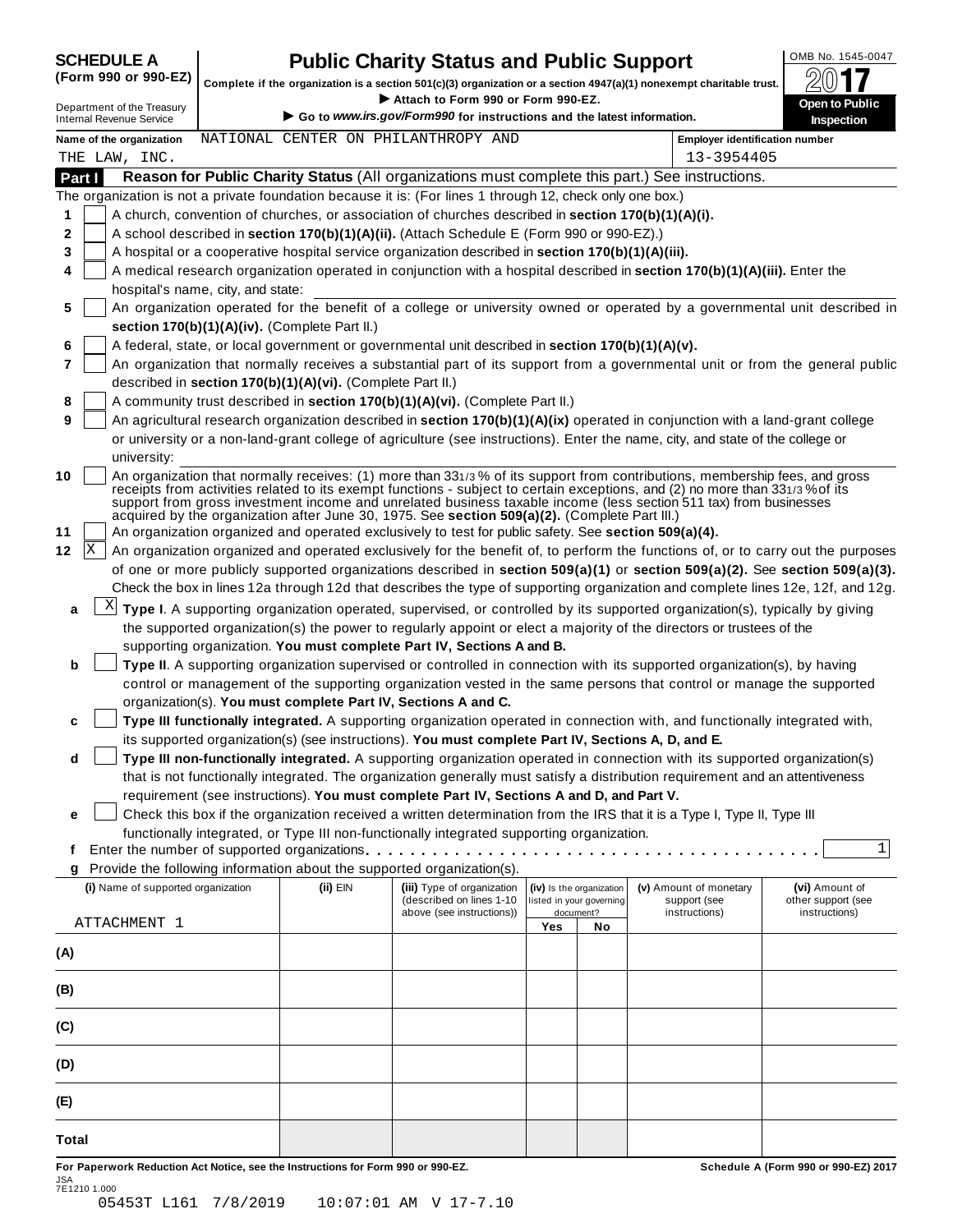**Support Schedule for Organizations Described in Sections 170(b)(1)(A)(iv) and 170(b)(1)(A)(vi)** (Complete only if you checked the box on line 5, 7, or 8 of Part I or if the organization failed to qualify under Part III. If the organization fails to qualify under the tests listed below, please complete Part III.) **Part II**

|    | <b>Section A. Public Support</b>                                                                                                                                                                                                                                                                                      |            |            |            |            |          |           |
|----|-----------------------------------------------------------------------------------------------------------------------------------------------------------------------------------------------------------------------------------------------------------------------------------------------------------------------|------------|------------|------------|------------|----------|-----------|
|    | Calendar year (or fiscal year beginning in) ▶                                                                                                                                                                                                                                                                         | (a) 2013   | (b) 2014   | (c) 2015   | $(d)$ 2016 | (e) 2017 | (f) Total |
| 1  | Gifts,<br>grants,<br>contributions,<br>and<br>membership fees received. (Do not<br>include any "unusual grants.")                                                                                                                                                                                                     |            |            |            |            |          |           |
| 2  | Tax<br>revenues<br>levied<br>for<br>the<br>organization's benefit and either paid<br>to or expended on its behalf                                                                                                                                                                                                     |            |            |            |            |          |           |
| 3  | The value of services or facilities<br>furnished by a governmental unit to the<br>organization without charge                                                                                                                                                                                                         |            |            |            |            |          |           |
|    | Total. Add lines 1 through 3                                                                                                                                                                                                                                                                                          |            |            |            |            |          |           |
| 5  | The portion of total contributions by<br>each<br>(other<br>person<br>than<br>a<br>unit<br>governmental<br>or<br>publicly<br>supported organization) included on<br>line 1 that exceeds 2% of the amount<br>shown on line 11, column (f)                                                                               |            |            |            |            |          |           |
| 6  | Public support. Subtract line 5 from line 4                                                                                                                                                                                                                                                                           |            |            |            |            |          |           |
|    | <b>Section B. Total Support</b>                                                                                                                                                                                                                                                                                       |            |            |            |            |          |           |
|    | Calendar year (or fiscal year beginning in) ▶                                                                                                                                                                                                                                                                         | (a) $2013$ | (b) $2014$ | $(c)$ 2015 | $(d)$ 2016 | (e) 2017 | (f) Total |
| 7  | Amounts from line 4                                                                                                                                                                                                                                                                                                   |            |            |            |            |          |           |
| 8  | Gross income from interest, dividends,<br>payments received on securities loans,<br>rents, royalties, and income from<br>similar sources experiences                                                                                                                                                                  |            |            |            |            |          |           |
| 9  | Net income from unrelated business<br>activities, whether or not the business<br>is regularly carried on <b>and all the set of the set of the set of the set of the set of the set of the set of the set of the set of the set of the set of the set of the set of the set of the set of the set of the set of th</b> |            |            |            |            |          |           |
| 10 | Other income. Do not include gain or<br>loss from the sale of capital assets<br>(Explain in Part VI.)                                                                                                                                                                                                                 |            |            |            |            |          |           |
| 11 | <b>Total support.</b> Add lines 7 through 10                                                                                                                                                                                                                                                                          |            |            |            |            |          |           |
| 12 | Gross receipts from related activities, etc. (see instructions)                                                                                                                                                                                                                                                       |            |            |            |            | 12       |           |
| 13 | First five years. If the Form 990 is for the organization's first, second, third, fourth, or fifth tax year as a section 501(c)(3)<br>organization, check this box and stop here entitled as a series of the series of the series of the series of the series of $\blacktriangleright$                                |            |            |            |            |          |           |
|    | <b>Section C. Computation of Public Support Percentage</b>                                                                                                                                                                                                                                                            |            |            |            |            |          |           |
| 14 | Public support percentage for 2017 (line 6, column (f) divided by line 11, column (f)).                                                                                                                                                                                                                               |            |            |            |            | 14       | %         |
| 15 |                                                                                                                                                                                                                                                                                                                       |            |            |            |            | 15       | $\%$      |
|    | 16a 331/3% support test - 2017. If the organization did not check the box on line 13, and line 14 is 331/3% or more, check this                                                                                                                                                                                       |            |            |            |            |          |           |
|    | box and stop here. The organization qualifies as a publicly supported organization $\ldots \ldots \ldots \ldots \ldots \ldots$                                                                                                                                                                                        |            |            |            |            |          |           |
|    | b 331/3% support test - 2016. If the organization did not check a box on line 13 or 16a, and line 15 is 331/3% or more, check                                                                                                                                                                                         |            |            |            |            |          |           |
|    |                                                                                                                                                                                                                                                                                                                       |            |            |            |            |          |           |
|    | 17a 10%-facts-and-circumstances test - 2017. If the organization did not check a box on line 13, 16a, or 16b, and line 14 is                                                                                                                                                                                          |            |            |            |            |          |           |
|    | 10% or more, and if the organization meets the "facts-and-circumstances" test, check this box and stop here. Explain in                                                                                                                                                                                               |            |            |            |            |          |           |
|    | Part VI how the organization meets the "facts-and-circumstances" test. The organization qualifies as a publicly supported                                                                                                                                                                                             |            |            |            |            |          |           |
|    |                                                                                                                                                                                                                                                                                                                       |            |            |            |            |          |           |
|    | b 10%-facts-and-circumstances test - 2016. If the organization did not check a box on line 13, 16a, 16b, or 17a, and line                                                                                                                                                                                             |            |            |            |            |          |           |
|    | 15 is 10% or more, and if the organization meets the "facts-and-circumstances" test, check this box and stop here.                                                                                                                                                                                                    |            |            |            |            |          |           |
|    | Explain in Part VI how the organization meets the "facts-and-circumstances" test. The organization qualifies as a publicly                                                                                                                                                                                            |            |            |            |            |          |           |
|    |                                                                                                                                                                                                                                                                                                                       |            |            |            |            |          |           |
| 18 | Private foundation. If the organization did not check a box on line 13, 16a, 16b, 17a, or 17b, check this box and see                                                                                                                                                                                                 |            |            |            |            |          |           |
|    |                                                                                                                                                                                                                                                                                                                       |            |            |            |            |          |           |
|    |                                                                                                                                                                                                                                                                                                                       |            |            |            |            |          |           |

**Schedule A (Form 990 or 990-EZ) 2017**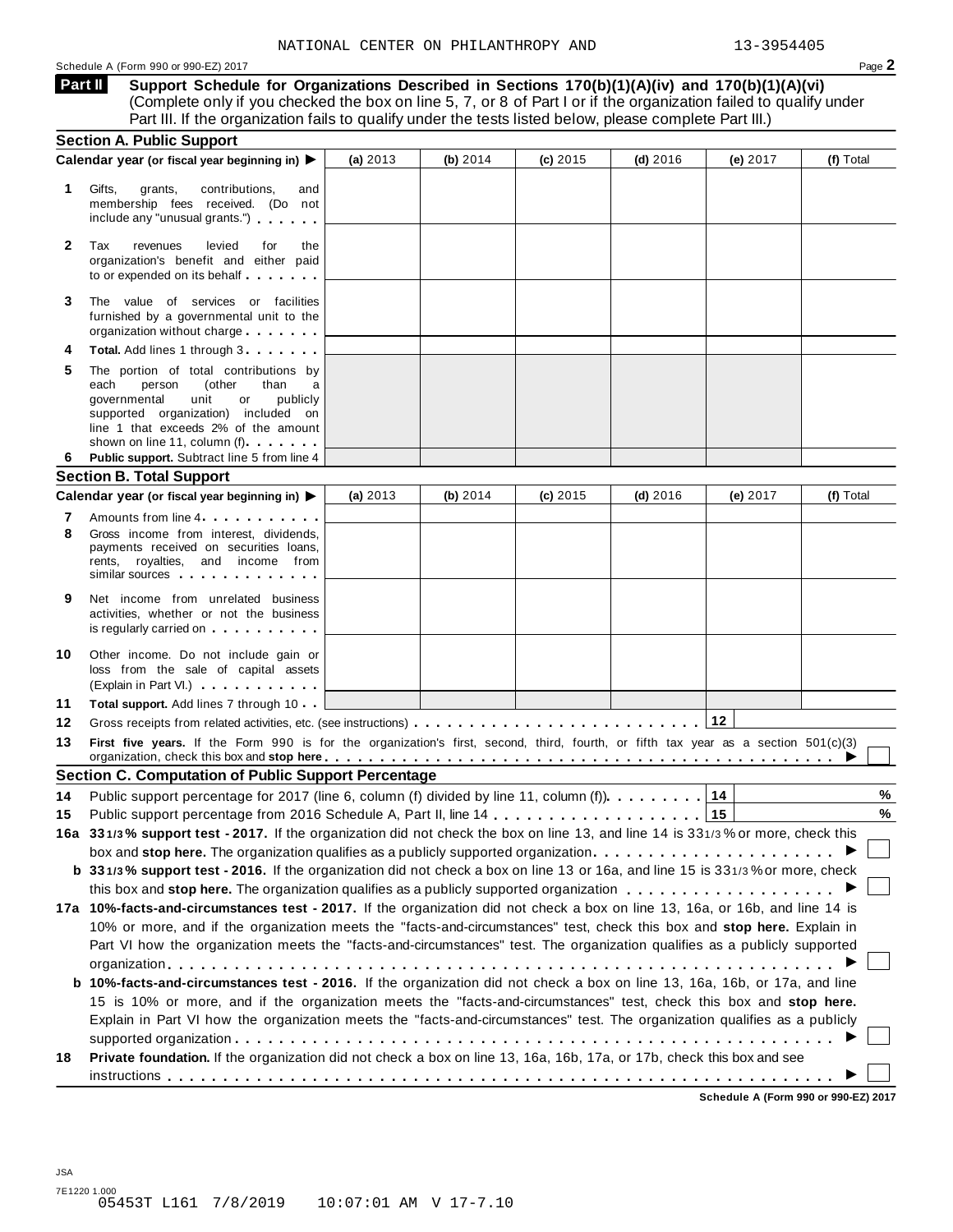#### Schedule <sup>A</sup> (Form <sup>990</sup> or 990-EZ) <sup>2017</sup> Page **3**

**Support Schedule for Organizations Described in Section 509(a)(2)** (Complete only if you checked the box on line 10 of Part I or if the organization failed to qualify under Part II. **Part III**

If the organization fails to qualify under the tests listed below, please complete Part II.)

|    | <b>Section A. Public Support</b>                                                                                                                                                                                                                                          |            |            |            |            |          |           |
|----|---------------------------------------------------------------------------------------------------------------------------------------------------------------------------------------------------------------------------------------------------------------------------|------------|------------|------------|------------|----------|-----------|
|    | Calendar year (or fiscal year beginning in) $\blacktriangleright$                                                                                                                                                                                                         | (a) $2013$ | (b) $2014$ | $(c)$ 2015 | $(d)$ 2016 | (e) 2017 | (f) Total |
| 1  | Gifts, grants, contributions, and membership fees                                                                                                                                                                                                                         |            |            |            |            |          |           |
|    | received. (Do not include any "unusual grants.")                                                                                                                                                                                                                          |            |            |            |            |          |           |
| 2  | Gross receipts from admissions, merchandise                                                                                                                                                                                                                               |            |            |            |            |          |           |
|    | sold or services performed, or facilities                                                                                                                                                                                                                                 |            |            |            |            |          |           |
|    | furnished in any activity that is related to the                                                                                                                                                                                                                          |            |            |            |            |          |           |
|    | organization's tax-exempt purpose                                                                                                                                                                                                                                         |            |            |            |            |          |           |
| 3  | Gross receipts from activities that are not an                                                                                                                                                                                                                            |            |            |            |            |          |           |
|    | unrelated trade or business under section 513 .                                                                                                                                                                                                                           |            |            |            |            |          |           |
| 4  | Tax<br>revenues<br>levied<br>for<br>the                                                                                                                                                                                                                                   |            |            |            |            |          |           |
|    | organization's benefit and either paid to                                                                                                                                                                                                                                 |            |            |            |            |          |           |
|    | or expended on its behalf <b>contains the set of the set of the set of the set of the set of the set of the set of the set of the set of the set of the set of the set of the set of the set of the set of the set of the set of</b>                                      |            |            |            |            |          |           |
| 5  | The value of services or facilities                                                                                                                                                                                                                                       |            |            |            |            |          |           |
|    | furnished by a governmental unit to the                                                                                                                                                                                                                                   |            |            |            |            |          |           |
|    | organization without charge                                                                                                                                                                                                                                               |            |            |            |            |          |           |
| 6  | <b>Total.</b> Add lines 1 through 5                                                                                                                                                                                                                                       |            |            |            |            |          |           |
|    | 7a Amounts included on lines 1, 2, and 3                                                                                                                                                                                                                                  |            |            |            |            |          |           |
|    | received from disqualified persons                                                                                                                                                                                                                                        |            |            |            |            |          |           |
|    | Amounts included on lines 2 and 3<br>from other than disqualified<br>received                                                                                                                                                                                             |            |            |            |            |          |           |
|    | persons that exceed the greater of \$5,000                                                                                                                                                                                                                                |            |            |            |            |          |           |
|    | or 1% of the amount on line 13 for the year                                                                                                                                                                                                                               |            |            |            |            |          |           |
|    | c Add lines 7a and 7b                                                                                                                                                                                                                                                     |            |            |            |            |          |           |
| 8  | <b>Public support.</b> (Subtract line 7c from                                                                                                                                                                                                                             |            |            |            |            |          |           |
|    | $line 6.)$                                                                                                                                                                                                                                                                |            |            |            |            |          |           |
|    | <b>Section B. Total Support</b>                                                                                                                                                                                                                                           |            |            |            |            |          |           |
|    | Calendar year (or fiscal year beginning in) ▶                                                                                                                                                                                                                             | (a) $2013$ | (b) $2014$ | $(c)$ 2015 | $(d)$ 2016 | (e) 2017 | (f) Total |
| 9  | Amounts from line 6. The state of the state of the state of the state of the state of the state of the state of the state of the state of the state of the state of the state of the state of the state of the state of the st                                            |            |            |            |            |          |           |
|    | 10 a Gross income from interest, dividends,                                                                                                                                                                                                                               |            |            |            |            |          |           |
|    | payments received on securities loans,<br>rents, royalties, and income from similar                                                                                                                                                                                       |            |            |            |            |          |           |
|    | $sources$                                                                                                                                                                                                                                                                 |            |            |            |            |          |           |
|    | <b>b</b> Unrelated business taxable income (less                                                                                                                                                                                                                          |            |            |            |            |          |           |
|    | section 511 taxes) from businesses                                                                                                                                                                                                                                        |            |            |            |            |          |           |
|    | acquired after June 30, 1975                                                                                                                                                                                                                                              |            |            |            |            |          |           |
|    | c Add lines 10a and 10b                                                                                                                                                                                                                                                   |            |            |            |            |          |           |
| 11 | Net income from unrelated business                                                                                                                                                                                                                                        |            |            |            |            |          |           |
|    | activities not included in line 10b,                                                                                                                                                                                                                                      |            |            |            |            |          |           |
|    | whether or not the business is regularly<br>carried on the carried on the control of the care of the control of the control of the control of the control of the control of the control of the control of the control of the control of the control of the control of the |            |            |            |            |          |           |
| 12 | Other income. Do not include gain or                                                                                                                                                                                                                                      |            |            |            |            |          |           |
|    | loss from the sale of capital assets                                                                                                                                                                                                                                      |            |            |            |            |          |           |
|    | (Explain in Part VI.) <b>All Accords</b>                                                                                                                                                                                                                                  |            |            |            |            |          |           |
| 13 | Total support. (Add lines 9, 10c, 11,                                                                                                                                                                                                                                     |            |            |            |            |          |           |
|    | and $12.$ ) $\cdots$ $\cdots$ $\cdots$ $\cdots$ $\cdots$                                                                                                                                                                                                                  |            |            |            |            |          |           |
| 14 | First five years. If the Form 990 is for the organization's first, second, third, fourth, or fifth tax year as a section 501(c)(3)                                                                                                                                        |            |            |            |            |          |           |
|    |                                                                                                                                                                                                                                                                           |            |            |            |            |          |           |
|    | <b>Section C. Computation of Public Support Percentage</b>                                                                                                                                                                                                                |            |            |            |            |          |           |
| 15 | Public support percentage for 2017 (line 8, column (f) divided by line 13, column (f) [1] [1] $\ldots$ [1] $\ldots$ [1] $\ldots$ [1] $\ldots$ [1] $\ldots$ [1] $\ldots$ [1] $\ldots$ [1] $\ldots$ [1] $\ldots$ [1] $\ldots$ [1] $\ldots$ [1] $\ldots$ [1] $\ldots$ [1     |            |            |            |            | 15       | ℅         |
| 16 |                                                                                                                                                                                                                                                                           |            |            |            |            | 16       | %         |
|    | Section D. Computation of Investment Income Percentage                                                                                                                                                                                                                    |            |            |            |            |          |           |
| 17 | Investment income percentage for 2017 (line 10c, column (f) divided by line 13, column (f)                                                                                                                                                                                |            |            |            |            | 17       | %         |
| 18 |                                                                                                                                                                                                                                                                           |            |            |            |            | 18       | %         |
|    | 19a 331/3% support tests - 2017. If the organization did not check the box on line 14, and line 15 is more than 331/3%, and line                                                                                                                                          |            |            |            |            |          |           |
|    | 17 is not more than 331/3%, check this box and stop here. The organization qualifies as a publicly supported organization                                                                                                                                                 |            |            |            |            |          |           |
|    | <b>b</b> 331/3% support tests - 2016. If the organization did not check a box on line 14 or line 19a, and line 16 is more than 331/3%, and                                                                                                                                |            |            |            |            |          |           |
|    | line 18 is not more than 331/3%, check this box and stop here. The organization qualifies as a publicly supported organization                                                                                                                                            |            |            |            |            |          |           |
|    |                                                                                                                                                                                                                                                                           |            |            |            |            |          |           |
| 20 | Private foundation. If the organization did not check a box on line 14, 19a, or 19b, check this box and see instructions I                                                                                                                                                |            |            |            |            |          |           |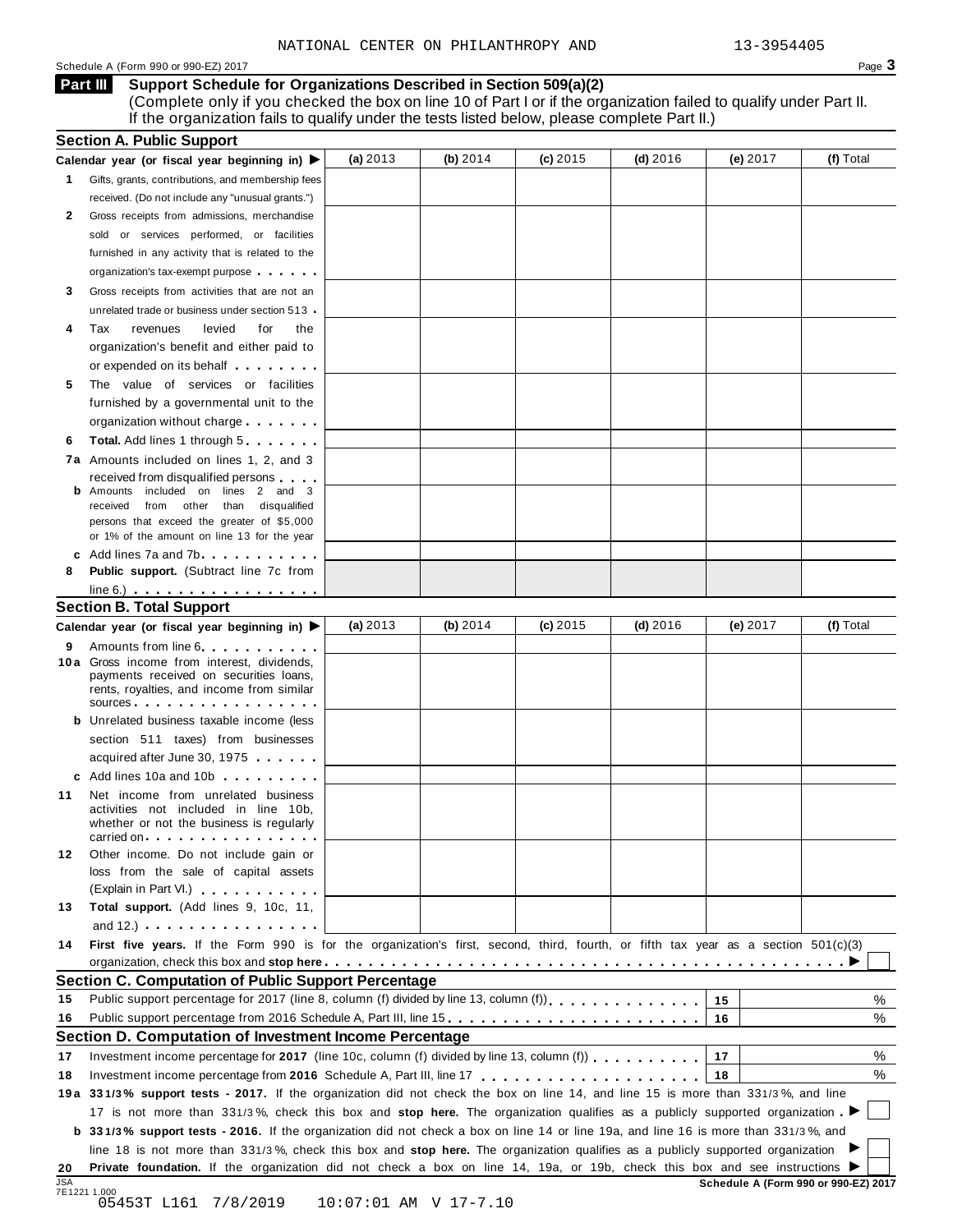### **Part IV Supporting Organizations**

(Complete only if you checked a box in line 12 on Part I. If you checked 12a of Part I, complete Sections A and B. If you checked 12b of Part I, complete Sections A and C. If you checked 12c of Part I, complete Sections A, D, and E. If you checked 12d of Part I, complete Sections A and D, and complete Part V.)

#### **Section A. All Supporting Organizations**

- **1** Are all of the organization's supported organizations listed by name in the organization's governing documents? *If "No," describe in Part VI how the supported organizations are designated. If designated by class or purpose, describe the designation. If historic and continuing relationship, explain.* **1**
- **2** Did the organization have any supported organization that does not have an IRS determination of status under section 509(a)(1) or (2)? *If"Yes," explain in Part VI how the organization determined that the supported organization was described in section 509(a)(1) or (2).*
- **3 a** Did the organization have a supported organization described in section 501(c)(4), (5), or (6)? *If "Yes," answer (b) and (c) below.*
- **b** Did the organization confirm that each supported organization qualified under section 501(c)(4), (5), or (6) and | satisfied the public support tests under section 509(a)(2)? *If "Yes," describe in Part VI when and how the organization made the determination.*
- **c** Did the organization ensure that all support to such organizations was used exclusively for section 170(c)(2)(B) purposes? *If"Yes," explain in Part VI what controls the organization put in place to ensure such use.*
- **4 a** Was any supported organization not organized in the United States ("foreign supported organization")? *If "Yes," and if you checked 12a or 12b in Part I, answer (b) and (c) below.*
- **b** Did the organization have ultimate control and discretion in deciding whether to make grants to the foreign | supported organization? *If "Yes," describe in Part VI how the organization had such control and discretion despite being controlled or supervised by or in connection with its supported organizations.*
- **c** Did the organization support any foreign supported organization that does not have an IRS determination | under sections 501(c)(3) and 509(a)(1) or (2)? *If "Yes," explain in Part VI what controls the organization used to ensure that all support to the foreign supported organization was used exclusively for section 170(c)(2)(B) purposes.*
- **5 a** Did the organization add, substitute, or remove any supported organizations during the tax year? *If "Yes,"* answer (b) and (c) below (if applicable). Also, provide detail in Part VI, including (i) the names and EIN *numbers of the supported organizations added, substituted, or removed; (ii) the reasons for each such action;* (iii) the authority under the organization's organizing document authorizing such action; and (iv) how the action *was accomplished (such as by amendment to the organizing document).*
- **b** Type I or Type II only. Was any added or substituted supported organization part of a class already | designated in the organization's organizing document?
- **c Substitutions only.** Was the substitution the result of an event beyond the organization's control?
- **6** Did the organization provide support (whether in the form of grants or the provision of services or facilities) to anyone other than (i) its supported organizations, (ii) individuals that are part of the charitable class benefited by one or more of its supported organizations, or (iii) other supporting organizations that also support or benefit one or more of the filing organization's supported organizations? *If"Yes," provide detail in Part VI.*
- **7** Did the organization provide a grant, loan, compensation, or other similar payment to a substantial contributor (defined in section 4958(c)(3)(C)), a family member of a substantial contributor, or a 35% controlled entity with regard to a substantial contributor? *If"Yes," complete Part I of Schedule L (Form 990 or 990-EZ).*
- **8** Did the organization make a loan to a disqualified person (as defined in section 4958) not described in line 7? *If "Yes," complete Part I of Schedule L (Form 990 or 990-EZ).*
- **a** Was the organization controlled directly or indirectly at any time during the tax year by one or more | **9** disqualified persons as defined in section 4946 (other than foundation managers and organizations described in section 509(a)(1) or (2))? *If"Yes," provide detail in Part VI.*
- **b** Did one or more disqualified persons (as defined in line 9a) hold a controlling interest in any entity in which | the supporting organization had an interest? *If"Yes," provide detail in Part VI.*
- **c** Did a disqualified person (as defined in line 9a) have an ownership interest in, or derive any personal benefit from, assets in which the supporting organization also had an interest? *If"Yes," provide detail in Part VI.*
- **10a** Was the organization subject to the excess business holdings rules of section 4943 because of section | 4943(f) (regarding certain Type II supporting organizations, and all Type III non-functionally integrated supporting organizations)? *If"Yes," answer 10b below.*
	- **b** Did the organization have any excess business holdings in the tax year? *(Use Schedule C, Form 4720, to determine whether the organization had excess business holdings.)*

**Yes No**

X

X

X

X

X

X

X

X

X

X

X

X

X

**2**

**3a**

**3b**

**3c**

**4a**

**4b**

**4c**

**5a**

**5b 5c**

**6**

**7**

**8**

**9a**

**9b**

**9c**

**10a**

**10b** JSA **Schedule A (Form 990 or 990-EZ) 2017**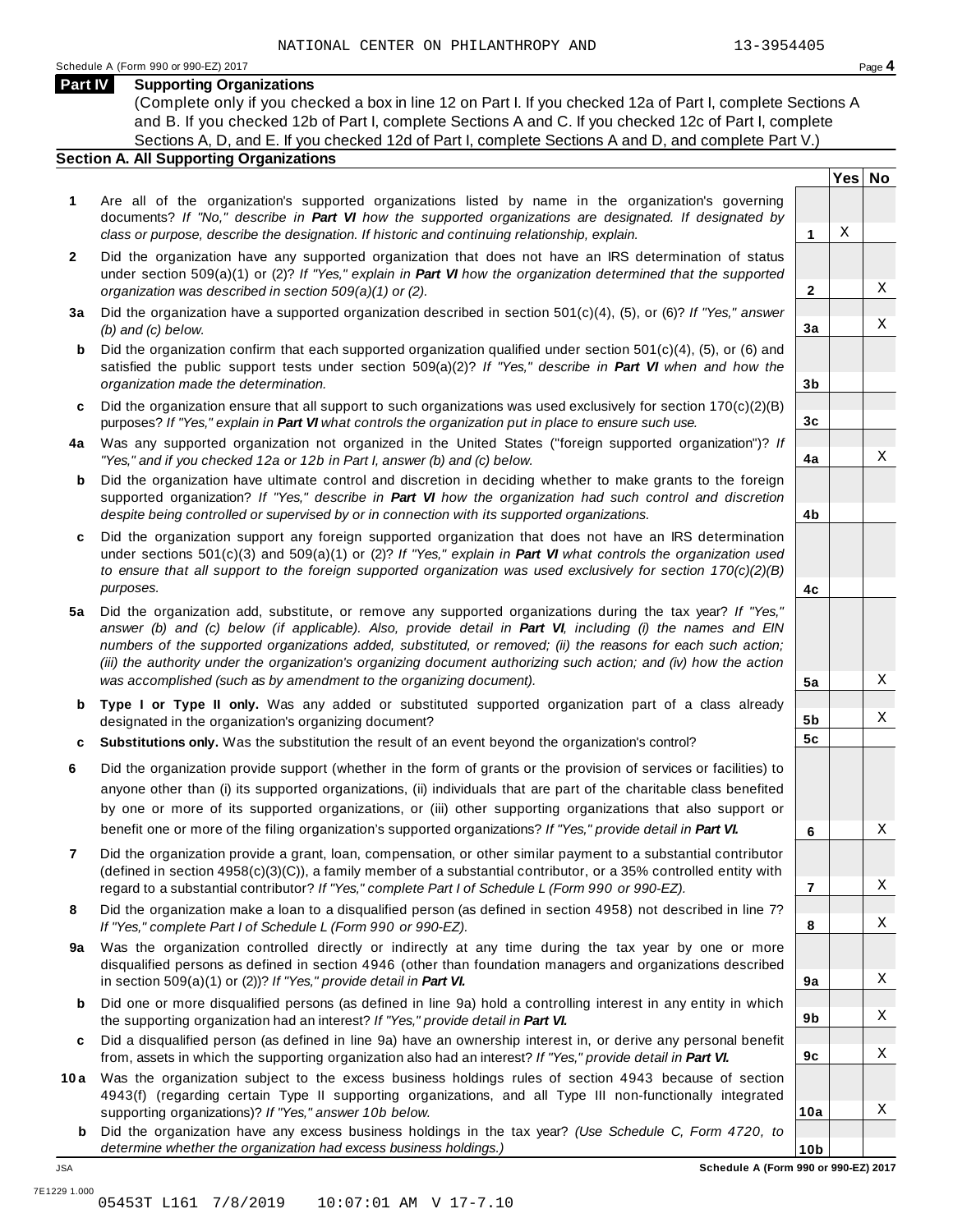|                  | 13-3954405<br>NATIONAL CENTER ON PHILANTHROPY AND                                                                                                                                                                                                                                                                                                                                                                                                                                                                                                                                                                                                                                                                                  |                 |        |        |
|------------------|------------------------------------------------------------------------------------------------------------------------------------------------------------------------------------------------------------------------------------------------------------------------------------------------------------------------------------------------------------------------------------------------------------------------------------------------------------------------------------------------------------------------------------------------------------------------------------------------------------------------------------------------------------------------------------------------------------------------------------|-----------------|--------|--------|
|                  | Schedule A (Form 990 or 990-EZ) 2017                                                                                                                                                                                                                                                                                                                                                                                                                                                                                                                                                                                                                                                                                               |                 |        | Page 5 |
| <b>Part IV</b>   | <b>Supporting Organizations (continued)</b>                                                                                                                                                                                                                                                                                                                                                                                                                                                                                                                                                                                                                                                                                        |                 |        |        |
| 11               | Has the organization accepted a gift or contribution from any of the following persons?                                                                                                                                                                                                                                                                                                                                                                                                                                                                                                                                                                                                                                            |                 | Yes No |        |
| a                | A person who directly or indirectly controls, either alone or together with persons described in (b) and (c)                                                                                                                                                                                                                                                                                                                                                                                                                                                                                                                                                                                                                       |                 |        |        |
|                  | below, the governing body of a supported organization?                                                                                                                                                                                                                                                                                                                                                                                                                                                                                                                                                                                                                                                                             | 11a             |        | Χ      |
| b                | A family member of a person described in (a) above?                                                                                                                                                                                                                                                                                                                                                                                                                                                                                                                                                                                                                                                                                | 11 <sub>b</sub> |        | Χ      |
|                  | A 35% controlled entity of a person described in (a) or (b) above? If "Yes" to a, b, or c, provide detail in Part VI.                                                                                                                                                                                                                                                                                                                                                                                                                                                                                                                                                                                                              | 11c             |        | Χ      |
| c                | <b>Section B. Type I Supporting Organizations</b>                                                                                                                                                                                                                                                                                                                                                                                                                                                                                                                                                                                                                                                                                  |                 |        |        |
|                  |                                                                                                                                                                                                                                                                                                                                                                                                                                                                                                                                                                                                                                                                                                                                    |                 | Yes No |        |
| 1                | Did the directors, trustees, or membership of one or more supported organizations have the power to<br>regularly appoint or elect at least a majority of the organization's directors or trustees at all times during the<br>tax year? If "No," describe in Part VI how the supported organization(s) effectively operated, supervised, or<br>controlled the organization's activities. If the organization had more than one supported organization,<br>describe how the powers to appoint and/or remove directors or trustees were allocated among the supported<br>organizations and what conditions or restrictions, if any, applied to such powers during the tax year.                                                       | 1               | Χ      |        |
| 2                | Did the organization operate for the benefit of any supported organization other than the supported<br>organization(s) that operated, supervised, or controlled the supporting organization? If "Yes," explain in Part<br>VI how providing such benefit carried out the purposes of the supported organization(s) that operated,<br>supervised, or controlled the supporting organization.                                                                                                                                                                                                                                                                                                                                         | $\mathbf{2}$    |        | Χ      |
|                  | <b>Section C. Type II Supporting Organizations</b>                                                                                                                                                                                                                                                                                                                                                                                                                                                                                                                                                                                                                                                                                 |                 |        |        |
| 1                | Were a majority of the organization's directors or trustees during the tax year also a majority of the directors<br>or trustees of each of the organization's supported organization(s)? If "No," describe in Part VI how control<br>or management of the supporting organization was vested in the same persons that controlled or managed<br>the supported organization(s).                                                                                                                                                                                                                                                                                                                                                      | 1               | Yes No |        |
|                  | <b>Section D. All Type III Supporting Organizations</b>                                                                                                                                                                                                                                                                                                                                                                                                                                                                                                                                                                                                                                                                            |                 |        |        |
| 1<br>2           | Did the organization provide to each of its supported organizations, by the last day of the fifth month of the<br>organization's tax year, (i) a written notice describing the type and amount of support provided during the prior<br>tax year, (ii) a copy of the Form 990 that was most recently filed as of the date of notification, and (iii) copies of<br>the organization's governing documents in effect on the date of notification, to the extent not previously<br>provided?<br>Were any of the organization's officers, directors, or trustees either (i) appointed or elected by the supported<br>organization(s) or (ii) serving on the governing body of a supported organization? If "No," explain in Part VI how | 1               | Yes No |        |
| 3                | the organization maintained a close and continuous working relationship with the supported organization(s).<br>By reason of the relationship described in (2), did the organization's supported organizations have a<br>significant voice in the organization's investment policies and in directing the use of the organization's                                                                                                                                                                                                                                                                                                                                                                                                 | $\mathbf{2}$    |        |        |
|                  | income or assets at all times during the tax year? If "Yes," describe in Part VI the role the organization's                                                                                                                                                                                                                                                                                                                                                                                                                                                                                                                                                                                                                       |                 |        |        |
|                  | supported organizations played in this regard.                                                                                                                                                                                                                                                                                                                                                                                                                                                                                                                                                                                                                                                                                     | 3               |        |        |
|                  | Section E. Type III Functionally Integrated Supporting Organizations                                                                                                                                                                                                                                                                                                                                                                                                                                                                                                                                                                                                                                                               |                 |        |        |
| 1<br>a<br>b<br>C | Check the box next to the method that the organization used to satisfy the Integral Part Test during the year (see instructions).<br>The organization satisfied the Activities Test. Complete line 2 below.<br>The organization is the parent of each of its supported organizations. Complete line 3 below.<br>The organization supported a governmental entity. Describe in Part VI how you supported a government entity (see instructions).                                                                                                                                                                                                                                                                                    |                 |        |        |
|                  |                                                                                                                                                                                                                                                                                                                                                                                                                                                                                                                                                                                                                                                                                                                                    |                 | Yes No |        |
| 2                | Activities Test. Answer (a) and (b) below.                                                                                                                                                                                                                                                                                                                                                                                                                                                                                                                                                                                                                                                                                         |                 |        |        |
| а                | Did substantially all of the organization's activities during the tax year directly further the exempt purposes of<br>the supported organization(s) to which the organization was responsive? If "Yes," then in Part VI identify<br>those supported organizations and explain how these activities directly furthered their exempt purposes,<br>how the organization was responsive to those supported organizations, and how the organization determined<br>that these activities constituted substantially all of its activities.                                                                                                                                                                                                | 2a              |        |        |
| b                | Did the activities described in (a) constitute activities that, but for the organization's involvement, one or more<br>of the organization's supported organization(s) would have been engaged in? If "Yes," explain in Part VI the<br>reasons for the organization's position that its supported organization(s) would have engaged in these<br>activities but for the organization's involvement.                                                                                                                                                                                                                                                                                                                                | 2b              |        |        |
| 3                | Parent of Supported Organizations. Answer (a) and (b) below.                                                                                                                                                                                                                                                                                                                                                                                                                                                                                                                                                                                                                                                                       |                 |        |        |
| a                | Did the organization have the power to regularly appoint or elect a majority of the officers, directors, or<br>trustees of each of the supported organizations? Provide details in Part VI.                                                                                                                                                                                                                                                                                                                                                                                                                                                                                                                                        | 3a              |        |        |

**b** Did the organization exercise a substantial degree of direction over the policies, programs, and activities of each of its supported organizations? *If"Yes," describe in Part VI the role played by the organization in this regard.*

**3b Schedule A (Form 990 or 990-EZ) 2017**

JSA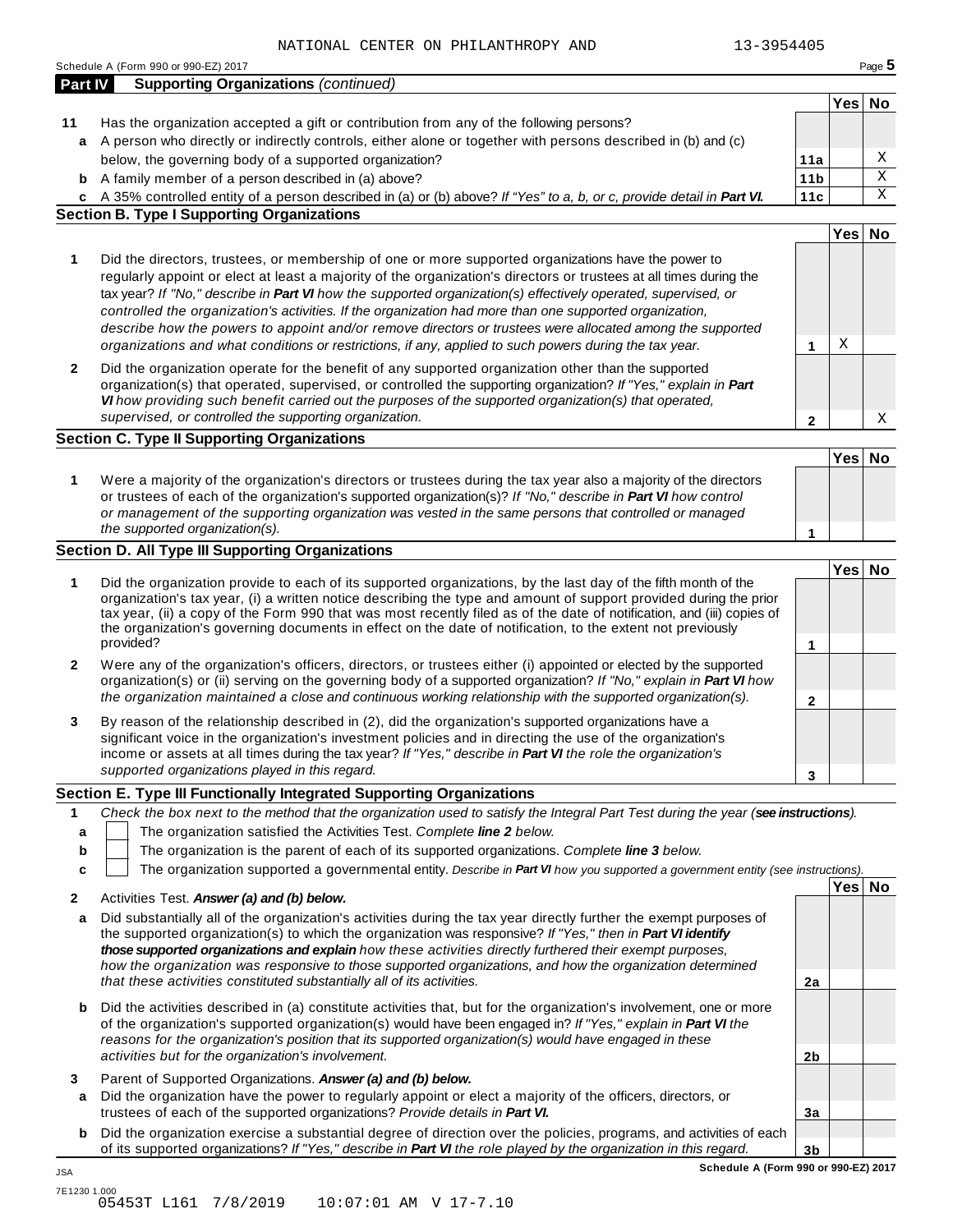| Schedule A (Form 990 or 990-EZ) 2017                                                                                                             |                         |                | Page $6$            |
|--------------------------------------------------------------------------------------------------------------------------------------------------|-------------------------|----------------|---------------------|
| <b>Part V</b><br>Type III Non-Functionally Integrated 509(a)(3) Supporting Organizations                                                         |                         |                |                     |
| Check here if the organization satisfied the Integral Part Test as a qualifying trust on Nov. 20, 1970 (explain in Part VI). See<br>$\mathbf{1}$ |                         |                |                     |
| instructions. All other Type III non-functionally integrated supporting organizations must complete Sections A through E.                        |                         |                |                     |
| <b>Section A - Adjusted Net Income</b>                                                                                                           |                         | (A) Prior Year | (B) Current Year    |
|                                                                                                                                                  |                         |                | (optional)          |
| 1 Net short-term capital gain                                                                                                                    | $\mathbf{1}$            |                |                     |
| 2 Recoveries of prior-year distributions                                                                                                         | $\overline{2}$          |                |                     |
| 3 Other gross income (see instructions)                                                                                                          | 3                       |                |                     |
| 4 Add lines 1 through 3.                                                                                                                         | 4                       |                |                     |
| 5 Depreciation and depletion                                                                                                                     | 5                       |                |                     |
| 6 Portion of operating expenses paid or incurred for production or                                                                               |                         |                |                     |
| collection of gross income or for management, conservation, or                                                                                   |                         |                |                     |
| maintenance of property held for production of income (see instructions)                                                                         | 6                       |                |                     |
| 7 Other expenses (see instructions)                                                                                                              | 7                       |                |                     |
| 8 Adjusted Net Income (subtract lines 5, 6, and 7 from line 4).                                                                                  | 8                       |                |                     |
| <b>Section B - Minimum Asset Amount</b>                                                                                                          |                         | (A) Prior Year | (B) Current Year    |
|                                                                                                                                                  |                         |                | (optional)          |
| 1 Aggregate fair market value of all non-exempt-use assets (see                                                                                  |                         |                |                     |
| instructions for short tax year or assets held for part of year):                                                                                |                         |                |                     |
| a Average monthly value of securities                                                                                                            | 1a                      |                |                     |
| <b>b</b> Average monthly cash balances                                                                                                           | 1 <sub>b</sub>          |                |                     |
| c Fair market value of other non-exempt-use assets                                                                                               | 1 <sub>c</sub>          |                |                     |
| d Total (add lines 1a, 1b, and 1c)                                                                                                               | 1 <sub>d</sub>          |                |                     |
| e Discount claimed for blockage or other                                                                                                         |                         |                |                     |
| factors (explain in detail in <b>Part VI)</b> :                                                                                                  |                         |                |                     |
| 2 Acquisition indebtedness applicable to non-exempt-use assets                                                                                   | $\mathbf 2$             |                |                     |
| 3 Subtract line 2 from line 1d.                                                                                                                  | 3                       |                |                     |
| 4 Cash deemed held for exempt use. Enter 1-1/2% of line 3 (for greater amount,                                                                   |                         |                |                     |
| see instructions).                                                                                                                               | 4                       |                |                     |
| 5 Net value of non-exempt-use assets (subtract line 4 from line 3)                                                                               | 5                       |                |                     |
| 6 Multiply line 5 by .035.                                                                                                                       | 6                       |                |                     |
| 7 Recoveries of prior-year distributions                                                                                                         | $\overline{\mathbf{r}}$ |                |                     |
| 8 Minimum Asset Amount (add line 7 to line 6)                                                                                                    | 8                       |                |                     |
| <b>Section C - Distributable Amount</b>                                                                                                          |                         |                | <b>Current Year</b> |
| 1 Adjusted net income for prior year (from Section A, line 8, Column A)                                                                          | 1                       |                |                     |
| 2 Enter 85% of line 1.                                                                                                                           | $\mathbf 2$             |                |                     |
| 3 Minimum asset amount for prior year (from Section B, line 8, Column A)                                                                         | 3                       |                |                     |
| 4 Enter greater of line 2 or line 3.                                                                                                             | 4                       |                |                     |
| 5 Income tax imposed in prior year                                                                                                               | 5                       |                |                     |
| 6 Distributable Amount. Subtract line 5 from line 4, unless subject to                                                                           |                         |                |                     |
| emergency temporary reduction (see instructions).                                                                                                | 6                       |                |                     |

**7** | Check here if the current year is the organization's first as a non-functionally integrated Type III supporting organization (see instructions).

**Schedule A (Form 990 or 990-EZ) 2017**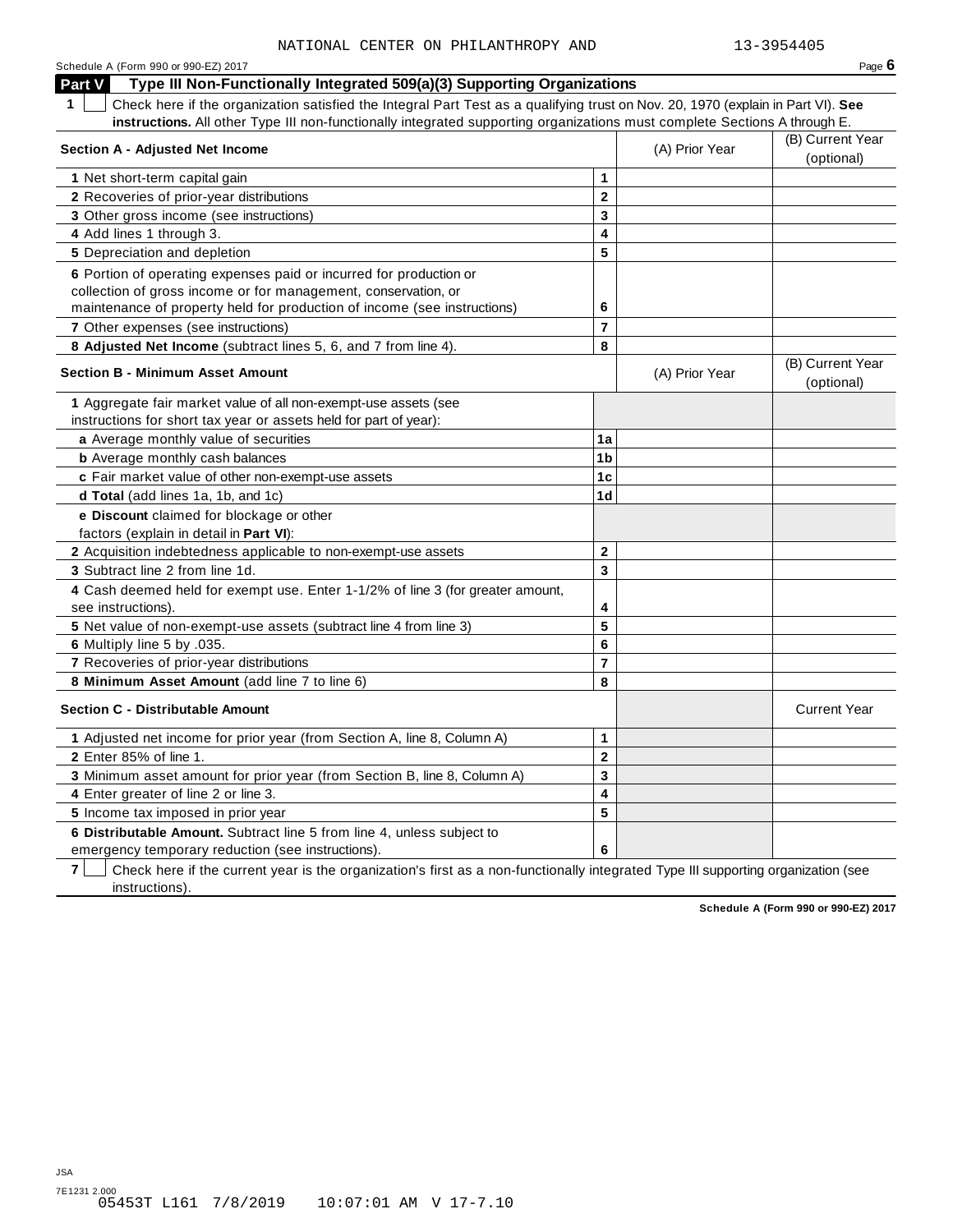|                | Schedule A (Form 990 or 990-EZ) 2017                                                       |                                          |                                               | Page 7                                      |
|----------------|--------------------------------------------------------------------------------------------|------------------------------------------|-----------------------------------------------|---------------------------------------------|
| Part V         | Type III Non-Functionally Integrated 509(a)(3) Supporting Organizations (continued)        |                                          |                                               |                                             |
|                | <b>Section D - Distributions</b>                                                           |                                          |                                               | <b>Current Year</b>                         |
| 1              | Amounts paid to supported organizations to accomplish exempt purposes                      |                                          |                                               |                                             |
| $\mathbf{2}$   | Amounts paid to perform activity that directly furthers exempt purposes of supported       |                                          |                                               |                                             |
|                | organizations, in excess of income from activity                                           |                                          |                                               |                                             |
| 3              | Administrative expenses paid to accomplish exempt purposes of supported organizations      |                                          |                                               |                                             |
| 4              | Amounts paid to acquire exempt-use assets                                                  |                                          |                                               |                                             |
| 5              | Qualified set-aside amounts (prior IRS approval required)                                  |                                          |                                               |                                             |
| 6              | Other distributions (describe in Part VI). See instructions.                               |                                          |                                               |                                             |
| 7              | Total annual distributions. Add lines 1 through 6.                                         |                                          |                                               |                                             |
| 8              | Distributions to attentive supported organizations to which the organization is responsive |                                          |                                               |                                             |
|                | (provide details in Part VI). See instructions.                                            |                                          |                                               |                                             |
| 9              | Distributable amount for 2017 from Section C, line 6                                       |                                          |                                               |                                             |
| 10             | Line 8 amount divided by Line 9 amount                                                     |                                          |                                               |                                             |
|                | Section E - Distribution Allocations (see instructions)                                    | $\sf (i)$<br><b>Excess Distributions</b> | (ii)<br><b>Underdistributions</b><br>Pre-2017 | (iii)<br>Distributable<br>Amount for 2017   |
| 1              | Distributable amount for 2017 from Section C, line 6                                       |                                          |                                               |                                             |
| $\mathbf{2}$   | Underdistributions, if any, for years prior to 2017                                        |                                          |                                               |                                             |
|                | (reasonable cause required-explain in Part VI). See                                        |                                          |                                               |                                             |
|                | instructions.                                                                              |                                          |                                               |                                             |
| 3              | Excess distributions carryover, if any, to 2017                                            |                                          |                                               |                                             |
| a              |                                                                                            |                                          |                                               |                                             |
| b              | From 2013                                                                                  |                                          |                                               |                                             |
| c              | From 2014                                                                                  |                                          |                                               |                                             |
| d              | From 2015                                                                                  |                                          |                                               |                                             |
| е              | From 2016 <b></b>                                                                          |                                          |                                               |                                             |
| f              | Total of lines 3a through e                                                                |                                          |                                               |                                             |
| g              | Applied to underdistributions of prior years                                               |                                          |                                               |                                             |
| h              | Applied to 2017 distributable amount                                                       |                                          |                                               |                                             |
| j.             | Carryover from 2012 not applied (see instructions)                                         |                                          |                                               |                                             |
|                | Remainder. Subtract lines 3g, 3h, and 3i from 3f.                                          |                                          |                                               |                                             |
| 4              | Distributions for 2017 from                                                                |                                          |                                               |                                             |
|                | Section D, line 7:<br>\$                                                                   |                                          |                                               |                                             |
| а              | Applied to underdistributions of prior years                                               |                                          |                                               |                                             |
| b              | Applied to 2017 distributable amount                                                       |                                          |                                               |                                             |
|                | Remainder. Subtract lines 4a and 4b from 4.                                                |                                          |                                               |                                             |
| 5              | Remaining underdistributions for years prior to 2017, if                                   |                                          |                                               |                                             |
|                | any. Subtract lines 3g and 4a from line 2. For result                                      |                                          |                                               |                                             |
|                | greater than zero, explain in Part VI. See instructions.                                   |                                          |                                               |                                             |
| 6              | Remaining underdistributions for 2017. Subtract lines 3h                                   |                                          |                                               |                                             |
|                | and 4b from line 1. For result greater than zero, explain in                               |                                          |                                               |                                             |
|                | Part VI. See instructions.                                                                 |                                          |                                               |                                             |
| $\overline{7}$ | Excess distributions carryover to 2018. Add lines 3j                                       |                                          |                                               |                                             |
|                | and 4c.                                                                                    |                                          |                                               |                                             |
| 8              | Breakdown of line 7:                                                                       |                                          |                                               |                                             |
| a              | Excess from 2013                                                                           |                                          |                                               |                                             |
| b              | Excess from 2014                                                                           |                                          |                                               |                                             |
| c              | Excess from 2015                                                                           |                                          |                                               |                                             |
| d              | Excess from 2016                                                                           |                                          |                                               |                                             |
| е              | Excess from 2017                                                                           |                                          |                                               |                                             |
|                |                                                                                            |                                          |                                               | <b>Cohodulo A (Form 000 or 000 E7) 2017</b> |

**Schedule A (Form 990 or 990-EZ) 2017**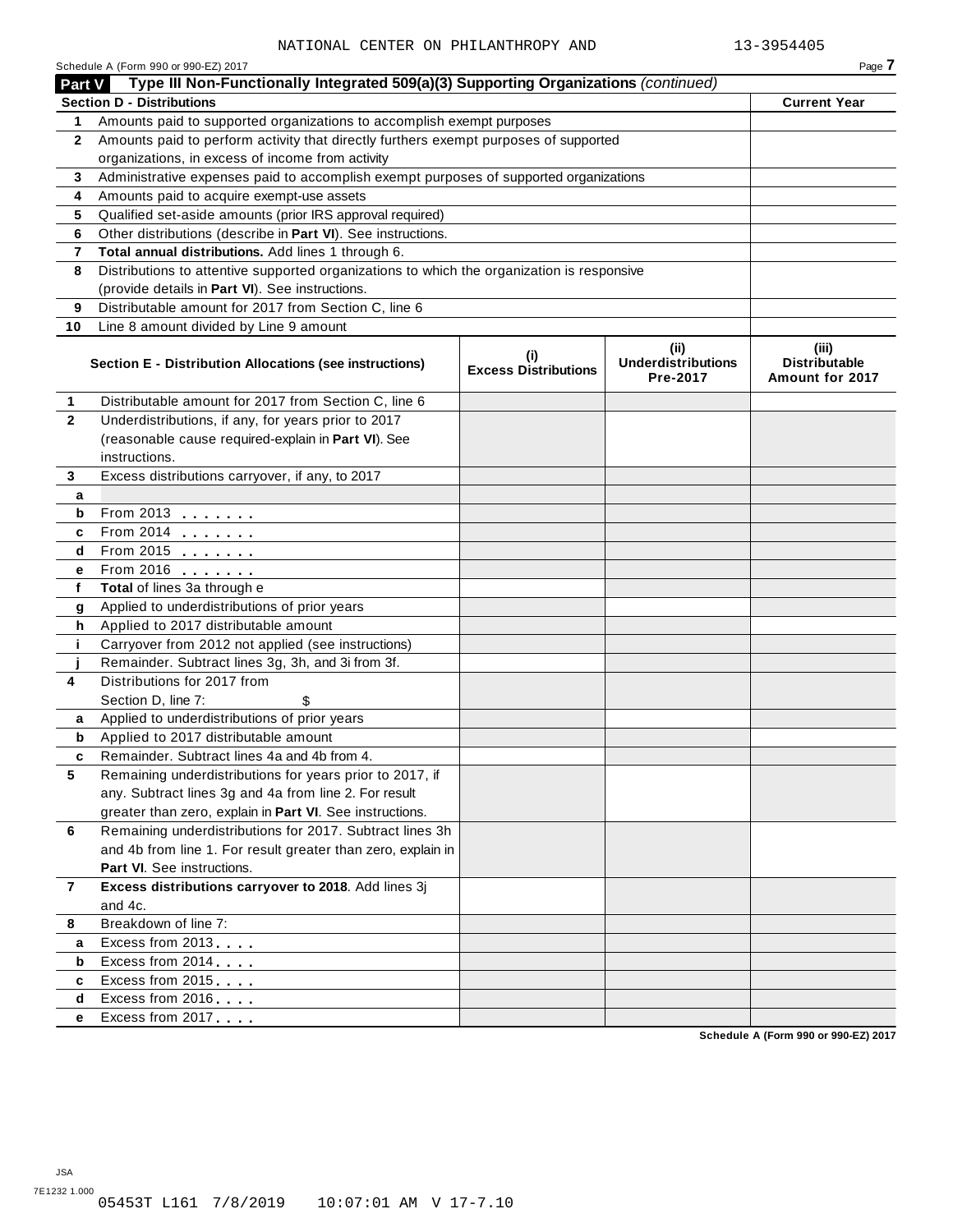<span id="page-20-0"></span>Schedule <sup>A</sup> (Form <sup>990</sup> or 990-EZ) <sup>2017</sup> Page **8**

**Supplemental Information.** Provide the explanations required by Part II, line 10; Part II, line 17a or 17b; Part **Part VI** III, line 12; Part IV, Section A, lines 1, 2, 3b, 3c, 4b, 4c, 5a, 6, 9a, 9b, 9c, 11a, 11b, and 11c; Part IV, Section B, lines 1 and 2; Part IV, Section C, line 1; Part IV, Section D, lines 2 and 3; Part IV, Section E, lines 1c, 2a, 2b, 3a and 3b; Part V, line 1; Part V, Section B, line 1e; Part V, Section D, lines 5, 6, and 8; and Part V, Section E, lines 2, 5, and 6. Also complete this part for any additional information. (See instructions.)

|                                    |                                                                |              |               |        | ATTACHMENT 1  |                |
|------------------------------------|----------------------------------------------------------------|--------------|---------------|--------|---------------|----------------|
|                                    | SCHEDULE A, PART I - INFORMATION ABOUT SUPPORTED ORGANIZATIONS |              |               |        |               |                |
|                                    |                                                                |              | (III) TYPE OF | (TV)   | (V) AMOUNT OF | (VI) OTHER     |
| (I) NAME OF SUPPORTED ORGANIZATION |                                                                | (II) EIN     | ORGANIZATION  | YES NO | SUPPORT       | SUPPORT AMOUNT |
| NEW YORK UNIVERSITY                |                                                                | 13-5562308 2 |               | X      | 0.            | $\mathbf{0}$ . |
| TOTAL AMOUNT OF SUPPORT            |                                                                |              |               |        |               | 0.             |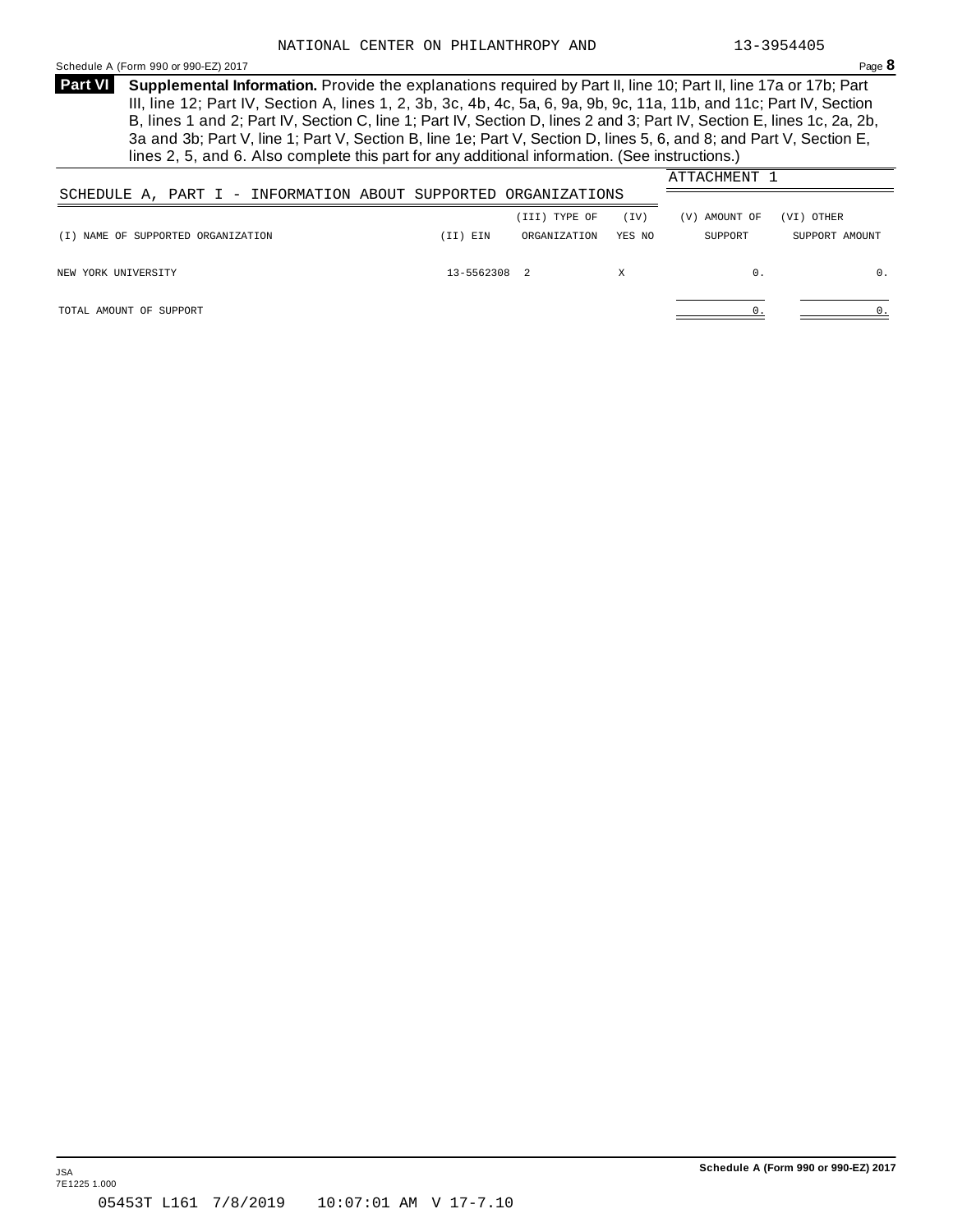| (Form 990, 990-EZ,         |  |
|----------------------------|--|
| or 990-PF)                 |  |
| Department of the Treasury |  |
| Internal Devenue Consine   |  |

### **Schedule B**  $\leftarrow$  **Contributors**

(Porm 990, Form 990, Form 990-EZ, or Form 990-PF.<br>Department of the Treasury → Attach to Form 990, Form 990-EZ, or Form 990-PF.<br>Internal Revenue Service → → Go to www.irs.gov/Form990 for the latest information.<br>Name of th

 $20$ **17** 

|  |  |  |  | NATIONAL CENTER ON PHILANTHROPY AND |  |
|--|--|--|--|-------------------------------------|--|
|--|--|--|--|-------------------------------------|--|

THE LAW, INC. 13-3954405

**Organization type** (check one):

| Filers of:         | Section:                                                                  |
|--------------------|---------------------------------------------------------------------------|
| Form 990 or 990-EZ | $X$ 501(c)( $3$ ) (enter number) organization                             |
|                    | 4947(a)(1) nonexempt charitable trust not treated as a private foundation |
|                    | 527 political organization                                                |
| Form 990-PF        | 501(c)(3) exempt private foundation                                       |
|                    | 4947(a)(1) nonexempt charitable trust treated as a private foundation     |
|                    | 501(c)(3) taxable private foundation                                      |

Check if your organization is covered by the **General Rule** or a **Special Rule.**

**Note:** Only a section 501(c)(7), (8), or (10) organization can check boxes for both the General Rule and a Special Rule. See instructions.

#### **General Rule**

 $\overline{X}$  For an organization filing Form 990, 990-EZ, or 990-PF that received, during the year, contributions totaling \$5,000 or more (in money or property) from any one contributor. Complete Parts I and II. See instructions for determining a contributor's total contributions.

#### **Special Rules**

For an organization described in section 501(c)(3) filing Form 990 or 990-EZ that met the 33 1/3 % support test of the regulations under sections 509(a)(1) and 170(b)(1)(A)(vi), that checked Schedule A (Form 990 or 990-EZ), Part II, line 13, 16a, or 16b, and that received from any one contributor, during the year, total contributions of the greater of **(1)** \$5,000; or **(2)** 2% of the amount on (i) Form 990, Part VIII, line 1h; or (ii) Form 990-EZ, line 1. Complete Parts I and II.

For an organization described in section 501(c)(7), (8), or (10) filing Form 990 or 990-EZ that received from any one contributor, during the year, total contributions of more than \$1,000 *exclusively* for religious, charitable, scientific, literary, or educational purposes, or for the prevention of cruelty to children or animals. Complete Parts I, II, and III.

For an organization described in section 501(c)(7), (8), or (10) filing Form 990 or 990-EZ that received from any one contributor, during the year, contributions *exclusively* for religious, charitable, etc., purposes, but no such contributions totaled more than \$1,000. If this box is checked, enter here the total contributions that were received during the year for an *exclusively* religious, charitable, etc., purpose. Don't complete any of the parts unless the **General Rule** applies to this organization because it received *nonexclusively* religious, charitable, etc., contributions totaling \$5,000 or more during the year m m m m m m m m m m m m m m m m m m m m m m m m m m m m m m m I \$

**Caution:** An organization that isn't covered by the General Rule and/or the Special Rules doesn't file Schedule B (Form 990, 990-EZ, or 990-PF), but it **must** answer "No" on Part IV, line 2, of its Form 990; or check the box on line H of its Form 990-EZ or on its Form 990-PF, Part I, line 2, to certify that it doesn't meet the filing requirements of Schedule B (Form 990, 990-EZ, or 990-PF).

For Paperwork Reduction Act Notice, see the instructions for Form 990, 990-EZ, or 990-PF. Schedule B (Form 990, 990-EZ, or 990-PF) (2017)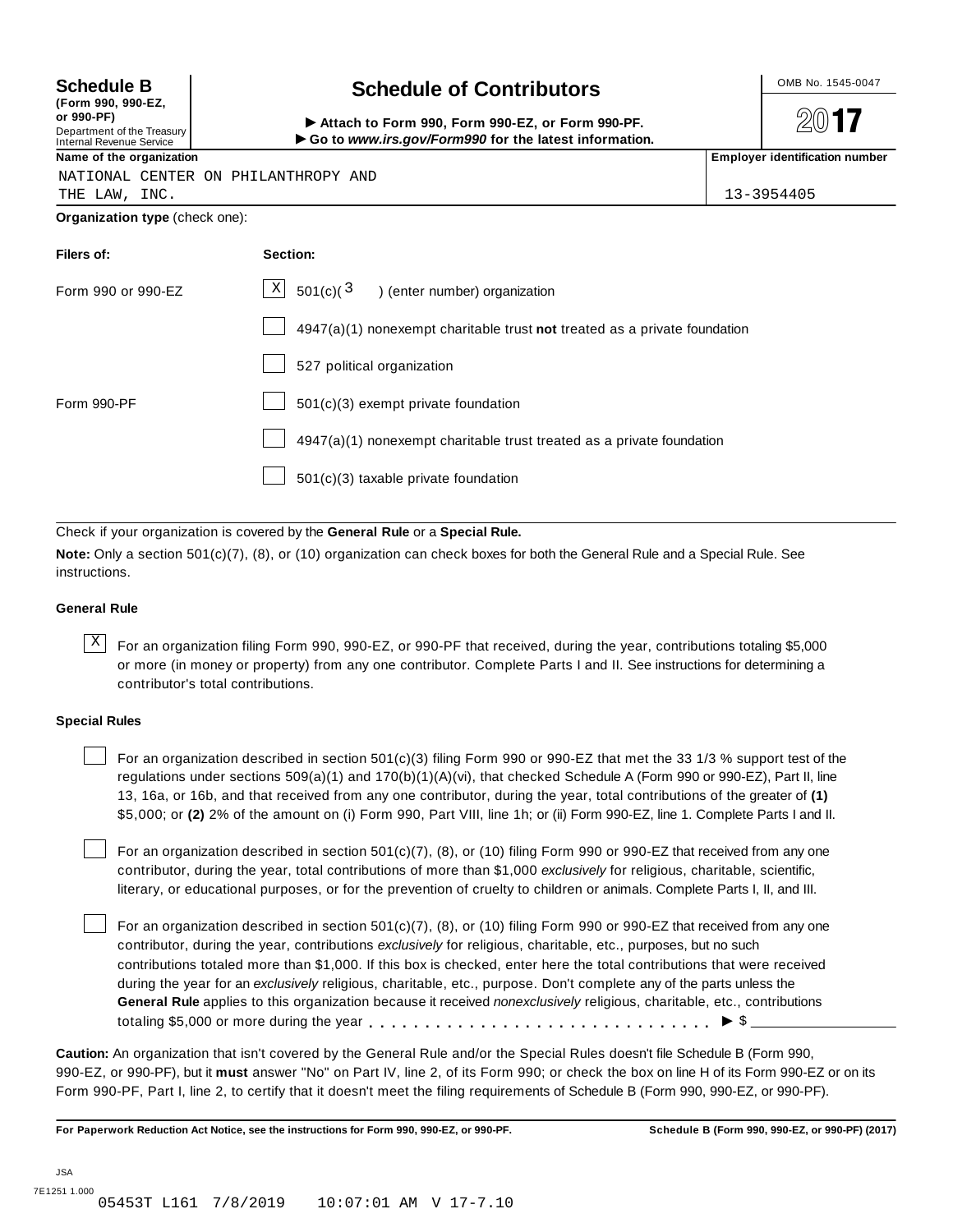| Schedule B (Form 990, 990-EZ, or 990-PF) (2017) | Page 2 |
|-------------------------------------------------|--------|
|                                                 |        |

**Name of organization NATIONAL CENTER ON PHILANTHROPY AND Employer identification number** NATIONAL CENTER ON PHILANTHROPY AND **Employer identification number**<br>THE LAW, INC. 13-3954405

| Part I     | <b>Contributors</b> (see instructions). Use duplicate copies of Part I if additional space is needed. |                                   |                                                                                                 |
|------------|-------------------------------------------------------------------------------------------------------|-----------------------------------|-------------------------------------------------------------------------------------------------|
| (a)<br>No. | (b)<br>Name, address, and ZIP + 4                                                                     | (c)<br><b>Total contributions</b> | (d)<br>Type of contribution                                                                     |
| 1          |                                                                                                       | 1, 116, 567.<br>\$                | Χ<br>Person<br>Payroll<br>Noncash<br>(Complete Part II for<br>noncash contributions.)           |
| (a)<br>No. | (b)<br>Name, address, and ZIP + 4                                                                     | (c)<br><b>Total contributions</b> | (d)<br>Type of contribution                                                                     |
| 2          |                                                                                                       | 290,000.<br>\$                    | Χ<br>Person<br>Payroll<br>Noncash<br>(Complete Part II for<br>noncash contributions.)           |
| (a)<br>No. | (b)<br>Name, address, and ZIP + 4                                                                     | (c)<br><b>Total contributions</b> | (d)<br>Type of contribution                                                                     |
| 3          |                                                                                                       | 60,000.<br>\$                     | Χ<br>Person<br>Payroll<br>Noncash<br>(Complete Part II for<br>noncash contributions.)           |
| (a)<br>No. | (b)<br>Name, address, and ZIP + 4                                                                     | (c)<br><b>Total contributions</b> | (d)<br>Type of contribution                                                                     |
| 4          |                                                                                                       | 50,000.<br>\$                     | $\mathbf X$<br>Person<br>Payroll<br>Noncash<br>(Complete Part II for<br>noncash contributions.) |
| (a)<br>No. | (b)<br>Name, address, and ZIP + 4                                                                     | (c)<br><b>Total contributions</b> | (d)<br>Type of contribution                                                                     |
| 5          |                                                                                                       | 35,000.<br>\$                     | Χ<br>Person<br>Payroll<br>Noncash<br>(Complete Part II for<br>noncash contributions.)           |
| (a)<br>No. | (b)<br>Name, address, and ZIP + 4                                                                     | (c)<br><b>Total contributions</b> | (d)<br>Type of contribution                                                                     |
| 6          |                                                                                                       | 30,000.<br>\$                     | Χ<br>Person<br>Payroll<br>Noncash<br>(Complete Part II for<br>noncash contributions.)           |

**Schedule B (Form 990, 990-EZ, or 990-PF) (2017)** JSA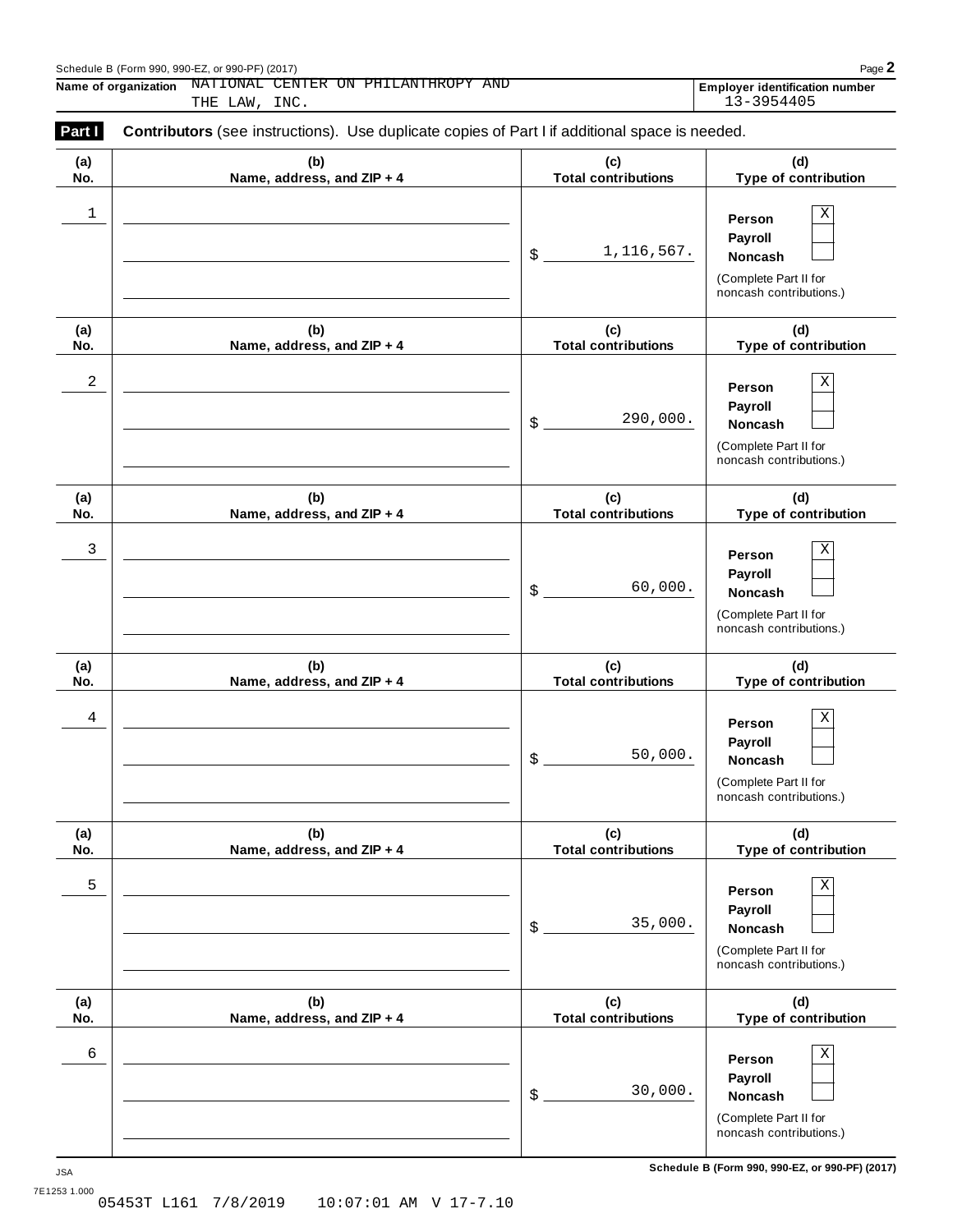| Schedule B (Form 990, 990-EZ, or 990-PF) (2017) | Page 2 |
|-------------------------------------------------|--------|
|                                                 |        |

**Name of organization NATIONAL CENTER ON PHILANTHROPY AND Employer identification number** NATIONAL CENTER ON PHILANTHROPY AND **Employer identification number**<br>THE LAW, INC. 13-3954405

| (a) | (b)                        | (c)                        | (d)                                                                                   |
|-----|----------------------------|----------------------------|---------------------------------------------------------------------------------------|
| No. | Name, address, and ZIP + 4 | <b>Total contributions</b> | Type of contribution                                                                  |
| 7   |                            | 20,000.<br>$\frac{3}{2}$   | Χ<br>Person<br>Payroll<br>Noncash<br>(Complete Part II for<br>noncash contributions.) |
| (a) | (b)                        | (c)                        | (d)                                                                                   |
| No. | Name, address, and ZIP + 4 | <b>Total contributions</b> | Type of contribution                                                                  |
| 8   |                            | 5,000.<br>$\frac{3}{2}$    | Χ<br>Person<br>Payroll<br>Noncash<br>(Complete Part II for<br>noncash contributions.) |
| (a) | (b)                        | (c)                        | (d)                                                                                   |
| No. | Name, address, and ZIP + 4 | <b>Total contributions</b> | Type of contribution                                                                  |
|     |                            | $\frac{1}{2}$              | Person<br>Payroll<br>Noncash<br>(Complete Part II for<br>noncash contributions.)      |
| (a) | (b)                        | (c)                        | (d)                                                                                   |
| No. | Name, address, and ZIP + 4 | <b>Total contributions</b> | Type of contribution                                                                  |
|     |                            | \$                         | Person<br>Payroll<br>Noncash<br>(Complete Part II for<br>noncash contributions.)      |
| (a) | (b)                        | (c)                        | (d)                                                                                   |
| No. | Name, address, and ZIP + 4 | <b>Total contributions</b> | Type of contribution                                                                  |
|     |                            | $$^{\circ}$                | Person<br>Payroll<br>Noncash<br>(Complete Part II for<br>noncash contributions.)      |
| (a) | (b)                        | (c)                        | (d)                                                                                   |
| No. | Name, address, and ZIP + 4 | <b>Total contributions</b> | Type of contribution                                                                  |
|     |                            | $$^{\circ}$                | Person<br>Payroll<br>Noncash<br>(Complete Part II for<br>noncash contributions.)      |

**Schedule B (Form 990, 990-EZ, or 990-PF) (2017)** JSA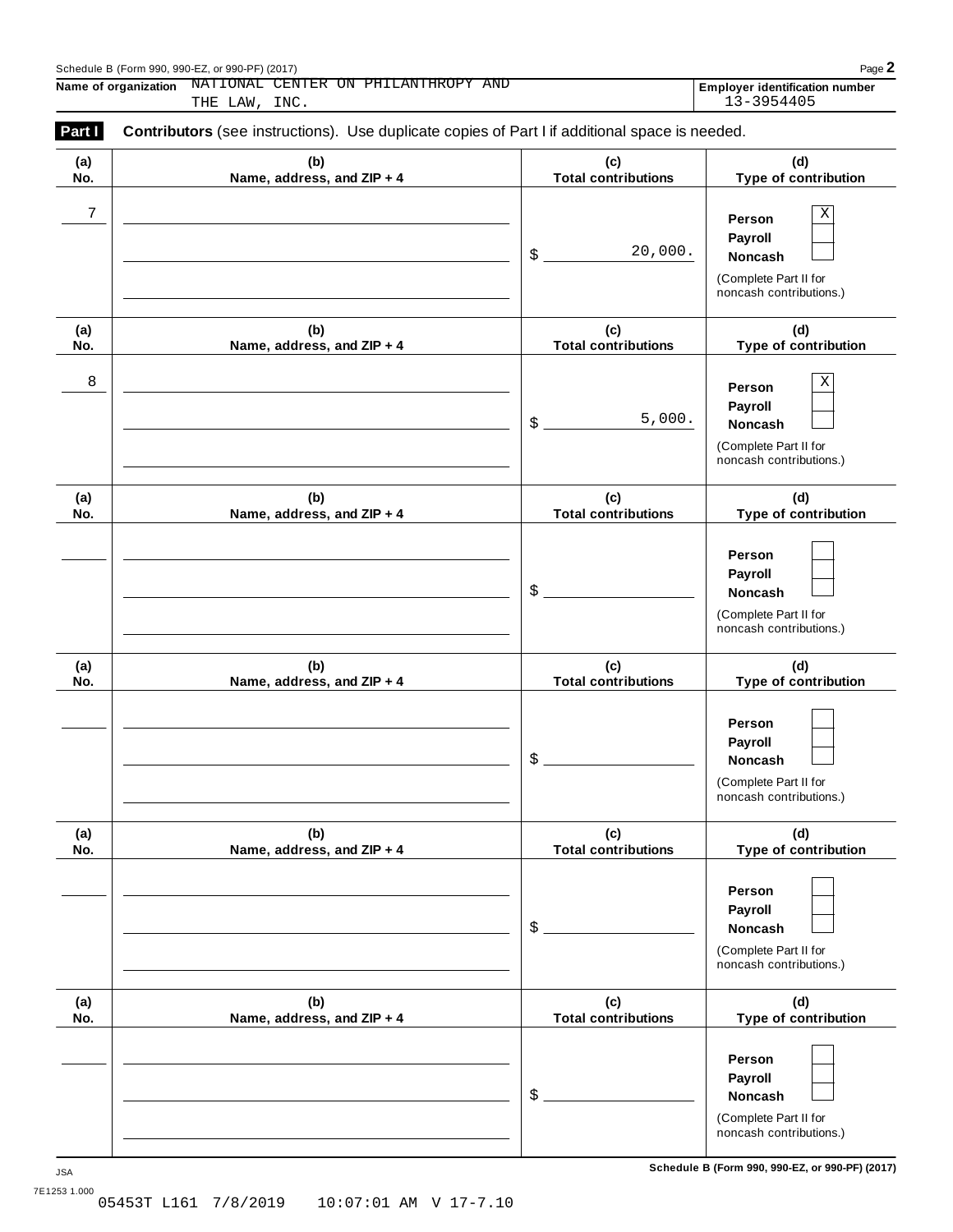|                           | Schedule B (Form 990, 990-EZ, or 990-PF) (2017)<br>Name of organization NATIONAL CENTER ON PHILANTHROPY AND<br>THE LAW, INC. |                                                 | Page 3<br><b>Employer identification number</b><br>13-3954405 |
|---------------------------|------------------------------------------------------------------------------------------------------------------------------|-------------------------------------------------|---------------------------------------------------------------|
| Part II                   | Noncash Property (see instructions). Use duplicate copies of Part II if additional space is needed.                          |                                                 |                                                               |
| (a) No.<br>from<br>Part I | (b)<br>Description of noncash property given                                                                                 | (c)<br>FMV (or estimate)<br>(See instructions.) | (d)<br>Date received                                          |
|                           |                                                                                                                              | $\frac{1}{2}$                                   |                                                               |
| (a) No.<br>from<br>Part I | (b)<br>Description of noncash property given                                                                                 | (c)<br>FMV (or estimate)<br>(See instructions.) | (d)<br>Date received                                          |
|                           |                                                                                                                              | $\mathcal{L}$                                   |                                                               |
| (a) No.<br>from<br>Part I | (b)<br>Description of noncash property given                                                                                 | (c)<br>FMV (or estimate)<br>(See instructions.) | (d)<br>Date received                                          |
|                           |                                                                                                                              | $\mathcal{L}$                                   |                                                               |
| (a) No.<br>from<br>Part I | (b)<br>Description of noncash property given                                                                                 | (c)<br>FMV (or estimate)<br>(See instructions.) | (d)<br>Date received                                          |
|                           |                                                                                                                              | \$                                              |                                                               |
| (a) No.<br>from<br>Part I | (b)<br>Description of noncash property given                                                                                 | (c)<br>FMV (or estimate)<br>(See instructions.) | (d)<br>Date received                                          |
|                           |                                                                                                                              | \$                                              |                                                               |
| (a) No.<br>from<br>Part I | (b)<br>Description of noncash property given                                                                                 | (c)<br>FMV (or estimate)<br>(See instructions.) | (d)<br>Date received                                          |
|                           |                                                                                                                              |                                                 |                                                               |
|                           |                                                                                                                              | \$                                              |                                                               |

 $S$ chedule B (Form 990, 990-EZ, or 990-PF) (2017)

7E1254 1.000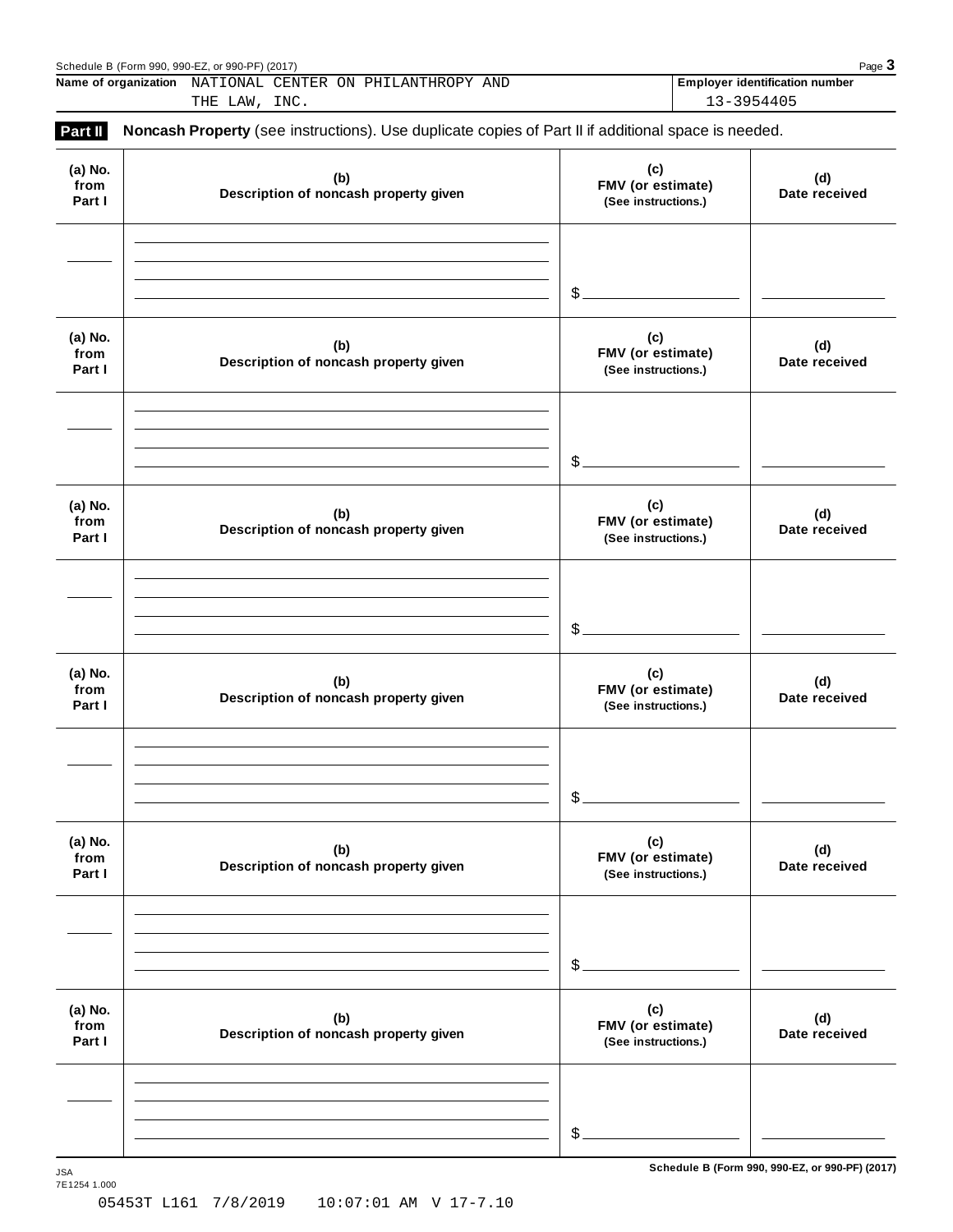|                           | Name of organization NATIONAL CENTER ON PHILANTHROPY AND                                                                                                                               |                      | <b>Employer identification number</b>                                                                                                                                                                                                                                                                                                                            |
|---------------------------|----------------------------------------------------------------------------------------------------------------------------------------------------------------------------------------|----------------------|------------------------------------------------------------------------------------------------------------------------------------------------------------------------------------------------------------------------------------------------------------------------------------------------------------------------------------------------------------------|
|                           | THE LAW, INC.                                                                                                                                                                          |                      | 13-3954405                                                                                                                                                                                                                                                                                                                                                       |
| Part III                  | contributions of \$1,000 or less for the year. (Enter this information once. See instructions.) $\triangleright$ \$<br>Use duplicate copies of Part III if additional space is needed. |                      | Exclusively religious, charitable, etc., contributions to organizations described in section 501(c)(7), (8), or<br>(10) that total more than \$1,000 for the year from any one contributor. Complete columns (a) through (e) and<br>the following line entry. For organizations completing Part III, enter the total of exclusively religious, charitable, etc., |
| (a) No.                   |                                                                                                                                                                                        |                      |                                                                                                                                                                                                                                                                                                                                                                  |
| from<br>Part I            | (b) Purpose of gift                                                                                                                                                                    | (c) Use of gift      | (d) Description of how gift is held                                                                                                                                                                                                                                                                                                                              |
|                           |                                                                                                                                                                                        | (e) Transfer of gift |                                                                                                                                                                                                                                                                                                                                                                  |
|                           | Transferee's name, address, and ZIP + 4                                                                                                                                                |                      | Relationship of transferor to transferee                                                                                                                                                                                                                                                                                                                         |
| (a) No.                   |                                                                                                                                                                                        |                      |                                                                                                                                                                                                                                                                                                                                                                  |
| from<br>Part I            | (b) Purpose of gift                                                                                                                                                                    | (c) Use of gift      | (d) Description of how gift is held                                                                                                                                                                                                                                                                                                                              |
|                           |                                                                                                                                                                                        | (e) Transfer of gift |                                                                                                                                                                                                                                                                                                                                                                  |
|                           | Transferee's name, address, and ZIP + 4                                                                                                                                                |                      | Relationship of transferor to transferee                                                                                                                                                                                                                                                                                                                         |
|                           |                                                                                                                                                                                        |                      |                                                                                                                                                                                                                                                                                                                                                                  |
| (a) No.<br>from<br>Part I | (b) Purpose of gift                                                                                                                                                                    | (c) Use of gift      | (d) Description of how gift is held                                                                                                                                                                                                                                                                                                                              |
|                           |                                                                                                                                                                                        |                      |                                                                                                                                                                                                                                                                                                                                                                  |
|                           |                                                                                                                                                                                        | (e) Transfer of gift |                                                                                                                                                                                                                                                                                                                                                                  |
|                           | Transferee's name, address, and ZIP + 4                                                                                                                                                |                      | Relationship of transferor to transferee                                                                                                                                                                                                                                                                                                                         |
|                           |                                                                                                                                                                                        |                      |                                                                                                                                                                                                                                                                                                                                                                  |
|                           | (b) Purpose of gift                                                                                                                                                                    | (c) Use of gift      | (d) Description of how gift is held                                                                                                                                                                                                                                                                                                                              |
|                           |                                                                                                                                                                                        |                      |                                                                                                                                                                                                                                                                                                                                                                  |
|                           | Transferee's name, address, and ZIP + 4                                                                                                                                                | (e) Transfer of gift | Relationship of transferor to transferee                                                                                                                                                                                                                                                                                                                         |
| (a) No.<br>from<br>Part I |                                                                                                                                                                                        |                      |                                                                                                                                                                                                                                                                                                                                                                  |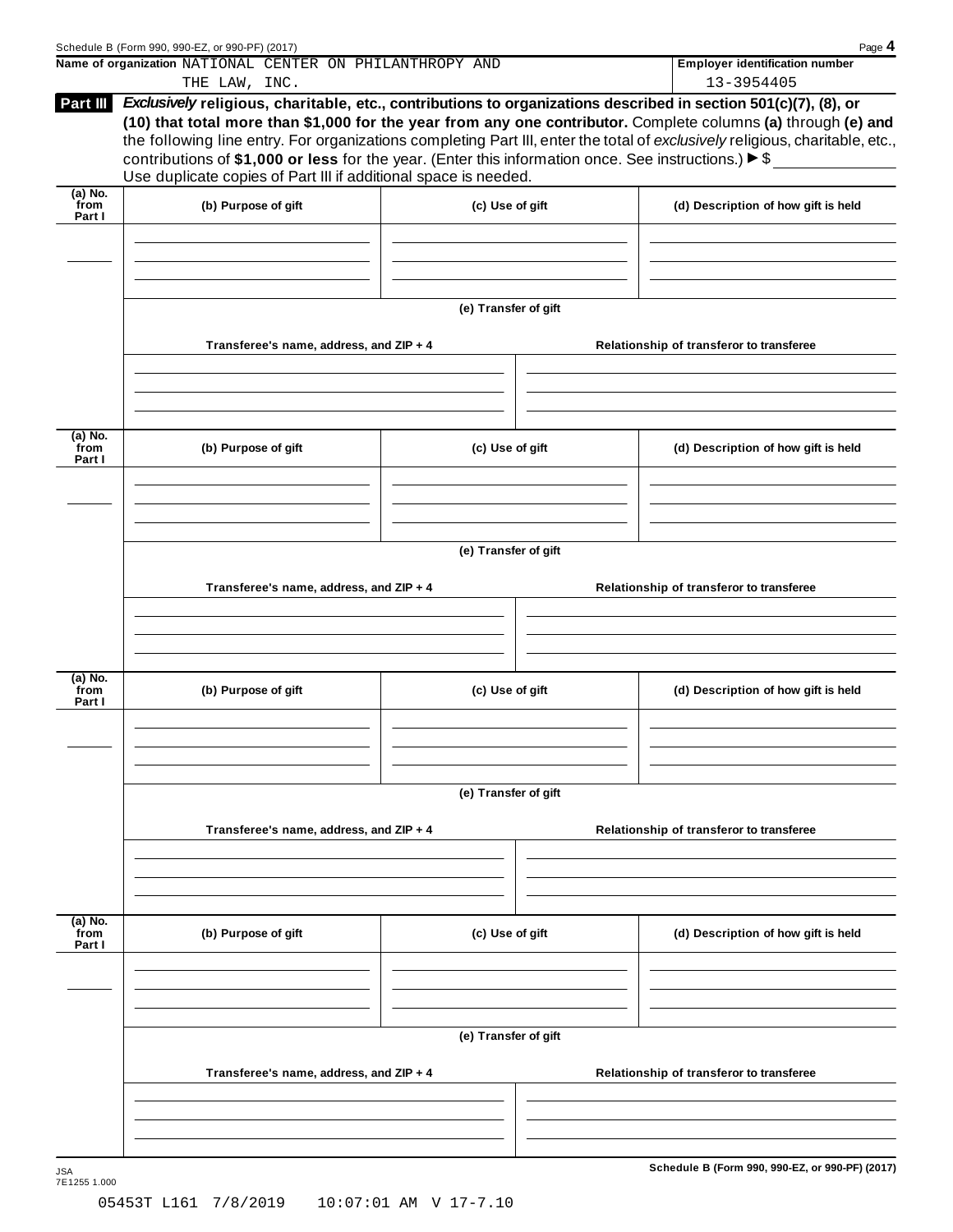| <b>SCHEDULE D</b> |  |
|-------------------|--|
| (Form 990)        |  |

# Supplemental Financial Statements<br>  $\triangleright$  Complete if the organization answered "Yes" on Form 990,<br>
Part IV, line 6, 7, 8, 9, 10, 11a, 11b, 11c, 11d, 11e, 11f, 12a, or 12b.

Department of the Treasury Integration of the Treasury Integration of the Treasury **I and CO2 Contract of the Treasury Contract of the Treasury Contract of the Treasury <b>I** and CO2 **Contract of the Integration** of th Internal Revenue Service I **Go to** *www.irs.gov/Form990* **for instructions and the latest information. Inspection Name of the organization** MATIONAL CENTER ON PHILANTHROPY AND **Final Proper identification** number **Organizations Maintaining Donor Advised Funds or Other Similar Funds or Accounts. Part I** Crganizations Maintaining Donor Advised Funds or Other Similar Funds<br>Complete if the organization answered "Yes" on Form 990, Part IV, line 6. **(a)** Donor advised funds **(b)** Funds and other accounts **1 2 3 4 5 6** Total number at end of year  $\dots\dots\dots\dots$ Aggregate value of contributions to (during year) Aggregate value of contributions to (during year)<br>Aggregate value of grants from (during year) Aggregate value of grants from (during year)<br>Aggregate value at end of year Did the organization inform all donors and donor advisors in writing that the assets held in donor advised funds are the organization's property, subject to the organization's exclusive legal control? **matures**  $\Box$  Yes  $\Box$  Yes Did the organization inform all grantees, donors, and donor advisors in writing that grant funds can be used only for charitable purposes and not for the benefit of the donor or donor advisor, or for any other purpose **conferring impermissible private benefit?** metals are metals and more matured more metals of  $\blacksquare$  The  $\blacksquare$  Noor **Conservation Easements. Part II** Conservation Easements.<br>Complete if the organization answered "Yes" on Form 990, Part IV, line 7. **1** Purpose(s) of conservation easements held by the organization (check all that apply). Preservation of land for public use (e.g., recreation or education) Protection of natural habitat Preservation of open space Preservation of a historically important land area Preservation of a certified historic structure **2** Complete lines 2a through 2d if the organization held a qualified conservation contribution in the form of a conservation easement on the last day of the tax year. **Held at the End** of the Tax Year **2a 2b 2c 2d a** Total number of conservation easements m m m m m m m m m m m m m m m m m m m m m m m m m m m **a** Total number of conservation easements ............................<br>**b** Total acreage restricted by conservation easements ..................... **b** Total acreage restricted by conservation easements<br>**c** Number of conservation easements on a certified historic structure included in (a) . . . . . . **d** Number of conservation easements included in (c) acquired after 7/25/06, and not on a | historic structure listed in the National Register m m m m m m m m m m m m m m m m m m m m m m m m **3 4 5 6 7 8 9** Number of conservation easements modified, transferred, released, extinguished, or terminated by the organization during the tax vear  $\blacktriangleright$ Number of states where property subject to conservation easement is located  $\blacktriangleright$ . Does the organization have a written policy regarding the periodic monitoring, inspection, handling of violations, and enforcement of the conservation easements it holds? musical manager mann m m m m **y** es  $\Box$  No Staff and volunteer hours devoted to monitoring, inspecting, handling of violations, and enforcing conservation easements during the year <br>
> Amount of expenses incurred in monitoring, inspecting, handling of violations, and enforcing conservation easements during the year  $\blacktriangleright$  \$ Does each conservation easement reported on line 2(d) above satisfy the requirements of section 170(h)(4)(B)(i) and section 170(h)(4)(B)(ii)? m m m m m m m m m m m m m m m m m m m m m m m m m m m m m m m m m m m m m m m m m m m m m **Yes No** In Part XIII, describe how the organization reports conservation easements in its revenue and expense statement, and balance sheet, and include, if applicable, the text of the footnote to the organization's financial statements that describes the organization's accounting for conservation easements. **Organizations Maintaining Collections of Art, Historical Treasures, or Other Similar Assets. Part III Organizations Maintaining Collections of Art, Historical Treasures, or Organization answered "Yes" on Form 990, Part IV, line 8.** 1a If the organization elected, as permitted under SFAS 116 (ASC 958), not to report in its revenue statement and balance sheet<br>works of art, historical treasures, or other similar assets held for public exhibition, educat public service, provide, in Part XIII, the text of the footnote to its financial statements that describes these items. **b** If the organization elected, as permitted under SFAS 116 (ASC 958), to report in its revenue statement and balance sheet works of art, historical treasures, or other similar assets held for public exhibition, education, or research in furtherance of public service, provide the following amounts relating to these items: **(i)** I Revenue included on Form 990, Part VIII, line 1 m m m m m m m m m m m m m m m m m m m m m m m m m m m m m m \$ **(ii)** Assets included in Form 990, Part X m m m m m m m m m m m m m m m m m m m m m m m m m m m m m m m m m m m m I \$ **2** If the organization received or held works of art, historical treasures, or other similar assets for financial gain, provide the following amounts required to be reported under SFAS 116 (ASC 958) relating to these items: **<sup>a</sup>** Revenue included on Form 990, Part VIII, line <sup>1</sup> I m m m m m m m m m m m m m m m m m m m m m m m m m m m m m m m m \$ Assets included in Form 990, Part X **<sup>b</sup>** m m m m m m m m m m m m m m m m m m m m m m m m m m m m m m m m m m m m m m I \$ **For Paperwork Reduction Act Notice, see the Instructions for Form 990. Schedule D (Form 990) 2017** THE LAW, INC. 13-3954405

JSA 7E1268 2.000<br>05453T L161 7/8/2019  $10:07:01$  AM V  $17-7.10$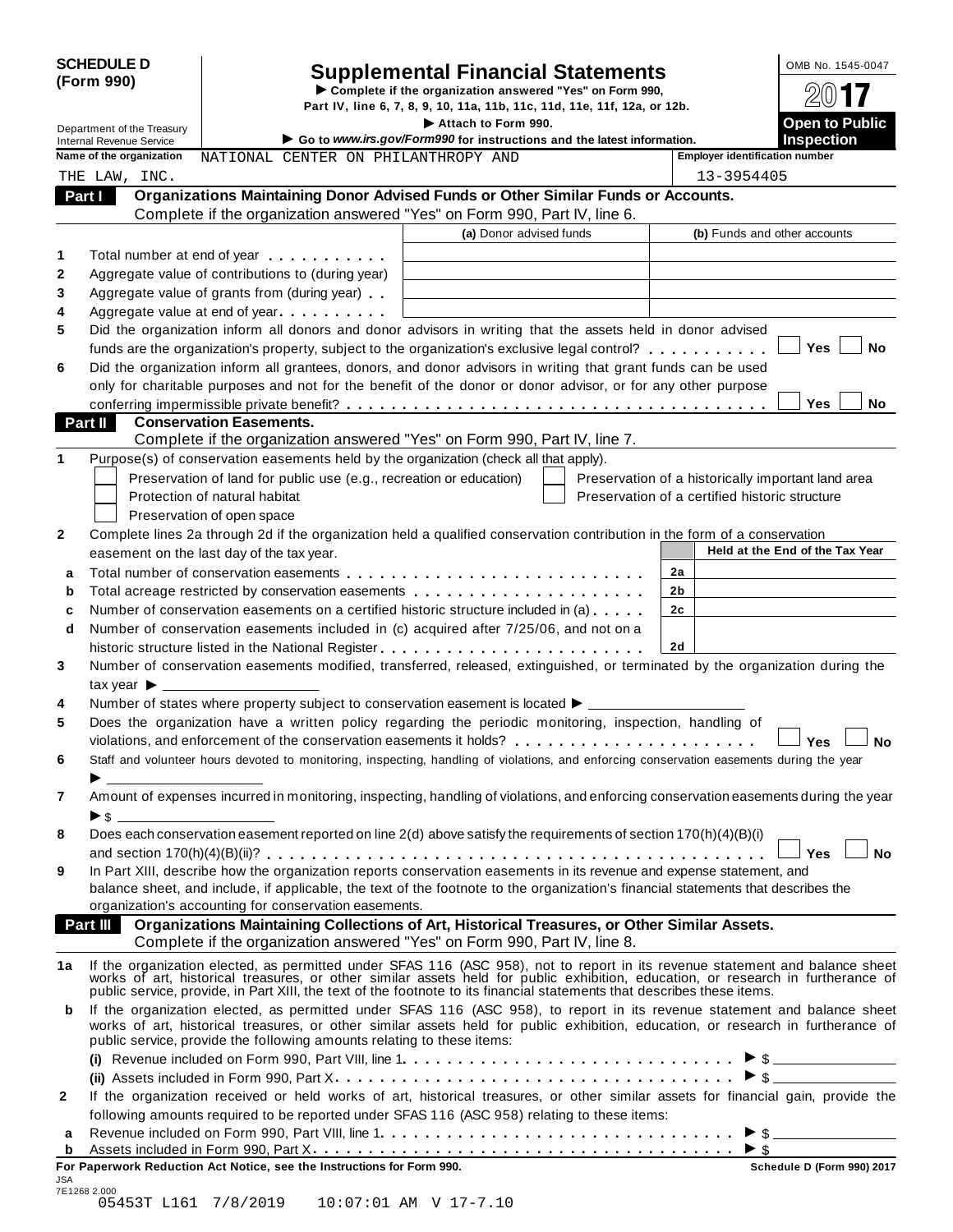NATIONAL CENTER ON PHILANTHROPY AND 13-3954405

| 13-3954405 |  |
|------------|--|
|------------|--|

|               |                                                                                                                                                                                                                                | NATIONAL CENTER ON PHILANTHROPY AND     |                |                                    |         | 13-3954405                      |                |                            |
|---------------|--------------------------------------------------------------------------------------------------------------------------------------------------------------------------------------------------------------------------------|-----------------------------------------|----------------|------------------------------------|---------|---------------------------------|----------------|----------------------------|
| Part III      | Schedule D (Form 990) 2017<br>Organizations Maintaining Collections of Art, Historical Treasures, or Other Similar Assets (continued)                                                                                          |                                         |                |                                    |         |                                 |                | Page 2                     |
| 3             | Using the organization's acquisition, accession, and other records, check any of the following that are a significant use of its                                                                                               |                                         |                |                                    |         |                                 |                |                            |
|               | collection items (check all that apply):                                                                                                                                                                                       |                                         |                |                                    |         |                                 |                |                            |
| a             | Public exhibition                                                                                                                                                                                                              |                                         | d              | Loan or exchange programs          |         |                                 |                |                            |
| b             | Scholarly research                                                                                                                                                                                                             |                                         | Other<br>e     |                                    |         |                                 |                |                            |
| C             | Preservation for future generations                                                                                                                                                                                            |                                         |                |                                    |         |                                 |                |                            |
| 4             | Provide a description of the organization's collections and explain how they further the organization's exempt purpose in Part                                                                                                 |                                         |                |                                    |         |                                 |                |                            |
|               | XIII.                                                                                                                                                                                                                          |                                         |                |                                    |         |                                 |                |                            |
| 5             | During the year, did the organization solicit or receive donations of art, historical treasures, or other similar                                                                                                              |                                         |                |                                    |         |                                 |                |                            |
|               | assets to be sold to raise funds rather than to be maintained as part of the organization's collection?                                                                                                                        |                                         |                |                                    |         |                                 | Yes            | No                         |
|               | <b>Part IV</b><br><b>Escrow and Custodial Arrangements.</b>                                                                                                                                                                    |                                         |                |                                    |         |                                 |                |                            |
|               | Complete if the organization answered "Yes" on Form 990, Part IV, line 9, or reported an amount on Form                                                                                                                        |                                         |                |                                    |         |                                 |                |                            |
|               | 990, Part X, line 21.                                                                                                                                                                                                          |                                         |                |                                    |         |                                 |                |                            |
|               | 1a Is the organization an agent, trustee, custodian or other intermediary for contributions or other assets not                                                                                                                |                                         |                |                                    |         |                                 |                |                            |
|               |                                                                                                                                                                                                                                |                                         |                |                                    |         |                                 | Yes            | <b>No</b>                  |
| b             | If "Yes," explain the arrangement in Part XIII and complete the following table:                                                                                                                                               |                                         |                |                                    |         |                                 |                |                            |
|               |                                                                                                                                                                                                                                |                                         |                |                                    |         | Amount                          |                |                            |
| c             |                                                                                                                                                                                                                                |                                         |                | 1c                                 |         |                                 |                |                            |
|               |                                                                                                                                                                                                                                |                                         |                | 1d                                 |         |                                 |                |                            |
| e             |                                                                                                                                                                                                                                |                                         |                | 1e                                 |         |                                 |                |                            |
|               |                                                                                                                                                                                                                                |                                         |                | 1f                                 |         |                                 |                |                            |
| 2a            | Did the organization include an amount on Form 990, Part X, line 21, for escrow or custodial account liability?                                                                                                                |                                         |                |                                    |         |                                 | <b>Yes</b>     | <b>No</b>                  |
|               | <b>b</b> If "Yes," explain the arrangement in Part XIII. Check here if the explanation has been provided on Part XIII                                                                                                          |                                         |                |                                    |         |                                 |                |                            |
| <b>Part V</b> | <b>Endowment Funds.</b>                                                                                                                                                                                                        |                                         |                |                                    |         |                                 |                |                            |
|               | Complete if the organization answered "Yes" on Form 990, Part IV, line 10.                                                                                                                                                     |                                         |                |                                    |         |                                 |                |                            |
|               |                                                                                                                                                                                                                                | (a) Current year                        | (b) Prior year | (c) Two years back                 |         | (d) Three years back            |                | (e) Four years back        |
| 1a            | Beginning of year balance                                                                                                                                                                                                      | 2, 258, 231.                            | 2,148,388.     | 2,167,761.                         |         | 2, 352, 214.                    |                | 2,262,940.                 |
| b             | Contributions                                                                                                                                                                                                                  |                                         |                |                                    |         |                                 |                |                            |
| c             | Net investment earnings, gains,                                                                                                                                                                                                | 85,721.                                 | 207,913.       |                                    | 76,724. | $-73,341.$                      |                | 210,036.                   |
|               | and losses. The contract of the contract of the contract of the contract of the contract of the contract of the contract of the contract of the contract of the contract of the contract of the contract of the contract of th |                                         |                |                                    |         |                                 |                |                            |
|               | d Grants or scholarships                                                                                                                                                                                                       |                                         |                |                                    |         |                                 |                |                            |
| е             | Other expenditures for facilities                                                                                                                                                                                              | 236,594.                                | 98,070.        |                                    | 96,097. | 111, 112.                       |                | 120,762.                   |
|               | and programs                                                                                                                                                                                                                   |                                         |                |                                    |         |                                 |                |                            |
|               | Administrative expenses                                                                                                                                                                                                        | 2,107,358.                              | 2, 258, 231.   | 2,148,388.                         |         | 2,167,761.                      |                | $\overline{2,}$ 352, 214.  |
| g             | End of year balance                                                                                                                                                                                                            |                                         |                |                                    |         |                                 |                |                            |
|               | Provide the estimated percentage of the current year end balance (line 1g, column (a)) held as:<br>Board designated or quasi-endowment                                                                                         |                                         | $\%$           |                                    |         |                                 |                |                            |
| а<br>b        | Permanent endowment ▶ 100.0000 %                                                                                                                                                                                               | <u>and</u> the state                    |                |                                    |         |                                 |                |                            |
| c             | Temporarily restricted endowment > %                                                                                                                                                                                           |                                         |                |                                    |         |                                 |                |                            |
|               | The percentages on lines 2a, 2b, and 2c should equal 100%.                                                                                                                                                                     |                                         |                |                                    |         |                                 |                |                            |
|               | 3a Are there endowment funds not in the possession of the organization that are held and administered for the                                                                                                                  |                                         |                |                                    |         |                                 |                |                            |
|               | organization by:                                                                                                                                                                                                               |                                         |                |                                    |         |                                 |                | Yes<br>No                  |
|               |                                                                                                                                                                                                                                |                                         |                |                                    |         |                                 | 3a(i)          | Χ                          |
|               |                                                                                                                                                                                                                                |                                         |                |                                    |         |                                 | 3a(ii)         | X                          |
| b             | If "Yes" on line 3a(ii), are the related organizations listed as required on Schedule R?, , , , ,                                                                                                                              |                                         |                |                                    |         |                                 | 3b             |                            |
| 4             | Describe in Part XIII the intended uses of the organization's endowment funds.                                                                                                                                                 |                                         |                |                                    |         |                                 |                |                            |
|               | Land, Buildings, and Equipment.<br><b>Part VI</b>                                                                                                                                                                              |                                         |                |                                    |         |                                 |                |                            |
|               | Complete if the organization answered "Yes" on Form 990, Part IV, line 11a. See Form 990, Part X, line 10.                                                                                                                     |                                         |                |                                    |         |                                 |                |                            |
|               | Description of property                                                                                                                                                                                                        | (a) Cost or other basis<br>(investment) |                | (b) Cost or other basis<br>(other) |         | (c) Accumulated<br>depreciation | (d) Book value |                            |
| 1a            | Land experience and the series of the series of the series of the series of the series of the series of the series of the series of the series of the series of the series of the series of the series of the series of the se |                                         |                |                                    |         |                                 |                |                            |
| b             |                                                                                                                                                                                                                                |                                         |                |                                    |         |                                 |                |                            |
| c             | Leasehold improvements [1,1,1,1,1,1,1]                                                                                                                                                                                         |                                         |                |                                    |         |                                 |                |                            |
| d             | Equipment experience and a series of the series of the series of the series of the series of the series of the                                                                                                                 |                                         |                |                                    |         |                                 |                |                            |
| е             | Other                                                                                                                                                                                                                          |                                         |                |                                    |         |                                 |                |                            |
|               | Total. Add lines 1a through 1e. (Column (d) must equal Form 990, Part X, column (B), line 10c.)                                                                                                                                |                                         |                |                                    |         |                                 |                |                            |
|               |                                                                                                                                                                                                                                |                                         |                |                                    |         |                                 |                | Schedule D (Form 990) 2017 |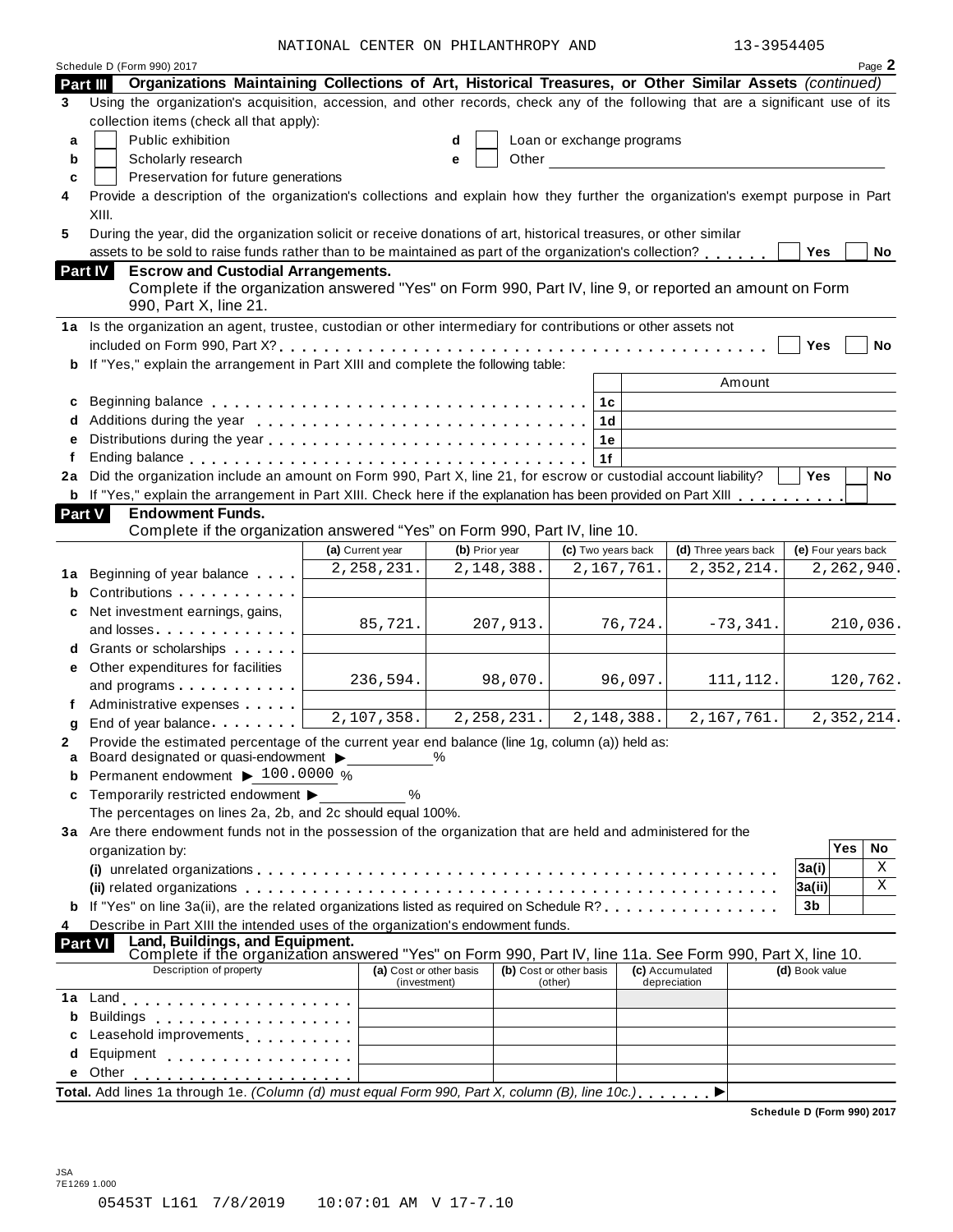#### Schedule <sup>D</sup> (Form 990) <sup>2017</sup> Page **3 Investments - Other Securities. Part VII** Investments - Other Securities.<br>Complete if the organization answered "Yes" on Form 990, Part IV, line 11b. See Form 990, Part X, line 12. **(a)** Description of security or category (including name of security) **(b)** Book value **(c)** Method of valuation: Cost or end-of-year market value **(1)** Financial derivatives m m m m m m m m m m m m m m m m m **(1)** Financial derivatives **maturity of minimum metallicity** Closely-held equity interests **maturity of momental (3)** Other (A) (B) (C) (D) (E) (F) (G) (H) **Total.** *(Column (b) must equal Form 990, Part X, col. (B) line 12.)* I **Investments - Program Related.** Complete if the organization answered "Yes" on Form 990, Part IV, line 11c. See Form 990, Part X, line 13. **(a)** Description of investment **(b)** Book value **(c)** Method of valuation: Cost or end-of-year market value **(1) (2) (3) (4) (5) (6) (7) (8) (9) Total.** *(Column (b) must equal Form 990, Part X, col. (B) line 13.)* I **Other Assets.** Complete if the organization answered "Yes" on Form 990, Part IV, line 11d. See Form 990, Part X, line 15. **(a)** Description **(b)** Book value **(1) (2) (3) (4) (5) (6) (7) (8) (9) Total.** *(Column (b) must equal Form 990, Part X, col. (B) line 15.)* m m m m m m m m m m m m m m m m m m m m m m m m m m I **Other Liabilities.** Complete if the organization answered "Yes" on Form 990, Part IV, line 11e or 11f. See Form 990, Part X, line 25. **Part X 1. (a)** Description of liability **(b)** Book value (1) Federal income taxes (2) (3) (4) (5) (6) (7) (8) (9) **Total.** *(Column (b) must equal Form 990, Part X, col. (B) line 25.)* I

**2.** Liability for uncertain tax positions. In Part XIII, provide the text of the footnote to the organization's financial statements that reports the organization's liability for uncertain tax positions under FIN 48 (ASC 740). Check here if the text of the footnote has been provided in Part XIII

X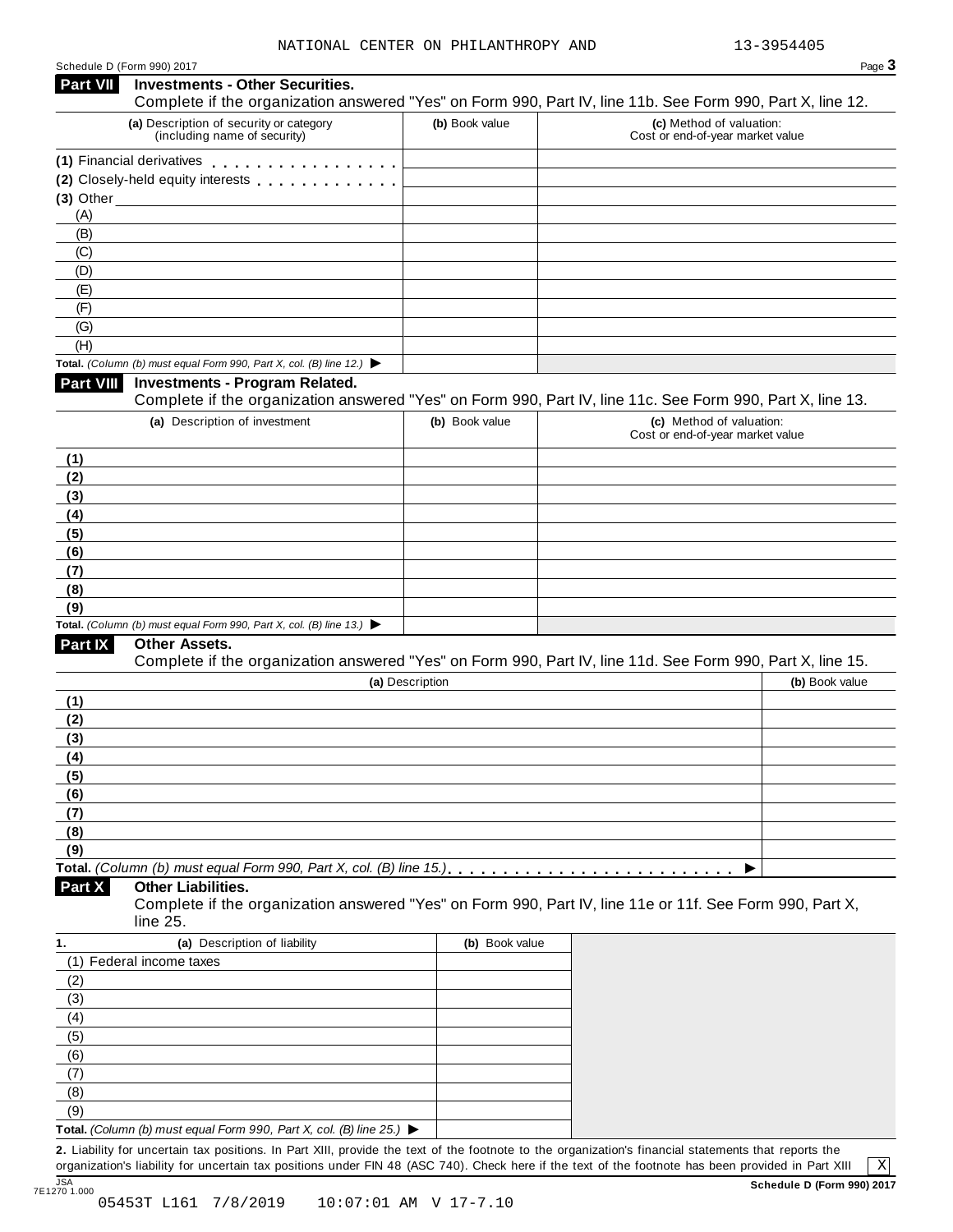| Reconciliation of Revenue per Audited Financial Statements With Revenue per Return.<br>Part XI<br>Complete if the organization answered "Yes" on Form 990, Part IV, line 12a.<br>1,906,402.<br>$\mathbf{1}$<br>Total revenue, gains, and other support per audited financial statements<br>1<br>Amounts included on line 1 but not on Form 990, Part VIII, line 12:<br>$\mathbf{2}$<br>$-497,330.$<br>2a<br>a<br>2 <sub>b</sub><br>b |
|--------------------------------------------------------------------------------------------------------------------------------------------------------------------------------------------------------------------------------------------------------------------------------------------------------------------------------------------------------------------------------------------------------------------------------------|
|                                                                                                                                                                                                                                                                                                                                                                                                                                      |
|                                                                                                                                                                                                                                                                                                                                                                                                                                      |
|                                                                                                                                                                                                                                                                                                                                                                                                                                      |
|                                                                                                                                                                                                                                                                                                                                                                                                                                      |
|                                                                                                                                                                                                                                                                                                                                                                                                                                      |
| 2c                                                                                                                                                                                                                                                                                                                                                                                                                                   |
| Recoveries of prior year grants<br>c                                                                                                                                                                                                                                                                                                                                                                                                 |
| 2d<br>d<br>$-497,330.$                                                                                                                                                                                                                                                                                                                                                                                                               |
| 2e<br>e<br>2,403,732.                                                                                                                                                                                                                                                                                                                                                                                                                |
| 3<br>3                                                                                                                                                                                                                                                                                                                                                                                                                               |
| Amounts included on Form 990, Part VIII, line 12, but not on line 1:<br>4                                                                                                                                                                                                                                                                                                                                                            |
| 4, 412.<br>Investment expenses not included on Form 990, Part VIII, line 7b $\boxed{4a}$<br>a                                                                                                                                                                                                                                                                                                                                        |
| b                                                                                                                                                                                                                                                                                                                                                                                                                                    |
| 4,412.<br>4c<br>C.                                                                                                                                                                                                                                                                                                                                                                                                                   |
| 2,408,144.<br>Total revenue. Add lines 3 and 4c. (This must equal Form 990, Part I, line 12.)<br>5<br>5.                                                                                                                                                                                                                                                                                                                             |
| Reconciliation of Expenses per Audited Financial Statements With Expenses per Return.<br>Part XII                                                                                                                                                                                                                                                                                                                                    |
| Complete if the organization answered "Yes" on Form 990, Part IV, line 12a.                                                                                                                                                                                                                                                                                                                                                          |
| 907, 367.<br>1<br>Total expenses and losses per audited financial statements<br>1                                                                                                                                                                                                                                                                                                                                                    |
| Amounts included on line 1 but not on Form 990, Part IX, line 25:<br>$\mathbf{2}$                                                                                                                                                                                                                                                                                                                                                    |
| 2a<br>Donated services and use of facilities<br>a                                                                                                                                                                                                                                                                                                                                                                                    |
| 2 <sub>b</sub><br>b                                                                                                                                                                                                                                                                                                                                                                                                                  |
| 2 <sub>c</sub><br>c                                                                                                                                                                                                                                                                                                                                                                                                                  |
| 2d<br>d                                                                                                                                                                                                                                                                                                                                                                                                                              |
| 2е<br>е                                                                                                                                                                                                                                                                                                                                                                                                                              |
| 907, 367.<br>3<br>3                                                                                                                                                                                                                                                                                                                                                                                                                  |
| Amounts included on Form 990, Part IX, line 25, but not on line 1:<br>4                                                                                                                                                                                                                                                                                                                                                              |
| 4, 412.<br>Investment expenses not included on Form 990, Part VIII, line 7b $\boxed{4a}$<br>a                                                                                                                                                                                                                                                                                                                                        |
| b                                                                                                                                                                                                                                                                                                                                                                                                                                    |
| 4, 412.<br>4с                                                                                                                                                                                                                                                                                                                                                                                                                        |
| c.<br>911,779.<br>Total expenses. Add lines 3 and 4c. (This must equal Form 990, Part I, line 18.)<br>5<br>5.                                                                                                                                                                                                                                                                                                                        |
| Part XIII Supplemental Information.                                                                                                                                                                                                                                                                                                                                                                                                  |
| Provide the descriptions required for Part II, lines 3, 5, and 9; Part III, lines 1a and 4; Part IV, lines 1b and 2b; Part V, line 4; Part X, line                                                                                                                                                                                                                                                                                   |

2; Part XI, lines 2d and 4b; and Part XII, lines 2d and 4b. Also complete this part to provide any additional information.

SEE PAGE 5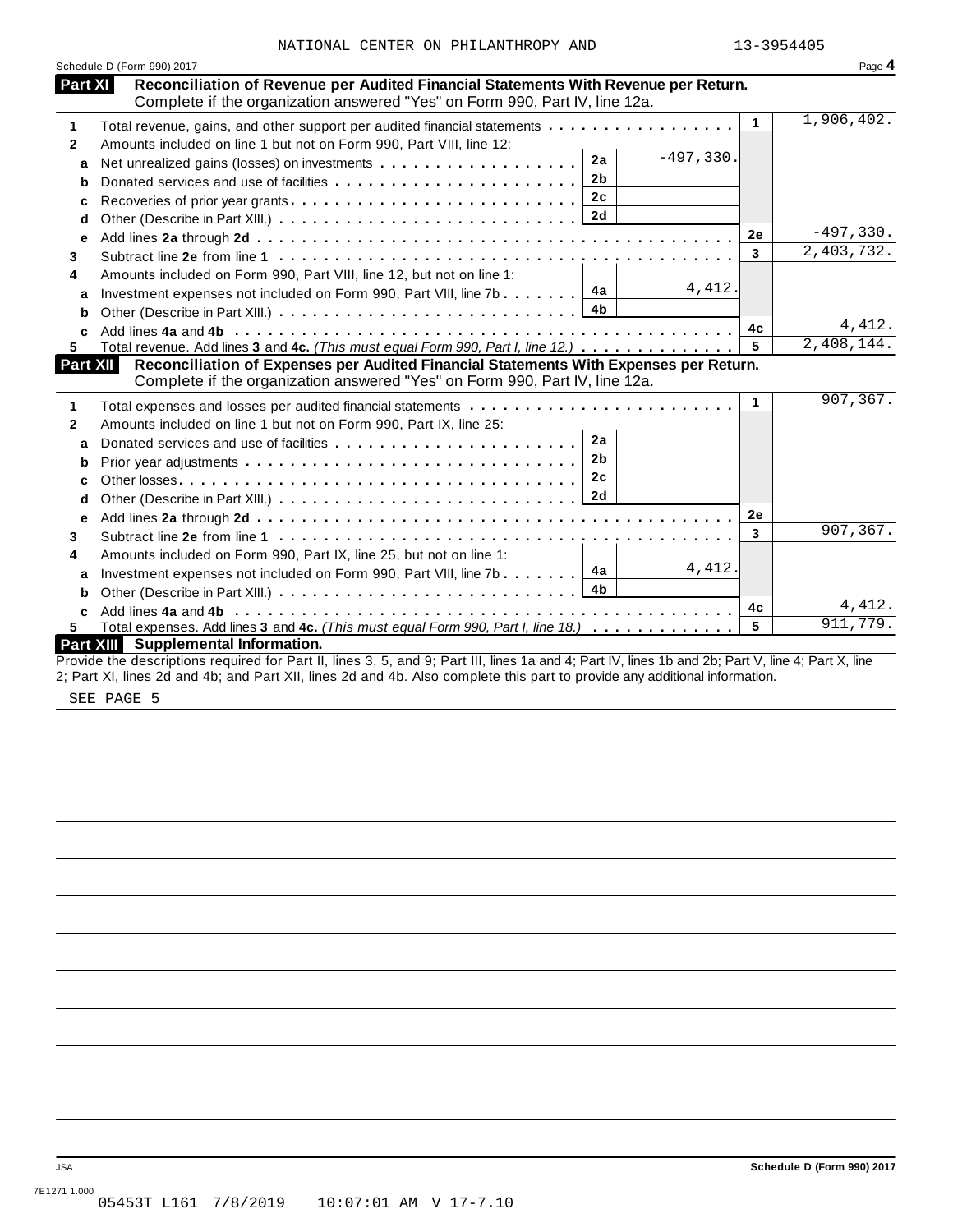#### PART V LINE 4

PURPOSE OF ENDOWMENT: THE CENTER HAS ADOPTED INVESTMENT AND SPENDING POLICIES FOR ENDOWMENT ASSETS THAT ATTEMPT TO PROVIDE A PREDICTABLE STREAM OF FUNDING TO OBJECTIVES SUPPORTED BY ITS ENDOWMENT INCLUDING PROFESSORSHIP, WHILE SEEKING TO MAINTAIN THE PURCHASING POWER OF THE ENDOWMENT ASSETS.

PART X LINE 2

#### FOOTNOTE DISCLOSURE REGARDING INCOME TAXES:

THE CENTER IS SUBJECT TO THE PROVISIONS OF THE FINANCIAL ACCOUNTING STANDARDS BOARD'S (THE "FASB") ACCOUNTING STANDARDS CODIFICATION ("ASC") TOPIC 740, INCOME TAXES, AS IT RELATES TO ACCOUNTING AND REPORTING FOR UNCERTAINTY IN INCOME TAXES. BECAUSE OF THE CENTER'S GENERAL TAX-EXEMPT STATUS, MANAGEMENT BELIEVES ASC TOPIC 740 HAS NOT HAD, AND IS NOT ANTICIPATED TO HAVE, A MATERIAL IMPACT ON THE CENTER'S FINANCIAL STATEMENTS.

JSA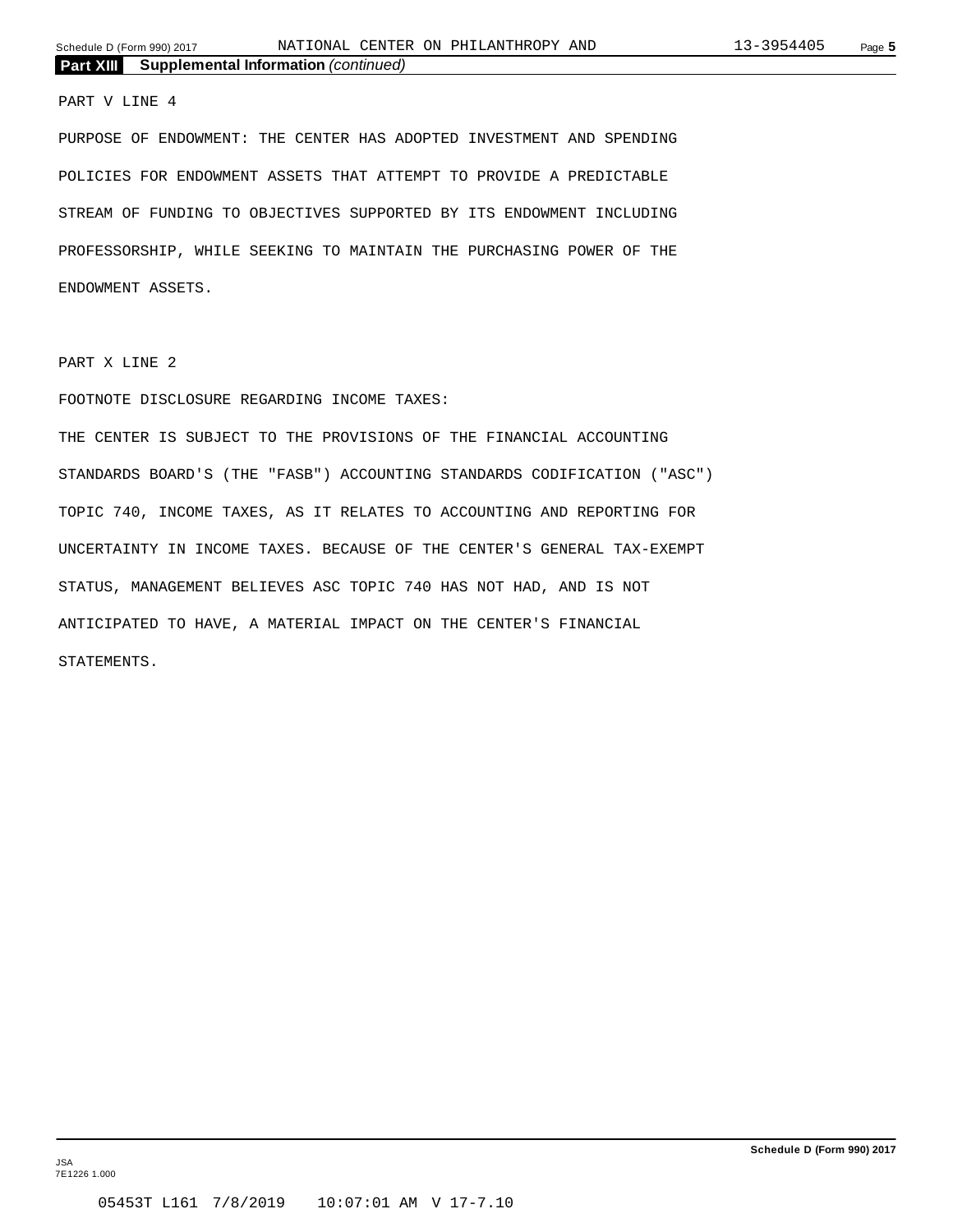|              | <b>SCHEDULE J</b>                                           | <b>Compensation Information</b>                                                                                                                                                                                         | OMB No. 1545-0047     |                   |                         |
|--------------|-------------------------------------------------------------|-------------------------------------------------------------------------------------------------------------------------------------------------------------------------------------------------------------------------|-----------------------|-------------------|-------------------------|
|              | (Form 990)                                                  | For certain Officers, Directors, Trustees, Key Employees, and Highest                                                                                                                                                   |                       |                   |                         |
|              |                                                             | <b>Compensated Employees</b><br>> Complete if the organization answered "Yes" on Form 990, Part IV, line 23.                                                                                                            |                       |                   |                         |
|              | Department of the Treasury                                  | Attach to Form 990.                                                                                                                                                                                                     | <b>Open to Public</b> |                   |                         |
|              | <b>Internal Revenue Service</b><br>Name of the organization | Go to www.irs.gov/Form990 for instructions and the latest information.<br>Employer identification number<br>NATIONAL CENTER ON PHILANTHROPY AND                                                                         |                       | <b>Inspection</b> |                         |
|              | THE LAW, INC.                                               | 13-3954405                                                                                                                                                                                                              |                       |                   |                         |
| Part I       |                                                             | <b>Questions Regarding Compensation</b>                                                                                                                                                                                 |                       |                   |                         |
|              |                                                             |                                                                                                                                                                                                                         |                       | <b>Yes</b>        | <b>No</b>               |
|              |                                                             | 1a Check the appropriate box(es) if the organization provided any of the following to or for a person listed on Form                                                                                                    |                       |                   |                         |
|              |                                                             | 990, Part VII, Section A, line 1a. Complete Part III to provide any relevant information regarding these items.                                                                                                         |                       |                   |                         |
|              |                                                             | First-class or charter travel<br>Housing allowance or residence for personal use                                                                                                                                        |                       |                   |                         |
|              |                                                             | Travel for companions<br>Payments for business use of personal residence                                                                                                                                                |                       |                   |                         |
|              |                                                             | Tax indemnification and gross-up payments<br>Health or social club dues or initiation fees                                                                                                                              |                       |                   |                         |
|              |                                                             | Discretionary spending account<br>Personal services (such as, maid, chauffeur, chef)                                                                                                                                    |                       |                   |                         |
|              |                                                             | If any of the boxes on line 1a are checked, did the organization follow a written policy regarding payment                                                                                                              |                       |                   |                         |
|              |                                                             | or reimbursement or provision of all of the expenses described above? If "No," complete Part III to                                                                                                                     |                       |                   |                         |
|              |                                                             |                                                                                                                                                                                                                         | 1b                    |                   |                         |
| $\mathbf{2}$ |                                                             | Did the organization require substantiation prior to reimbursing or allowing expenses incurred by all                                                                                                                   |                       |                   |                         |
|              |                                                             | directors, trustees, and officers, including the CEO/Executive Director, regarding the items checked on line                                                                                                            | $\mathbf{2}$          |                   |                         |
|              |                                                             |                                                                                                                                                                                                                         |                       |                   |                         |
| 3            |                                                             | Indicate which, if any, of the following the filing organization used to establish the compensation of the<br>organization's CEO/Executive Director. Check all that apply. Do not check any boxes for methods used by a |                       |                   |                         |
|              |                                                             | related organization to establish compensation of the CEO/Executive Director, but explain in Part III.                                                                                                                  |                       |                   |                         |
|              |                                                             | Compensation committee<br>Written employment contract                                                                                                                                                                   |                       |                   |                         |
|              |                                                             | Independent compensation consultant<br>Compensation survey or study                                                                                                                                                     |                       |                   |                         |
|              |                                                             | Form 990 of other organizations<br>Approval by the board or compensation committee                                                                                                                                      |                       |                   |                         |
| 4            |                                                             | During the year, did any person listed on Form 990, Part VII, Section A, line 1a, with respect to the filing<br>organization or a related organization:                                                                 |                       |                   |                         |
| a            |                                                             |                                                                                                                                                                                                                         | 4a                    |                   | Χ                       |
| b            |                                                             | Participate in, or receive payment from, a supplemental nonqualified retirement plan?                                                                                                                                   | 4b                    |                   | $\overline{\mathbf{x}}$ |
| c            |                                                             | Participate in, or receive payment from, an equity-based compensation arrangement?                                                                                                                                      | 4c                    |                   | $\mathbf X$             |
|              |                                                             | If "Yes" to any of lines 4a-c, list the persons and provide the applicable amounts for each item in Part III.                                                                                                           |                       |                   |                         |
|              |                                                             |                                                                                                                                                                                                                         |                       |                   |                         |
|              |                                                             | Only section $501(c)(3)$ , $501(c)(4)$ , and $501(c)(29)$ organizations must complete lines 5-9.                                                                                                                        |                       |                   |                         |
| 5            |                                                             | For persons listed on Form 990, Part VII, Section A, line 1a, did the organization pay or accrue any                                                                                                                    |                       |                   |                         |
|              |                                                             | compensation contingent on the revenues of:                                                                                                                                                                             |                       |                   | Χ                       |
| a<br>b       |                                                             |                                                                                                                                                                                                                         | 5a<br>5b              |                   | X                       |
|              |                                                             | If "Yes" on line 5a or 5b, describe in Part III.                                                                                                                                                                        |                       |                   |                         |
| 6            |                                                             | For persons listed on Form 990, Part VII, Section A, line 1a, did the organization pay or accrue any                                                                                                                    |                       |                   |                         |
|              |                                                             | compensation contingent on the net earnings of:                                                                                                                                                                         |                       |                   |                         |
| а            |                                                             |                                                                                                                                                                                                                         | 6a                    |                   | Χ                       |
| b            |                                                             |                                                                                                                                                                                                                         | 6b                    |                   | X                       |
|              |                                                             | If "Yes" on line 6a or 6b, describe in Part III.                                                                                                                                                                        |                       |                   |                         |
| 7            |                                                             | For persons listed on Form 990, Part VII, Section A, line 1a, did the organization provide any nonfixed                                                                                                                 |                       |                   |                         |
|              |                                                             | payments not described on lines 5 and 6? If "Yes," describe in Part III.                                                                                                                                                | 7                     |                   | Χ                       |
| 8            |                                                             | Were any amounts reported on Form 990, Part VII, paid or accrued pursuant to a contract that was subject                                                                                                                |                       |                   |                         |
|              |                                                             | to the initial contract exception described in Regulations section 53.4958-4(a)(3)? If "Yes," describe                                                                                                                  |                       |                   |                         |
|              |                                                             |                                                                                                                                                                                                                         | 8                     |                   | Χ                       |
| 9            |                                                             | If "Yes" on line 8, did the organization also follow the rebuttable presumption procedure described in                                                                                                                  |                       |                   |                         |
|              |                                                             |                                                                                                                                                                                                                         | 9                     |                   |                         |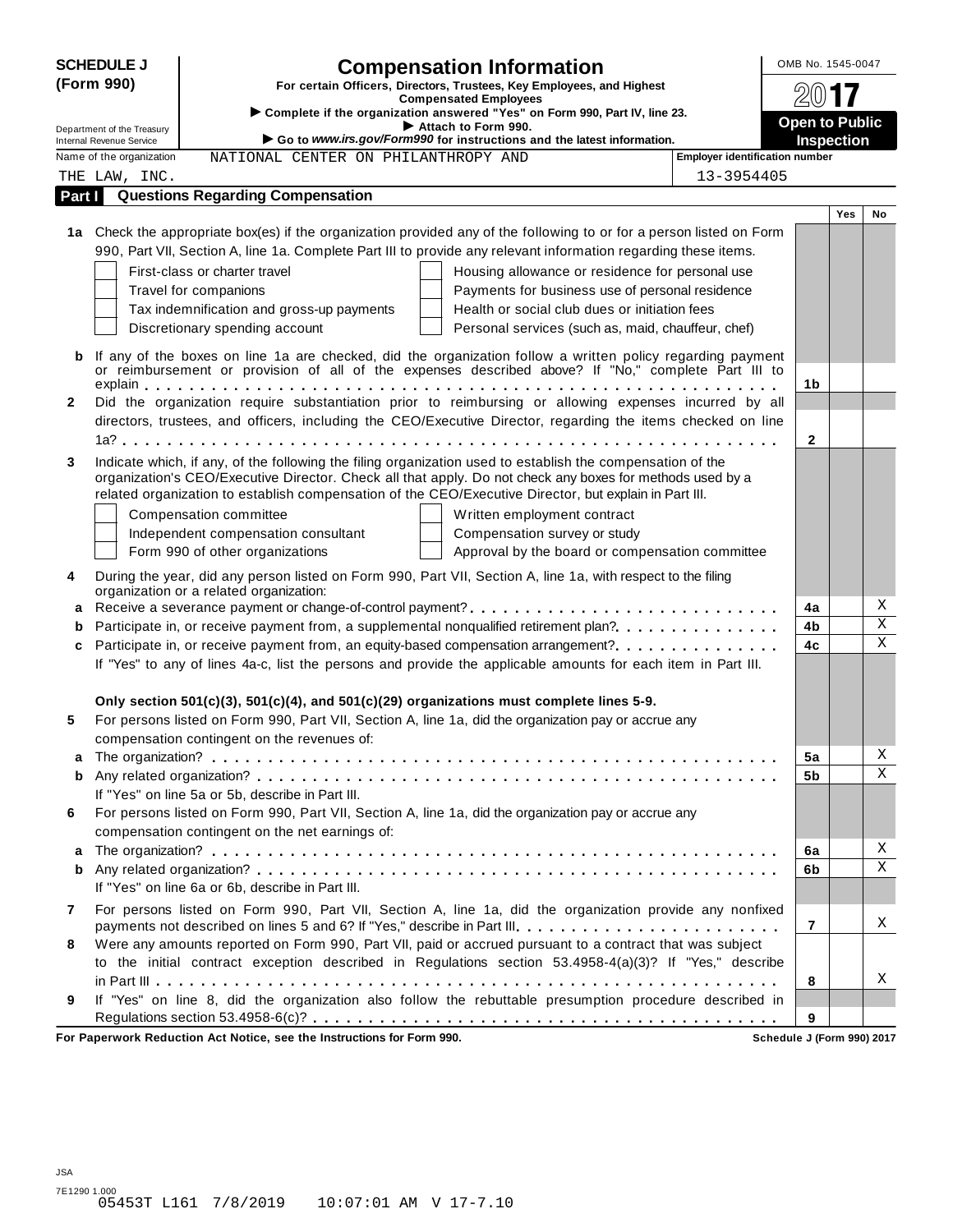#### Schedule J (Form 990) 2017<br>**Part II** Officers, Directors, Trustees, Key Employees, and Highest Compensated Employees. Use duplicate copies if additional space is needed. **Part II Officers, Directors, Trustees, Key Employees, and Highest Compensated Employees.** Use duplicate copies ifadditional space is needed.

For each individual whose compensation must be reported on Schedule J, report compensation from the organization on row (i) and from related organizations, described in the instructions, on row (ii). Do not list any individuals that aren't listed on Form 990, Part VII.

Note: The sum of columns (B)(i)-(iii) for each listed individual must equal the total amount of Form 990, Part VII, Section A, line 1a, applicable column (D) and (E) amounts for that individual.

| (A) Name and Title                        |      |                          | (B) Breakdown of W-2 and/or 1099-MISC compensation |                                           | (C) Retirement and             | (D) Nontaxable   | (E) Total of columns | (F) Compensation                                           |
|-------------------------------------------|------|--------------------------|----------------------------------------------------|-------------------------------------------|--------------------------------|------------------|----------------------|------------------------------------------------------------|
|                                           |      | (i) Base<br>compensation | (ii) Bonus & incentive<br>compensation             | (iii) Other<br>reportable<br>compensation | other deferred<br>compensation | benefits         | $(B)(i)-(D)$         | in column (B) reported<br>as deferred on prior<br>Form 990 |
| PROF. HARVEY P. DALE                      | (i)  | 0                        | 0.                                                 | $\overline{0}$ .                          | $\overline{0}$ .               | $\overline{0}$ . | $0$ .                | $0$ .                                                      |
| PRESIDENT/DIRECTOR                        | (ii) | 221,814                  | $\overline{0}$ .                                   | $\overline{0}$ .                          | 22,523                         | 8,789.           | 253, 126.            | $\overline{0}$ .                                           |
| DEAN TREVOR MORRISON                      | (i)  | $\mathsf{O}$             | $\overline{0}$ .                                   | $\mathsf D$ .                             | $\overline{0}$ .               | $\overline{0}$ . | $\mathbf 0$ .        | $\overline{0}$ .                                           |
| $\mathbf{2}^{\text{CHAIN}}$               | (ii) | 562,952                  | 0.                                                 | 116,433.                                  | 13,500                         | 23,430.          | 716, 315.            | $\overline{0}$ .                                           |
| PROFESSOR JILL S. MANNY                   | (i)  | $\mathsf{O}$             | $0\;.$                                             | $\mathbf 0$ .                             | 0.                             | $\overline{0}$ . | $0$ .                | $\overline{0}$ .                                           |
| 3 <sup>SECRETARY/TREASURER/EXEC</sup> DIR | (ii) | 153,928                  | $\overline{0}$ .                                   | $\mathsf{O}$ .                            | 14,666.                        | 23,429.          | 192,023.             | $\overline{0}$ .                                           |
|                                           | (i)  |                          |                                                    |                                           |                                |                  |                      |                                                            |
| 4                                         | (ii) |                          |                                                    |                                           |                                |                  |                      |                                                            |
|                                           | (i)  |                          |                                                    |                                           |                                |                  |                      |                                                            |
| 5                                         | (ii) |                          |                                                    |                                           |                                |                  |                      |                                                            |
|                                           | (i)  |                          |                                                    |                                           |                                |                  |                      |                                                            |
| 6                                         | (ii) |                          |                                                    |                                           |                                |                  |                      |                                                            |
|                                           | (i)  |                          |                                                    |                                           |                                |                  |                      |                                                            |
| 7                                         | (ii) |                          |                                                    |                                           |                                |                  |                      |                                                            |
|                                           | (i)  |                          |                                                    |                                           |                                |                  |                      |                                                            |
| 8                                         | (ii) |                          |                                                    |                                           |                                |                  |                      |                                                            |
|                                           | (i)  |                          |                                                    |                                           |                                |                  |                      |                                                            |
| 9                                         | (ii) |                          |                                                    |                                           |                                |                  |                      |                                                            |
|                                           | (i)  |                          |                                                    |                                           |                                |                  |                      |                                                            |
| 10                                        | (ii) |                          |                                                    |                                           |                                |                  |                      |                                                            |
|                                           | (i)  |                          |                                                    |                                           |                                |                  |                      |                                                            |
| 11                                        | (ii) |                          |                                                    |                                           |                                |                  |                      |                                                            |
|                                           | (i)  |                          |                                                    |                                           |                                |                  |                      |                                                            |
| 12                                        | (ii) |                          |                                                    |                                           |                                |                  |                      |                                                            |
|                                           | (i)  |                          |                                                    |                                           |                                |                  |                      |                                                            |
| 13                                        | (ii) |                          |                                                    |                                           |                                |                  |                      |                                                            |
|                                           | (i)  |                          |                                                    |                                           |                                |                  |                      |                                                            |
| 14                                        | (ii) |                          |                                                    |                                           |                                |                  |                      |                                                            |
|                                           | (i)  |                          |                                                    |                                           |                                |                  |                      |                                                            |
| 15                                        | (ii) |                          |                                                    |                                           |                                |                  |                      |                                                            |
|                                           | (i)  |                          |                                                    |                                           |                                |                  |                      |                                                            |
| 16                                        | (i)  |                          |                                                    |                                           |                                |                  |                      |                                                            |

**Schedule J (Form 990) 2017**

JSA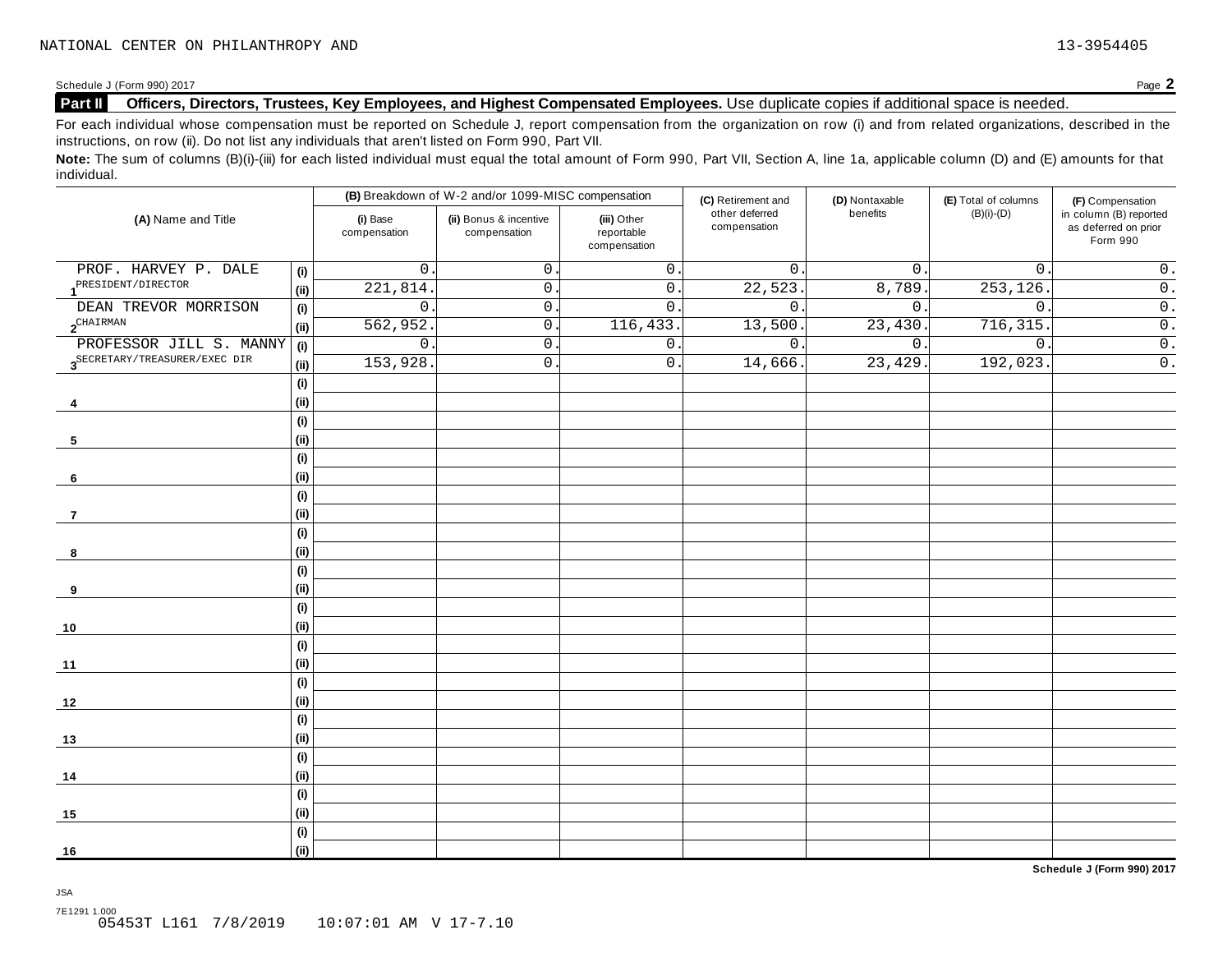#### **Part III Supplemental Information**

Provide the information, explanation, or descriptions required for Part I, lines 1a, 1b, 3, 4a, 4b, 4c, 5a, 5b, 6a, 6b, 7, and 8, and for Part II. Also complete this part for any additional information.

SCHEDULE J - PART II

IN REFERENCE TO THE AMOUNTS DISCLOSED IN COLUMN "E" FOR PROFESSOR HARVEY

P. DALE AND PROFESSOR JILL S. MANNY, 100% IS REIMBURSED BY NATIONAL

CENTER ON PHILANTHROPY AND THE LAW, INC., TO NEW YORK UNIVERSITY. IN

REFERENCE TO THE AMOUNT DISCLOSED IN COLUMN "E" FOR TREVOR W. MORRISON,

100% OF THAT AMOUNT IS PAID BY NEW YORK UNIVERSITY FOR HIS

RESPONSIBILITIES TO THE UNIVERSITY. MR. MORRISON IS NOT COMPENSATED FOR

SERVING AS A DIRECTOR OF THE CENTER.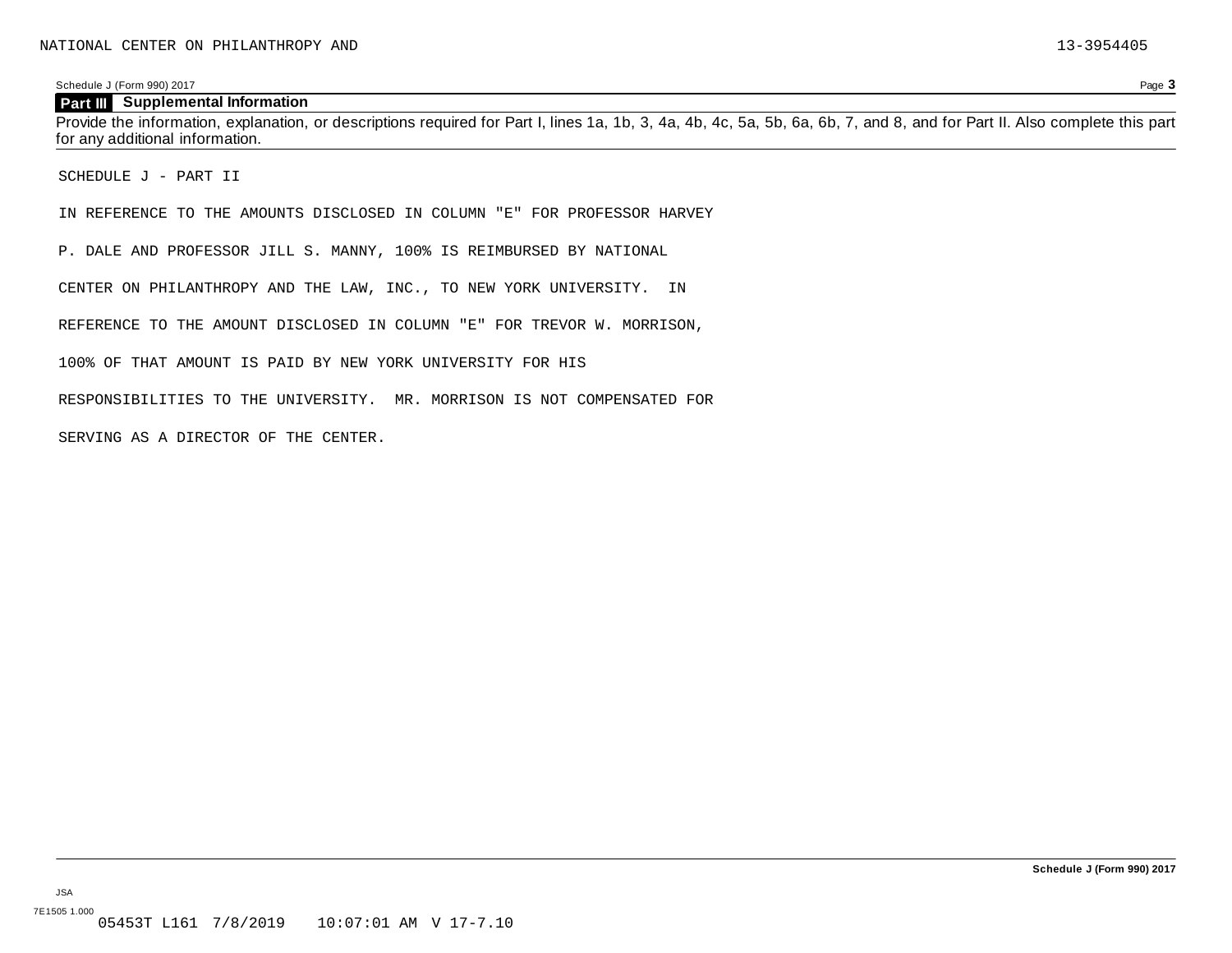### **SCHEDULE O** Supplemental Information to Form 990 or 990-EZ DOMB No. 1545-0047

**(Form 990 or 990-EZ) Complete to provide information for responses to specific questions on** plete to provide information for responses to specific questions on  $\Box$   $\Box$   $\Box$ **EXECTED TO PUBLIC 2012 CONSIDER**<br> **EXECTED CONSIDER**<br> **EXECUTED CONSIDERATION CONSIDERATION CONSIDERATION CONSIDERATION CONSIDERATION CONSIDERATION CONSIDERATION CONSIDERATION CONSIDERATION CONS** 



Department of the Treasury<br>Internal Revenue Service Department of the Treasury<br>
Information about Schedule 0 (Form 990 or 990-EZ) and its instructions is at www.irs.gov/form990.<br>
Name of the organization MATIONAL CENTER ON PHILANTHROPY AND FIME Replayer identification numbe NATIONAL CENTER ON PHILANTHROPY AND THE LAW, INC. 13-3954405

PART VI, SECTION A, QUESTION 6, 7A, 7B

MEMBERS OR SHAREHOLDERS:

THE SOLE MEMBER OF THE CENTER IS THE NEW YORK UNIVERSITY SCHOOL OF LAW FOUNDATION.

POWER TO ELECT OR APPOINT ONE OR MORE MEMBERS OF THE GOVERNING BODY: MEMBERS OF THE BOARD OF DIRECTORS OF THE CENTER ARE APPOINTED BY THE NEW YORK UNIVERSITY SCHOOL OF LAW FOUNDATION.

GOVERNANCE DECISIONS OF THE ORGANIZATION RESERVED TO (OR SUBJECT TO APPROVAL BY) THE MEMBER:

THE CENTER'S SOLE MEMBER, NEW YORK UNIVERSITY SCHOOL OF LAW FOUNDATION IS GRANTED THE POWER UNDER THE CENTER'S BY-LAWS TO: (A) AMEND THE BY-LAWS, (B) AMEND THE CERTIFICATE OF INCORPORATION, (C) REMOVE DIRECTORS, WITH OR WITHOUT CAUSE, (D) LIQUIDATE OR DISSOLVE THE CORPORATION, AND (E) MERGE, CONSOLIDATE OR TRANSFER ALL OR SUBSTANTIALLY ALL OF THE ASSETS OF THE CORPORATION.

PART VI, SECTION B, QUESTION 11 APPROVAL OF THE FORM 990: THE ORGANIZATION'S TAX RETURN IS APPROVED BY THE BOARD OF DIRECTORS BEFORE FILING.

PART VI, SECTION B, QUESTION 12 CONFLICT-OF-INTEREST POLICY: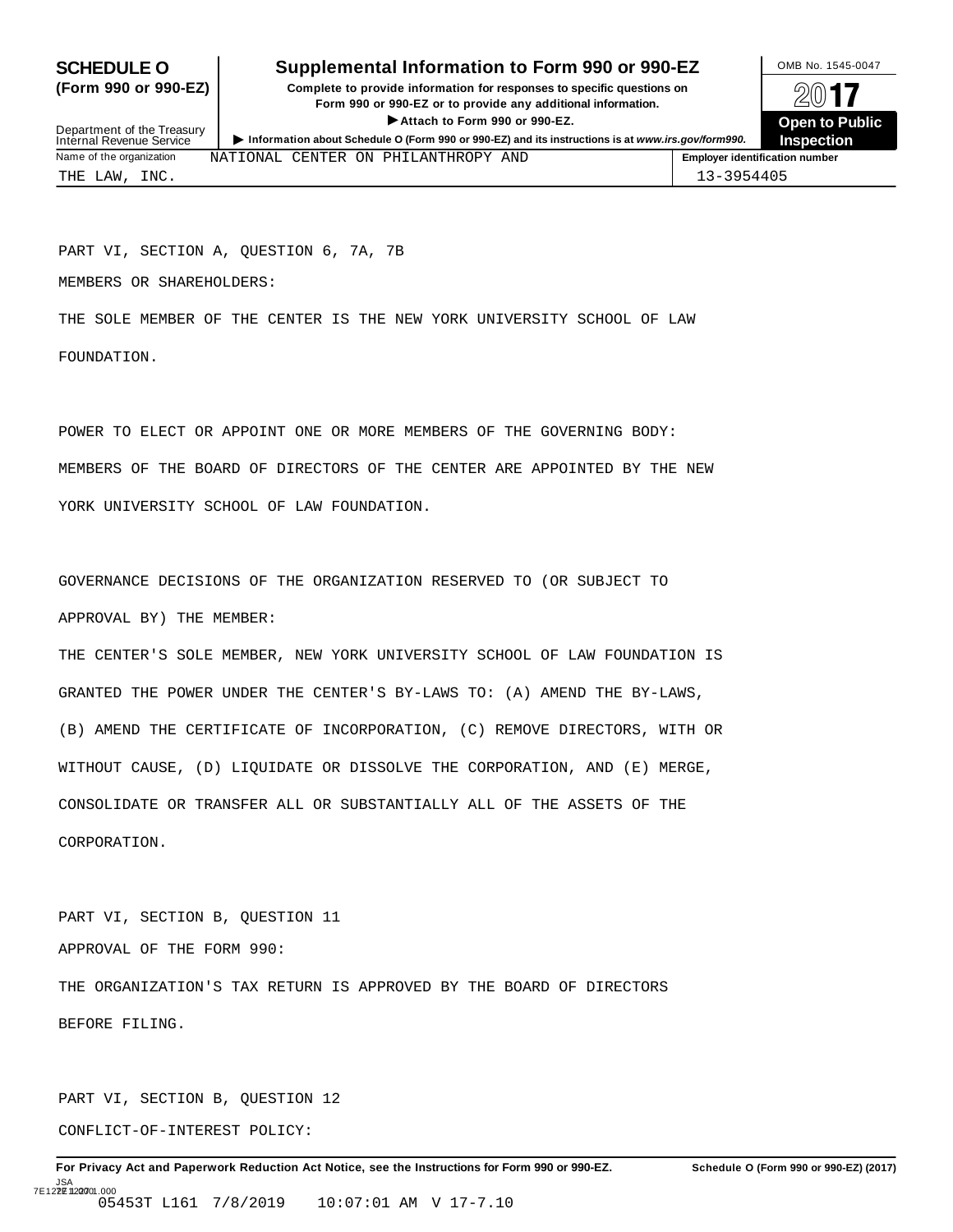| Schedule O (Form 990 or 990-EZ) 2017 |  |  |  |                                     |  |                                       | Page $\blacktriangle$ |
|--------------------------------------|--|--|--|-------------------------------------|--|---------------------------------------|-----------------------|
| Name of the organization             |  |  |  | NATIONAL CENTER ON PHILANTHROPY AND |  | <b>Employer identification number</b> |                       |
| INC.<br>THE LAW,                     |  |  |  |                                     |  | 13-3954405                            |                       |

AS EMPLOYEES OF NEW YORK UNIVERSITY, ALL CENTER STAFF MEMBERS ARE SUBJECT TO THE UNIVERSITY'S CONFLICT-OF-INTEREST POLICY. ADDITIONALLY, THE BOARD IS BOUND BY THE UNIVERSITY'S POLICY. THE POLICY APPEARS ON THE UNIVERSITY'S WEBSITE, AND IS ANNUALLY AFFIRMED BY STAFF AND BOARD MEMBERS.

PART VI, SECTION B, QUESTION 15 APPROVAL OF SALARIES: AS A CENTER WITHIN NEW YORK UNIVERSITY, ALL STAFF MEMBERS ARE EMPLOYEES OF NEW YORK UNIVERSITY, AND AS SUCH, THEIR COMPENSATION IS SET BY AND PAID BY THE UNIVERSITY.

PART VI, SECTION C, QUESTION 19 AVAILABILITY OF GOVERNING DOCUMENTS:

THE CENTER MAKES ITS GOVERNING DOCUMENTS, CONFLICT OF INTEREST POLICY, AND FINANCIAL STATEMENTS AVAILABLE UPON REQUEST.

PART X, LINES 27, 28, AND 29

DURING FISCAL-YEAR 2018, THE CENTER CHOSE TO EARLY ADOPT ACCOUNTING STANDARDS UPDATE ("ASU") NO.2016-14, PRESENTATION OF FINANCIAL STATEMENTS OF NOT-FOR-PROFIT ENTITIES. ASU 2016-14 AMENDS THE FINANCIAL STATEMENT PRESENTATION OF THE NET ASSET CLASSIFICATION FROM THE PREVIOUS CATEGORIES OF "UNRESTRICTED", "TEMPORARILY RESTRICTED", AND "PERMANENTLY RESTRICTED" TO THE NEW CATEGORIES OF "WITHOUT DONOR RESTRICTIONS" AND "WITH DONOR RESTRICTIONS". AS A RESULT, THE CENTER'S AUGUST 31, 2018 FINANCIAL STATEMENTS REFLECT ASU 2016-14'S PRESENTATION OF THE NET ASSET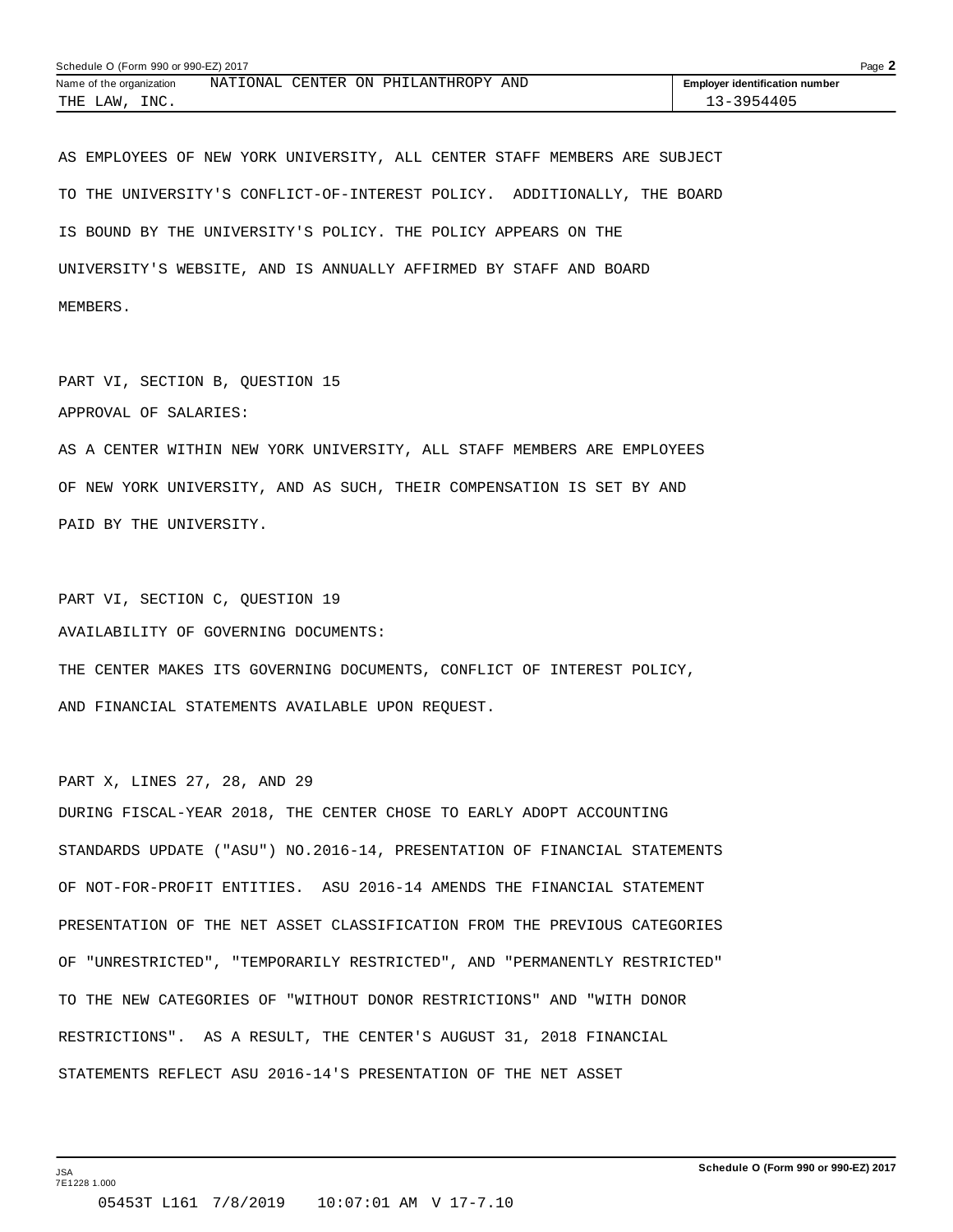| Schedule O (Form 990 or 990-EZ) 2017 |  |  |  |                                     |  |  | Page $\mathbf{\dot{z}}$               |  |
|--------------------------------------|--|--|--|-------------------------------------|--|--|---------------------------------------|--|
| Name of the organization             |  |  |  | NATIONAL CENTER ON PHILANTHROPY AND |  |  | <b>Employer identification number</b> |  |
| THE LAW<br>INC.                      |  |  |  |                                     |  |  | 13-3954405                            |  |

CLASSIFICATIONS AS "WITHOUT DONOR RESTRICTIONS" AND "WITH DONOR RESTRICTIONS". AS PERMITTED BY THE IRS INSTRUCTIONS TO THE FORM 990, FOR PART X THE CENTER WILL CONTINUE TO UTILIZE THE PREVIOUS CLASSIFICATION SCHEME, AND THE IRS ACKNOWLEDGES THAT THOSE WHO HAVE ADOPTED ASU 2016-14 WILL HAVE A DIFFERENT STRUCTURE WITHIN THEIR AUDITED FINANCIAL

STATEMENTS.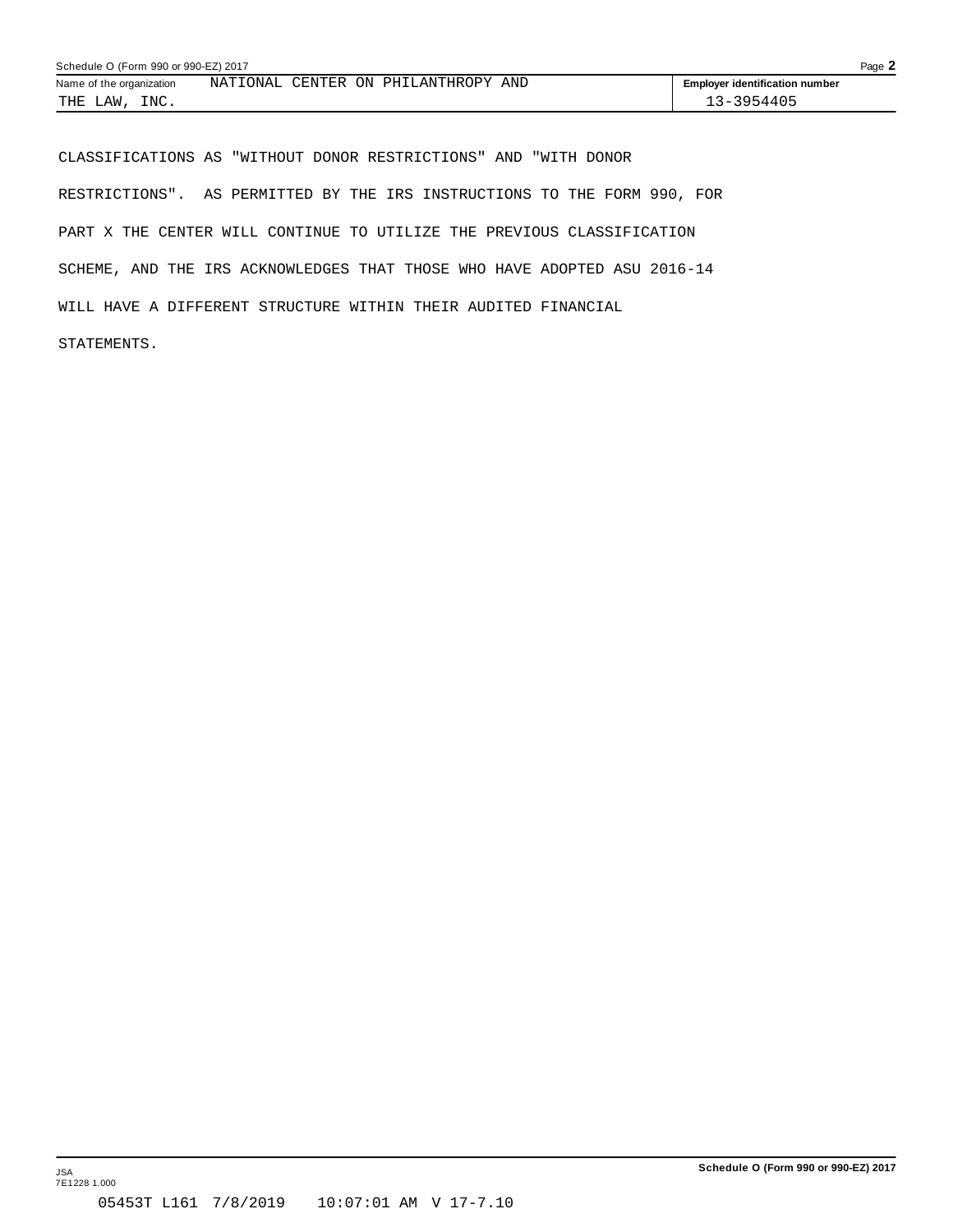| <b>SCHEDULE R</b> |  |
|-------------------|--|
| (Form 990)        |  |

## OMB No. 1545-0047 **SCHEDULE R (Form 990) Related Organizations and Unrelated Partnerships**

 $\triangleright$  Complete if the organization answered "Yes" on Form 990, Part IV, line 33, 34, 35b, 36, or 37.



Department of the Treasury

Department of the Treasury Departo Public<br>Internal Revenue Service Marchine Marchine (Service Marchine Marchine Marchine Marchine Marchine Marchine Marc<br>Name of the organization NATIONAL CENTER ON PHILANTHROPY AND | Employ

NATIONAL CENTER ON PHILANTHROPY AND

THE LAW, INC. 13-3954405

#### **Part I Identification of Disregarded Entities.** Complete if the organization answered "Yes" on Form 990, Part IV, line 33.

| (a)<br>Name, address, and EIN (if applicable) of disregarded entity | (b)<br>Primary activity | (c)<br>Legal domicile (state<br>or foreign country) | (d)<br>Total income | (e)<br>End-of-year assets | (f)<br>Direct controlling<br>entity |
|---------------------------------------------------------------------|-------------------------|-----------------------------------------------------|---------------------|---------------------------|-------------------------------------|
| (1)                                                                 |                         |                                                     |                     |                           |                                     |
| (2)                                                                 |                         |                                                     |                     |                           |                                     |
| (3)                                                                 |                         |                                                     |                     |                           |                                     |
| (4)                                                                 |                         |                                                     |                     |                           |                                     |
| (5)                                                                 |                         |                                                     |                     |                           |                                     |
| (6)                                                                 |                         |                                                     |                     |                           |                                     |

**Identification of Related Tax-Exempt Organizations.** Complete if the organization answered "Yes" on Form 990, Part IV, line 34, because it had **Part II** one or more related tax-exempt organizations during the tax year.

| (a)<br>Name, address, and EIN of related organization      | (b)<br>Primary activity | (c)<br>Legal domicile (state<br>or foreign country) | (d)<br>Exempt Code section | (e)<br>Public charity status<br>(if section $501(c)(3)$ ) | (f)<br>Direct controlling<br>entity | (g)<br>Section 512(b)(13)<br>controlled<br>entity? |    |
|------------------------------------------------------------|-------------------------|-----------------------------------------------------|----------------------------|-----------------------------------------------------------|-------------------------------------|----------------------------------------------------|----|
|                                                            |                         |                                                     |                            |                                                           |                                     | Yes                                                | No |
| NEW YORK UNIVERSITY<br>13-5562308<br>(1)                   |                         |                                                     |                            |                                                           |                                     |                                                    |    |
| 105 EAST 17TH STREET, 2ND FLOO<br>NEW YORK, NY 10003       | EDUCATION               | ΝY                                                  | 501(C)(3)                  | LINE <sub>2</sub>                                         | N/A                                 |                                                    | Χ  |
| (2) <sup>NYU</sup> SCHOOL OF LAW FOUNDATION<br>13-6161036  |                         |                                                     |                            |                                                           |                                     |                                                    |    |
| NEW YORK, NY 10012<br>110 WEST 3RD STREET, 2ND FLOOR       | SUPPORT                 | ΝY                                                  | 501(C)(3)                  | LINE 10                                                   | NYU                                 |                                                    | Χ  |
| INSTITUTE OF FINE ARTS FOUNDATION<br>23-7184242<br>(3)     |                         |                                                     |                            |                                                           |                                     |                                                    |    |
| <b>EAST 78TH STREET</b><br>NEW YORK, NY 10021              | FINE ARTS               | NY                                                  | 501(C)(3)                  | LINE 12A, I NYU                                           |                                     |                                                    | X  |
| (4) NYU SCHOOL OF BUSINESS FOUNDATION<br>13-4168015        |                         |                                                     |                            |                                                           |                                     |                                                    |    |
| NEW YORK, NY 10022<br>C/O KAUFMAN MGMT. CENTER 44 WE       | SUPPORT                 | ΝY                                                  | 501(C)(3)                  | LINE 7                                                    | NYU                                 |                                                    | Χ  |
| $(5)$ $NYU$ IMAGING, INC.<br>13-4000622                    |                         |                                                     |                            |                                                           |                                     |                                                    |    |
| 545 FIRST AVENUE<br>NEW YORK, NY 10016                     | MEDICAL                 | ΝY                                                  | 501(C)(3)                  | LINE 12A, I NYU                                           |                                     |                                                    | Χ  |
| (6) NYU SCHOOL OF LAW FACULTY RETENTION ASST<br>13-4047911 |                         |                                                     |                            |                                                           |                                     |                                                    |    |
| 110 WEST 3RD STREET, 2ND FLOOR<br>NEW YORK, NY 10012       | SUPPORT                 | ΝY                                                  | 501(C)(3)                  | LINE 12A, I NYU LAW FDN                                   |                                     |                                                    | Χ  |
| (7) NYU SCHOOL OF LAW HOUSING ASSISTANCE<br>13-4043221     |                         |                                                     |                            |                                                           |                                     |                                                    |    |
| 110 WEST 3RD STREET, 2ND FLOOR<br>NEW YORK, NY 10012       | SUPPORT                 | ΝY                                                  | 501(C)(3)                  | LINE 12A, I NYU LAW FDN                                   |                                     |                                                    | Χ  |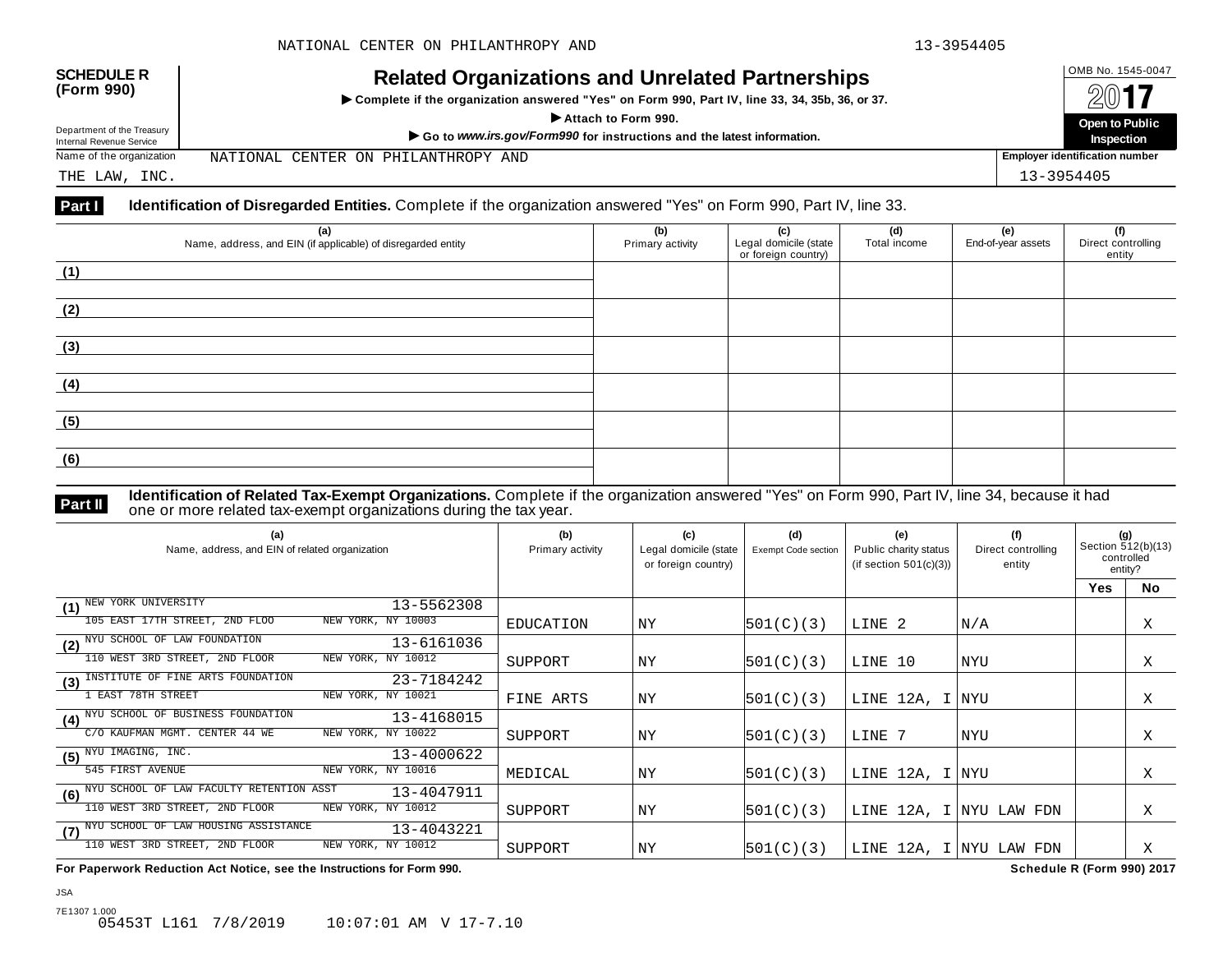| <b>SCHEDULE R</b> |  |
|-------------------|--|
| (Form 990)        |  |

## OMB No. 1545-0047 **SCHEDULE R (Form 990) Related Organizations and Unrelated Partnerships**

 $\triangleright$  Complete if the organization answered "Yes" on Form 990, Part IV, line 33, 34, 35b, 36, or 37.



Department of the Treasury

NATIONAL CENTER ON PHILANTHROPY AND

THE LAW, INC. 13-3954405

#### **Part I Identification of Disregarded Entities.** Complete if the organization answered "Yes" on Form 990, Part IV, line 33.

| (a)<br>Name, address, and EIN (if applicable) of disregarded entity | (b)<br>Primary activity | (c)<br>Legal domicile (state<br>or foreign country) | (d)<br>Total income | (e)<br>End-of-year assets | (f)<br>Direct controlling<br>entity |
|---------------------------------------------------------------------|-------------------------|-----------------------------------------------------|---------------------|---------------------------|-------------------------------------|
| (1)                                                                 |                         |                                                     |                     |                           |                                     |
| (2)                                                                 |                         |                                                     |                     |                           |                                     |
| (3)                                                                 |                         |                                                     |                     |                           |                                     |
| (4)                                                                 |                         |                                                     |                     |                           |                                     |
| (5)                                                                 |                         |                                                     |                     |                           |                                     |
| (6)                                                                 |                         |                                                     |                     |                           |                                     |

**Identification of Related Tax-Exempt Organizations.** Complete if the organization answered "Yes" on Form 990, Part IV, line 34, because it had **Part II** one or more related tax-exempt organizations during the tax year.

| (a)<br>Name, address, and EIN of related organization       | (b)<br>Primary activity | (c)<br>Legal domicile (state<br>or foreign country) | (d)<br>Exempt Code section | (e)<br>Public charity status<br>(if section $501(c)(3)$ ) | (f)<br>Direct controlling<br>entity | (g)<br>Section 512(b)(13)<br>controlled<br>entity? |           |
|-------------------------------------------------------------|-------------------------|-----------------------------------------------------|----------------------------|-----------------------------------------------------------|-------------------------------------|----------------------------------------------------|-----------|
|                                                             |                         |                                                     |                            |                                                           |                                     | <b>Yes</b>                                         | <b>No</b> |
| (1) NYU SCHOOL OF LAW RECRUITMENT ASSISTANCE<br>13-4043182  |                         |                                                     |                            |                                                           |                                     |                                                    |           |
| 110 WEST 3RD STREET, 2ND FLOOR<br>NEW YORK, NY 10012        | SUPPORT                 | NY                                                  | 501(C)(3)                  | LINE 12A, I NYU LAW FDN                                   |                                     |                                                    | Χ         |
| WASHINGTON SOUARE LEGAL SERVICES, INC.<br>23-7392120<br>(2) |                         |                                                     |                            |                                                           |                                     |                                                    |           |
| NEW YORK, NY 10012<br>110 WEST 3RD STREET, 2ND FLOOR        | PUBLIC INTERE           | ΝY                                                  | 501(C)(3)                  | LINE 12A, I NYU                                           |                                     |                                                    | Χ         |
| (3) HAROLD ACTON TRUST<br>13-7050560                        |                         |                                                     |                            |                                                           |                                     |                                                    |           |
| NEW YORK, NY 10003<br>105 EAST 17TH STREET, 2ND FLOO        | NYU IN ITALY            | ΝY                                                  | 501(C)(3)                  | 12C, III-FI NYU                                           |                                     |                                                    | X         |
| (4) NYU IN ABU DHABI CORP<br>26-2652713                     |                         |                                                     |                            |                                                           |                                     |                                                    |           |
| C/O NYU 105 EAST 17TH STREET,<br>NEW YORK, NY 10003         | NYU ABU DHABI           | ΝY                                                  | 501(C)(3)                  | LINE 12A, I NYU                                           |                                     |                                                    | Χ         |
| HORTENSE ACTON TRUST<br>36-7110976<br>(5)                   |                         |                                                     |                            |                                                           |                                     |                                                    |           |
| P.O. BOX 1802<br>PROVIDENCE, RI 02901                       | NYU IN ITALY            | IL                                                  | 501(C)(3)                  | PF                                                        | NYU                                 |                                                    | X         |
| (6) <sup>NYU</sup> LANGONE HOSPITALS<br>13-3971298          |                         |                                                     |                            |                                                           |                                     |                                                    |           |
| 550 FIRST AVENUE<br>NEW YORK, NY 10016                      | HOSPITAL                | ΝY                                                  | 501(C)(3)                  | LINE 3                                                    | NYU LANGONE                         |                                                    | Χ         |
| 34TH STREET CANCER CENTER, INC.<br>30-0262470<br>(7)        |                         |                                                     |                            |                                                           |                                     |                                                    |           |
| 160 EAST 34TH STREET<br>NEW YORK, NY 10016                  | CANCER CARE             | ΝY                                                  | 501(C)(3)                  | 12C III-FI                                                | NYU HOSPITAL                        |                                                    | Χ         |

**For Paperwork Reduction Act Notice, see the Instructions for Form 990. Schedule R (Form 990) 2017**

JSA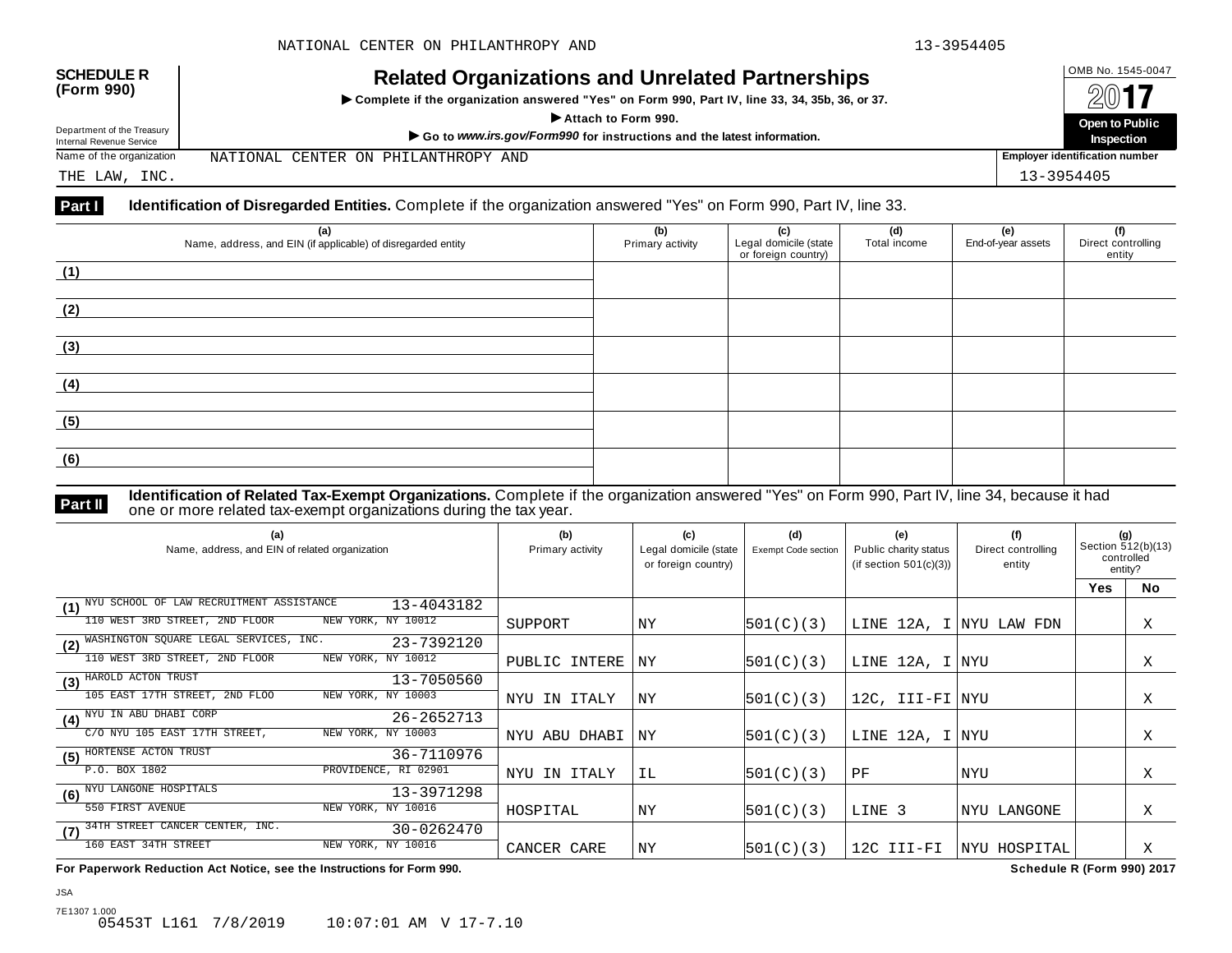NATIONAL CENTER ON PHILANTHROPY AND

| <b>SCHEDULE R</b> |  |
|-------------------|--|
| (Form 990)        |  |

## OMB No. 1545-0047 **SCHEDULE R (Form 990) Related Organizations and Unrelated Partnerships**

 $\triangleright$  Complete if the organization answered "Yes" on Form 990, Part IV, line 33, 34, 35b, 36, or 37.



THE LAW, INC. 13-3954405

Department of the Treasury

#### **Part I Identification of Disregarded Entities.** Complete if the organization answered "Yes" on Form 990, Part IV, line 33.

| (a)<br>Name, address, and EIN (if applicable) of disregarded entity | (b)<br>Primary activity | (c)<br>Legal domicile (state<br>or foreign country) | (d)<br>Total income | (e)<br>End-of-year assets | (f)<br>Direct controlling<br>entity |
|---------------------------------------------------------------------|-------------------------|-----------------------------------------------------|---------------------|---------------------------|-------------------------------------|
| (1)                                                                 |                         |                                                     |                     |                           |                                     |
| (2)                                                                 |                         |                                                     |                     |                           |                                     |
| (3)                                                                 |                         |                                                     |                     |                           |                                     |
| (4)                                                                 |                         |                                                     |                     |                           |                                     |
| (5)                                                                 |                         |                                                     |                     |                           |                                     |
| (6)                                                                 |                         |                                                     |                     |                           |                                     |

**Identification of Related Tax-Exempt Organizations.** Complete if the organization answered "Yes" on Form 990, Part IV, line 34, because it had **Part II** one or more related tax-exempt organizations during the tax year.

| (a)<br>Name, address, and EIN of related organization |                            | (b)<br>Primary activity | (c)<br>Legal domicile (state<br>or foreign country) | (d)<br>Exempt Code section | (e)<br>Public charity status<br>(if section $501(c)(3)$ ) | (f)<br>Direct controlling<br>entity | (g)<br>Section 512(b)(13)<br>controlled<br>entity? |           |
|-------------------------------------------------------|----------------------------|-------------------------|-----------------------------------------------------|----------------------------|-----------------------------------------------------------|-------------------------------------|----------------------------------------------------|-----------|
|                                                       |                            |                         |                                                     |                            |                                                           |                                     | Yes                                                | <b>No</b> |
| NYU IN LONDON<br>(1)                                  | 98-1074101                 |                         |                                                     |                            |                                                           |                                     |                                                    |           |
| 6 BEDFORD SQUARE                                      | LONDON, ENGLAND UK WC1B 3R | NYU IN LONDON           | UK                                                  |                            |                                                           | NYU                                 |                                                    | Χ         |
| NYU IN TEL-AVIV LTD.<br>(2)                           | 98-1058326                 |                         |                                                     |                            |                                                           |                                     |                                                    |           |
| TUVAL 13                                              | RAMAT GAN,<br>IS 52522     | NYU TEL AVIV            | ΙS                                                  |                            |                                                           | NYU                                 |                                                    | Χ         |
| NEW YORK UNIVERSITY IN FRANCE<br>(3)                  | 98-1058568                 |                         |                                                     |                            |                                                           |                                     |                                                    |           |
| 56, RUE DE PASSY                                      | FR 75016<br>PARIS,         | NYU IN FRANCE           | FR                                                  |                            |                                                           | NYU                                 |                                                    | Χ         |
| (4) NYU IN AFGHANISTAN                                |                            |                         |                                                     |                            |                                                           |                                     |                                                    |           |
| 150 MASJID E HAJI ABDURRAHIM S                        | KABUL, AF                  | NYU AFGHANIST           | ΑF                                                  |                            |                                                           | NYU                                 |                                                    | Χ         |
| NYU LANGONE HEALTH SYSTEM<br>(5)                      | 47-2613531                 |                         |                                                     |                            |                                                           |                                     |                                                    |           |
| 550 FIRST AVENUE                                      | NEW YORK, NY 10016         | SUPPORT                 | ΝY                                                  | 501(C)(3)                  | LINE 12B, II NYU                                          |                                     |                                                    | Χ         |
| COMMUNITY CARE ORGANIZATION, INC.<br>(6)              | 11-3001682                 |                         |                                                     |                            |                                                           |                                     |                                                    |           |
| 246 55TH ST                                           | BROOKLYN, NY 11220         | HOME HEALTH             | ΝY                                                  | 501(C)(3)                  | LINE 10                                                   | <b>INYU LANGONE</b>                 |                                                    | Χ         |
| HARBOR HILL HOUSING DEV. FUND CORP.<br>(7)            | 11-3152691                 |                         |                                                     |                            |                                                           |                                     |                                                    |           |
| 150 55TH STREET                                       | BROOKLYN, NY 11220         | HOUSING                 | ΝY                                                  | 501(C)(3)                  | LINE 10                                                   | NYU LANGONE                         |                                                    | Χ         |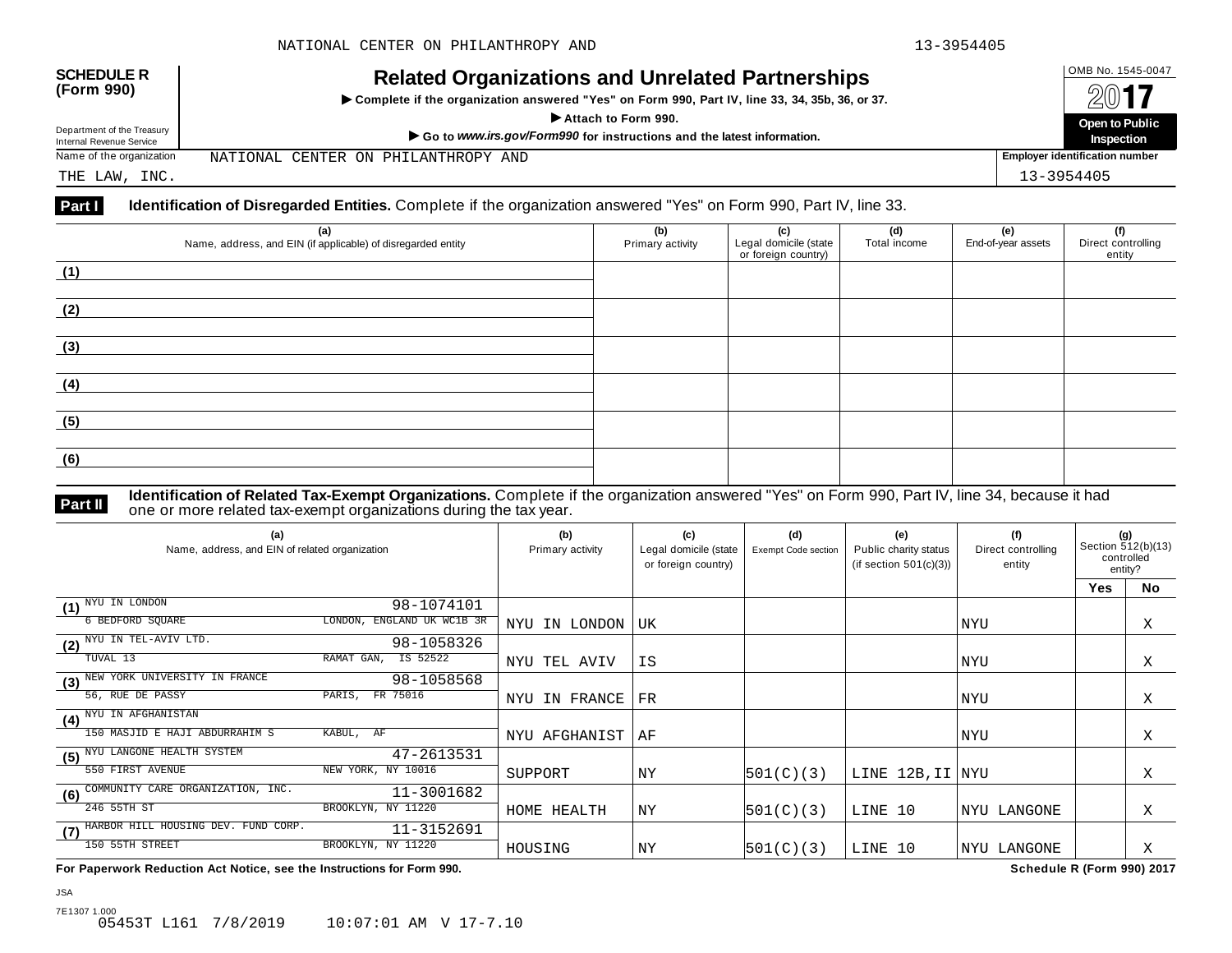NATIONAL CENTER ON PHILANTHROPY AND

| <b>SCHEDULE R</b> |  |
|-------------------|--|
| (Form 990)        |  |

## OMB No. 1545-0047 **SCHEDULE R (Form 990) Related Organizations and Unrelated Partnerships**

 $\triangleright$  Complete if the organization answered "Yes" on Form 990, Part IV, line 33, 34, 35b, 36, or 37.



THE LAW, INC. 13-3954405

Department of the Treasury

#### **Part I Identification of Disregarded Entities.** Complete if the organization answered "Yes" on Form 990, Part IV, line 33.

| (a)<br>Name, address, and EIN (if applicable) of disregarded entity | (b)<br>Primary activity | (c)<br>Legal domicile (state<br>or foreign country) | (d)<br>Total income | (e)<br>End-of-year assets | (f)<br>Direct controlling<br>entity |
|---------------------------------------------------------------------|-------------------------|-----------------------------------------------------|---------------------|---------------------------|-------------------------------------|
| (1)                                                                 |                         |                                                     |                     |                           |                                     |
| (2)                                                                 |                         |                                                     |                     |                           |                                     |
| (3)                                                                 |                         |                                                     |                     |                           |                                     |
| (4)                                                                 |                         |                                                     |                     |                           |                                     |
| (5)                                                                 |                         |                                                     |                     |                           |                                     |
| (6)                                                                 |                         |                                                     |                     |                           |                                     |

**Identification of Related Tax-Exempt Organizations.** Complete if the organization answered "Yes" on Form 990, Part IV, line 34, because it had **Part II** one or more related tax-exempt organizations during the tax year.

| (a)<br>Name, address, and EIN of related organization           | (b)<br>Primary activity | (c)<br>Legal domicile (state<br>or foreign country) | (d)<br><b>Exempt Code section</b> | (e)<br>Public charity status<br>(if section $501(c)(3)$ ) | (f)<br>Direct controlling<br>entity | (g)<br>Section 512(b)(13)<br>controlled<br>entity? |           |
|-----------------------------------------------------------------|-------------------------|-----------------------------------------------------|-----------------------------------|-----------------------------------------------------------|-------------------------------------|----------------------------------------------------|-----------|
|                                                                 |                         |                                                     |                                   |                                                           |                                     | <b>Yes</b>                                         | <b>No</b> |
| LUTHERAN AUGUSTANA CENTER FOR EXTENDED<br>$11 - 2150953$<br>(1) |                         |                                                     |                                   |                                                           |                                     |                                                    |           |
| 5434 2ND AVENUE<br>BROOKLYN, NY 11220                           | EXTENDED CARE           | ΝY                                                  | 501(C)(3)                         | LINE 10                                                   | LANGONE<br>  NYU                    |                                                    | Χ         |
| LUTHERAN CHHA, INC. D/B/A LUTHERAN CARE<br>46-2559181<br>(2)    |                         |                                                     |                                   |                                                           |                                     |                                                    |           |
| 5407 2ND AVENEUE<br>BROOKLYN, NY 11220                          | HEALTH AIDE             | ΝY                                                  | 501(C)(3)                         | LINE 10                                                   | LANGONE<br>NYU                      |                                                    | X         |
| OHP PHSP INC.<br>$11 - 3245559$<br>(3)                          |                         |                                                     |                                   |                                                           |                                     |                                                    |           |
| 5800 3RD AVENUE<br>BROOKLYN, NY 11220                           | INSURANCE               | ΝY                                                  | 501(C)(4)                         |                                                           | NYU HOSPITAL                        |                                                    | Χ         |
| SHORE HILL HOUSING COMPANY, INC.<br>23-7405105<br>(4)           |                         |                                                     |                                   |                                                           |                                     |                                                    |           |
| 9000 SHORE ROAD<br>BROOKLYN, NY 11209                           | HOUSING                 | NY                                                  | 501(C)(3)                         | PF                                                        | NYU LANGONE                         |                                                    | Χ         |
| SUNSET BAY COMMUNITY SERVICES, INC.<br>11-2439925<br>(5)        |                         |                                                     |                                   |                                                           |                                     |                                                    |           |
| 150 55TH STREET<br>BROOKLYN, NY 11220                           | DAY CARE                | ΝY                                                  | 501(C)(3)                         | LINE 7                                                    | NYU LANGONE                         |                                                    | Χ         |
| SUNSET GARDENS HOUSING CORPORATION<br>20-3461755<br>(6)         |                         |                                                     |                                   |                                                           |                                     |                                                    |           |
| 150 55TH STREET<br>BROOKLYN, NY 11220                           | HOUSING                 | ΝY                                                  | 501(C)(3)                         | LINE 10                                                   | NYU LANGONE                         |                                                    | X         |
| $(7)$ $\overline{\text{NYU}}$ LANGONE IPA, INC.<br>36-4841069   |                         |                                                     |                                   |                                                           |                                     |                                                    |           |
| NEW YORK, NY 10016<br>550 FIRST AVENUE                          | MEDICAID PROG           | ΝY                                                  | 501(C)(3)                         | LINE 10                                                   | LANGONE<br> NYU                     |                                                    | Χ         |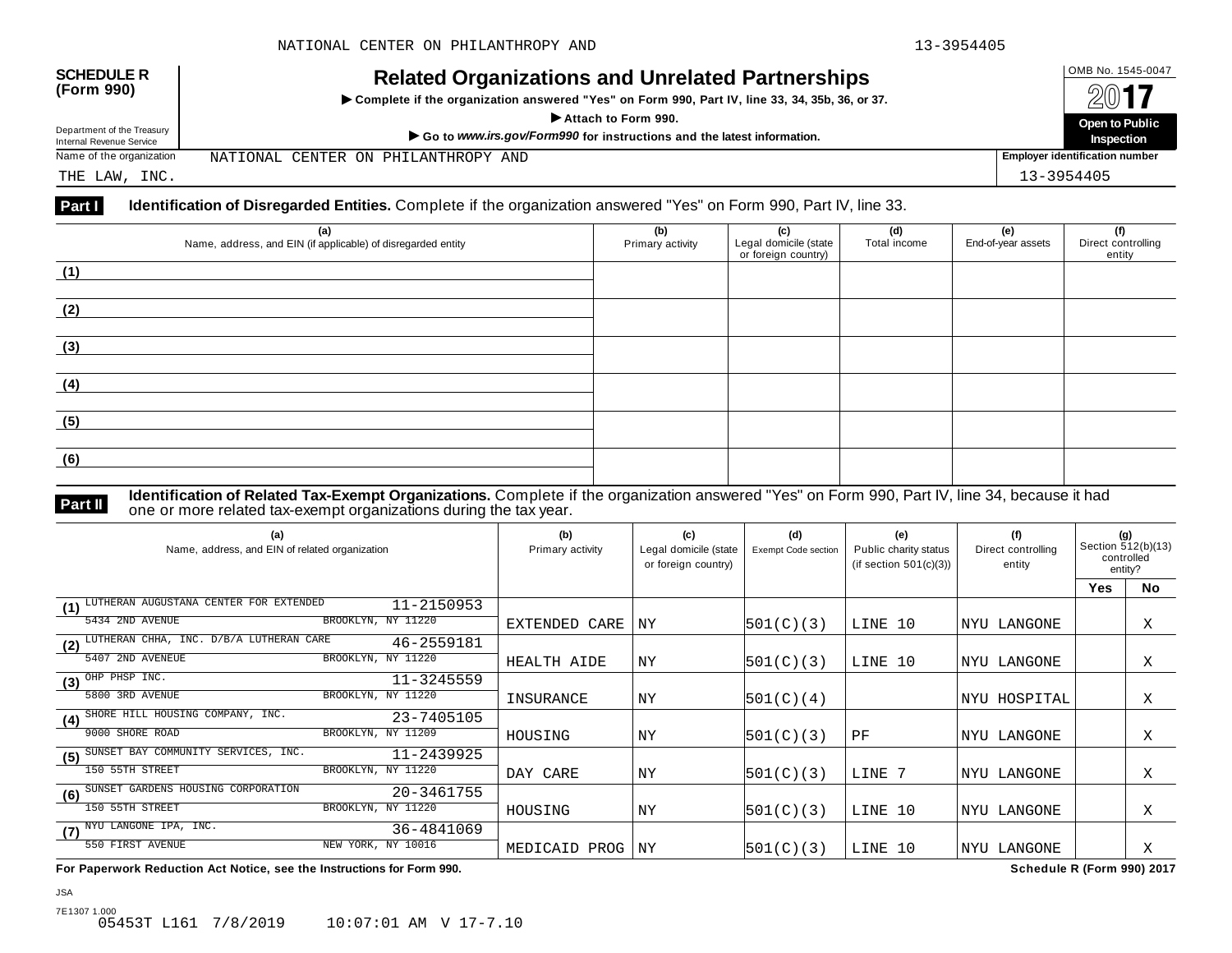| <b>SCHEDULE R</b> |  |
|-------------------|--|
| (Form 990)        |  |

## OMB No. 1545-0047 **SCHEDULE R (Form 990) Related Organizations and Unrelated Partnerships**

 $\triangleright$  Complete if the organization answered "Yes" on Form 990, Part IV, line 33, 34, 35b, 36, or 37.



Department of the Treasury

NATIONAL CENTER ON PHILANTHROPY AND

THE LAW, INC. 13-3954405

#### **Part I Identification of Disregarded Entities.** Complete if the organization answered "Yes" on Form 990, Part IV, line 33.

| (a)<br>Name, address, and EIN (if applicable) of disregarded entity | (b)<br>Primary activity | (c)<br>Legal domicile (state<br>or foreign country) | (d)<br>Total income | (e)<br>End-of-year assets | (f)<br>Direct controlling<br>entity |
|---------------------------------------------------------------------|-------------------------|-----------------------------------------------------|---------------------|---------------------------|-------------------------------------|
| (1)                                                                 |                         |                                                     |                     |                           |                                     |
| (2)                                                                 |                         |                                                     |                     |                           |                                     |
| (3)                                                                 |                         |                                                     |                     |                           |                                     |
| (4)                                                                 |                         |                                                     |                     |                           |                                     |
| (5)                                                                 |                         |                                                     |                     |                           |                                     |
| (6)                                                                 |                         |                                                     |                     |                           |                                     |

**Identification of Related Tax-Exempt Organizations.** Complete if the organization answered "Yes" on Form 990, Part IV, line 34, because it had **Part II** one or more related tax-exempt organizations during the tax year.

| (a)<br>Name, address, and EIN of related organization             | (b)<br>Primary activity | (c)<br>Legal domicile (state<br>or foreign country) | (d)<br>Exempt Code section | (e)<br>Public charity status<br>(if section $501(c)(3)$ ) | (f)<br>Direct controlling<br>entity | (g)<br>Section 512(b)(13)<br>controlled<br>entity? |           |
|-------------------------------------------------------------------|-------------------------|-----------------------------------------------------|----------------------------|-----------------------------------------------------------|-------------------------------------|----------------------------------------------------|-----------|
|                                                                   |                         |                                                     |                            |                                                           |                                     | <b>Yes</b>                                         | <b>No</b> |
| WINTHROP UNIV. HOSPITAL SVCS. CORP.<br>11-2496631<br>(1)          |                         |                                                     |                            |                                                           |                                     |                                                    |           |
| 700 HICKSVILLE ROAD<br>BETHPAGE, NY 11714                         | TITLE HOLDING           | ΝY                                                  | 501(C)(2)                  |                                                           | WINTHROP<br>  NYU                   |                                                    | Χ         |
| AFFILIATES, UFPC<br>WINTHROP FACULTY MEDICAL<br>46-2439597<br>(2) |                         |                                                     |                            |                                                           |                                     |                                                    |           |
| MINEOLA, NY 11501<br>222 STATION PLAZA NORTH                      | HEALTHCARE              | ΝY                                                  | 501(C)(3)                  |                                                           | LINE 12A, I NYU WINTHROP            |                                                    | Χ         |
| WINTHROP URGENT CARE, UFPC<br>46-5482775<br>(3)                   |                         |                                                     |                            |                                                           |                                     |                                                    |           |
| MINEOLA, NY 11501<br>222 STATION PLAZA NORTH                      | HEALTHCARE              | NY                                                  | 501(C)(3)                  |                                                           | LINE 12A, I NYU WINTHROP            |                                                    | X         |
| (4) WINTHROP COMMUNITY MEDICAL AFFILIATES, PC<br>47-2665045       |                         |                                                     |                            |                                                           |                                     |                                                    |           |
| MINEOLA, NY 11501<br>222 STATION PLAZA NORTH, SUITE               | HEALTHCARE              | NY                                                  | 501(C)(3)                  |                                                           | LINE 12A, I NYU WINTHROP            |                                                    | Χ         |
| (5) NYU WINTHROP HOSPITAL<br>11-1633486                           |                         |                                                     |                            |                                                           |                                     |                                                    |           |
| 259 FIRST STREET<br>MINEOLA, NY 11501                             | HOSPITAL                | NY                                                  | 501(C)(3)                  | LINE 3                                                    | NYU LANGONE                         |                                                    | Χ         |
| LMC PHYSICIAN SERVICES, PC<br>11-3192423<br>(6)                   |                         |                                                     |                            |                                                           |                                     |                                                    |           |
| 150 55TH STREET<br>BROOKLYN, NY 11220                             | PHYSICIAN SER           | NY                                                  | 501(C)(3)                  |                                                           | 12C, III-FI NYU HOSPITAL            |                                                    | Χ         |
| SHORE ROAD RADIOLOGY ASSOCIATES, PC<br>11-2665457<br>(7)          |                         |                                                     |                            |                                                           |                                     |                                                    |           |
| 150 55TH STREET<br>BROOKLYN, NY 11220                             | HEALTHCARE              | ΝY                                                  | 501(C)(3)                  |                                                           | 12C, III-FI NYU HOSPITAL            |                                                    | Χ         |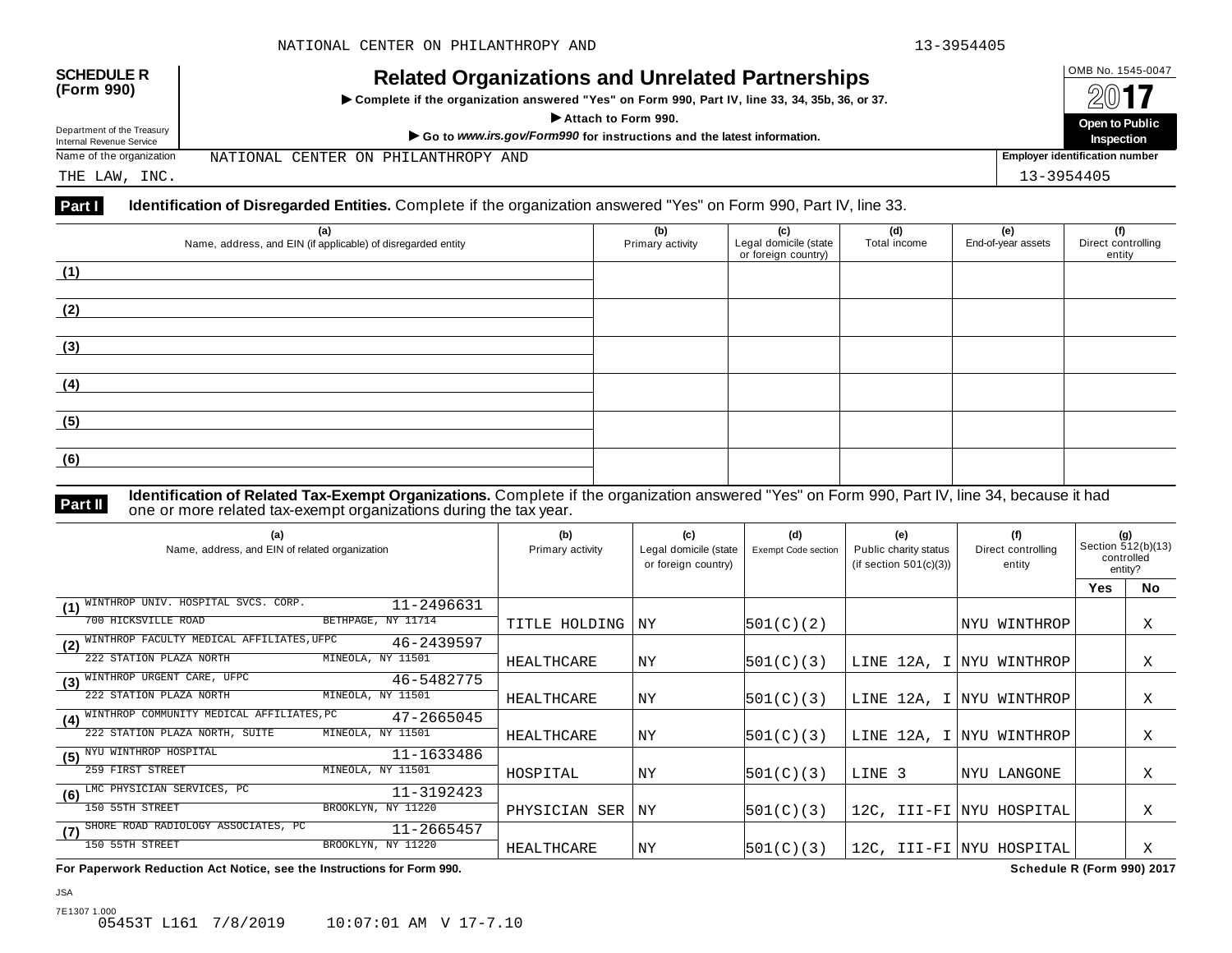NATIONAL CENTER ON PHILANTHROPY AND

| <b>SCHEDULE R</b> |  |
|-------------------|--|
| (Form 990)        |  |

## OMB No. 1545-0047 **SCHEDULE R (Form 990) Related Organizations and Unrelated Partnerships**

 $\triangleright$  Complete if the organization answered "Yes" on Form 990, Part IV, line 33, 34, 35b, 36, or 37.



THE LAW, INC. 13-3954405

Department of the Treasury

#### **Part I Identification of Disregarded Entities.** Complete if the organization answered "Yes" on Form 990, Part IV, line 33.

| (a)<br>Name, address, and EIN (if applicable) of disregarded entity | (b)<br>Primary activity | (c)<br>Legal domicile (state<br>or foreign country) | (d)<br>Total income | (e)<br>End-of-year assets | (f)<br>Direct controlling<br>entity |
|---------------------------------------------------------------------|-------------------------|-----------------------------------------------------|---------------------|---------------------------|-------------------------------------|
| (1)                                                                 |                         |                                                     |                     |                           |                                     |
| (2)                                                                 |                         |                                                     |                     |                           |                                     |
| (3)                                                                 |                         |                                                     |                     |                           |                                     |
| (4)                                                                 |                         |                                                     |                     |                           |                                     |
| (5)                                                                 |                         |                                                     |                     |                           |                                     |
| (6)                                                                 |                         |                                                     |                     |                           |                                     |

#### **Identification of Related Tax-Exempt Organizations.** Complete if the organization answered "Yes" on Form 990, Part IV, line 34, because it had **Part II** one or more related tax-exempt organizations during the tax year.

| (a)<br>Name, address, and EIN of related organization | (b)<br>Primary activity | (c)<br>Legal domicile (state<br>or foreign country) | (d)<br>Exempt Code section | (e)<br>Public charity status<br>(if section $501(c)(3)$ ) | (f)<br>Direct controlling<br>entity | (g)<br>Section 512(b)(13)<br>controlled<br>entity? |    |
|-------------------------------------------------------|-------------------------|-----------------------------------------------------|----------------------------|-----------------------------------------------------------|-------------------------------------|----------------------------------------------------|----|
|                                                       |                         |                                                     |                            |                                                           |                                     | Yes                                                | No |
| (1) KJC (REY JUAN CARLOS I DE ESPANA DE LA U          |                         |                                                     |                            |                                                           |                                     |                                                    |    |
| CALLE SEGRE 8<br>SP 28002<br>MADRID,                  | NYU SPAIN               | SP                                                  |                            |                                                           | <b>NYU</b>                          |                                                    | Χ  |
| (2) NYU LANGONE LONG ISLAND MSO, INC.<br>82-4528600   |                         |                                                     |                            |                                                           |                                     |                                                    |    |
| NEW YORK, NY 10016<br>550 FIRST AVENUE                | HEALTH SERV.            | ΝY                                                  | 501(C)(3)                  | LINE 3                                                    | <b>NYU</b>                          |                                                    | X  |
| (3)                                                   |                         |                                                     |                            |                                                           |                                     |                                                    |    |
|                                                       |                         |                                                     |                            |                                                           |                                     |                                                    |    |
| (4)                                                   |                         |                                                     |                            |                                                           |                                     |                                                    |    |
|                                                       |                         |                                                     |                            |                                                           |                                     |                                                    |    |
| (5)                                                   |                         |                                                     |                            |                                                           |                                     |                                                    |    |
|                                                       |                         |                                                     |                            |                                                           |                                     |                                                    |    |
| (6)                                                   |                         |                                                     |                            |                                                           |                                     |                                                    |    |
|                                                       |                         |                                                     |                            |                                                           |                                     |                                                    |    |
| (7)                                                   |                         |                                                     |                            |                                                           |                                     |                                                    |    |
|                                                       |                         |                                                     |                            |                                                           |                                     |                                                    |    |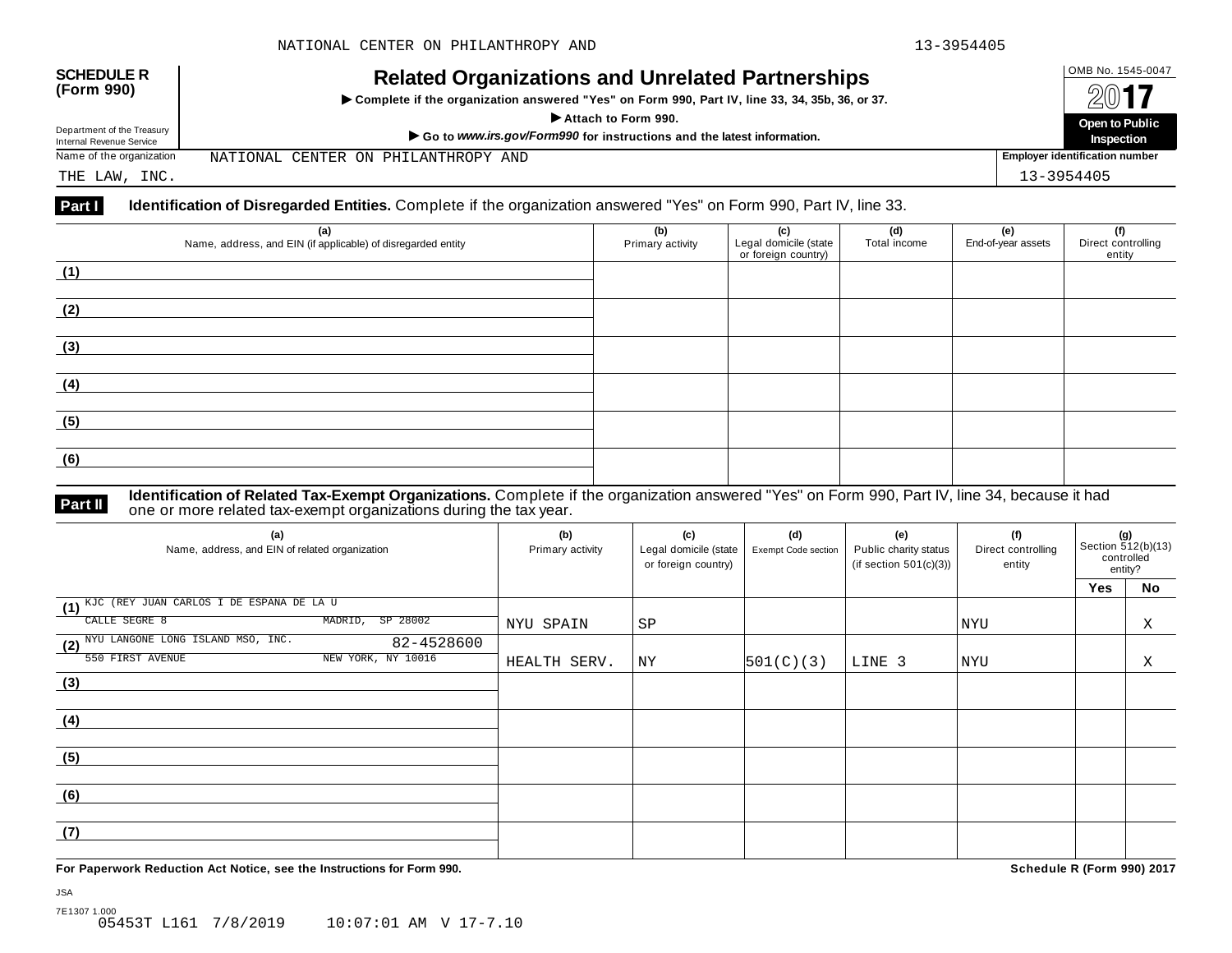**Identification of Related Organizations Taxable as a Partnership.** Complete if the organization answered "Yes" on Form 990, Part IV, line 34, **because it had one or more related organizations Taxable as a Partnership.** Complete if the organization of Related organizations treated as a partnership during the tax year.

| (a)<br>Name, address, and EIN of<br>related organization | (b)<br>Primary activity | (c)<br>Legal<br>domicile<br>(state or<br>foreign<br>country) | (d)<br>Direct controlling<br>entity | (e)<br>Predominant<br>income (related,<br>unrelated,<br>excluded from<br>tax under<br>sections 512 - 514) | (f)<br>Share of total<br>income | (g)<br>Share of end-of-<br>year assets |        | (h)<br>Disproportionate<br>allocations? | (i)<br>Code V - UBI<br>amount in box 20<br>of Schedule K-1<br>(Form 1065) |  | (i)<br>General or<br>managing<br>partner? | (k)<br>Percentage<br>ownership |
|----------------------------------------------------------|-------------------------|--------------------------------------------------------------|-------------------------------------|-----------------------------------------------------------------------------------------------------------|---------------------------------|----------------------------------------|--------|-----------------------------------------|---------------------------------------------------------------------------|--|-------------------------------------------|--------------------------------|
|                                                          |                         |                                                              |                                     |                                                                                                           |                                 |                                        | Yes No |                                         |                                                                           |  | Yes No                                    |                                |
| (1) NYU LANGONE DIAGNOSTICS, LLC 3                       |                         |                                                              |                                     |                                                                                                           |                                 |                                        |        |                                         |                                                                           |  |                                           |                                |
| 550 FIRST AVENUE NEW YORK, NY                            | OUTREACH TESTING        | NY                                                           | NYU LANGONE                         | RELATED                                                                                                   | 0.                              | $\mathbb O$ .                          |        | X                                       |                                                                           |  | X                                         |                                |
| (2)                                                      |                         |                                                              |                                     |                                                                                                           |                                 |                                        |        |                                         |                                                                           |  |                                           |                                |
| (3)                                                      |                         |                                                              |                                     |                                                                                                           |                                 |                                        |        |                                         |                                                                           |  |                                           |                                |
| (4)                                                      |                         |                                                              |                                     |                                                                                                           |                                 |                                        |        |                                         |                                                                           |  |                                           |                                |
| (5)                                                      |                         |                                                              |                                     |                                                                                                           |                                 |                                        |        |                                         |                                                                           |  |                                           |                                |
| (6)                                                      |                         |                                                              |                                     |                                                                                                           |                                 |                                        |        |                                         |                                                                           |  |                                           |                                |
| (7)                                                      |                         |                                                              |                                     |                                                                                                           |                                 |                                        |        |                                         |                                                                           |  |                                           |                                |

#### **Identification of Related Organizations Taxable as a Corporation or Trust.** Complete if the organization answered "Yes" on Form 990, Part IV, **Part IV** dentification of Related Organizations Taxable as a Corporation or Trust. Complete if the organization answer line 34, because it had one or more related organizations treated as a corporation or trust during the

| (a)<br>Name, address, and EIN of related organization     | (b)<br>Primary activity | (c)<br>Legal domicile<br>(state or foreign<br>country) | (d)<br>Direct controlling<br>entity | (e)<br>Type of entity<br>$(C \text{ comp}, S \text{ comp}, \text{ or trust})$ | (f)<br>Share of total<br>income | (g)<br>Share of<br>end-of-year assets   ownership | (h)<br>Percentage | (i)<br>Section<br> 512(b)(13) <br>controlled<br>entity? |   |
|-----------------------------------------------------------|-------------------------|--------------------------------------------------------|-------------------------------------|-------------------------------------------------------------------------------|---------------------------------|---------------------------------------------------|-------------------|---------------------------------------------------------|---|
|                                                           |                         |                                                        |                                     |                                                                               |                                 |                                                   |                   | Yes∣ No                                                 |   |
| $(1)$ CCC 550 INSURANCE SCC                               |                         |                                                        |                                     |                                                                               |                                 |                                                   |                   |                                                         |   |
| 550 FIRST AVENUE NEW YORK, NY 10016                       | INSURANCE               | BB                                                     | N/A                                 | C CORP                                                                        |                                 |                                                   |                   |                                                         | X |
| $(2)$ LA PIETRA SRL                                       |                         |                                                        |                                     |                                                                               |                                 |                                                   |                   |                                                         |   |
| VIA BOLOGNESE, 120 FIRENZE, IT 50139                      | HOLDS PROPERT           | IT                                                     | N/A                                 | C CORP                                                                        |                                 |                                                   |                   |                                                         | X |
| (3) NIU DA EDUCATIONAL INFORMATION CONSULT                |                         |                                                        |                                     |                                                                               |                                 |                                                   |                   |                                                         |   |
| (SHANGHAI)LTD 3663 ZHONG SHAN BEI SCIENCE BUILDING, SHANG | NYU IN CHINA            | CH                                                     | N/A                                 | C CORP                                                                        |                                 |                                                   |                   |                                                         | Χ |
| $(4)$ POOLED INCOME FUNDS $(2)$                           |                         |                                                        |                                     |                                                                               |                                 |                                                   |                   |                                                         |   |
| C/O NYU 105 E. 17TH STREET, 2ND FLOOR NEW YORK, NY 10003  |                         | ΝY                                                     | N/A                                 | <b>TRUST</b>                                                                  |                                 |                                                   |                   |                                                         |   |
| (5) CHARITABLE REMAINDER TRUSTS (6)                       |                         |                                                        |                                     |                                                                               |                                 |                                                   |                   |                                                         |   |
| C/O NYU 105 E. 17TH STREET, 2ND FLOOR NEW YORK, NY 10003  |                         | NY                                                     | N/A                                 | TRUST                                                                         |                                 |                                                   |                   |                                                         | Χ |
| (6) SHORE HILL HOUSING ASSOCIATES GP, INC.<br>26-2243695  |                         |                                                        |                                     |                                                                               |                                 |                                                   |                   |                                                         |   |
| 150 55TH STREET BROOKLYN, NY 11220                        | HOUSING                 | ΝY                                                     | N/A                                 | C CORP                                                                        |                                 |                                                   |                   |                                                         | X |
| (7) A CIPOLLA MEDICAL SERVICES, PC<br>45-3526582          |                         |                                                        |                                     |                                                                               |                                 |                                                   |                   |                                                         |   |
| 1350 DEER PARK AVENUE DEER PARK, NY 11703                 | HEALTHCARE              | ΝY                                                     | N/A                                 | C CORP                                                                        |                                 |                                                   |                   |                                                         |   |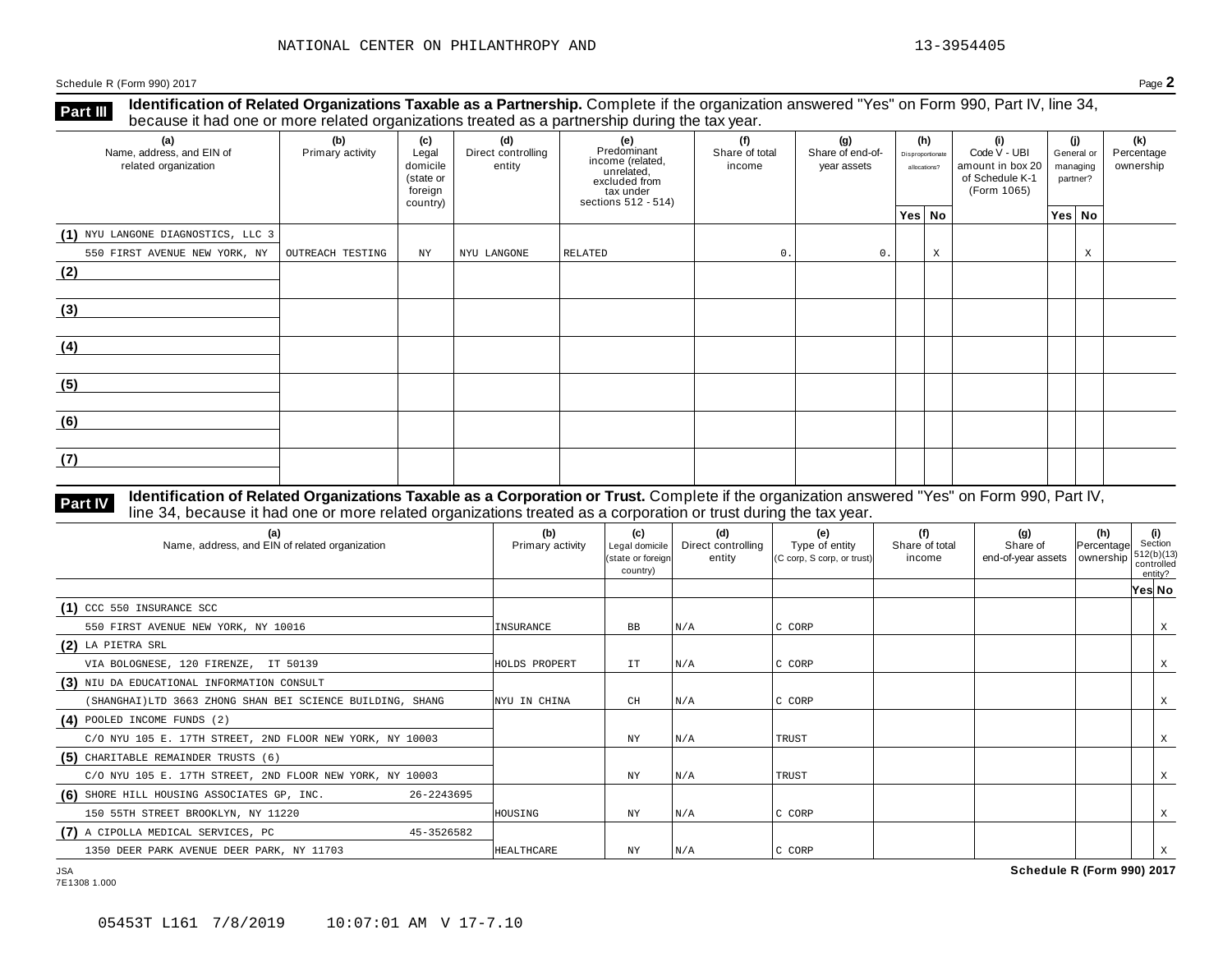**Identification of Related Organizations Taxable as a Partnership.** Complete if the organization answered "Yes" on Form 990, Part IV, line 34, **because it had one or more related organizations Taxable as a Partnership.** Complete if the organization of Related organizations treated as a partnership during the tax year.

| (a)<br>Name, address, and EIN of<br>related organization | ັ<br>(b)<br>Primary activity | (c)<br>Legal<br>domicile<br>(state or<br>foreign<br>country) | (d)<br>Direct controlling<br>entity | ັ<br>(e)<br>Predominant<br>income (related,<br>unrelated,<br>excluded from<br>$\frac{3}{10}$ tax under<br>sections 512 - 514) | (f)<br>Share of total<br>income | (g)<br>Share of end-of-<br>year assets | (h)<br>Disproportionate<br>allocations? | (i)<br>Code V - UBI<br>amount in box 20<br>of Schedule K-1<br>(Form 1065) | (i)<br>General or<br>managing<br>partner? | (k)<br>Percentage<br>ownership |
|----------------------------------------------------------|------------------------------|--------------------------------------------------------------|-------------------------------------|-------------------------------------------------------------------------------------------------------------------------------|---------------------------------|----------------------------------------|-----------------------------------------|---------------------------------------------------------------------------|-------------------------------------------|--------------------------------|
|                                                          |                              |                                                              |                                     |                                                                                                                               |                                 |                                        | Yes No                                  |                                                                           | Yes No                                    |                                |
| (1)                                                      |                              |                                                              |                                     |                                                                                                                               |                                 |                                        |                                         |                                                                           |                                           |                                |
| (2)                                                      |                              |                                                              |                                     |                                                                                                                               |                                 |                                        |                                         |                                                                           |                                           |                                |
| (3)                                                      |                              |                                                              |                                     |                                                                                                                               |                                 |                                        |                                         |                                                                           |                                           |                                |
| (4)                                                      |                              |                                                              |                                     |                                                                                                                               |                                 |                                        |                                         |                                                                           |                                           |                                |
| (5)                                                      |                              |                                                              |                                     |                                                                                                                               |                                 |                                        |                                         |                                                                           |                                           |                                |
| (6)                                                      |                              |                                                              |                                     |                                                                                                                               |                                 |                                        |                                         |                                                                           |                                           |                                |
| (7)                                                      |                              |                                                              |                                     |                                                                                                                               |                                 |                                        |                                         |                                                                           |                                           |                                |

#### **Identification of Related Organizations Taxable as a Corporation or Trust.** Complete if the organization answered "Yes" on Form 990, Part IV, **Part IV** dentification of Related Organizations Taxable as a Corporation or Trust. Complete if the organization answer line 34, because it had one or more related organizations treated as a corporation or trust during the

| (a)<br>Name, address, and EIN of related organization |            | (b)<br>Primary activity | (c)<br>Legal domicile<br>(state or foreign<br>country) | (d)<br>Direct controlling<br>entity | (e)<br>Type of entity<br>$(C \text{ comp}, S \text{ comp}, or trust)$ | (f)<br>Share of total<br>income | (g)<br>Share of<br>end-of-year assets   ownership | (h)<br>Percentage | (i)<br>Section<br>512(b)(13)<br>controlled<br>entity? |   |
|-------------------------------------------------------|------------|-------------------------|--------------------------------------------------------|-------------------------------------|-----------------------------------------------------------------------|---------------------------------|---------------------------------------------------|-------------------|-------------------------------------------------------|---|
|                                                       |            |                         |                                                        |                                     |                                                                       |                                 |                                                   |                   | Yes No                                                |   |
| (1) ADVANCED ORTHOPAEDIC SPECIALISTS, PC              | 45-4006349 |                         |                                                        |                                     |                                                                       |                                 |                                                   |                   |                                                       |   |
| 601 FRANKLIN AVENUE, SUITE 215 GARDEN CITY, NY 11530  |            | <b>HEALTHCARE</b>       | ΝY                                                     | N/A                                 | C CORP                                                                |                                 |                                                   |                   |                                                       | X |
| (2) BLINDERMAN & KING MEDICAL, PC                     | 45-5293929 |                         |                                                        |                                     |                                                                       |                                 |                                                   |                   |                                                       |   |
| 700 HICKSVILLE ROAD, SUITE 205 BETHPAGE, NY 11714     |            | <b>HEALTHCARE</b>       | NY                                                     | N/A                                 | C CORP                                                                |                                 |                                                   |                   |                                                       | X |
| (3) CARDIOVASCULAR MEDICAL ASSOCIATES, PC             | 27-3629386 |                         |                                                        |                                     |                                                                       |                                 |                                                   |                   |                                                       |   |
| 975 STEWART AVENUE GARDEN CITY, NY 11530              |            | HEALTHCARE              | ΝY                                                     | N/A                                 | C CORP                                                                |                                 |                                                   |                   |                                                       |   |
| (4) EAST END CARDIOLOGY, PC                           | 26-4314694 |                         |                                                        |                                     |                                                                       |                                 |                                                   |                   |                                                       |   |
| 1279 EAST MAIN STREET RIVERHEAD, NY 11901             |            | <b>HEALTHCARE</b>       | ΝY                                                     | N/A                                 | C CORP                                                                |                                 |                                                   |                   |                                                       |   |
| (5) GC ONCOLOGY SERVICES, PC                          | 45-3816291 |                         |                                                        |                                     |                                                                       |                                 |                                                   |                   |                                                       |   |
| 520 FRANKLIN AVENUE GARDEN CITY, NY 11530             |            | <b>HEALTHCARE</b>       | NY                                                     | N/A                                 | C CORP                                                                |                                 |                                                   |                   |                                                       |   |
| (6) HICKSVILLE INTERNAL MEDICINE, PC                  | 45-3916476 |                         |                                                        |                                     |                                                                       |                                 |                                                   |                   |                                                       |   |
| 43 BARTER LANE HICKSVILLE, NY 11801                   |            | <b>HEALTHCARE</b>       | ΝY                                                     | N/A                                 | C CORP                                                                |                                 |                                                   |                   |                                                       | X |
| (7) ISLAND ORTHOPAEDIC MEDICINE, PC                   | 45-3555961 |                         |                                                        |                                     |                                                                       |                                 |                                                   |                   |                                                       |   |
| 700 HICKSVILLE ROAD, SUITE 205 BETHPAGE, NY 11714     |            | <b>HEALTHCARE</b>       | NY                                                     | N/A                                 | C CORP                                                                |                                 |                                                   |                   |                                                       |   |

7E1308 1.000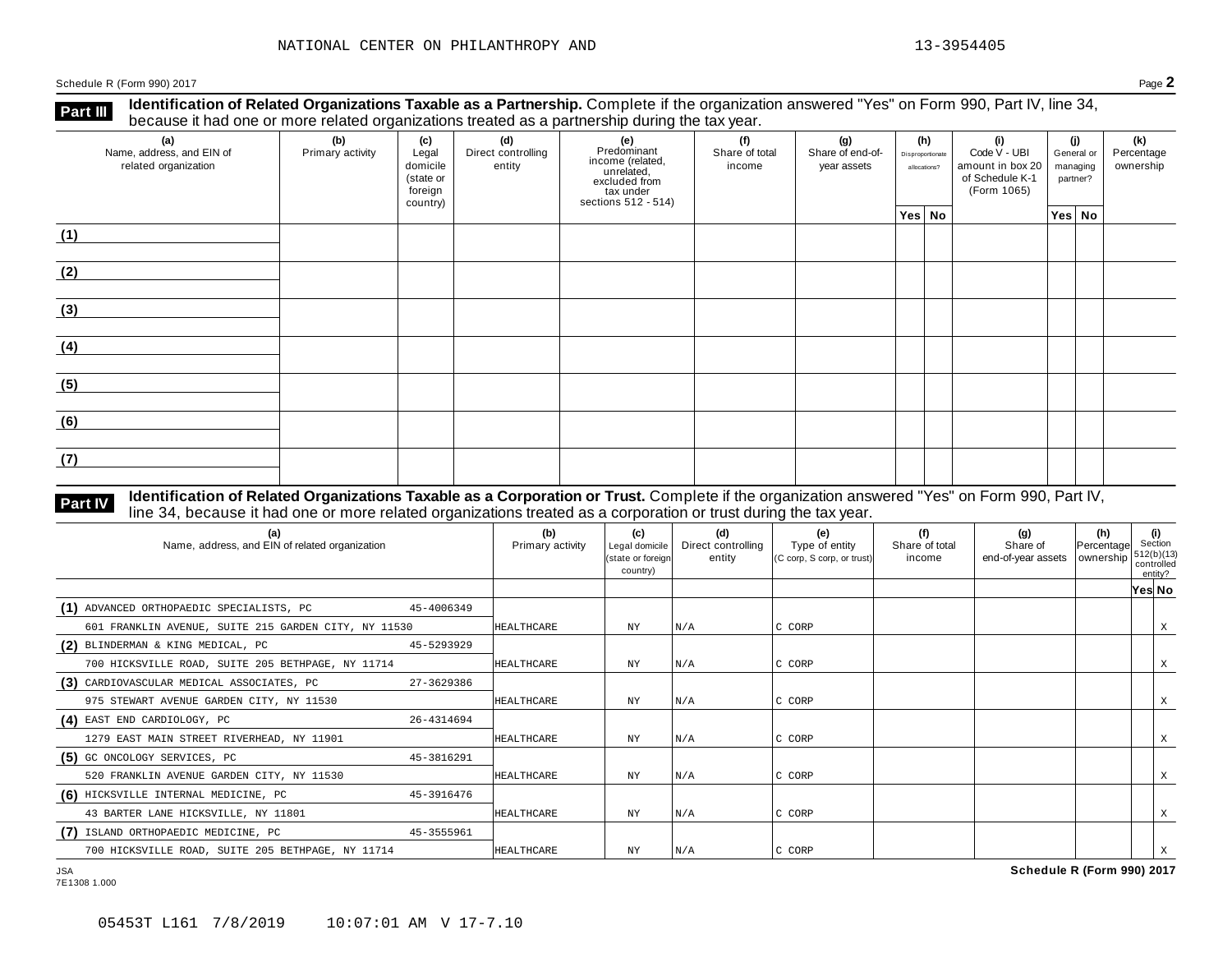**Identification of Related Organizations Taxable as a Partnership.** Complete if the organization answered "Yes" on Form 990, Part IV, line 34, **because it had one or more related organizations Taxable as a Partnership.** Complete if the organizations treated as a partnership during the tax year.

| (a)<br>Name, address, and EIN of<br>related organization | (b)<br>Primary activity | (c)<br>Legal<br>domicile<br>(state or<br>foreign<br>country) | (d)<br>Direct controlling<br>entity | (e)<br>Predominant<br>income (related,<br>unrelated,<br>excluded from<br>tax under<br>sections 512 - 514) | (f)<br>Share of total<br>income | (g)<br>Share of end-of-<br>year assets | (h)<br>Disproportionate<br>allocations? | (i)<br>Code V - UBI<br>amount in box 20<br>of Schedule K-1<br>(Form 1065) | (i)<br>General or<br>managing<br>partner? | (k)<br>Percentage<br>ownership |
|----------------------------------------------------------|-------------------------|--------------------------------------------------------------|-------------------------------------|-----------------------------------------------------------------------------------------------------------|---------------------------------|----------------------------------------|-----------------------------------------|---------------------------------------------------------------------------|-------------------------------------------|--------------------------------|
|                                                          |                         |                                                              |                                     |                                                                                                           |                                 |                                        | Yes No                                  |                                                                           | Yes No                                    |                                |
| (1)                                                      |                         |                                                              |                                     |                                                                                                           |                                 |                                        |                                         |                                                                           |                                           |                                |
| (2)                                                      |                         |                                                              |                                     |                                                                                                           |                                 |                                        |                                         |                                                                           |                                           |                                |
| (3)                                                      |                         |                                                              |                                     |                                                                                                           |                                 |                                        |                                         |                                                                           |                                           |                                |
| (4)                                                      |                         |                                                              |                                     |                                                                                                           |                                 |                                        |                                         |                                                                           |                                           |                                |
| (5)                                                      |                         |                                                              |                                     |                                                                                                           |                                 |                                        |                                         |                                                                           |                                           |                                |
| (6)                                                      |                         |                                                              |                                     |                                                                                                           |                                 |                                        |                                         |                                                                           |                                           |                                |
| (7)                                                      |                         |                                                              |                                     |                                                                                                           |                                 |                                        |                                         |                                                                           |                                           |                                |

## **Part IV** Identification of Related Organizations Taxable as a Corporation or Trust. Complete if the organization answered "Yes" on Form 990, Part IV,<br>line 34, because it had one or more related organizations treated as a

| (a)<br>Name, address, and EIN of related organization |            | (b)<br>Primary activity | (c)<br>Legal domicile<br>(state or foreign<br>country) | (d)<br>Direct controlling<br>entity | (e)<br>Type of entity<br>$(C \text{ comp}, S \text{ comp}, \text{ or trust})$ | (f)<br>Share of total<br>income | (g)<br>Share of<br>end-of-year assets   ownership | (h)<br>Percentage | (i)<br>Section<br>1512(b)(13)<br>controlled<br>entity? |   |
|-------------------------------------------------------|------------|-------------------------|--------------------------------------------------------|-------------------------------------|-------------------------------------------------------------------------------|---------------------------------|---------------------------------------------------|-------------------|--------------------------------------------------------|---|
|                                                       |            |                         |                                                        |                                     |                                                                               |                                 |                                                   |                   | Yes No                                                 |   |
| (1) ISLAND PULMONARY ASSOCIATES, PC                   | 27-3630095 |                         |                                                        |                                     |                                                                               |                                 |                                                   |                   |                                                        |   |
| 4271 HEMPSTEAD TURNPIKE BETHPAGE, NY 11714            |            | HEALTHCARE              | ΝY                                                     | N/A                                 | C CORP                                                                        |                                 |                                                   |                   |                                                        | X |
| (2) ISLAND WIDE MEDICAL ASSOCIATES, PC                | 26-3200412 |                         |                                                        |                                     |                                                                               |                                 |                                                   |                   |                                                        |   |
| 1401 FRANKLIN AVENUE GARDEN CITY, NY 11530            |            | HEALTHCARE              | NY                                                     | N/A                                 | C CORP                                                                        |                                 |                                                   |                   |                                                        | X |
| (3) GREENPORT PRIMARY MEDICAL CARE, PC                | 47-2789485 |                         |                                                        |                                     |                                                                               |                                 |                                                   |                   |                                                        |   |
| 234 4TH AVENUE GREENPORT, NY 11944                    |            | <b>HEALTHCARE</b>       | ΝY                                                     | N/A                                 | C CORP                                                                        |                                 |                                                   |                   |                                                        | X |
| (4) PATCHOGUE CARDIOLOGY ASSOCIATES, PC               | 45-0914891 |                         |                                                        |                                     |                                                                               |                                 |                                                   |                   |                                                        |   |
| 285 SILLS ROAD, BLDG. 14 EAST PATCHOGUE, NY 11772     |            | HEALTHCARE              | NY                                                     | N/A                                 | C CORP                                                                        |                                 |                                                   |                   |                                                        |   |
| $(5)$ PETER KELT, MD, PC                              | 45-3515316 |                         |                                                        |                                     |                                                                               |                                 |                                                   |                   |                                                        |   |
| 44 SOUTH FERRY ROAD SHELTER ISLAND, NY 11964          |            | HEALTHCARE              | NY.                                                    | N/A                                 | C CORP                                                                        |                                 |                                                   |                   |                                                        | X |
| (6) PISCIOTTO AND PISCIOTTO MEDICAL PC                | 45-4134328 |                         |                                                        |                                     |                                                                               |                                 |                                                   |                   |                                                        |   |
| 6835 MYRTLE AVENUE GLENDALE, NY 11385                 |            | HEALTHCARE              | NY.                                                    | N/A                                 | C CORP                                                                        |                                 |                                                   |                   |                                                        | X |
| (7) PLAINVIEW INTERNAL MEDICINE, PC                   | 45-4168609 |                         |                                                        |                                     |                                                                               |                                 |                                                   |                   |                                                        |   |
| 1097 OLD COUNTRY ROAD PLAINVIEW, NY 11803             |            | <b>HEALTHCARE</b>       | NY                                                     | N/A                                 | C CORP                                                                        |                                 |                                                   |                   |                                                        | X |

7E1308 1.000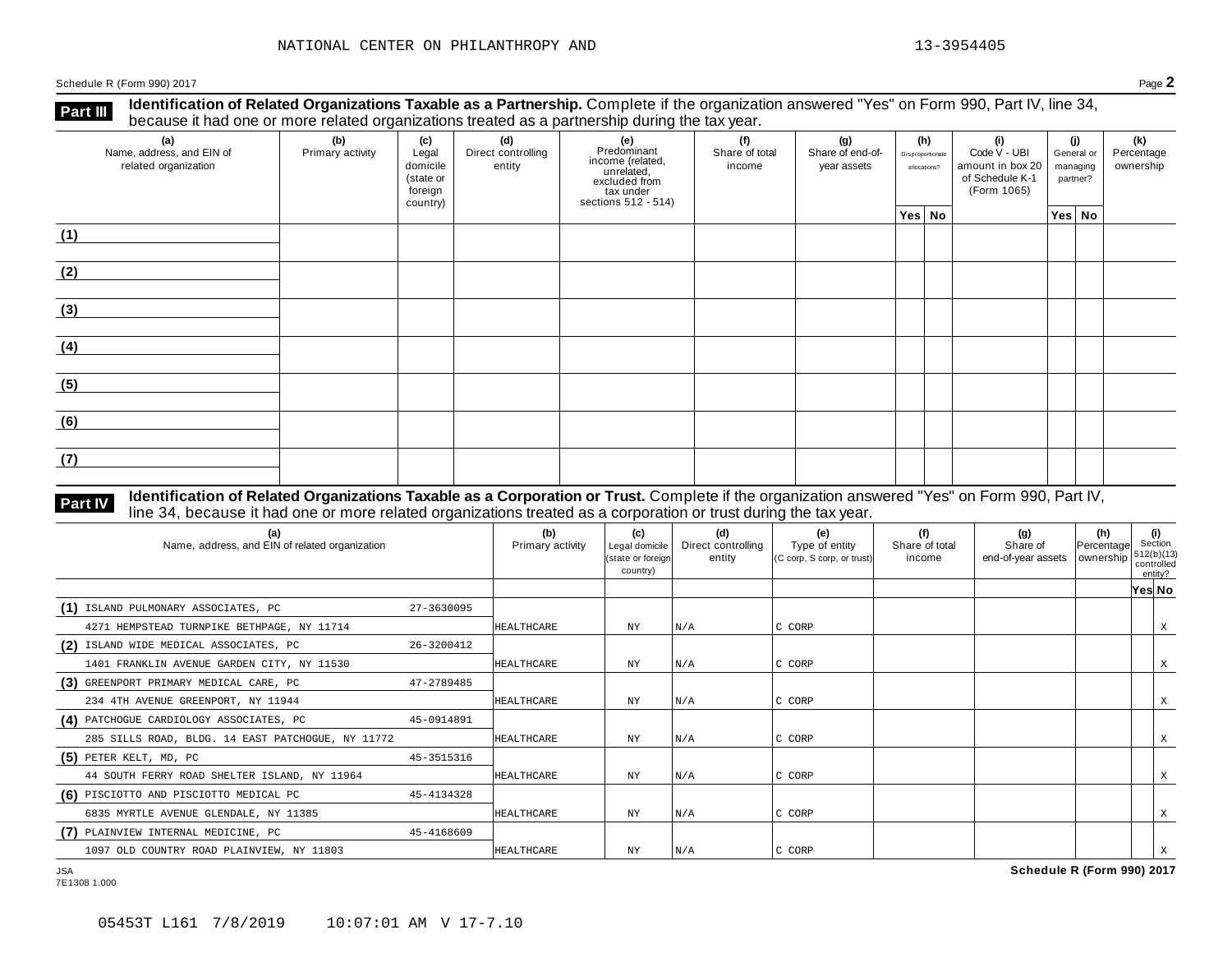**Identification of Related Organizations Taxable as a Partnership.** Complete if the organization answered "Yes" on Form 990, Part IV, line 34, **because it had one or more related organizations Taxable as a Partnership.** Complete if the organization of Related organizations treated as a partnership during the tax year.

| (a)<br>Name, address, and EIN of<br>related organization | (b)<br>Primary activity | (c)<br>Legal<br>domicile<br>(state or<br>foreign<br>country) | (d)<br>Direct controlling<br>entity | (e)<br>Predominant<br>income (related,<br>unrelated,<br>excluded from<br>$\frac{3}{10}$ tax under<br>sections 512 - 514) | (f)<br>Share of total<br>income | (g)<br>Share of end-of-<br>year assets | (h)<br>Disproportionate<br>allocations? | (i)<br>Code V - UBI<br>amount in box 20<br>of Schedule K-1<br>(Form 1065) | (i)<br>General or<br>managing<br>partner? | (k)<br>Percentage<br>ownership |
|----------------------------------------------------------|-------------------------|--------------------------------------------------------------|-------------------------------------|--------------------------------------------------------------------------------------------------------------------------|---------------------------------|----------------------------------------|-----------------------------------------|---------------------------------------------------------------------------|-------------------------------------------|--------------------------------|
|                                                          |                         |                                                              |                                     |                                                                                                                          |                                 |                                        | Yes No                                  |                                                                           | Yes No                                    |                                |
| (1)                                                      |                         |                                                              |                                     |                                                                                                                          |                                 |                                        |                                         |                                                                           |                                           |                                |
| (2)                                                      |                         |                                                              |                                     |                                                                                                                          |                                 |                                        |                                         |                                                                           |                                           |                                |
| (3)                                                      |                         |                                                              |                                     |                                                                                                                          |                                 |                                        |                                         |                                                                           |                                           |                                |
| (4)                                                      |                         |                                                              |                                     |                                                                                                                          |                                 |                                        |                                         |                                                                           |                                           |                                |
| (5)                                                      |                         |                                                              |                                     |                                                                                                                          |                                 |                                        |                                         |                                                                           |                                           |                                |
| (6)                                                      |                         |                                                              |                                     |                                                                                                                          |                                 |                                        |                                         |                                                                           |                                           |                                |
| (7)                                                      |                         |                                                              |                                     |                                                                                                                          |                                 |                                        |                                         |                                                                           |                                           |                                |

## **Part IV** Identification of Related Organizations Taxable as a Corporation or Trust. Complete if the organization answered "Yes" on Form 990, Part IV,<br>line 34, because it had one or more related organizations treated as a

| (a)<br>Name, address, and EIN of related organization  |            | (b)<br>Primary activity | (c)<br>Legal domicile<br>(state or foreign<br>country) | (d)<br>Direct controlling<br>entity | (e)<br>Type of entity<br>(C corp, S corp, or trust) | (f)<br>Share of total<br>income | (g)<br>Share of<br>end-of-year assets   ownership | (h)<br>Percentage | (i)<br>Section<br>512(b)(13)<br>controlled<br>entity? |   |
|--------------------------------------------------------|------------|-------------------------|--------------------------------------------------------|-------------------------------------|-----------------------------------------------------|---------------------------------|---------------------------------------------------|-------------------|-------------------------------------------------------|---|
|                                                        |            |                         |                                                        |                                     |                                                     |                                 |                                                   |                   | Yes No                                                |   |
| (1) RICHARD I. ROBERTS, MD. PC                         | 45-3785015 |                         |                                                        |                                     |                                                     |                                 |                                                   |                   |                                                       |   |
| 600 NORTHERN BLVD., SUITE 106 GREAT NECK, NY 11021     |            | HEALTHCARE              | NY                                                     | N/A                                 | C CORP                                              |                                 |                                                   |                   |                                                       | Χ |
| (2) ROBERT MUCCIOLO, MD, PC                            | 45-3613330 |                         |                                                        |                                     |                                                     |                                 |                                                   |                   |                                                       |   |
| 20 HICKSVILLE ROAD, SUITE 3 MASSAPEQUA, NY 11758       |            | HEALTHCARE              | NY.                                                    | N/A                                 | C CORP                                              |                                 |                                                   |                   |                                                       | Χ |
| (3) SHOREHAM MEDICAL SERVICES, PC                      | 90-0759703 |                         |                                                        |                                     |                                                     |                                 |                                                   |                   |                                                       |   |
| 45 ROUTE 25A SHOREHAM, NY 11786                        |            | HEALTHCARE              | NY                                                     | N/A                                 | C CORP                                              |                                 |                                                   |                   |                                                       | X |
| (4) SOUTH SHORE CARDIOVASCULAR MEDICINE, PC            | 80-0563176 |                         |                                                        |                                     |                                                     |                                 |                                                   |                   |                                                       |   |
| 137 BROADWAY, SUITE A AMITYVILLE, NY 11701             |            | HEALTHCARE              | ΝY                                                     | N/A                                 | C CORP                                              |                                 |                                                   |                   |                                                       | X |
| $(5)$ SSH CARDIOLOGY, PC                               | 45-3276278 |                         |                                                        |                                     |                                                     |                                 |                                                   |                   |                                                       |   |
| 242 MERRICK ROAD, SUITE 402 ROCKVILLE CENTRE, NY 11570 |            | <b>HEALTHCARE</b>       | ΝY                                                     | N/A                                 | C CORP                                              |                                 |                                                   |                   |                                                       | X |
| (6) SUFFOLK CARDIOVASCULAR CONSULTANTS, PC             | 80-0683996 |                         |                                                        |                                     |                                                     |                                 |                                                   |                   |                                                       |   |
| 1920 DEER PARK AVENUE, SUITE 104 DEER PARK, NY 11729   |            | HEALTHCARE              | ΝY                                                     | N/A                                 | C CORP                                              |                                 |                                                   |                   |                                                       | X |
| (7) VINCENT ANZALONE, PHYSICIAN PC                     | 45-2506789 |                         |                                                        |                                     |                                                     |                                 |                                                   |                   |                                                       |   |
| 847 BROADWAY MASSAPEQUA, NY 11758                      |            | HEALTHCARE              | NY                                                     | N/A                                 | C CORP                                              |                                 |                                                   |                   |                                                       |   |
| <b>JSA</b>                                             |            |                         |                                                        |                                     |                                                     |                                 | Schedule R (Form 990) 2017                        |                   |                                                       |   |

7E1308 1.000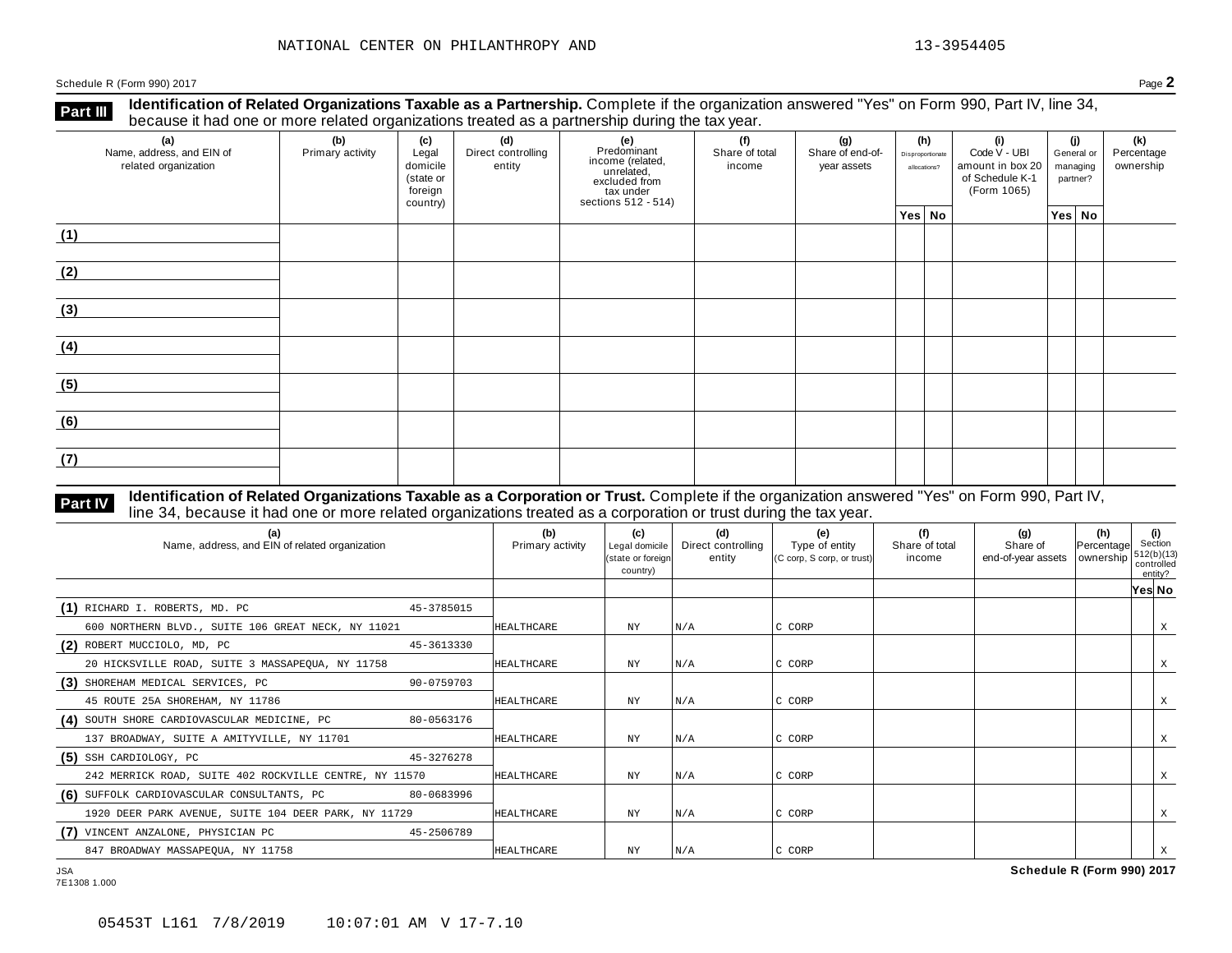**Identification of Related Organizations Taxable as a Partnership.** Complete if the organization answered "Yes" on Form 990, Part IV, line 34, **because it had one or more related organizations Taxable as a Partnership.** Complete if the organization of Related organizations treated as a partnership during the tax year.

| (a)<br>Name, address, and EIN of<br>related organization | (b)<br>Primary activity | (c)<br>Legal<br>domicile<br>(state or<br>foreign<br>country) | (d)<br>Direct controlling<br>entity | (e)<br>Predominant<br>income (related,<br>unrelated,<br>excluded from<br>$\frac{3}{10}$ tax under<br>sections 512 - 514) | (f)<br>Share of total<br>income | (g)<br>Share of end-of-<br>year assets | (h)<br>Disproportionate<br>allocations? | (i)<br>Code V - UBI<br>amount in box 20<br>of Schedule K-1<br>(Form 1065) | (i)<br>General or<br>managing<br>partner? | (k)<br>Percentage<br>ownership |
|----------------------------------------------------------|-------------------------|--------------------------------------------------------------|-------------------------------------|--------------------------------------------------------------------------------------------------------------------------|---------------------------------|----------------------------------------|-----------------------------------------|---------------------------------------------------------------------------|-------------------------------------------|--------------------------------|
|                                                          |                         |                                                              |                                     |                                                                                                                          |                                 |                                        | Yes No                                  |                                                                           | Yes No                                    |                                |
| (1)                                                      |                         |                                                              |                                     |                                                                                                                          |                                 |                                        |                                         |                                                                           |                                           |                                |
| (2)                                                      |                         |                                                              |                                     |                                                                                                                          |                                 |                                        |                                         |                                                                           |                                           |                                |
| (3)                                                      |                         |                                                              |                                     |                                                                                                                          |                                 |                                        |                                         |                                                                           |                                           |                                |
| (4)                                                      |                         |                                                              |                                     |                                                                                                                          |                                 |                                        |                                         |                                                                           |                                           |                                |
| (5)                                                      |                         |                                                              |                                     |                                                                                                                          |                                 |                                        |                                         |                                                                           |                                           |                                |
| (6)                                                      |                         |                                                              |                                     |                                                                                                                          |                                 |                                        |                                         |                                                                           |                                           |                                |
| (7)                                                      |                         |                                                              |                                     |                                                                                                                          |                                 |                                        |                                         |                                                                           |                                           |                                |

#### **Identification of Related Organizations Taxable as a Corporation or Trust.** Complete if the organization answered "Yes" on Form 990, Part IV, **Part IV** dentification of Related Organizations Taxable as a Corporation or Trust. Complete if the organization answer line 34, because it had one or more related organizations treated as a corporation or trust during the

| (a)<br>Name, address, and EIN of related organization |            | (b)<br>Primary activity | (c)<br>Legal domicile<br>(state or foreign<br>country) | (d)<br>Direct controlling<br>entity | (e)<br>Type of entity<br>(C corp, S corp, or trust) | (f)<br>Share of total<br>income | (g)<br>Share of<br>end-of-year assets   ownership | (h)<br>Percentage | (i)<br>Section<br> 512(b)(13) <br>controlled<br>entity? |   |
|-------------------------------------------------------|------------|-------------------------|--------------------------------------------------------|-------------------------------------|-----------------------------------------------------|---------------------------------|---------------------------------------------------|-------------------|---------------------------------------------------------|---|
|                                                       |            |                         |                                                        |                                     |                                                     |                                 |                                                   |                   | Yes No                                                  |   |
| $(1)$ WILLIAM J. KORNRICH, MD, PC                     | 46-2275951 |                         |                                                        |                                     |                                                     |                                 |                                                   |                   |                                                         |   |
| 715 ROANOKE AVENUE RIVERHEAD, NY 11901                |            | HEALTHCARE              | NY                                                     | N/A                                 | C CORP                                              |                                 |                                                   |                   |                                                         | X |
| (2) WINTHROP CARDIOLOGY ASSOCIATES, PC                | 11-3028843 |                         |                                                        |                                     |                                                     |                                 |                                                   |                   |                                                         |   |
| 120 MINEOLA BOULEVARD MINEOLA, NY 11501               |            | <b>HEALTHCARE</b>       | NY.                                                    | N/A                                 | C CORP                                              |                                 |                                                   |                   |                                                         | X |
| (3) WINTHROP CHILD NEUROLOGY ASSOCIATES, PC           | 20-5682886 |                         |                                                        |                                     |                                                     |                                 |                                                   |                   |                                                         |   |
| 173 MINEOLA BLVD., SUITE 101 MINEOLA, NY 11501        |            | HEALTHCARE              | ΝY                                                     | N/A                                 | C CORP                                              |                                 |                                                   |                   |                                                         | Х |
| (4) WINTHROP DENTAL PC                                | 45-4055800 |                         |                                                        |                                     |                                                     |                                 |                                                   |                   |                                                         |   |
| 700 HICKSVILLE ROAD BETHPAGE, NY 11714                |            | HEALTHCARE              | NY.                                                    | N/A                                 | C CORP                                              |                                 |                                                   |                   |                                                         |   |
| (5) WINTHROP FIRST CARE MEDICAL SERVICES, PC          | 46-2271522 |                         |                                                        |                                     |                                                     |                                 |                                                   |                   |                                                         |   |
| 259 FIRST STREET MINEOLA, NY 11501                    |            | HEALTHCARE              | NY.                                                    | N/A                                 | C CORP                                              |                                 |                                                   |                   |                                                         |   |
| (6) WINTHROP GASTROENTEROLOGY PC                      | 11-3018561 |                         |                                                        |                                     |                                                     |                                 |                                                   |                   |                                                         |   |
| 222 STATION PLAZA NORTH, SUITE 428 MINEOLA, NY 11501  |            | HEALTHCARE              | ΝY                                                     | N/A                                 | C CORP                                              |                                 |                                                   |                   |                                                         | X |
| (7) WINTHROP HOSPITALIST ASSOCIATES, PC               | 46-0617556 |                         |                                                        |                                     |                                                     |                                 |                                                   |                   |                                                         |   |
| 700 HICKSVILLE ROAD, SUITE 205 BETHPAGE, NY 11714     |            | HEALTHCARE              | ΝY                                                     | N/A                                 | C CORP                                              |                                 |                                                   |                   |                                                         |   |

7E1308 1.000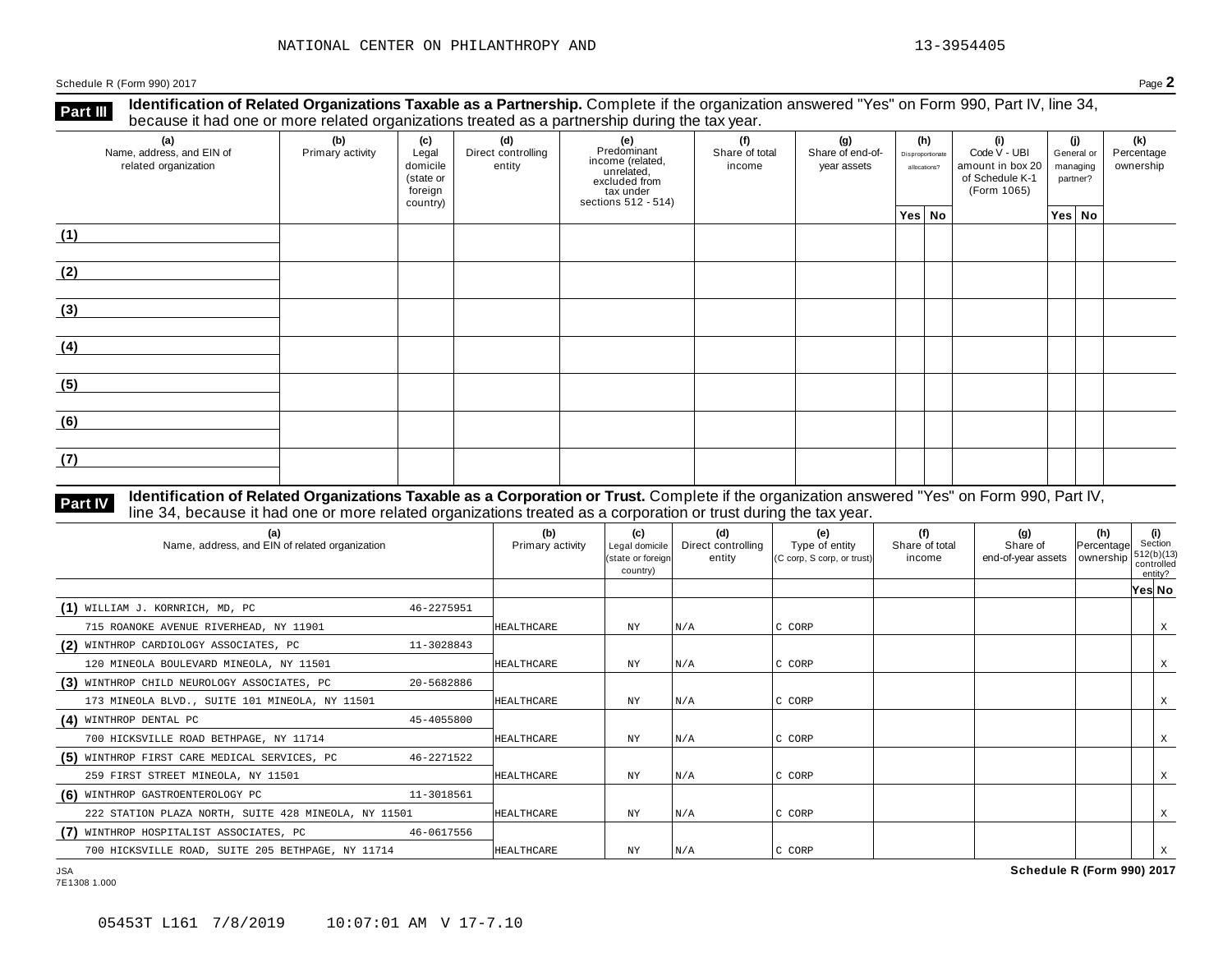**Identification of Related Organizations Taxable as a Partnership.** Complete if the organization answered "Yes" on Form 990, Part IV, line 34, **because it had one or more related organizations Taxable as a Partnership.** Complete if the organization of Related organizations treated as a partnership during the tax year.

| (a)<br>Name, address, and EIN of<br>related organization | (b)<br>Primary activity | (c)<br>Legal<br>domicile<br>(state or<br>foreign<br>country) | (d)<br>Direct controlling<br>entity | (e)<br>Predominant<br>income (related,<br>unrelated,<br>excluded from<br>$\frac{3}{10}$ tax under<br>sections 512 - 514) | (f)<br>Share of total<br>income | (g)<br>Share of end-of-<br>year assets | (h)<br>Disproportionate<br>allocations? | (i)<br>Code V - UBI<br>amount in box 20<br>of Schedule K-1<br>(Form 1065) | (i)<br>General or<br>managing<br>partner? | (k)<br>Percentage<br>ownership |
|----------------------------------------------------------|-------------------------|--------------------------------------------------------------|-------------------------------------|--------------------------------------------------------------------------------------------------------------------------|---------------------------------|----------------------------------------|-----------------------------------------|---------------------------------------------------------------------------|-------------------------------------------|--------------------------------|
|                                                          |                         |                                                              |                                     |                                                                                                                          |                                 |                                        | Yes No                                  |                                                                           | Yes No                                    |                                |
| (1)                                                      |                         |                                                              |                                     |                                                                                                                          |                                 |                                        |                                         |                                                                           |                                           |                                |
| (2)                                                      |                         |                                                              |                                     |                                                                                                                          |                                 |                                        |                                         |                                                                           |                                           |                                |
| (3)                                                      |                         |                                                              |                                     |                                                                                                                          |                                 |                                        |                                         |                                                                           |                                           |                                |
| (4)                                                      |                         |                                                              |                                     |                                                                                                                          |                                 |                                        |                                         |                                                                           |                                           |                                |
| (5)                                                      |                         |                                                              |                                     |                                                                                                                          |                                 |                                        |                                         |                                                                           |                                           |                                |
| (6)                                                      |                         |                                                              |                                     |                                                                                                                          |                                 |                                        |                                         |                                                                           |                                           |                                |
| (7)                                                      |                         |                                                              |                                     |                                                                                                                          |                                 |                                        |                                         |                                                                           |                                           |                                |

#### **Identification of Related Organizations Taxable as a Corporation or Trust.** Complete if the organization answered "Yes" on Form 990, Part IV, **Part IV** dentification of Related Organizations Taxable as a Corporation or Trust. Complete if the organization answer line 34, because it had one or more related organizations treated as a corporation or trust during the

| (a)<br>Name, address, and EIN of related organization  |            | (b)<br>Primary activity | (c)<br>Legal domicile<br>(state or foreign<br>country) | (d)<br>Direct controlling<br>entity | (e)<br>Type of entity<br>$(C \text{ comp}, S \text{ comp}, \text{ or trust})$ | (f)<br>Share of total<br>income | (g)<br>Share of<br>end-of-year assets   ownership | (h)<br>Percentage | (i)<br>Section<br>512(b)(13)<br>controlled<br>entity? |   |
|--------------------------------------------------------|------------|-------------------------|--------------------------------------------------------|-------------------------------------|-------------------------------------------------------------------------------|---------------------------------|---------------------------------------------------|-------------------|-------------------------------------------------------|---|
|                                                        |            |                         |                                                        |                                     |                                                                               |                                 |                                                   |                   | Yes No                                                |   |
| (1) WINTHROP HYPERBARIC AND WOUND CARE, PC             | 26-0448673 |                         |                                                        |                                     |                                                                               |                                 |                                                   |                   |                                                       |   |
| 700 HICKSVILLE ROAD, SUITE 205 BETHPAGE, NY 11714      |            | <b>HEALTHCARE</b>       | NY                                                     | N/A                                 | C CORP                                                                        |                                 |                                                   |                   |                                                       | Χ |
| (2) WINTHROP INFECTIOUS DISEASE ASSOC., UFPC           | 45-2440032 |                         |                                                        |                                     |                                                                               |                                 |                                                   |                   |                                                       |   |
| 222 STATION PLAZA MINEOLA, NY 11501                    |            | HEALTHCARE              | NY                                                     | N/A                                 | C CORP                                                                        |                                 |                                                   |                   |                                                       |   |
| (3) WINTHROP INTERNAL MEDICINE ASSOC., PC              | 11-2741804 |                         |                                                        |                                     |                                                                               |                                 |                                                   |                   |                                                       |   |
| 222 STATION PLAZA, SUITE 306 MINEOLA, NY 11501         |            | HEALTHCARE              | ΝY                                                     | N/A                                 | C CORP                                                                        |                                 |                                                   |                   |                                                       |   |
| (4) WINTHROP NEPHROLOGY ASSOCIATES, PC                 | 26-1208176 |                         |                                                        |                                     |                                                                               |                                 |                                                   |                   |                                                       |   |
| 200 OLD COUNTRY ROAD, SUITE 140 MINEOLA, NY 11501      |            | HEALTHCARE              | ΝY                                                     | N/A                                 | C CORP                                                                        |                                 |                                                   |                   |                                                       |   |
| (5) WINTHROP NEURO-SCIENCE MEDICAL PC                  | 45-5398689 |                         |                                                        |                                     |                                                                               |                                 |                                                   |                   |                                                       |   |
| 700 HICKSVILLE ROAD, SUITE 205 BETHPAGE, NY 11714      |            | <b>HEALTHCARE</b>       | NY                                                     | $\vert N/A \vert$                   | C CORP                                                                        |                                 |                                                   |                   |                                                       |   |
| (6) WINTHROP ORTHOPAEDIC ASSOCIATES PC                 | 14-1882259 |                         |                                                        |                                     |                                                                               |                                 |                                                   |                   |                                                       |   |
| 1300 FRANKLIN AVENUE, SUITE UL3A GARDEN CITY, NY 11530 |            | HEALTHCARE              | ΝY                                                     | N/A                                 | C CORP                                                                        |                                 |                                                   |                   |                                                       | X |
| (7) WINTHROP PATHOLOGY SERVICES PC                     | 20-8734460 |                         |                                                        |                                     |                                                                               |                                 |                                                   |                   |                                                       |   |
| 259 FIRST STREET MINEOLA, NY 11501                     |            | HEALTHCARE              | NY.                                                    | N/A                                 | C CORP                                                                        |                                 |                                                   |                   |                                                       |   |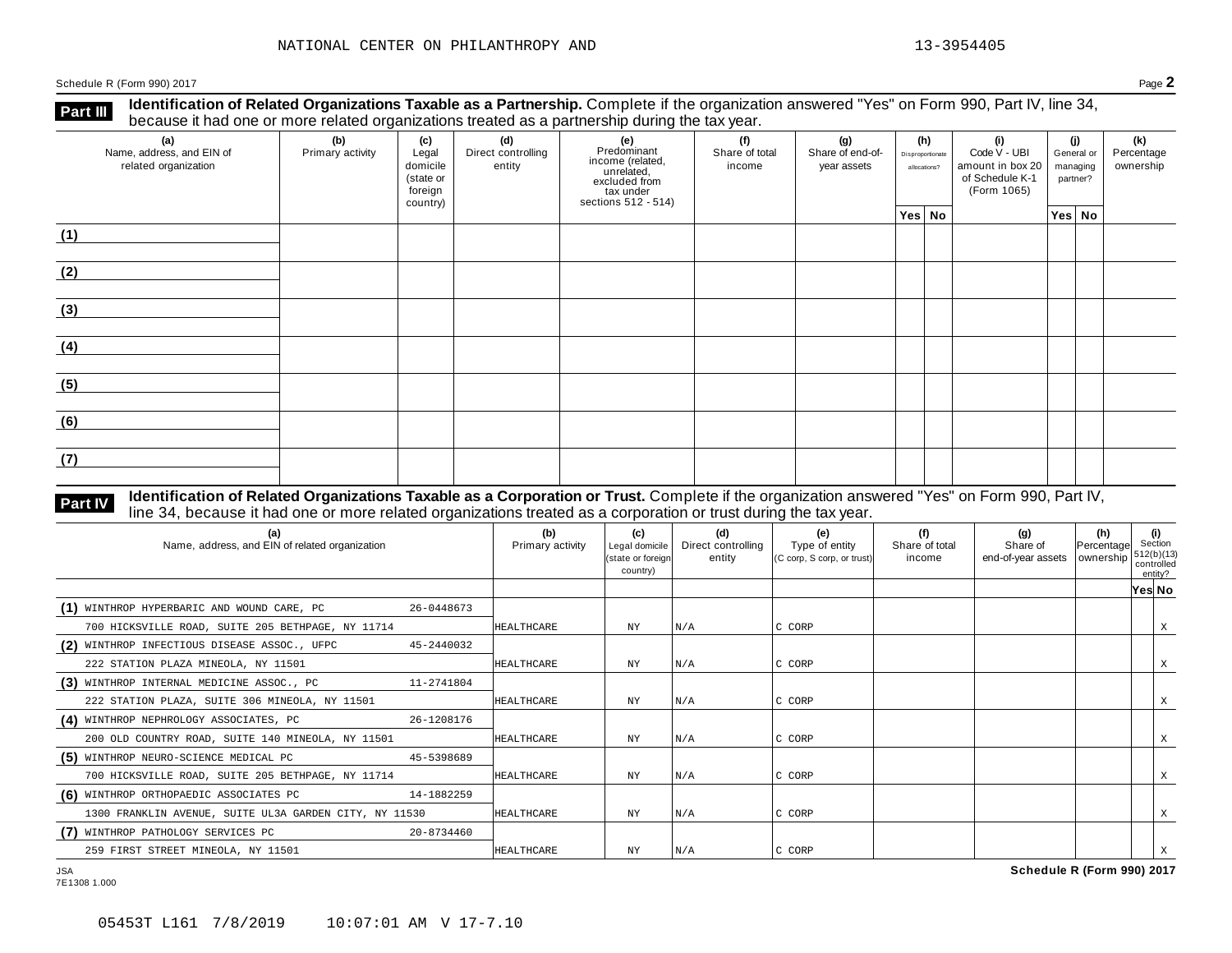**Identification of Related Organizations Taxable as a Partnership.** Complete if the organization answered "Yes" on Form 990, Part IV, line 34, **because it had one or more related organizations Taxable as a Partnership.** Complete if the organization of Related organizations treated as a partnership during the tax year.

| (a)<br>Name, address, and EIN of<br>related organization | ັັັ<br>(b)<br>Primary activity | (c)<br>Legal<br>domicile<br>(state or<br>foreign<br>country) | (d)<br>Direct controlling<br>entity | .<br>ັ<br>(e)<br>Predominant<br>Frecomman<br>income (related,<br>unrelated,<br>sccluded from<br>sections 512 - 514) | $\overline{\phantom{0}}$<br>(f)<br>Share of total<br>income | (g)<br>Share of end-of-<br>year assets | (h)<br>Disproportionate<br>allocations? |  | (i)<br>Code V - UBI<br>amount in box 20<br>of Schedule K-1<br>(Form 1065) | (i)<br>General or<br>managing<br>partner? |        | (k)<br>Percentage<br>ownership |
|----------------------------------------------------------|--------------------------------|--------------------------------------------------------------|-------------------------------------|---------------------------------------------------------------------------------------------------------------------|-------------------------------------------------------------|----------------------------------------|-----------------------------------------|--|---------------------------------------------------------------------------|-------------------------------------------|--------|--------------------------------|
|                                                          |                                |                                                              |                                     |                                                                                                                     |                                                             |                                        | Yes No                                  |  |                                                                           |                                           | Yes No |                                |
| (1)                                                      |                                |                                                              |                                     |                                                                                                                     |                                                             |                                        |                                         |  |                                                                           |                                           |        |                                |
| (2)                                                      |                                |                                                              |                                     |                                                                                                                     |                                                             |                                        |                                         |  |                                                                           |                                           |        |                                |
| (3)                                                      |                                |                                                              |                                     |                                                                                                                     |                                                             |                                        |                                         |  |                                                                           |                                           |        |                                |
| (4)                                                      |                                |                                                              |                                     |                                                                                                                     |                                                             |                                        |                                         |  |                                                                           |                                           |        |                                |
| (5)                                                      |                                |                                                              |                                     |                                                                                                                     |                                                             |                                        |                                         |  |                                                                           |                                           |        |                                |
| (6)                                                      |                                |                                                              |                                     |                                                                                                                     |                                                             |                                        |                                         |  |                                                                           |                                           |        |                                |
| (7)                                                      |                                |                                                              |                                     |                                                                                                                     |                                                             |                                        |                                         |  |                                                                           |                                           |        |                                |

#### **Identification of Related Organizations Taxable as a Corporation or Trust.** Complete if the organization answered "Yes" on Form 990, Part IV, **Part IV** dentification of Related Organizations Taxable as a Corporation or Trust. Complete if the organization answer line 34, because it had one or more related organizations treated as a corporation or trust during the

| (a)<br>Name, address, and EIN of related organization |            | (b)<br>Primary activity | (c)<br>Legal domicile<br>(state or foreign)<br>country) | (d)<br>Direct controlling<br>entity | (e)<br>Type of entity<br>(C corp, S corp, or trust) | (f)<br>Share of total<br>income | (g)<br>Share of<br>end-of-year assets   ownership | (h)<br>Percentage | (i)<br>Section<br> 512(b)(13) <br>controlled<br>entity? |   |
|-------------------------------------------------------|------------|-------------------------|---------------------------------------------------------|-------------------------------------|-----------------------------------------------------|---------------------------------|---------------------------------------------------|-------------------|---------------------------------------------------------|---|
|                                                       |            |                         |                                                         |                                     |                                                     |                                 |                                                   |                   | Yes No                                                  |   |
| (1) WINTHROP PEDIATRIC ASSOCIATES PC                  | 11-2891904 |                         |                                                         |                                     |                                                     |                                 |                                                   |                   |                                                         |   |
| 222 STATION PLAZA MINEOLA, NY 11501                   |            | <b>HEALTHCARE</b>       | NY.                                                     | N/A                                 | C CORP                                              |                                 |                                                   |                   |                                                         | X |
| (2) WINTHROP PHYSICAL THERAPY, PLLC                   | 26-2476432 |                         |                                                         |                                     |                                                     |                                 |                                                   |                   |                                                         |   |
| 700 HICKSVILLE ROAD, SUITE 205 BETHPAGE, NY 11714     |            | HEALTHCARE              | ΝY                                                      | N/A                                 | C CORP                                              |                                 |                                                   |                   |                                                         | X |
| (3) WINTHROP PULMONARY ASSOCIATES, PC                 | 11-2941756 |                         |                                                         |                                     |                                                     |                                 |                                                   |                   |                                                         |   |
| 222 STATION PLAZA NORTH MINEOLA, NY 11501             |            | <b>HEALTHCARE</b>       | ΝY                                                      | N/A                                 | C CORP                                              |                                 |                                                   |                   |                                                         | Χ |
| (4) WINTHROP SURGICAL ASSOCIATES, PC                  | 65-1173675 |                         |                                                         |                                     |                                                     |                                 |                                                   |                   |                                                         |   |
| 120 MINEOLA BOULEVARD, SUITE 320 MINEOLA, NY 11501    |            | HEALTHCARE              | ΝY                                                      | N/A                                 | C CORP                                              |                                 |                                                   |                   |                                                         |   |
| (5) WINTHROP UROLOGY PC                               | 45-4440389 |                         |                                                         |                                     |                                                     |                                 |                                                   |                   |                                                         |   |
| 1300 FRANKLIN AVENUE GARDEN CITY, NY 11530            |            | <b>HEALTHCARE</b>       | ΝY                                                      | N/A                                 | C CORP                                              |                                 |                                                   |                   |                                                         | Χ |
| (6) WOMEN'S CONTEMPORARY CARE ASSOC., PC              | 11-2707087 |                         |                                                         |                                     |                                                     |                                 |                                                   |                   |                                                         |   |
| 120 MINEOLA BOULEVARD, SUITE 100 MINEOLA, NY 11501    |            | <b>HEALTHCARE</b>       | ΝY                                                      | N/A                                 | C CORP                                              |                                 |                                                   |                   |                                                         | X |
| (7) WINTHROP RADIOLOGY SERVICES, PC                   | 11-3016374 |                         |                                                         |                                     |                                                     |                                 |                                                   |                   |                                                         |   |
| 121 MINEOLA BOULEVARD MINEOLA, NY 11501               |            | <b>HEALTHCARE</b>       | NY.                                                     | N/A                                 | C CORP                                              |                                 |                                                   |                   |                                                         |   |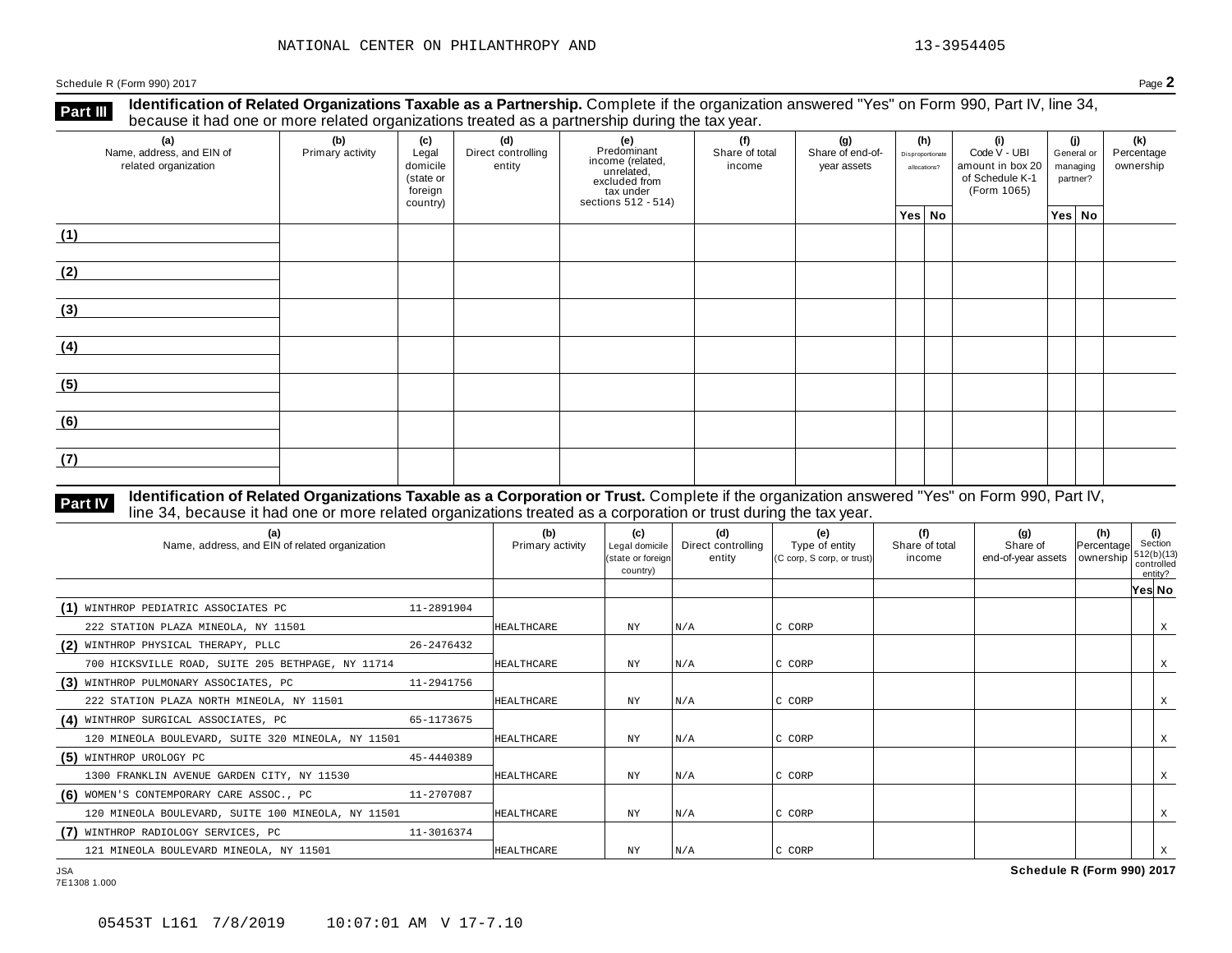**Identification of Related Organizations Taxable as a Partnership.** Complete if the organization answered "Yes" on Form 990, Part IV, line 34, **because it had one or more related organizations Taxable as a Partnership.** Complete if the organization of Related organizations treated as a partnership during the tax year.

| (a)<br>Name, address, and EIN of<br>related organization | ັ<br>(b)<br>Primary activity | (c)<br>Legal<br>domicile<br>(state or<br>foreign<br>country) | .<br>(d)<br>Direct controlling<br>entity | ັ<br>(e)<br>Predominant<br>Frecommant<br>income (related,<br>unrelated,<br>excluded from<br>sections 512 - 514) | (f)<br>Share of total<br>income | (g)<br>Share of end-of-<br>year assets | (h)<br>Disproportionate<br>allocations? | (i)<br>Code V - UBI<br>amount in box 20<br>of Schedule K-1<br>(Form 1065) | (j)<br>General or<br>managing<br>partner? | (k)<br>Percentage<br>ownership |
|----------------------------------------------------------|------------------------------|--------------------------------------------------------------|------------------------------------------|-----------------------------------------------------------------------------------------------------------------|---------------------------------|----------------------------------------|-----------------------------------------|---------------------------------------------------------------------------|-------------------------------------------|--------------------------------|
|                                                          |                              |                                                              |                                          |                                                                                                                 |                                 |                                        | Yes No                                  |                                                                           | Yes No                                    |                                |
| (1)                                                      |                              |                                                              |                                          |                                                                                                                 |                                 |                                        |                                         |                                                                           |                                           |                                |
| (2)                                                      |                              |                                                              |                                          |                                                                                                                 |                                 |                                        |                                         |                                                                           |                                           |                                |
| (3)                                                      |                              |                                                              |                                          |                                                                                                                 |                                 |                                        |                                         |                                                                           |                                           |                                |
| (4)                                                      |                              |                                                              |                                          |                                                                                                                 |                                 |                                        |                                         |                                                                           |                                           |                                |
| (5)                                                      |                              |                                                              |                                          |                                                                                                                 |                                 |                                        |                                         |                                                                           |                                           |                                |
| (6)                                                      |                              |                                                              |                                          |                                                                                                                 |                                 |                                        |                                         |                                                                           |                                           |                                |
| (7)                                                      |                              |                                                              |                                          |                                                                                                                 |                                 |                                        |                                         |                                                                           |                                           |                                |

## **Part IV** Identification of Related Organizations Taxable as a Corporation or Trust. Complete if the organization answered "Yes" on Form 990, Part IV,<br>line 34, because it had one or more related organizations treated as a

| (a)<br>Name, address, and EIN of related organization |            | (b)<br>Primary activity | (c)<br>Legal domicile<br>(state or foreign<br>country) | (d)<br>Direct controlling<br>entity | (e)<br>Type of entity<br>(C corp, S corp, or trust) | (f)<br>Share of total<br>income | (g)<br>Share of<br>end-of-year assets   ownership | (h)<br>Percentage | Section<br>512(b)(13)<br>controlled<br>entity? | (i) |
|-------------------------------------------------------|------------|-------------------------|--------------------------------------------------------|-------------------------------------|-----------------------------------------------------|---------------------------------|---------------------------------------------------|-------------------|------------------------------------------------|-----|
|                                                       |            |                         |                                                        |                                     |                                                     |                                 |                                                   |                   | Yes No                                         |     |
| (1) MEDICAL GROUP OF MINEOLA, PC                      | 81-1000704 |                         |                                                        |                                     |                                                     |                                 |                                                   |                   |                                                |     |
| 222 STATION PLAZA MINEOLA, NY 11501                   |            | HEALTHCARE              | NY                                                     | N/A                                 | C CORP                                              |                                 |                                                   |                   |                                                | Χ   |
| (2) WINTHROP CLINICAL PARTNERS, INC.                  | 45-4088169 |                         |                                                        |                                     |                                                     |                                 |                                                   |                   |                                                |     |
| 259 FIRST STREET MINEOLA, NY 11501                    |            | HEALTHCARE              | NY.                                                    | N/A                                 | C CORP                                              |                                 |                                                   |                   |                                                | Χ   |
| (3) ADVANCED NEUROLOGICAL SERVICES OF L.I.            | 45-4171642 |                         |                                                        |                                     |                                                     |                                 |                                                   |                   |                                                |     |
| 880 NORTH BRAODWAY MASSAPEOUA, NY 11758               |            | HEALTHCARE              | <b>NY</b>                                              | N/A                                 | C CORP                                              |                                 |                                                   |                   |                                                | X   |
| $(4)$ WINTHROP IPA                                    | 45-4951888 |                         |                                                        |                                     |                                                     |                                 |                                                   |                   |                                                |     |
| 700 HICKSVILLE ROAD BETHPAGE, NY 11714                |            | MGMT SERVICES           | ΝY                                                     | N/A                                 | C CORP                                              |                                 |                                                   |                   |                                                | X   |
| (5) LONG ISLAND PRIMARY CARE ASSOCIATES               | 11-3307827 |                         |                                                        |                                     |                                                     |                                 |                                                   |                   |                                                |     |
| 700 HICKSVILLE ROAD BETHPAGE, NY 11714                |            | <b>HEALTHCARE</b>       | ΝY                                                     | N/A                                 | C CORP                                              |                                 |                                                   |                   |                                                | X   |
| (6) WINTHROP CARDIOVASCULAR & THORACTIC SURG          | 11-3038306 |                         |                                                        |                                     |                                                     |                                 |                                                   |                   |                                                |     |
| 120 MINEOLA BOULEVARD, SUITE 300 MINEOLA, NY 11501    |            | HEALTHCARE              | ΝY                                                     | N/A                                 | C CORP                                              |                                 |                                                   |                   |                                                | X   |
| (7) WINTHROP COMMUNITY ENDOCRINOLOGY SERVICE          | 45-4367224 |                         |                                                        |                                     |                                                     |                                 |                                                   |                   |                                                |     |
| 1401 FRANKLIN AVENUE GARDEN CITY, NY 11530            |            | HEALTHCARE              | NY                                                     | N/A                                 | C CORP                                              |                                 |                                                   |                   |                                                |     |
| <b>JSA</b>                                            |            |                         |                                                        |                                     |                                                     |                                 | Schedule R (Form 990) 2017                        |                   |                                                |     |

7E1308 1.000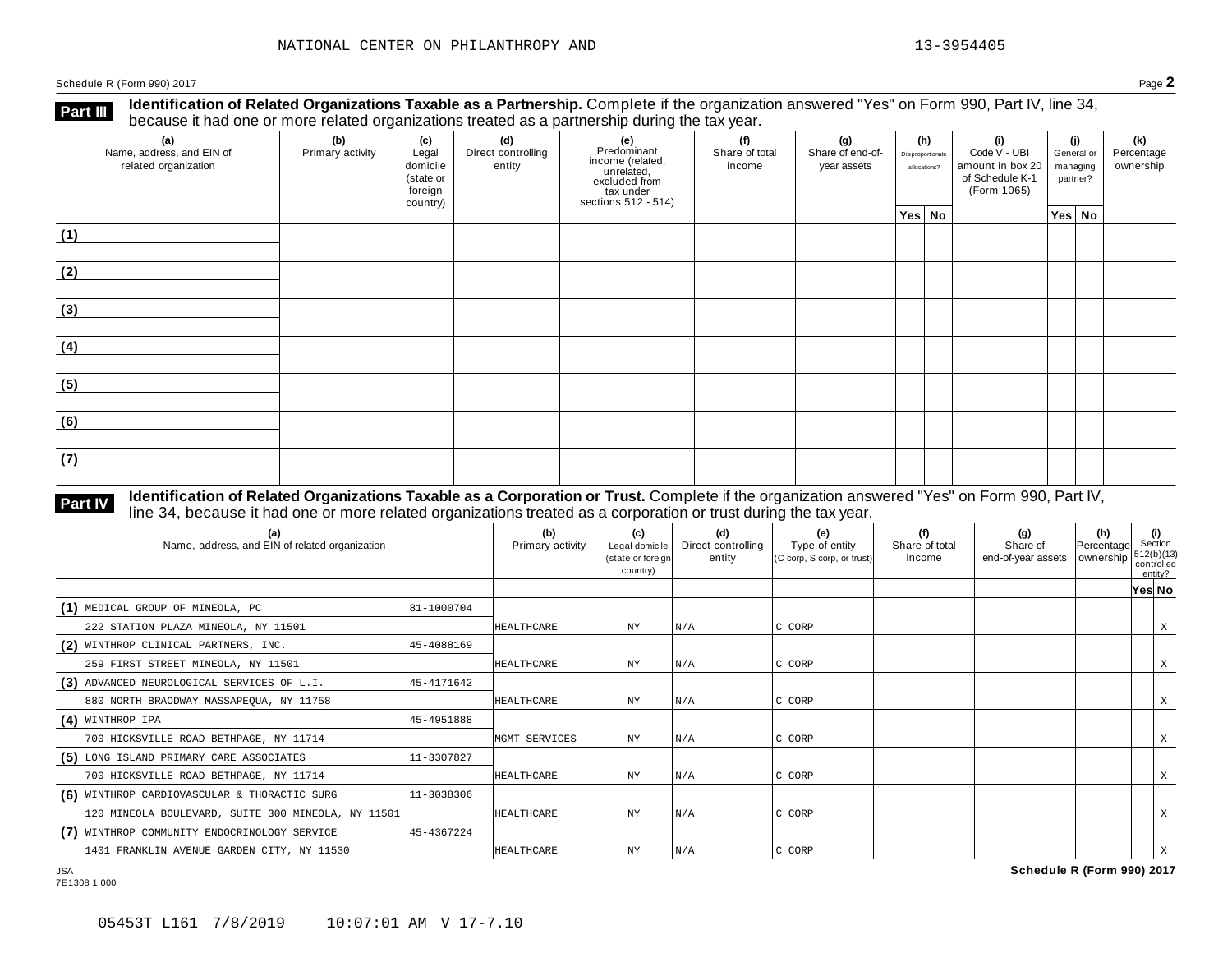**Identification of Related Organizations Taxable as a Partnership.** Complete if the organization answered "Yes" on Form 990, Part IV, line 34, **because it had one or more related organizations Taxable as a Partnership.** Complete if the organization of Related organizations treated as a partnership during the tax year.

| (a)<br>Name, address, and EIN of<br>related organization | ັ<br>(b)<br>Primary activity | (c)<br>Legal<br>domicile<br>(state or<br>foreign<br>country) | .<br>(d)<br>Direct controlling<br>entity | ັ<br>(e)<br>Predominant<br>Frecommant<br>income (related,<br>unrelated,<br>excluded from<br>sections 512 - 514) | (f)<br>Share of total<br>income | (g)<br>Share of end-of-<br>year assets | (h)<br>Disproportionate<br>allocations? | (i)<br>Code V - UBI<br>amount in box 20<br>of Schedule K-1<br>(Form 1065) | (j)<br>General or<br>managing<br>partner? | (k)<br>Percentage<br>ownership |
|----------------------------------------------------------|------------------------------|--------------------------------------------------------------|------------------------------------------|-----------------------------------------------------------------------------------------------------------------|---------------------------------|----------------------------------------|-----------------------------------------|---------------------------------------------------------------------------|-------------------------------------------|--------------------------------|
|                                                          |                              |                                                              |                                          |                                                                                                                 |                                 |                                        | Yes No                                  |                                                                           | Yes No                                    |                                |
| (1)                                                      |                              |                                                              |                                          |                                                                                                                 |                                 |                                        |                                         |                                                                           |                                           |                                |
| (2)                                                      |                              |                                                              |                                          |                                                                                                                 |                                 |                                        |                                         |                                                                           |                                           |                                |
| (3)                                                      |                              |                                                              |                                          |                                                                                                                 |                                 |                                        |                                         |                                                                           |                                           |                                |
| (4)                                                      |                              |                                                              |                                          |                                                                                                                 |                                 |                                        |                                         |                                                                           |                                           |                                |
| (5)                                                      |                              |                                                              |                                          |                                                                                                                 |                                 |                                        |                                         |                                                                           |                                           |                                |
| (6)                                                      |                              |                                                              |                                          |                                                                                                                 |                                 |                                        |                                         |                                                                           |                                           |                                |
| (7)                                                      |                              |                                                              |                                          |                                                                                                                 |                                 |                                        |                                         |                                                                           |                                           |                                |

#### **Identification of Related Organizations Taxable as a Corporation or Trust.** Complete if the organization answered "Yes" on Form 990, Part IV, **Part IV** dentification of Related Organizations Taxable as a Corporation or Trust. Complete if the organization answer line 34, because it had one or more related organizations treated as a corporation or trust during the

| (a)<br>Name, address, and EIN of related organization      | (b)<br>Primary activity | (c)<br>Legal domicile<br>(state or foreign<br>country) | (d)<br>Direct controlling<br>entity | (e)<br>Type of entity<br>(C corp, S corp, or trust) | (f)<br>Share of total<br>income | (g)<br>Share of<br>end-of-year assets   ownership | (h)<br>Percentage | (i)<br>Section<br>512(b)(13)<br>controlled<br>entity? |   |
|------------------------------------------------------------|-------------------------|--------------------------------------------------------|-------------------------------------|-----------------------------------------------------|---------------------------------|---------------------------------------------------|-------------------|-------------------------------------------------------|---|
|                                                            |                         |                                                        |                                     |                                                     |                                 |                                                   |                   | Yes∣ No                                               |   |
| (1) WINTHROP GERIATRIC MEDICINE ASSOCIATES<br>11-3158967   |                         |                                                        |                                     |                                                     |                                 |                                                   |                   |                                                       |   |
| 700 HICKSVILLE ROAD, SUITE 205 BETHPAGE, NY 11714          | HEALTHCARE              | ΝY                                                     | N/A                                 | C CORP                                              |                                 |                                                   |                   |                                                       | X |
| (2) WINTHROP INFECTIOUS DISEASE ASSOCIATES<br>45-4122895   |                         |                                                        |                                     |                                                     |                                 |                                                   |                   |                                                       |   |
| 222 STATION PLAZA MINEOLA, NY 11501                        | <b>HEALTHCARE</b>       | $_{\rm NY}$                                            | N/A                                 | C CORP                                              |                                 |                                                   |                   |                                                       | X |
| (3) WINTHROP ONCOLOGY-HEMATOLOGY ASSOCIATES<br>11-3619191  |                         |                                                        |                                     |                                                     |                                 |                                                   |                   |                                                       |   |
| 200 OLD COUNTRY ROAD MINEOLA, NY 11501                     | HEALTHCARE              | <b>NY</b>                                              | N/A                                 | C CORP                                              |                                 |                                                   |                   |                                                       |   |
| (4) WINTHROP RHEUMATOLOGY, ALLERGY AND IMMUN<br>46-0618686 |                         |                                                        |                                     |                                                     |                                 |                                                   |                   |                                                       |   |
| 120 MINEOLA BOULEVARD, SUITE 410 MINEOLA, NY 11501         | <b>HEALTHCARE</b>       | ΝY                                                     | N/A                                 | C CORP                                              |                                 |                                                   |                   |                                                       | Χ |
| $(5)$ WINTHROP PHO, INC.<br>35-2460335                     |                         |                                                        |                                     |                                                     |                                 |                                                   |                   |                                                       |   |
| 259 FIRST STREET MINEOLA, NY 11501                         | HEALTHCARE              | $_{\rm NY}$                                            | N/A                                 | C CORP                                              |                                 |                                                   |                   |                                                       | X |
| $(6)$ WINTHROP PHO IPA, INC.<br>81-0904684                 |                         |                                                        |                                     |                                                     |                                 |                                                   |                   |                                                       |   |
| 222 STATION PLAZA MINEOLA, NY 11501                        | <b>HEALTHCARE</b>       | $_{\rm NY}$                                            | N/A                                 | C CORP                                              |                                 |                                                   |                   |                                                       | X |
| (7)                                                        |                         |                                                        |                                     |                                                     |                                 |                                                   |                   |                                                       |   |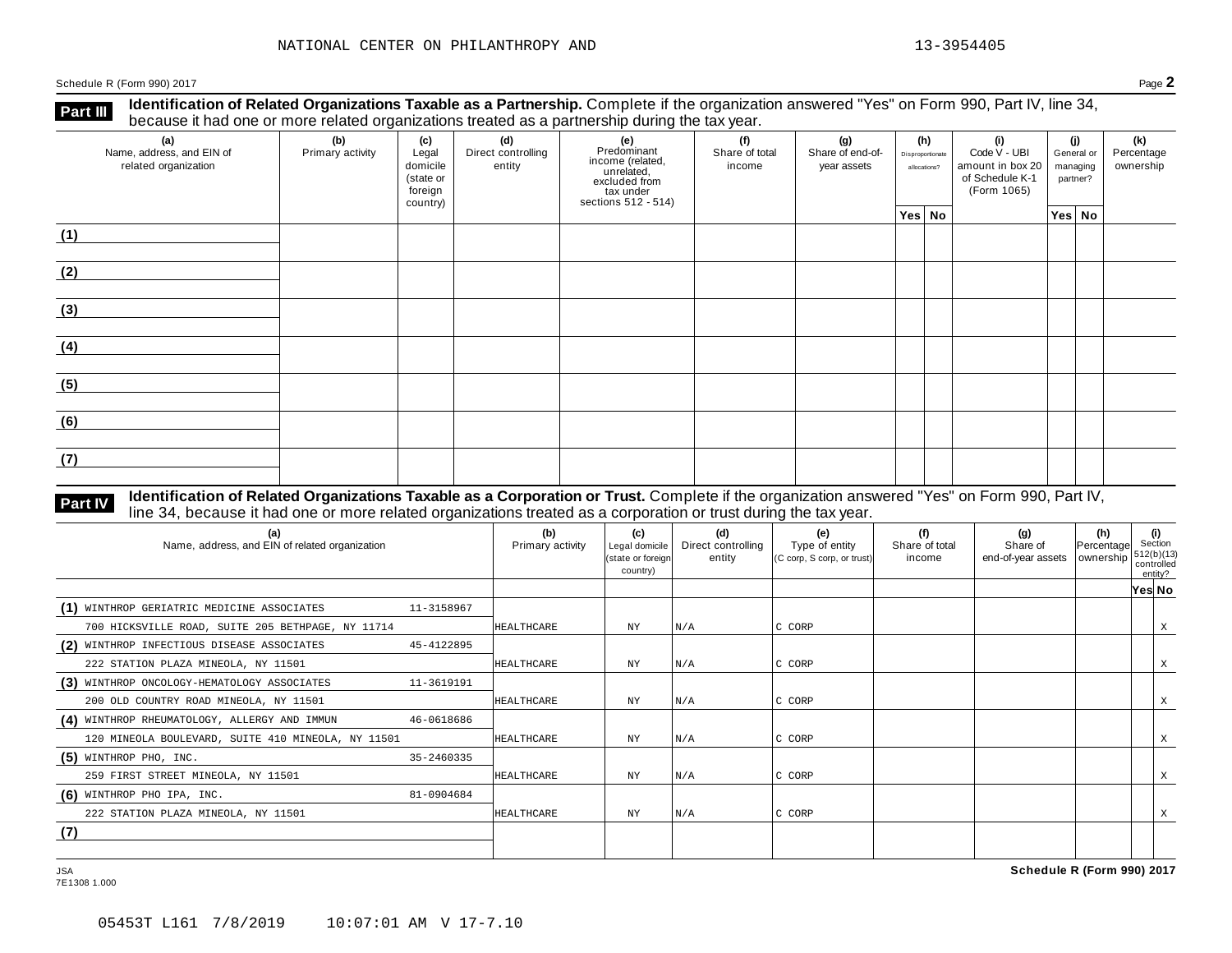| Part V              | Transactions With Related Organizations. Complete if the organization answered "Yes" on Form 990, Part IV, line 34, 35b, or 36.                                              |              |                 |                            |                           |                         |
|---------------------|------------------------------------------------------------------------------------------------------------------------------------------------------------------------------|--------------|-----------------|----------------------------|---------------------------|-------------------------|
|                     | Note: Complete line 1 if any entity is listed in Parts II, III, or IV of this schedule.                                                                                      |              |                 |                            | Yes No                    |                         |
| 1.                  | During the tax year, did the organization engage in any of the following transactions with one or more related organizations listed in Parts II-IV?                          |              |                 |                            |                           |                         |
| a                   |                                                                                                                                                                              |              |                 | 1a                         |                           | Χ                       |
| b                   |                                                                                                                                                                              |              |                 | 1 <sub>b</sub>             |                           | $\overline{\mathbf{x}}$ |
| C                   |                                                                                                                                                                              |              |                 | 1c                         | $\boldsymbol{\mathrm{X}}$ |                         |
|                     |                                                                                                                                                                              |              |                 | 1 <sub>d</sub>             |                           | Χ                       |
|                     |                                                                                                                                                                              |              |                 | 1е                         |                           | $\mathbf X$             |
|                     |                                                                                                                                                                              |              |                 |                            |                           |                         |
| f                   |                                                                                                                                                                              |              |                 | 1f                         |                           |                         |
| q                   |                                                                                                                                                                              |              |                 | 1 <sub>g</sub>             |                           | X                       |
| h                   |                                                                                                                                                                              |              |                 | 1 <sub>h</sub>             |                           | $\overline{\mathbf{x}}$ |
|                     |                                                                                                                                                                              |              |                 | 11                         |                           | $\overline{\mathbf{x}}$ |
|                     |                                                                                                                                                                              |              |                 | 1j                         |                           | $\mathbf X$             |
|                     |                                                                                                                                                                              |              |                 |                            |                           |                         |
|                     |                                                                                                                                                                              |              |                 | 1 k                        | $\boldsymbol{\mathrm{X}}$ |                         |
|                     |                                                                                                                                                                              |              |                 | 11                         |                           | X                       |
|                     |                                                                                                                                                                              |              |                 | 1 <sub>m</sub>             |                           | $\mathbf X$             |
| n                   |                                                                                                                                                                              |              |                 | 1 n                        |                           | $\mathbf X$             |
|                     |                                                                                                                                                                              |              |                 | 1o                         | X                         |                         |
|                     |                                                                                                                                                                              |              |                 |                            |                           |                         |
| <b>D</b>            |                                                                                                                                                                              |              |                 | 1p                         |                           | X                       |
| a                   |                                                                                                                                                                              |              |                 | 1q                         |                           | $\overline{\mathbf{x}}$ |
|                     |                                                                                                                                                                              |              |                 |                            |                           |                         |
|                     |                                                                                                                                                                              |              |                 | 1r                         |                           | X                       |
|                     |                                                                                                                                                                              |              |                 | 1s                         |                           | $\overline{\mathbf{x}}$ |
| $\mathbf{2}$        | If the answer to any of the above is "Yes," see the instructions for information on who must complete this line, including covered relationships and transaction thresholds. |              |                 |                            |                           |                         |
|                     |                                                                                                                                                                              | (b)          | (c)             | (d)                        |                           |                         |
|                     | Name of related organization                                                                                                                                                 | Transaction  | Amount involved | Method of determining      |                           |                         |
|                     |                                                                                                                                                                              | type $(a-s)$ |                 | amount involved            |                           |                         |
|                     |                                                                                                                                                                              |              |                 |                            |                           |                         |
| (1)                 |                                                                                                                                                                              |              |                 |                            |                           |                         |
|                     |                                                                                                                                                                              |              |                 |                            |                           |                         |
| (2)                 |                                                                                                                                                                              |              |                 |                            |                           |                         |
|                     |                                                                                                                                                                              |              |                 |                            |                           |                         |
| (3)                 |                                                                                                                                                                              |              |                 |                            |                           |                         |
|                     |                                                                                                                                                                              |              |                 |                            |                           |                         |
| (4)                 |                                                                                                                                                                              |              |                 |                            |                           |                         |
|                     |                                                                                                                                                                              |              |                 |                            |                           |                         |
|                     |                                                                                                                                                                              |              |                 |                            |                           |                         |
| (5)                 |                                                                                                                                                                              |              |                 |                            |                           |                         |
|                     |                                                                                                                                                                              |              |                 |                            |                           |                         |
| (6)                 |                                                                                                                                                                              |              |                 | Schedule R (Form 990) 2017 |                           |                         |
| JSA<br>7E1309 2.000 |                                                                                                                                                                              |              |                 |                            |                           |                         |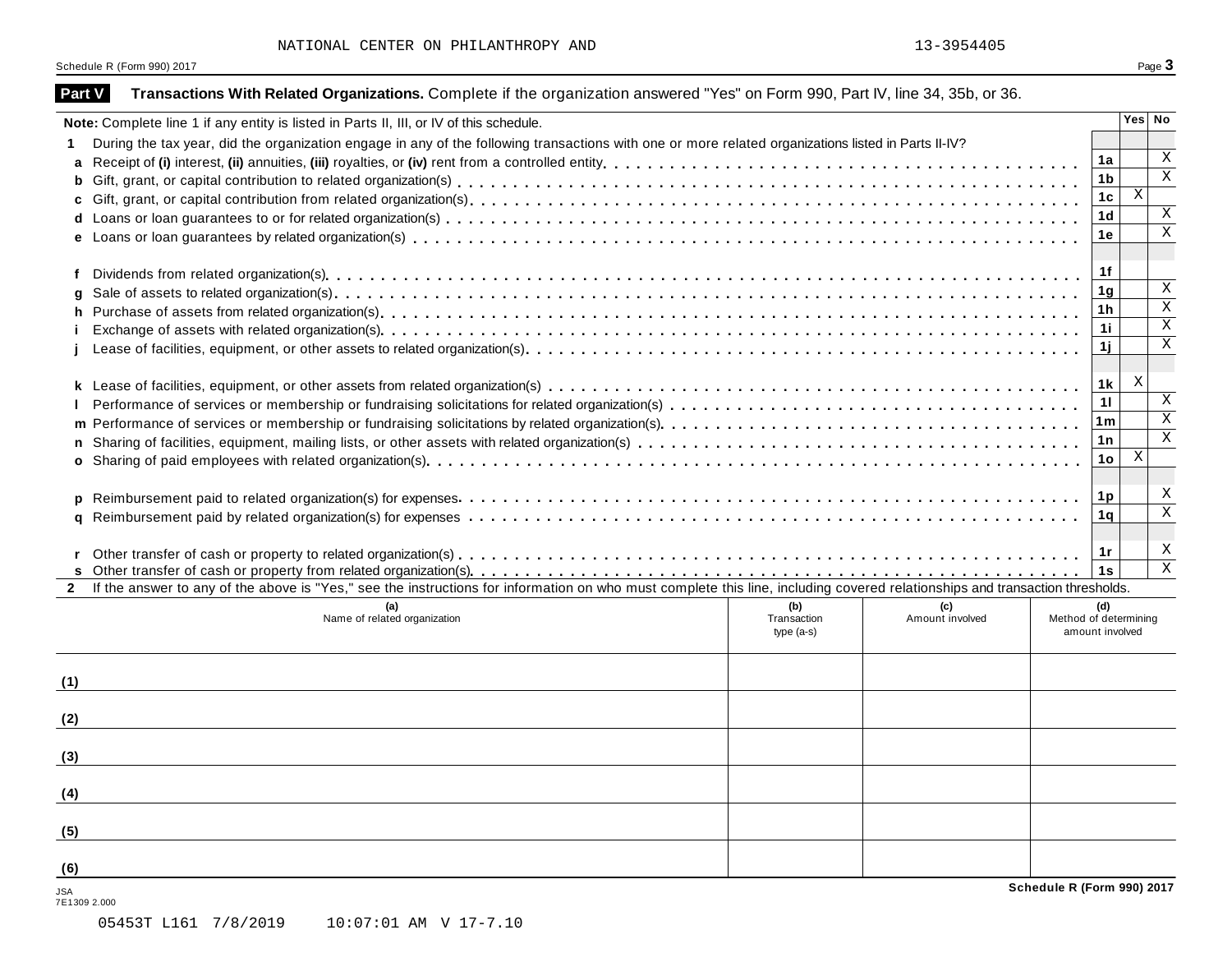### **Part VI Unrelated Organizations Taxable as a Partnership.** Complete if the organization answered "Yes" on Form 990, Part IV, line 37.

Provide the following information for each entity taxed as a partnership through which the organization conducted more than five percent of its activities (measured by total assets or gross revenue) that was not a related organization. See instructions regarding exclusion for certain investment partnerships.

| $\mathbf{v}$<br>$\sim$ $\sim$ $\sim$<br>(a)<br>Name, address, and EIN of entity | (b)<br>Primary activity | ໍ້<br>$\overline{(c)}$<br>Legal domicile<br>(state or foreign<br>country) | (d)<br>Predominant<br>income (related,<br>unrelated, excluded<br>from tax under | (e)<br>Are all partners<br>section<br>501(c)(3)<br>organizations? | (f)<br>Share of<br>total income | (g)<br>Share of<br>end-of-year<br>assets | (h)<br>Disproportionate<br>allocations? |        | $(i)$<br>Code $\vee$ - UBI<br>amount in box 20<br>of Schedule K-1<br>(Form 1065) | General or<br>managing | (j)<br>partner? | (k)<br>Percentage<br>ownership |
|---------------------------------------------------------------------------------|-------------------------|---------------------------------------------------------------------------|---------------------------------------------------------------------------------|-------------------------------------------------------------------|---------------------------------|------------------------------------------|-----------------------------------------|--------|----------------------------------------------------------------------------------|------------------------|-----------------|--------------------------------|
|                                                                                 |                         |                                                                           | sections 512-514)                                                               | Yes No                                                            |                                 |                                          |                                         | Yes No |                                                                                  | Yes                    | No              |                                |
| (1)                                                                             |                         |                                                                           |                                                                                 |                                                                   |                                 |                                          |                                         |        |                                                                                  |                        |                 |                                |
| (2)                                                                             |                         |                                                                           |                                                                                 |                                                                   |                                 |                                          |                                         |        |                                                                                  |                        |                 |                                |
| (3)                                                                             |                         |                                                                           |                                                                                 |                                                                   |                                 |                                          |                                         |        |                                                                                  |                        |                 |                                |
| (4)                                                                             |                         |                                                                           |                                                                                 |                                                                   |                                 |                                          |                                         |        |                                                                                  |                        |                 |                                |
| (5)                                                                             |                         |                                                                           |                                                                                 |                                                                   |                                 |                                          |                                         |        |                                                                                  |                        |                 |                                |
| (6)                                                                             |                         |                                                                           |                                                                                 |                                                                   |                                 |                                          |                                         |        |                                                                                  |                        |                 |                                |
| (7)                                                                             |                         |                                                                           |                                                                                 |                                                                   |                                 |                                          |                                         |        |                                                                                  |                        |                 |                                |
| (8)                                                                             |                         |                                                                           |                                                                                 |                                                                   |                                 |                                          |                                         |        |                                                                                  |                        |                 |                                |
| (9)                                                                             |                         |                                                                           |                                                                                 |                                                                   |                                 |                                          |                                         |        |                                                                                  |                        |                 |                                |
| (10)                                                                            |                         |                                                                           |                                                                                 |                                                                   |                                 |                                          |                                         |        |                                                                                  |                        |                 |                                |
| (11)                                                                            |                         |                                                                           |                                                                                 |                                                                   |                                 |                                          |                                         |        |                                                                                  |                        |                 |                                |
| (12)                                                                            |                         |                                                                           |                                                                                 |                                                                   |                                 |                                          |                                         |        |                                                                                  |                        |                 |                                |
| (13)                                                                            |                         |                                                                           |                                                                                 |                                                                   |                                 |                                          |                                         |        |                                                                                  |                        |                 |                                |
| (14)                                                                            |                         |                                                                           |                                                                                 |                                                                   |                                 |                                          |                                         |        |                                                                                  |                        |                 |                                |
| (15)                                                                            |                         |                                                                           |                                                                                 |                                                                   |                                 |                                          |                                         |        |                                                                                  |                        |                 |                                |
| (16)                                                                            |                         |                                                                           |                                                                                 |                                                                   |                                 |                                          |                                         |        |                                                                                  |                        |                 |                                |
| <b>JSA</b>                                                                      |                         |                                                                           |                                                                                 |                                                                   |                                 |                                          |                                         |        |                                                                                  |                        |                 | Schedule R (Form 990) 2017     |